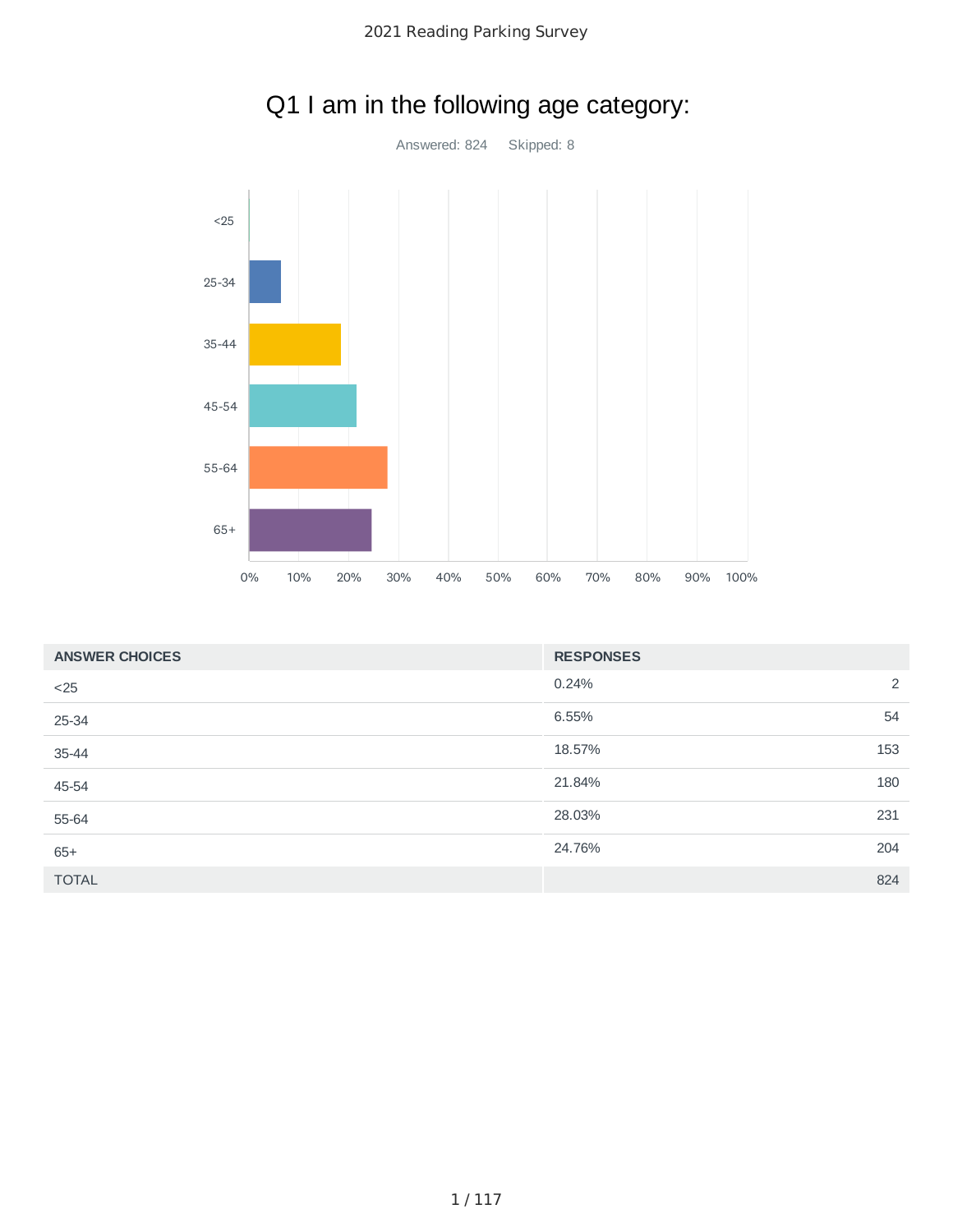# Q2 I live in the following area:

Answered: 818 Skipped: 14

| <b>ANSWER CHOICES</b>                | <b>RESPONSES</b> |     |
|--------------------------------------|------------------|-----|
| Reading: What street do you live on? | 94.01%           | 769 |
| Outside Reading: City/town?          | 11.86%           | 97  |

| #              | <b>READING: WHAT STREET DO YOU LIVE ON?</b> | <b>DATE</b>         |
|----------------|---------------------------------------------|---------------------|
| $\mathbf{1}$   | Winter                                      | 12/19/2021 12:28 PM |
| 2              | <b>Briarwood Avenue</b>                     | 12/17/2021 2:14 PM  |
| 3              | Charles                                     | 12/16/2021 6:11 PM  |
| 4              | Grove                                       | 12/12/2021 11:54 AM |
| 5              | <b>Bartlett Circle</b>                      | 12/10/2021 3:02 PM  |
| 6              | Lawrence                                    | 12/10/2021 2:52 PM  |
| $\overline{7}$ | Percy Ave                                   | 12/10/2021 9:59 AM  |
| 8              | Chapin                                      | 12/4/2021 9:57 AM   |
| 9              | C Street                                    | 11/23/2021 7:09 PM  |
| 10             | Pearl                                       | 11/22/2021 3:09 PM  |
| 11             | Fairview                                    | 11/21/2021 12:20 PM |
| 12             | <b>Taylor Drive</b>                         | 11/20/2021 12:22 PM |
| 13             | Sturges Rd                                  | 11/18/2021 4:38 PM  |
| 14             | Wescroft                                    | 11/18/2021 8:36 AM  |
| 15             | Walnut                                      | 11/18/2021 8:12 AM  |
| 16             | West                                        | 11/17/2021 6:14 AM  |
| 17             | Palmer Hill Avenue                          | 11/17/2021 6:11 AM  |
| 18             | Main st                                     | 11/15/2021 9:19 PM  |
| 19             | Pearl street                                | 11/15/2021 7:46 AM  |
| 20             | <b>HARTSHORN ST</b>                         | 11/14/2021 4:48 PM  |
| 21             | Timberneck                                  | 11/14/2021 4:41 PM  |
| 22             | <b>Taylor Drive</b>                         | 11/14/2021 3:20 PM  |
| 23             | Gazebo circle                               | 11/14/2021 2:42 PM  |
| 24             | Parkman Rd                                  | 11/14/2021 7:49 AM  |
| 25             | Gardner Road                                | 11/13/2021 10:00 AM |
| 26             | Oak st                                      | 11/11/2021 3:55 PM  |
| 27             | Oak Street                                  | 11/11/2021 3:47 PM  |
| 28             | South st                                    | 11/11/2021 3:35 PM  |
| 29             | Twin oaks Road                              | 11/11/2021 8:02 AM  |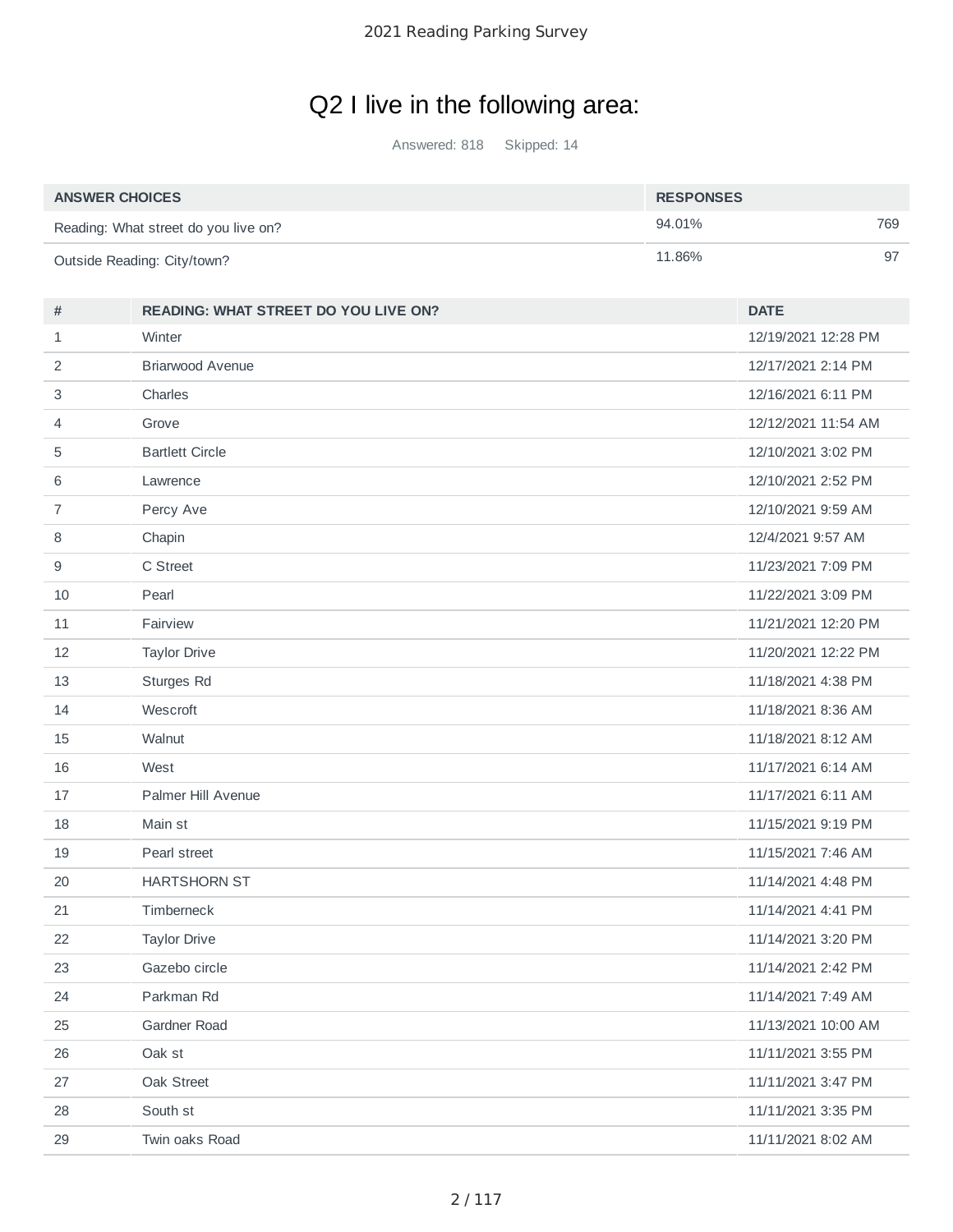| 30 | Lowell St              | 11/10/2021 2:38 PM  |
|----|------------------------|---------------------|
| 31 | Sherwood Road          | 11/10/2021 8:11 AM  |
| 32 | Oak Ridge Rd.          | 11/9/2021 8:19 AM   |
| 33 | Woburn St              | 11/9/2021 5:38 AM   |
| 34 | South Street           | 11/8/2021 4:33 PM   |
| 35 | maple ridge            | 11/8/2021 3:32 PM   |
| 36 | <b>Pearl Street</b>    | 11/8/2021 3:21 PM   |
| 37 | Pearl                  | 11/8/2021 10:34 AM  |
| 38 | Willow street          | 11/7/2021 12:38 PM  |
| 39 | Archstone Circle       | 11/6/2021 6:51 PM   |
| 40 | Abigail way            | 11/5/2021 4:57 PM   |
| 41 | Francis Dr             | 11/5/2021 7:42 AM   |
| 42 | Pratt                  | 11/4/2021 10:09 AM  |
| 43 | Walnut                 | 11/2/2021 4:29 PM   |
| 44 | Sunnyside              | 11/2/2021 8:28 AM   |
| 45 | Lowell                 | 11/1/2021 9:40 PM   |
| 46 | Pearl                  | 11/1/2021 6:23 PM   |
| 47 | Summer Ave             | 11/1/2021 4:44 PM   |
| 48 | Dudley                 | 11/1/2021 4:15 PM   |
| 49 | West St                | 11/1/2021 3:06 PM   |
| 50 | Union                  | 11/1/2021 11:48 AM  |
| 51 | <b>Colonial Drive</b>  | 11/1/2021 9:14 AM   |
| 52 | curtis                 | 11/1/2021 7:07 AM   |
| 53 | Palmer Hill Avenue     | 10/31/2021 7:45 PM  |
| 54 | <b>Elliott Street</b>  | 10/31/2021 7:19 PM  |
| 55 | Nelson Ave             | 10/31/2021 4:57 PM  |
| 56 | west st                | 10/31/2021 4:52 PM  |
| 57 | Randall Road           | 10/31/2021 4:42 PM  |
| 58 | summer ave             | 10/31/2021 9:39 AM  |
| 59 | Sherwood               | 10/31/2021 9:33 AM  |
| 60 | <b>Bancroft Avenue</b> | 10/31/2021 9:20 AM  |
| 61 | Enos                   | 10/31/2021 8:00 AM  |
| 62 | Sylvan road            | 10/31/2021 7:31 AM  |
| 63 | Salem                  | 10/30/2021 1:31 PM  |
| 64 | Howard st              | 10/30/2021 12:52 PM |
| 65 | Sanborn                | 10/30/2021 9:54 AM  |
| 66 | Prospect               | 10/29/2021 7:02 PM  |
| 67 | Colburn rd             | 10/29/2021 6:03 PM  |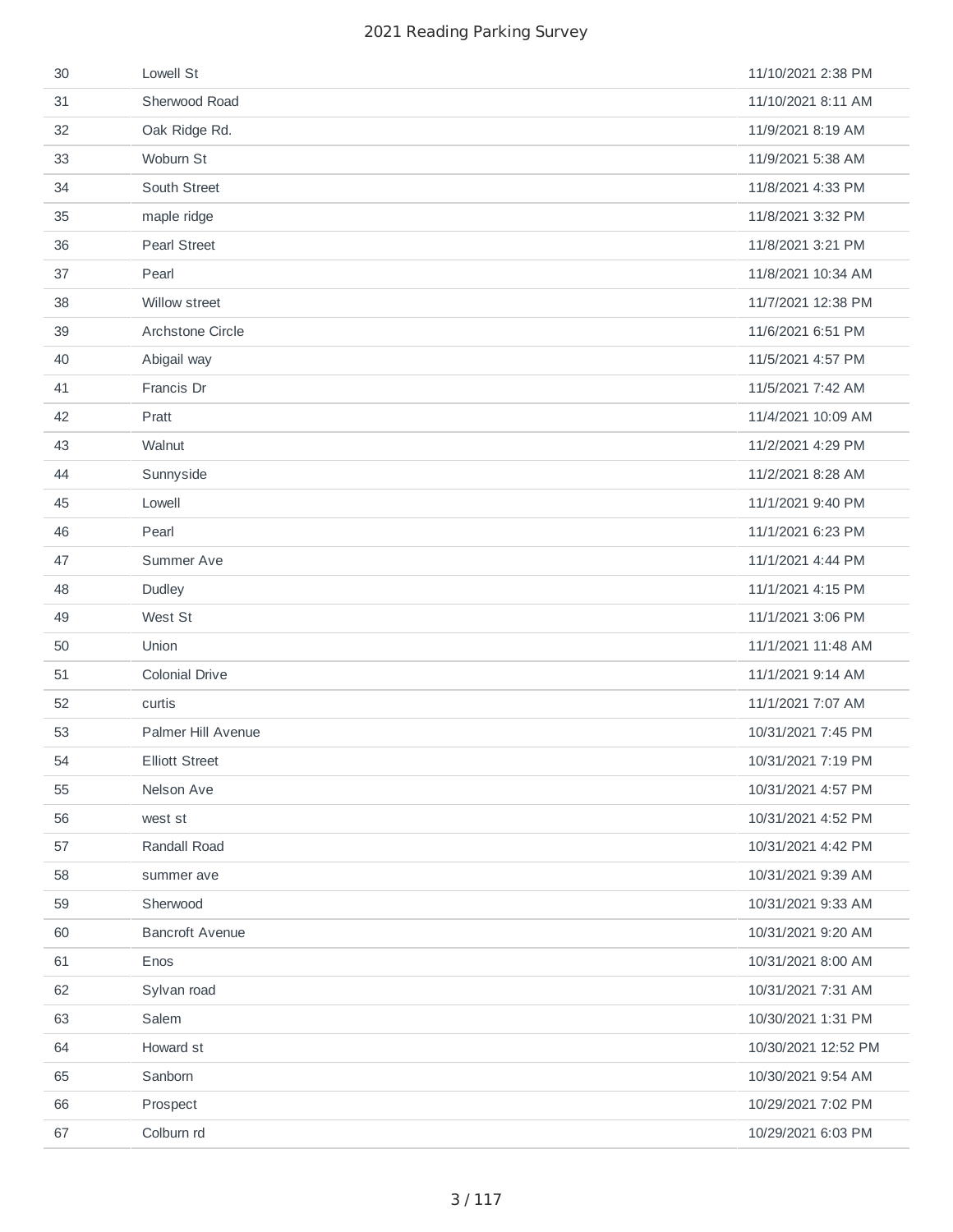| 69<br>Fairview Ave.<br>10/29/2021 2:55 PM<br>South Street<br>10/29/2021 2:36 PM<br>70<br>10/29/2021 12:17 PM<br>71<br>Doesn't matter I pay taxes live in reading<br>Franklin St<br>72<br>10/29/2021 11:29 AM<br>73<br>Forest st<br>10/29/2021 8:52 AM<br>Winthrop Avenue<br>10/28/2021 6:16 PM<br>74<br>75<br><b>Blueberry lane</b><br>10/28/2021 5:52 PM<br>76<br>10/28/2021 5:23 PM<br>Haven<br>77<br>10/28/2021 5:07 PM<br>Abigail<br>78<br><b>1B Carnation Circle</b><br>10/28/2021 2:34 PM<br>Haverhill<br>79<br>10/28/2021 11:18 AM<br>80<br>Van Norden<br>10/27/2021 6:32 PM<br>Carnation circle<br>81<br>10/27/2021 1:22 PM<br>10/27/2021 1:18 PM<br>82<br>Center ave<br>Woburn St<br>10/27/2021 12:16 PM<br>83<br>Frank Tanner Drive<br>10/27/2021 10:40 AM<br>84<br>Enos circle<br>85<br>10/27/2021 9:03 AM<br><b>Belmont</b><br>86<br>10/26/2021 5:37 PM<br>87<br>Johnson woods<br>10/26/2021 5:30 PM<br>Oak St<br>88<br>10/26/2021 1:28 PM<br>89<br>Fairchild Drive<br>10/26/2021 11:54 AM<br><b>High Street</b><br>10/26/2021 9:26 AM<br>90<br>91<br>Putnam road<br>10/26/2021 9:07 AM<br>10/26/2021 8:00 AM<br>92<br>Tennyson Rd<br>93<br>High St<br>10/25/2021 8:53 PM<br>94<br><b>Whittier Road</b><br>10/25/2021 8:10 PM<br>95<br>Partridge Road<br>10/25/2021 7:37 PM<br>96<br>277 South Street<br>10/25/2021 4:23 PM<br>10/25/2021 2:29 PM<br>97<br>Grove<br>98<br>Franklin Street<br>10/25/2021 2:15 PM<br>99<br>county road<br>10/25/2021 1:51 PM<br><b>Blueberry Lane</b><br>100<br>10/25/2021 12:52 PM<br>101<br>Twin Oaks Rd<br>10/25/2021 12:44 PM<br><b>Buckskin</b><br>102<br>10/25/2021 11:50 AM | 68  | West st                 | 10/29/2021 3:13 PM |
|------------------------------------------------------------------------------------------------------------------------------------------------------------------------------------------------------------------------------------------------------------------------------------------------------------------------------------------------------------------------------------------------------------------------------------------------------------------------------------------------------------------------------------------------------------------------------------------------------------------------------------------------------------------------------------------------------------------------------------------------------------------------------------------------------------------------------------------------------------------------------------------------------------------------------------------------------------------------------------------------------------------------------------------------------------------------------------------------------------------------------------------------------------------------------------------------------------------------------------------------------------------------------------------------------------------------------------------------------------------------------------------------------------------------------------------------------------------------------------------------------------------------------------------------------------------------------------------------------------------------------|-----|-------------------------|--------------------|
|                                                                                                                                                                                                                                                                                                                                                                                                                                                                                                                                                                                                                                                                                                                                                                                                                                                                                                                                                                                                                                                                                                                                                                                                                                                                                                                                                                                                                                                                                                                                                                                                                              |     |                         |                    |
|                                                                                                                                                                                                                                                                                                                                                                                                                                                                                                                                                                                                                                                                                                                                                                                                                                                                                                                                                                                                                                                                                                                                                                                                                                                                                                                                                                                                                                                                                                                                                                                                                              |     |                         |                    |
|                                                                                                                                                                                                                                                                                                                                                                                                                                                                                                                                                                                                                                                                                                                                                                                                                                                                                                                                                                                                                                                                                                                                                                                                                                                                                                                                                                                                                                                                                                                                                                                                                              |     |                         |                    |
|                                                                                                                                                                                                                                                                                                                                                                                                                                                                                                                                                                                                                                                                                                                                                                                                                                                                                                                                                                                                                                                                                                                                                                                                                                                                                                                                                                                                                                                                                                                                                                                                                              |     |                         |                    |
|                                                                                                                                                                                                                                                                                                                                                                                                                                                                                                                                                                                                                                                                                                                                                                                                                                                                                                                                                                                                                                                                                                                                                                                                                                                                                                                                                                                                                                                                                                                                                                                                                              |     |                         |                    |
|                                                                                                                                                                                                                                                                                                                                                                                                                                                                                                                                                                                                                                                                                                                                                                                                                                                                                                                                                                                                                                                                                                                                                                                                                                                                                                                                                                                                                                                                                                                                                                                                                              |     |                         |                    |
|                                                                                                                                                                                                                                                                                                                                                                                                                                                                                                                                                                                                                                                                                                                                                                                                                                                                                                                                                                                                                                                                                                                                                                                                                                                                                                                                                                                                                                                                                                                                                                                                                              |     |                         |                    |
|                                                                                                                                                                                                                                                                                                                                                                                                                                                                                                                                                                                                                                                                                                                                                                                                                                                                                                                                                                                                                                                                                                                                                                                                                                                                                                                                                                                                                                                                                                                                                                                                                              |     |                         |                    |
|                                                                                                                                                                                                                                                                                                                                                                                                                                                                                                                                                                                                                                                                                                                                                                                                                                                                                                                                                                                                                                                                                                                                                                                                                                                                                                                                                                                                                                                                                                                                                                                                                              |     |                         |                    |
|                                                                                                                                                                                                                                                                                                                                                                                                                                                                                                                                                                                                                                                                                                                                                                                                                                                                                                                                                                                                                                                                                                                                                                                                                                                                                                                                                                                                                                                                                                                                                                                                                              |     |                         |                    |
|                                                                                                                                                                                                                                                                                                                                                                                                                                                                                                                                                                                                                                                                                                                                                                                                                                                                                                                                                                                                                                                                                                                                                                                                                                                                                                                                                                                                                                                                                                                                                                                                                              |     |                         |                    |
|                                                                                                                                                                                                                                                                                                                                                                                                                                                                                                                                                                                                                                                                                                                                                                                                                                                                                                                                                                                                                                                                                                                                                                                                                                                                                                                                                                                                                                                                                                                                                                                                                              |     |                         |                    |
|                                                                                                                                                                                                                                                                                                                                                                                                                                                                                                                                                                                                                                                                                                                                                                                                                                                                                                                                                                                                                                                                                                                                                                                                                                                                                                                                                                                                                                                                                                                                                                                                                              |     |                         |                    |
|                                                                                                                                                                                                                                                                                                                                                                                                                                                                                                                                                                                                                                                                                                                                                                                                                                                                                                                                                                                                                                                                                                                                                                                                                                                                                                                                                                                                                                                                                                                                                                                                                              |     |                         |                    |
|                                                                                                                                                                                                                                                                                                                                                                                                                                                                                                                                                                                                                                                                                                                                                                                                                                                                                                                                                                                                                                                                                                                                                                                                                                                                                                                                                                                                                                                                                                                                                                                                                              |     |                         |                    |
|                                                                                                                                                                                                                                                                                                                                                                                                                                                                                                                                                                                                                                                                                                                                                                                                                                                                                                                                                                                                                                                                                                                                                                                                                                                                                                                                                                                                                                                                                                                                                                                                                              |     |                         |                    |
|                                                                                                                                                                                                                                                                                                                                                                                                                                                                                                                                                                                                                                                                                                                                                                                                                                                                                                                                                                                                                                                                                                                                                                                                                                                                                                                                                                                                                                                                                                                                                                                                                              |     |                         |                    |
|                                                                                                                                                                                                                                                                                                                                                                                                                                                                                                                                                                                                                                                                                                                                                                                                                                                                                                                                                                                                                                                                                                                                                                                                                                                                                                                                                                                                                                                                                                                                                                                                                              |     |                         |                    |
|                                                                                                                                                                                                                                                                                                                                                                                                                                                                                                                                                                                                                                                                                                                                                                                                                                                                                                                                                                                                                                                                                                                                                                                                                                                                                                                                                                                                                                                                                                                                                                                                                              |     |                         |                    |
|                                                                                                                                                                                                                                                                                                                                                                                                                                                                                                                                                                                                                                                                                                                                                                                                                                                                                                                                                                                                                                                                                                                                                                                                                                                                                                                                                                                                                                                                                                                                                                                                                              |     |                         |                    |
|                                                                                                                                                                                                                                                                                                                                                                                                                                                                                                                                                                                                                                                                                                                                                                                                                                                                                                                                                                                                                                                                                                                                                                                                                                                                                                                                                                                                                                                                                                                                                                                                                              |     |                         |                    |
|                                                                                                                                                                                                                                                                                                                                                                                                                                                                                                                                                                                                                                                                                                                                                                                                                                                                                                                                                                                                                                                                                                                                                                                                                                                                                                                                                                                                                                                                                                                                                                                                                              |     |                         |                    |
|                                                                                                                                                                                                                                                                                                                                                                                                                                                                                                                                                                                                                                                                                                                                                                                                                                                                                                                                                                                                                                                                                                                                                                                                                                                                                                                                                                                                                                                                                                                                                                                                                              |     |                         |                    |
|                                                                                                                                                                                                                                                                                                                                                                                                                                                                                                                                                                                                                                                                                                                                                                                                                                                                                                                                                                                                                                                                                                                                                                                                                                                                                                                                                                                                                                                                                                                                                                                                                              |     |                         |                    |
|                                                                                                                                                                                                                                                                                                                                                                                                                                                                                                                                                                                                                                                                                                                                                                                                                                                                                                                                                                                                                                                                                                                                                                                                                                                                                                                                                                                                                                                                                                                                                                                                                              |     |                         |                    |
|                                                                                                                                                                                                                                                                                                                                                                                                                                                                                                                                                                                                                                                                                                                                                                                                                                                                                                                                                                                                                                                                                                                                                                                                                                                                                                                                                                                                                                                                                                                                                                                                                              |     |                         |                    |
|                                                                                                                                                                                                                                                                                                                                                                                                                                                                                                                                                                                                                                                                                                                                                                                                                                                                                                                                                                                                                                                                                                                                                                                                                                                                                                                                                                                                                                                                                                                                                                                                                              |     |                         |                    |
|                                                                                                                                                                                                                                                                                                                                                                                                                                                                                                                                                                                                                                                                                                                                                                                                                                                                                                                                                                                                                                                                                                                                                                                                                                                                                                                                                                                                                                                                                                                                                                                                                              |     |                         |                    |
|                                                                                                                                                                                                                                                                                                                                                                                                                                                                                                                                                                                                                                                                                                                                                                                                                                                                                                                                                                                                                                                                                                                                                                                                                                                                                                                                                                                                                                                                                                                                                                                                                              |     |                         |                    |
|                                                                                                                                                                                                                                                                                                                                                                                                                                                                                                                                                                                                                                                                                                                                                                                                                                                                                                                                                                                                                                                                                                                                                                                                                                                                                                                                                                                                                                                                                                                                                                                                                              |     |                         |                    |
|                                                                                                                                                                                                                                                                                                                                                                                                                                                                                                                                                                                                                                                                                                                                                                                                                                                                                                                                                                                                                                                                                                                                                                                                                                                                                                                                                                                                                                                                                                                                                                                                                              |     |                         |                    |
|                                                                                                                                                                                                                                                                                                                                                                                                                                                                                                                                                                                                                                                                                                                                                                                                                                                                                                                                                                                                                                                                                                                                                                                                                                                                                                                                                                                                                                                                                                                                                                                                                              |     |                         |                    |
|                                                                                                                                                                                                                                                                                                                                                                                                                                                                                                                                                                                                                                                                                                                                                                                                                                                                                                                                                                                                                                                                                                                                                                                                                                                                                                                                                                                                                                                                                                                                                                                                                              |     |                         |                    |
|                                                                                                                                                                                                                                                                                                                                                                                                                                                                                                                                                                                                                                                                                                                                                                                                                                                                                                                                                                                                                                                                                                                                                                                                                                                                                                                                                                                                                                                                                                                                                                                                                              |     |                         |                    |
| 103<br>Several blocks from the common.<br>10/25/2021 10:44 AM                                                                                                                                                                                                                                                                                                                                                                                                                                                                                                                                                                                                                                                                                                                                                                                                                                                                                                                                                                                                                                                                                                                                                                                                                                                                                                                                                                                                                                                                                                                                                                |     |                         |                    |
| Sanborn st<br>104<br>10/25/2021 10:21 AM                                                                                                                                                                                                                                                                                                                                                                                                                                                                                                                                                                                                                                                                                                                                                                                                                                                                                                                                                                                                                                                                                                                                                                                                                                                                                                                                                                                                                                                                                                                                                                                     |     |                         |                    |
|                                                                                                                                                                                                                                                                                                                                                                                                                                                                                                                                                                                                                                                                                                                                                                                                                                                                                                                                                                                                                                                                                                                                                                                                                                                                                                                                                                                                                                                                                                                                                                                                                              | 105 | <b>Browning Terrace</b> | 10/25/2021 9:27 AM |
|                                                                                                                                                                                                                                                                                                                                                                                                                                                                                                                                                                                                                                                                                                                                                                                                                                                                                                                                                                                                                                                                                                                                                                                                                                                                                                                                                                                                                                                                                                                                                                                                                              |     |                         |                    |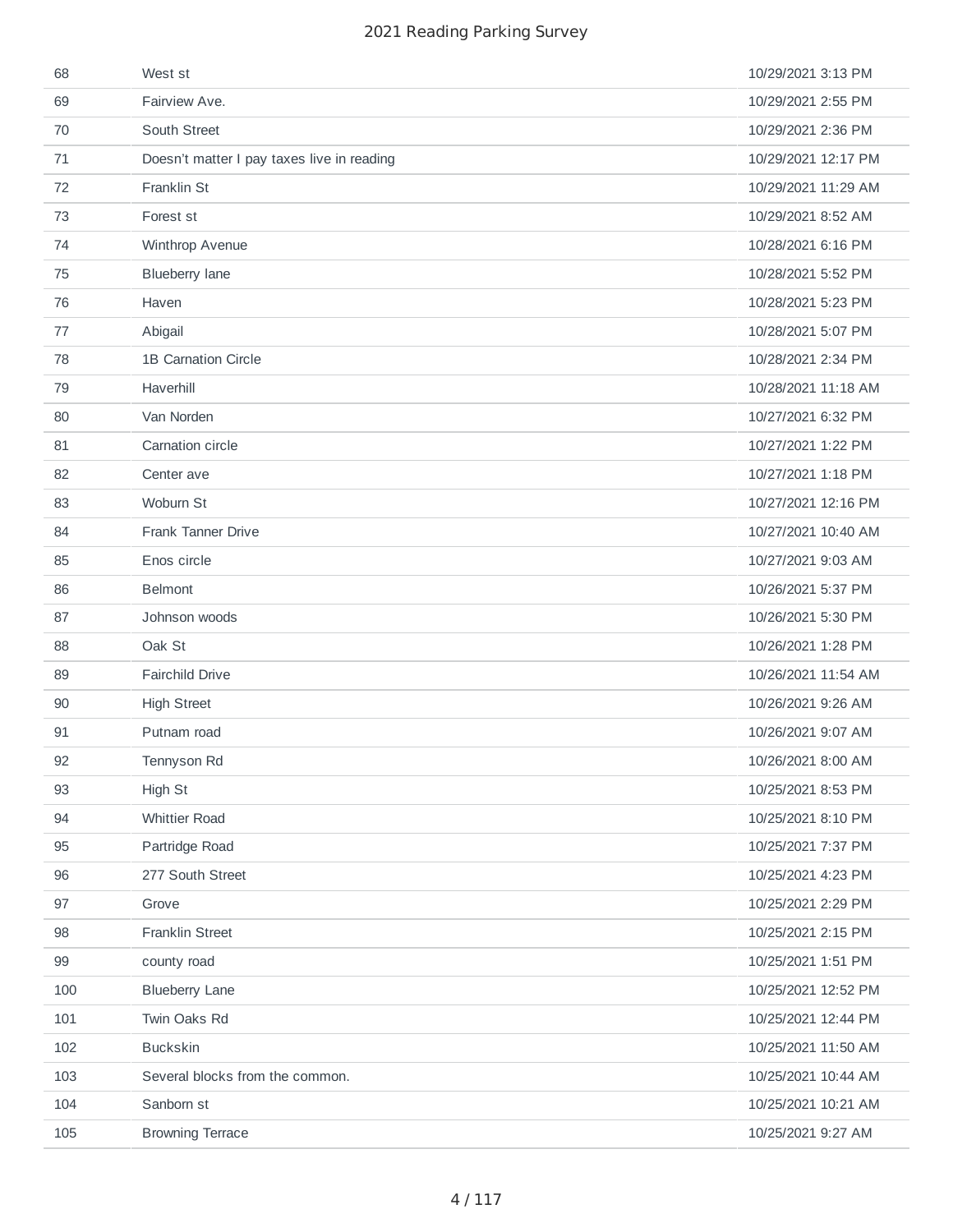| 106 | <b>Berkeley</b>     | 10/25/2021 9:16 AM  |
|-----|---------------------|---------------------|
| 107 | tennyson rd         | 10/25/2021 9:11 AM  |
| 108 | Wood end lane       | 10/25/2021 8:48 AM  |
| 109 | <b>Pearl Street</b> | 10/25/2021 7:28 AM  |
| 110 | 22 Reading Ter      | 10/25/2021 7:14 AM  |
| 111 | Ashley place        | 10/25/2021 6:24 AM  |
| 112 | Summer Ave          | 10/25/2021 4:48 AM  |
| 113 | Lowell st           | 10/24/2021 7:12 PM  |
| 114 | 35 Bainbridge Road  | 10/24/2021 5:32 PM  |
| 115 | Lowell              | 10/24/2021 4:33 PM  |
| 116 | <b>BERKELEY</b>     | 10/24/2021 3:47 PM  |
| 117 | Bear Hill Rd        | 10/24/2021 12:02 PM |
| 118 | Summer Ave          | 10/24/2021 11:45 AM |
| 119 | West side           | 10/24/2021 10:16 AM |
| 120 | Red Gate Ln         | 10/24/2021 9:39 AM  |
| 121 | Parkman             | 10/24/2021 9:32 AM  |
| 122 | knollwood road      | 10/24/2021 9:31 AM  |
| 123 | Shackford Rd        | 10/24/2021 9:09 AM  |
| 124 | Lucy                | 10/24/2021 9:06 AM  |
| 125 | Salem st            | 10/24/2021 8:45 AM  |
| 126 | Edwin st            | 10/24/2021 7:41 AM  |
| 127 | Haverhill St        | 10/24/2021 5:37 AM  |
| 128 | Ash St              | 10/23/2021 7:53 PM  |
| 129 | Eastway             | 10/23/2021 5:44 PM  |
| 130 | Putnam Road         | 10/23/2021 4:39 PM  |
| 131 | Roma                | 10/23/2021 11:53 AM |
| 132 | Rustic Lane         | 10/23/2021 11:50 AM |
| 133 | Osborne ave         | 10/23/2021 10:22 AM |
| 134 | Glenmere Circle     | 10/23/2021 10:17 AM |
| 135 | Edgemont Ave        | 10/23/2021 9:13 AM  |
| 136 | Grove St            | 10/23/2021 8:15 AM  |
| 137 | John St.            | 10/23/2021 8:06 AM  |
| 138 | Timberneck drive    | 10/23/2021 7:34 AM  |
| 139 | Grand               | 10/23/2021 7:02 AM  |
| 140 | Winthrop            | 10/23/2021 6:14 AM  |
| 141 | 19 Percy Ave.       | 10/23/2021 5:09 AM  |
| 142 | Pearl               | 10/22/2021 6:06 PM  |
| 143 | Prospect            | 10/22/2021 5:56 PM  |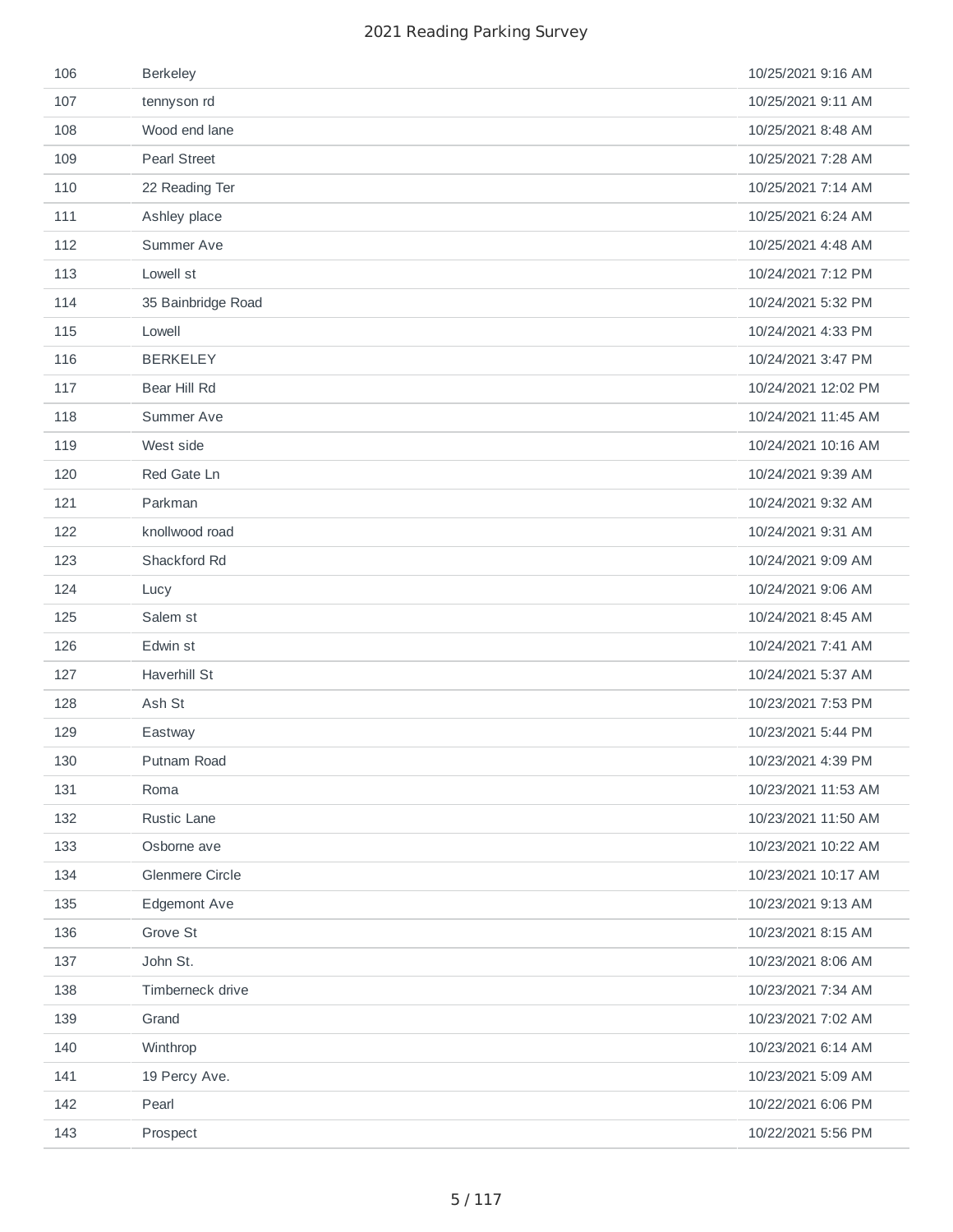| 144 | Main Street                         | 10/22/2021 5:40 PM  |
|-----|-------------------------------------|---------------------|
| 145 | Winthrop Ave                        | 10/22/2021 5:08 PM  |
| 146 | Pearl                               | 10/22/2021 1:59 PM  |
| 147 | Archstone Circle                    | 10/22/2021 10:49 AM |
| 148 | Summit Drive                        | 10/22/2021 10:18 AM |
| 149 | Wakefield                           | 10/22/2021 9:47 AM  |
| 150 | South Street                        | 10/22/2021 8:45 AM  |
| 151 | <b>Gavin Circle</b>                 | 10/22/2021 8:45 AM  |
| 152 | South Street                        | 10/22/2021 8:44 AM  |
| 153 | 36 Augustus Court                   | 10/22/2021 8:18 AM  |
| 154 | Lowell St                           | 10/22/2021 8:14 AM  |
| 155 | Lowell Street (West of Main Street) | 10/22/2021 7:30 AM  |
| 156 | West Hill Circle                    | 10/22/2021 5:59 AM  |
| 157 | Louanis Dr                          | 10/22/2021 5:24 AM  |
| 158 | Chequessett                         | 10/21/2021 11:02 PM |
| 159 | Mt Vernon St                        | 10/21/2021 8:03 PM  |
| 160 | Summit Drive                        | 10/21/2021 7:59 PM  |
| 161 | High                                | 10/21/2021 5:05 PM  |
| 162 | Riverside Drive                     | 10/21/2021 4:55 PM  |
| 163 | Oak st                              | 10/21/2021 3:20 PM  |
| 164 | <b>Belmont</b>                      | 10/21/2021 2:03 PM  |
| 165 | Rustic                              | 10/21/2021 2:00 PM  |
| 166 | <b>Boswell Rd</b>                   | 10/21/2021 11:47 AM |
| 167 | Pondview In                         | 10/21/2021 11:11 AM |
| 168 | Howard St                           | 10/21/2021 8:46 AM  |
| 169 | Barrows road                        | 10/21/2021 8:39 AM  |
| 170 | West St                             | 10/21/2021 8:09 AM  |
| 171 | Washington St.                      | 10/21/2021 7:17 AM  |
| 172 | <b>Carnation Circle</b>             | 10/21/2021 7:13 AM  |
| 173 | Sunnyside Ave                       | 10/21/2021 6:21 AM  |
| 174 | Elliott St                          | 10/21/2021 5:50 AM  |
| 175 | Hartshorn street                    | 10/21/2021 5:26 AM  |
| 176 | Main Street                         | 10/20/2021 7:41 PM  |
| 177 | Middlesex                           | 10/20/2021 7:21 PM  |
| 178 | Francis Drive                       | 10/20/2021 6:14 PM  |
| 179 | Hillside Rd                         | 10/20/2021 4:53 PM  |
| 180 | Middlesex ave                       | 10/20/2021 3:06 PM  |
| 181 | Beaver Rd                           | 10/20/2021 2:52 PM  |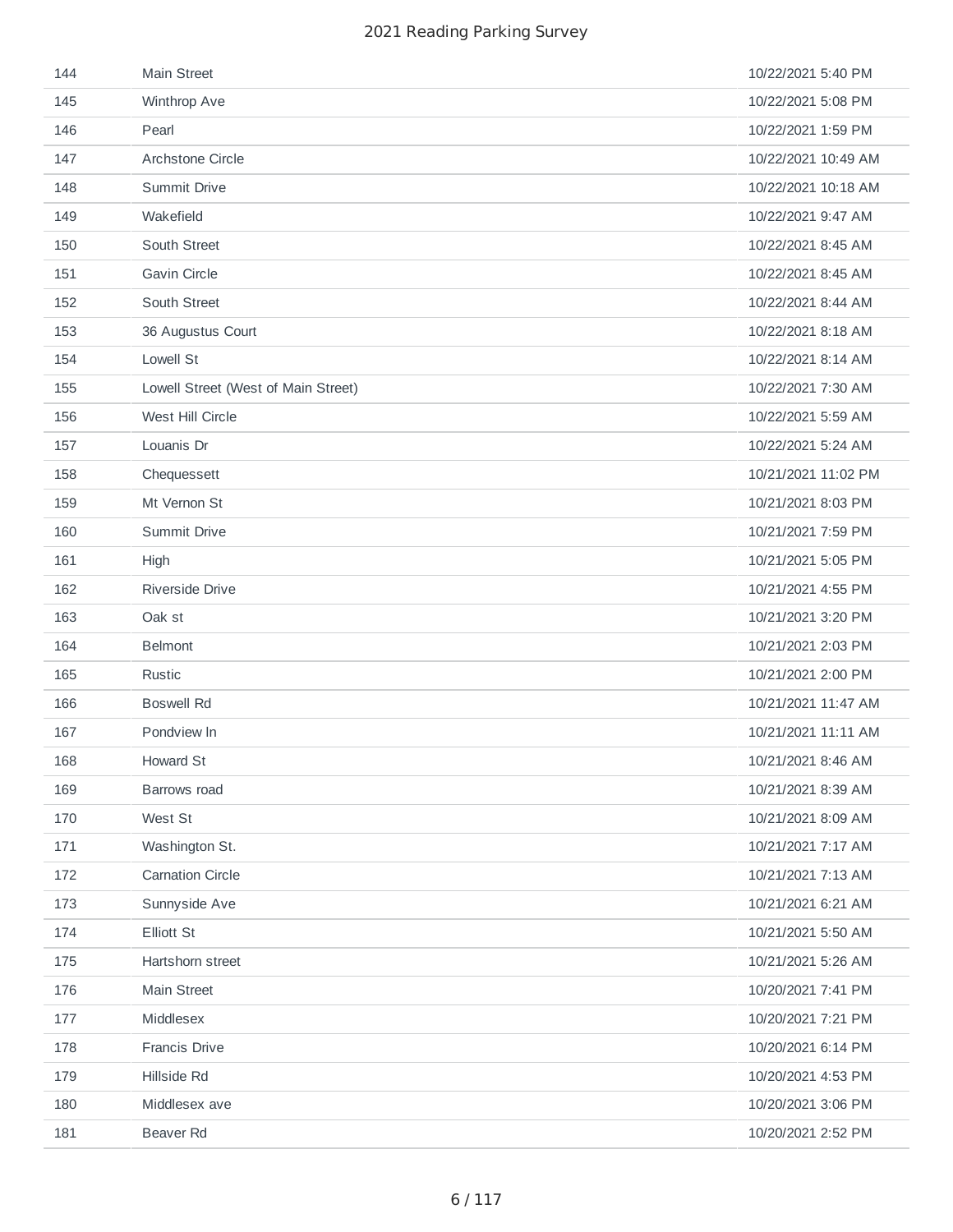| 182 | <b>Terrace Park</b>     | 10/20/2021 1:43 PM  |
|-----|-------------------------|---------------------|
| 183 | <b>Haverhill Street</b> | 10/20/2021 12:16 PM |
| 184 | West st                 | 10/20/2021 11:25 AM |
| 185 | 291 Woburn St           | 10/20/2021 10:21 AM |
| 186 | Sanborn St              | 10/20/2021 9:54 AM  |
| 187 | <b>Carnation Circle</b> | 10/20/2021 9:44 AM  |
| 188 | Sanborn St              | 10/20/2021 9:20 AM  |
| 189 | 25 Grey. Coach Ln       | 10/20/2021 8:48 AM  |
| 190 | County rd               | 10/20/2021 7:15 AM  |
| 191 | Sunnyside Ave           | 10/20/2021 6:30 AM  |
| 192 | West                    | 10/20/2021 6:10 AM  |
| 193 | Harriman Ave            | 10/19/2021 6:21 PM  |
| 194 | Gazebo Circle           | 10/19/2021 5:56 PM  |
| 195 | Summer Ave.             | 10/19/2021 4:58 PM  |
| 196 | <b>Estate Lane</b>      | 10/19/2021 4:02 PM  |
| 197 | Precinct 1              | 10/19/2021 3:47 PM  |
| 198 | Plymouth Rd             | 10/19/2021 3:40 PM  |
| 199 | James                   | 10/19/2021 3:39 PM  |
| 200 | Green St                | 10/19/2021 3:28 PM  |
| 201 | Pearl                   | 10/19/2021 1:08 PM  |
| 202 | Francis                 | 10/19/2021 12:08 PM |
| 203 | North of downtown       | 10/19/2021 11:48 AM |
| 204 | Summer Ave              | 10/19/2021 11:37 AM |
| 205 | <b>Border Road</b>      | 10/19/2021 11:14 AM |
| 206 | Palmer Hill Ave         | 10/19/2021 10:53 AM |
| 207 |                         |                     |
| 208 | <b>Taylor Drive</b>     | 10/19/2021 10:19 AM |
|     | Deborah Drive           | 10/19/2021 10:05 AM |
| 209 | Sanborn                 | 10/19/2021 9:41 AM  |
| 210 | Heather Dr              | 10/19/2021 9:32 AM  |
| 211 | Johnson woods           | 10/19/2021 8:40 AM  |
| 212 | Fairchild               | 10/19/2021 8:08 AM  |
| 213 | Winthrop ave            | 10/19/2021 8:05 AM  |
| 214 | Melbourne ave           | 10/19/2021 7:15 AM  |
| 215 | walnut                  | 10/19/2021 6:45 AM  |
| 216 | Larch Lane              | 10/19/2021 5:59 AM  |
| 217 | Shackford Rd            | 10/19/2021 5:42 AM  |
| 218 | Summer Ave              | 10/19/2021 5:40 AM  |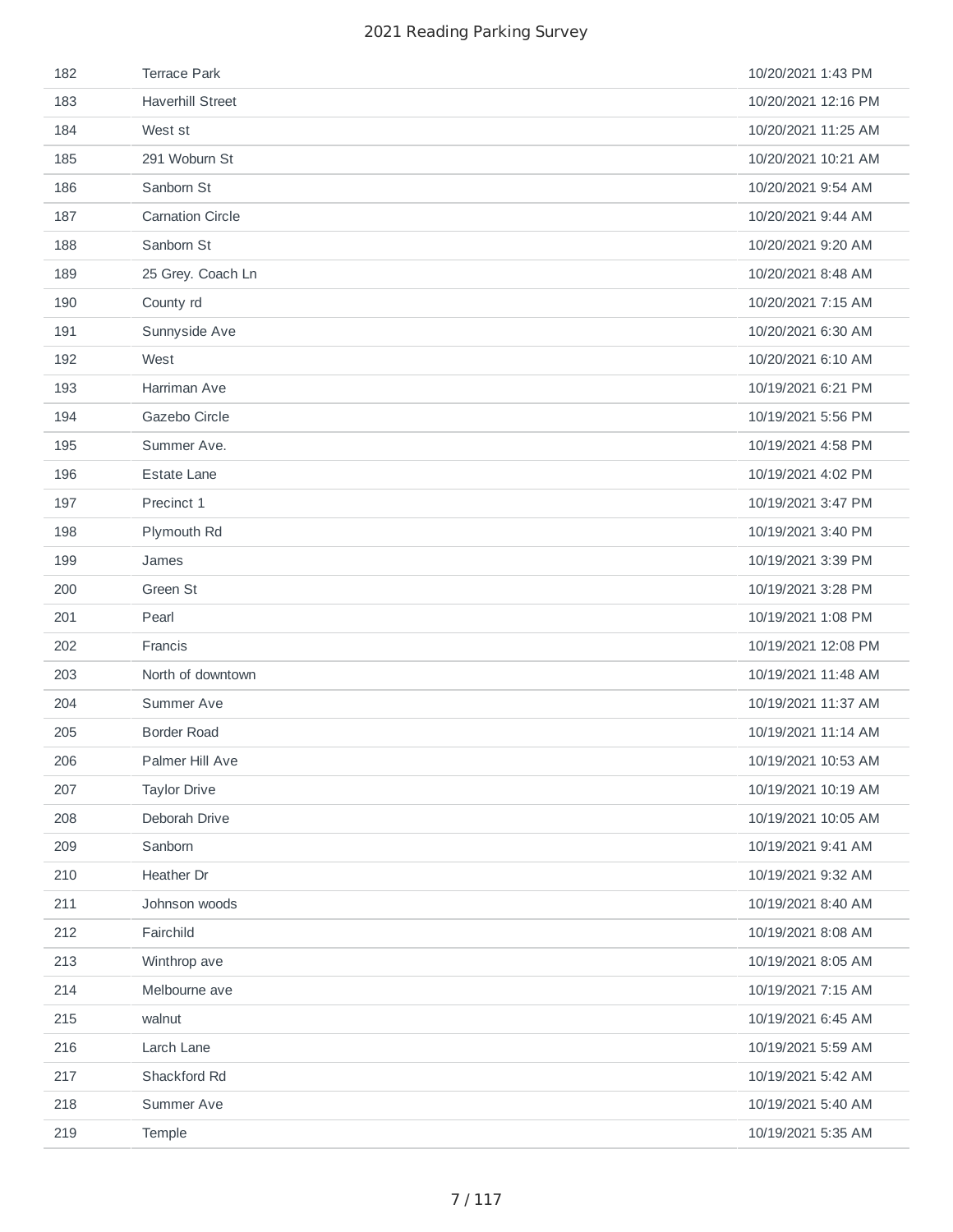| 220 | Pearl St                | 10/19/2021 5:34 AM  |
|-----|-------------------------|---------------------|
| 221 | Walnut                  | 10/19/2021 4:50 AM  |
| 222 | Putnam Road             | 10/18/2021 8:52 PM  |
| 223 | Scotland Rd             | 10/18/2021 8:42 PM  |
| 224 | Haven                   | 10/18/2021 8:16 PM  |
| 225 | Locust                  | 10/18/2021 7:58 PM  |
| 226 | Federal St              | 10/18/2021 7:37 PM  |
| 227 | <b>Forest Street</b>    | 10/18/2021 7:08 PM  |
| 228 | Linnea Lane             | 10/18/2021 6:56 PM  |
| 229 | <b>Howard Street</b>    | 10/18/2021 6:23 PM  |
| 230 | <b>Carnation Circle</b> | 10/18/2021 6:18 PM  |
| 231 | Woburn St               | 10/18/2021 6:04 PM  |
| 232 | high st                 | 10/18/2021 6:00 PM  |
| 233 | Sunnyside Ave.          | 10/18/2021 5:36 PM  |
| 234 | Lowell                  | 10/18/2021 5:33 PM  |
| 235 | RIVERSIDE DRIVE         | 10/18/2021 5:28 PM  |
| 236 | Lowell street           | 10/18/2021 5:23 PM  |
| 237 | Smith                   | 10/18/2021 5:12 PM  |
| 238 | 23 Ridge Rd             | 10/18/2021 5:11 PM  |
| 239 | Howard st               | 10/18/2021 5:03 PM  |
| 240 | 14 Irving St            | 10/18/2021 4:52 PM  |
| 241 | Cross                   | 10/18/2021 4:38 PM  |
| 242 | Van Norden Rd           | 10/18/2021 4:34 PM  |
| 243 | Wells                   | 10/18/2021 4:25 PM  |
| 244 | Frank Tanner Dr.        | 10/18/2021 3:46 PM  |
| 245 | Grove                   | 10/18/2021 3:33 PM  |
| 246 | Augustus Court          | 10/18/2021 3:33 PM  |
| 247 | <b>Harrison Street</b>  | 10/18/2021 3:30 PM  |
| 248 | Lowell St               | 10/18/2021 3:26 PM  |
| 249 | Dana Road               | 10/18/2021 3:14 PM  |
| 250 | Main St                 | 10/18/2021 2:51 PM  |
| 251 | High street             | 10/18/2021 2:48 PM  |
| 252 | Pleasant St             | 10/18/2021 1:04 PM  |
| 253 | henzie                  | 10/18/2021 12:41 PM |
| 254 | Haystack Rd.            | 10/18/2021 12:22 PM |
| 255 | Franklin St             | 10/18/2021 12:21 PM |
| 256 | West                    | 10/18/2021 12:14 PM |
| 257 | Pearl St                | 10/18/2021 12:03 PM |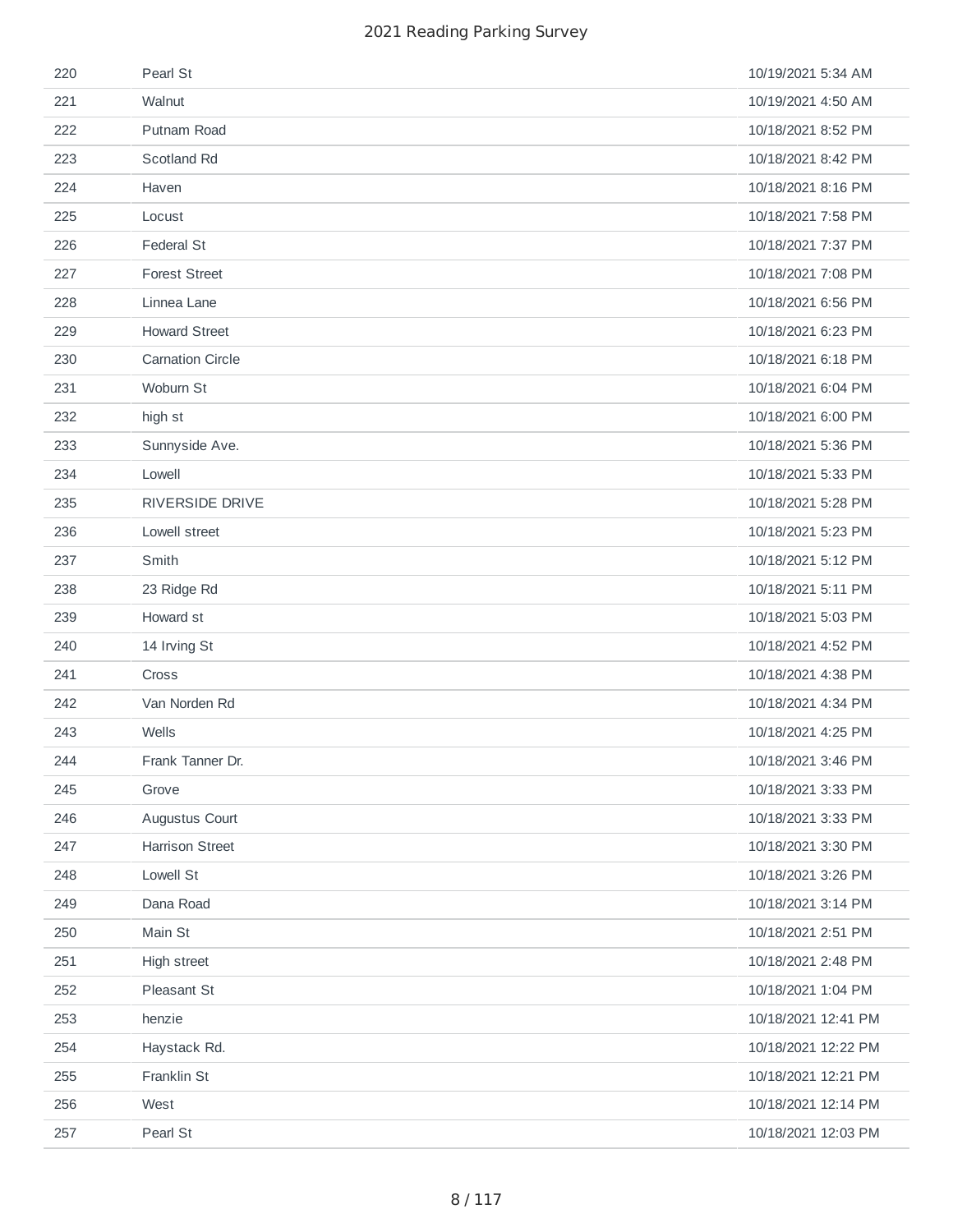| 258 | 2 Summit Dr Apt 66            | 10/18/2021 11:09 AM |
|-----|-------------------------------|---------------------|
| 259 | Green St                      | 10/18/2021 10:39 AM |
| 260 | Weston rd                     | 10/18/2021 10:24 AM |
| 261 | Rustic Lane                   | 10/18/2021 10:23 AM |
| 262 | Milton Td                     | 10/18/2021 10:18 AM |
| 263 | Rustic Lane                   | 10/18/2021 9:24 AM  |
| 264 | <b>Lowell Street</b>          | 10/18/2021 9:13 AM  |
| 265 | East side                     | 10/18/2021 9:08 AM  |
| 266 | Franklin                      | 10/18/2021 9:05 AM  |
| 267 | <b>Bancroft</b>               | 10/18/2021 9:00 AM  |
| 268 | Granger Ave.                  | 10/18/2021 8:49 AM  |
| 269 | <b>Winslow Road</b>           | 10/18/2021 8:46 AM  |
| 270 | 242 Forest St                 | 10/18/2021 8:11 AM  |
| 271 | Haverhill St.                 | 10/18/2021 8:07 AM  |
| 272 | King                          | 10/18/2021 7:46 AM  |
| 273 | Riverside Drive               | 10/18/2021 7:39 AM  |
| 274 | Tennyson                      | 10/18/2021 7:25 AM  |
| 275 | pearl street                  | 10/18/2021 7:14 AM  |
| 276 | Eastway                       | 10/18/2021 7:05 AM  |
| 277 | <b>Whittier Rd</b>            | 10/18/2021 7:04 AM  |
| 278 | South                         | 10/18/2021 6:12 AM  |
| 279 | Maple Ridge Rd                | 10/18/2021 5:42 AM  |
| 280 | <b>Taylor Drive</b>           | 10/18/2021 5:40 AM  |
| 281 | Winthrop Ave                  | 10/18/2021 5:38 AM  |
| 282 | Ash Hill Road                 | 10/18/2021 4:53 AM  |
| 283 | Glen Road                     | 10/18/2021 4:51 AM  |
| 284 | Off Main St., near Calareso's | 10/17/2021 9:53 PM  |
| 285 | Gould                         | 10/17/2021 7:57 PM  |
| 286 | Lynn Village Way              | 10/17/2021 7:48 PM  |
| 287 | Gardner Road                  | 10/17/2021 7:26 PM  |
| 288 | Gardner Road                  | 10/17/2021 7:17 PM  |
| 289 | Sanborn st                    | 10/17/2021 6:57 PM  |
| 290 | Summit Drive                  | 10/17/2021 6:55 PM  |
| 291 | Criterion                     | 10/17/2021 6:42 PM  |
| 292 | Laurel lane                   | 10/17/2021 6:42 PM  |
| 293 | Hancock St                    | 10/17/2021 6:36 PM  |
| 294 | Catherine Ave                 | 10/17/2021 5:37 PM  |
| 295 | <b>Gould Street</b>           | 10/17/2021 5:33 PM  |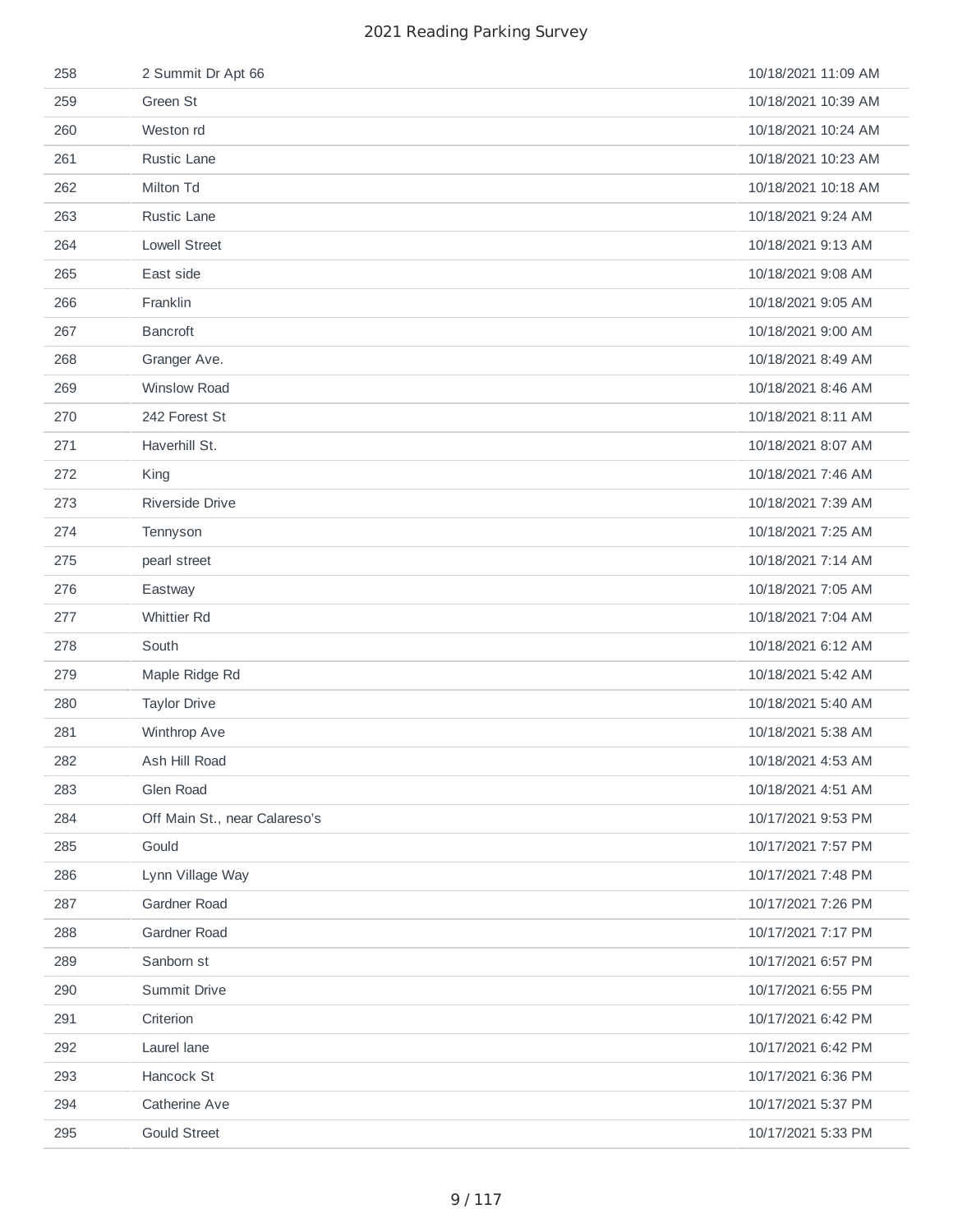| 296 | Marla Lane             | 10/17/2021 5:25 PM  |
|-----|------------------------|---------------------|
| 297 | <b>Glenmere Circle</b> | 10/17/2021 5:17 PM  |
| 298 | Hanscom ave            | 10/17/2021 4:18 PM  |
| 299 | Berkeley st            | 10/17/2021 4:15 PM  |
| 300 | Johnson woods Drive    | 10/17/2021 4:07 PM  |
| 301 | Rustic Lane            | 10/17/2021 4:05 PM  |
| 302 | Harold Ave.            | 10/17/2021 4:03 PM  |
| 303 | Hanscom                | 10/17/2021 3:50 PM  |
| 304 | Hampshire Rd           | 10/17/2021 3:21 PM  |
| 305 | Sanborn St             | 10/17/2021 2:36 PM  |
| 306 | Summer Ave             | 10/17/2021 2:33 PM  |
| 307 | Hopkins st             | 10/17/2021 2:32 PM  |
| 308 | Charles St             | 10/17/2021 2:07 PM  |
| 309 | 46 Colburn rd          | 10/17/2021 2:06 PM  |
| 310 | Gleason Road           | 10/17/2021 1:54 PM  |
| 311 | Archstone circle       | 10/17/2021 1:51 PM  |
| 312 | Warren Ave             | 10/17/2021 1:46 PM  |
| 313 | Charles                | 10/17/2021 1:44 PM  |
| 314 | 18 Oak Street          | 10/17/2021 1:29 PM  |
| 315 | <b>Charles Street</b>  | 10/17/2021 1:21 PM  |
| 316 | Maple Ridge Rd         | 10/17/2021 12:53 PM |
| 317 | Summer Ave             | 10/17/2021 12:47 PM |
| 318 | 47 Winthrop ave        | 10/17/2021 12:15 PM |
| 319 | Pearl St               | 10/17/2021 12:10 PM |
| 320 | Locust                 | 10/17/2021 11:57 AM |
| 321 | Pilgrim Rd             | 10/17/2021 11:55 AM |
| 322 | west                   | 10/17/2021 11:54 AM |
| 323 | High                   | 10/17/2021 10:48 AM |
| 324 | Woodward Ave.          | 10/17/2021 10:35 AM |
| 325 | Hanscom                | 10/17/2021 10:33 AM |
| 326 | Gazebo Circle          | 10/17/2021 10:27 AM |
| 327 | Howard                 | 10/17/2021 10:20 AM |
| 328 | <b>Grove Street</b>    | 10/17/2021 9:57 AM  |
| 329 | Middlesex Avenue       | 10/17/2021 9:53 AM  |
| 330 | Summer Ave             | 10/17/2021 9:46 AM  |
| 331 | Collins Ave            | 10/17/2021 9:43 AM  |
| 332 | 117 High Street        | 10/17/2021 9:37 AM  |
| 333 | 352 Charles Street     | 10/17/2021 9:35 AM  |
|     |                        |                     |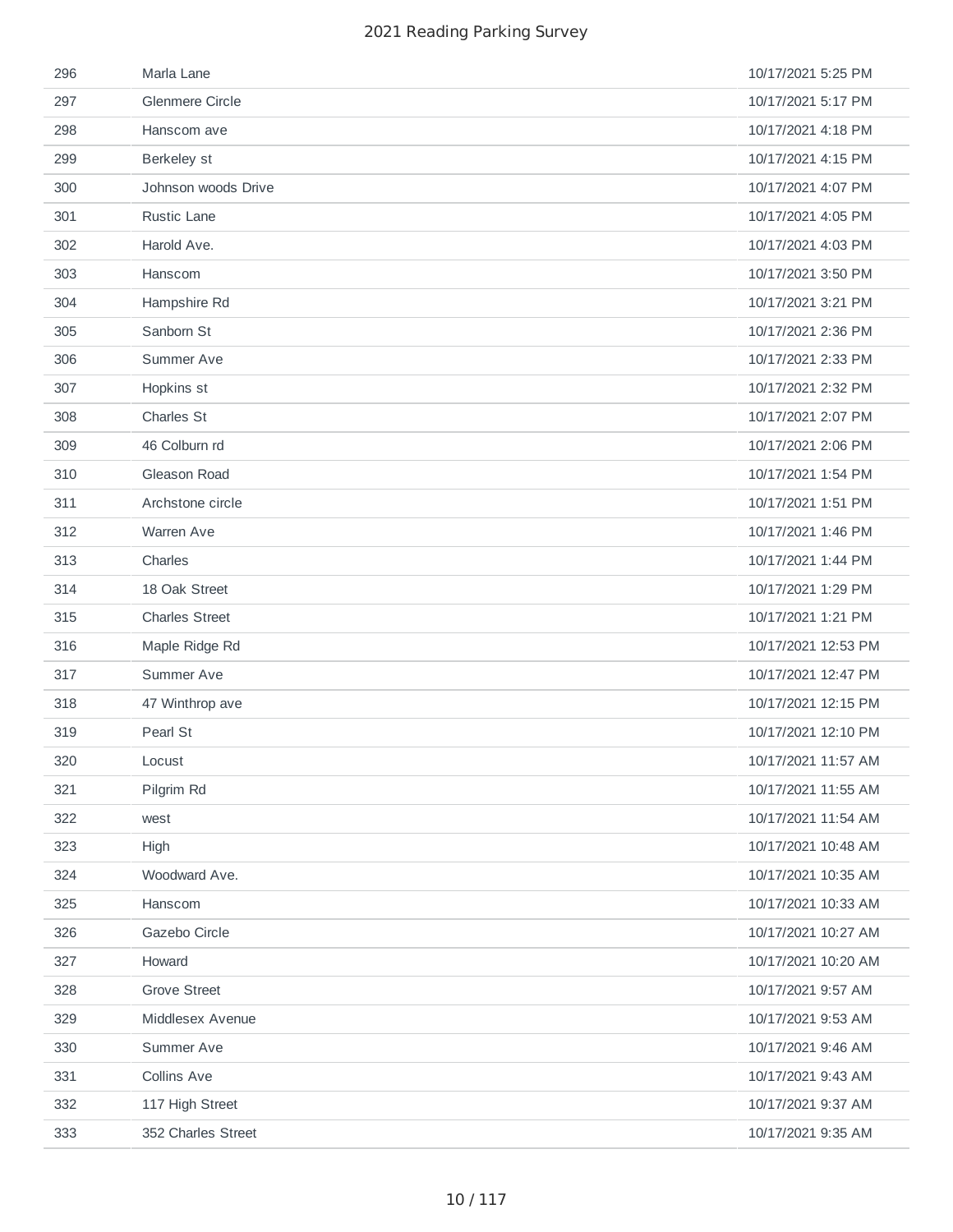| 334 | Locust              | 10/17/2021 9:35 AM |
|-----|---------------------|--------------------|
| 335 | Woodland            | 10/17/2021 9:16 AM |
| 336 | Dudley              | 10/17/2021 9:16 AM |
| 337 | <b>Sturges</b>      | 10/17/2021 9:07 AM |
| 338 | Prospect St         | 10/17/2021 8:58 AM |
| 339 | Hanscom Avenue      | 10/17/2021 8:56 AM |
| 340 | <b>Beaver Road</b>  | 10/17/2021 8:50 AM |
| 341 | <b>MAin Street</b>  | 10/17/2021 8:46 AM |
| 342 | Forest              | 10/17/2021 8:44 AM |
| 343 | Emerson             | 10/17/2021 8:36 AM |
| 344 | Edgemont ave        | 10/17/2021 8:35 AM |
| 345 | John Carver Rd      | 10/17/2021 8:32 AM |
| 346 | Alden Circle        | 10/17/2021 8:30 AM |
| 347 | Berkeley st         | 10/17/2021 8:17 AM |
| 348 | Wakefield           | 10/17/2021 8:14 AM |
| 349 | Main Street         | 10/17/2021 8:07 AM |
| 350 | Arrow circle        | 10/17/2021 8:05 AM |
| 351 | <b>Bancroft Ave</b> | 10/17/2021 7:45 AM |
| 352 | Canterbury Dr       | 10/17/2021 7:40 AM |
| 353 | Charles             | 10/17/2021 7:30 AM |
| 354 | Charles street      | 10/17/2021 7:26 AM |
| 355 | John St             | 10/17/2021 7:22 AM |
| 356 | Milepost            | 10/17/2021 6:59 AM |
| 357 | Auburn St           | 10/17/2021 6:54 AM |
| 358 | Crosby Road         | 10/17/2021 6:40 AM |
| 359 | Strawberry hill     | 10/17/2021 6:39 AM |
| 360 | chestnut            | 10/17/2021 6:01 AM |
| 361 | Johnson Woods Dr    | 10/17/2021 5:23 AM |
| 362 | Grove               | 10/16/2021 9:24 PM |
| 363 | Pennsylvania ave    | 10/16/2021 9:15 PM |
| 364 | Temple St           | 10/16/2021 9:13 PM |
| 365 | Lakeview Ave        | 10/16/2021 8:41 PM |
| 366 | Forest St           | 10/16/2021 8:27 PM |
| 367 | Main Street         | 10/16/2021 7:51 PM |
| 368 | Winthrop Ave        | 10/16/2021 7:43 PM |
| 369 | Harold ave          | 10/16/2021 7:17 PM |
| 370 | Curtis              | 10/16/2021 7:08 PM |
| 371 | 75 Augustus ct      | 10/16/2021 7:03 PM |
|     |                     |                    |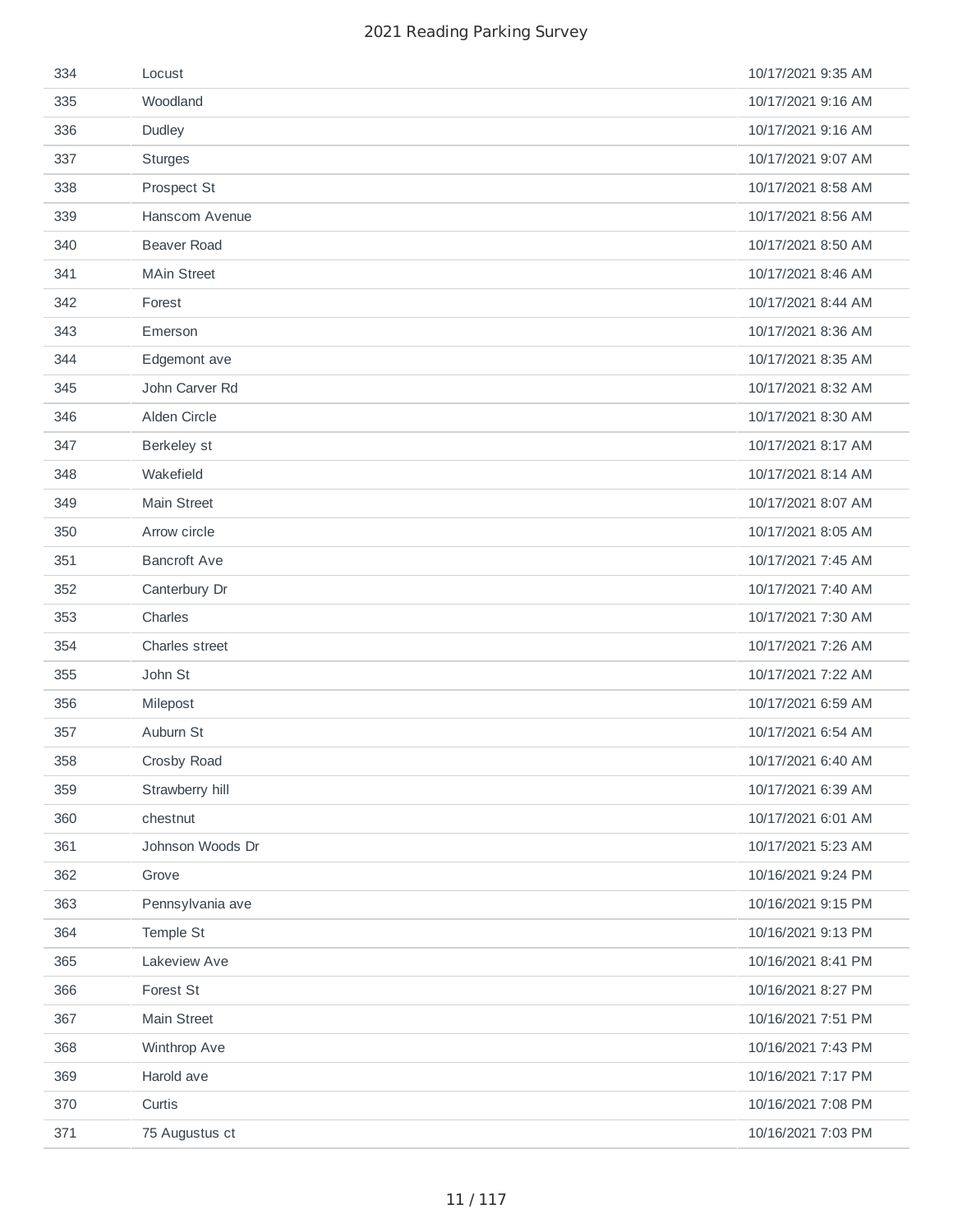| 372 | High                | 10/16/2021 6:58 PM |
|-----|---------------------|--------------------|
| 373 | Libby Avenue        | 10/16/2021 6:29 PM |
| 374 | Pearl               | 10/16/2021 6:24 PM |
| 375 | Archstone Cir       | 10/16/2021 6:18 PM |
| 376 | Eaton St.           | 10/16/2021 6:18 PM |
| 377 | <b>HAverhill</b>    | 10/16/2021 6:16 PM |
| 378 | John St.            | 10/16/2021 5:54 PM |
| 379 | Augustus court      | 10/16/2021 5:46 PM |
| 380 | Melbourne           | 10/16/2021 5:41 PM |
| 381 | 160 High Street     | 10/16/2021 5:28 PM |
| 382 | Main stret          | 10/16/2021 5:22 PM |
| 383 | Hillside            | 10/16/2021 5:19 PM |
| 384 | Melbourne           | 10/16/2021 4:51 PM |
| 385 | Lindsay             | 10/16/2021 4:50 PM |
| 386 | Rustic Ln           | 10/16/2021 4:38 PM |
| 387 | Oak Street          | 10/16/2021 4:32 PM |
| 388 | Leaning elm dr.     | 10/16/2021 4:25 PM |
| 389 | Abigail Way         | 10/16/2021 4:18 PM |
| 390 | Haverhill           | 10/16/2021 3:46 PM |
| 391 | <b>TerracePark</b>  | 10/16/2021 3:43 PM |
| 392 | Center Ave          | 10/16/2021 3:38 PM |
| 393 | Vale                | 10/16/2021 3:38 PM |
| 394 | Dividence Road      | 10/16/2021 3:33 PM |
| 395 | Fairchild           | 10/16/2021 3:31 PM |
| 396 | <b>Taylor Drive</b> | 10/16/2021 3:24 PM |
| 397 | Morgan Park         | 10/16/2021 3:19 PM |
| 398 | Mark Ave            | 10/16/2021 3:17 PM |
| 399 | Summer Ave          | 10/16/2021 3:12 PM |
| 400 | Charles             | 10/16/2021 3:11 PM |
| 401 | 2 Summit Dr         | 10/16/2021 3:05 PM |
| 402 | Kingston St         | 10/16/2021 2:57 PM |
| 403 | Pearl               | 10/16/2021 2:54 PM |
| 404 | <b>Beaver Road</b>  | 10/16/2021 2:53 PM |
| 405 | Sturges Rd          | 10/16/2021 2:42 PM |
| 406 | Sunnyside Avenue    | 10/16/2021 2:42 PM |
| 407 | Red Gate Ln         | 10/16/2021 2:39 PM |
| 408 | Victoria Avenue     | 10/16/2021 2:35 PM |
| 409 | Salem st reading    | 10/16/2021 2:31 PM |
|     |                     |                    |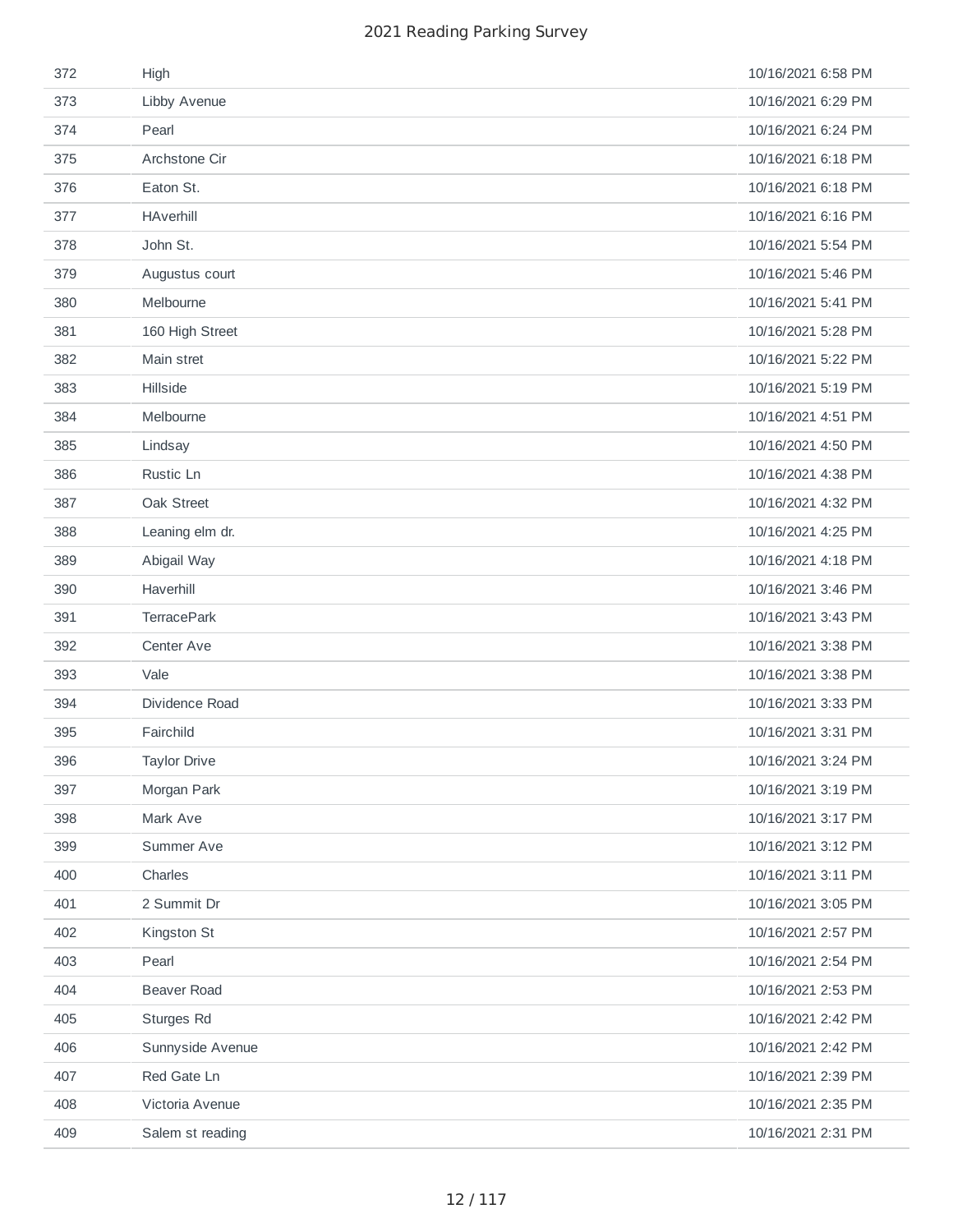| 410 | Off east of Salem st         | 10/16/2021 2:25 PM  |
|-----|------------------------------|---------------------|
| 411 | Grove St                     | 10/16/2021 2:23 PM  |
| 412 | South St                     | 10/16/2021 2:23 PM  |
| 413 | Cherry Lane Dr               | 10/16/2021 2:19 PM  |
| 414 | Middlesex Ave                | 10/16/2021 2:17 PM  |
| 415 | 11 Harriman Ave              | 10/16/2021 2:10 PM  |
| 416 | 32 Shackford Rd              | 10/16/2021 1:58 PM  |
| 417 | Cumberland                   | 10/16/2021 1:57 PM  |
| 418 | County Road                  | 10/16/2021 1:48 PM  |
| 419 | West street                  | 10/16/2021 1:48 PM  |
| 420 | <b>Hillcrest Road</b>        | 10/16/2021 1:44 PM  |
| 421 | Woodland St                  | 10/16/2021 1:42 PM  |
| 422 | Pilgrim rd                   | 10/16/2021 1:37 PM  |
| 423 | Avalon                       | 10/16/2021 1:37 PM  |
| 424 | <b>Carnation Circle</b>      | 10/16/2021 1:35 PM  |
| 425 | Elderberry Lane              | 10/16/2021 1:30 PM  |
| 426 | Sherwood Road                | 10/16/2021 1:26 PM  |
| 427 | Summer ave                   | 10/16/2021 1:23 PM  |
| 428 | Salem St                     | 10/16/2021 1:18 PM  |
| 429 | Chestunut                    | 10/16/2021 1:02 PM  |
| 430 | South street                 | 10/16/2021 12:57 PM |
| 431 | Ash                          | 10/16/2021 12:50 PM |
| 432 | Scotland                     | 10/16/2021 9:09 AM  |
| 433 | Bear Hill Rd                 | 10/16/2021 8:49 AM  |
| 434 | Woburn Street                | 10/15/2021 12:23 PM |
| 435 | <b>Prescott Street</b>       | 10/15/2021 9:25 AM  |
| 436 | <b>Baker Road</b>            | 10/13/2021 6:12 PM  |
| 437 | hillside rd                  | 10/13/2021 11:32 AM |
| 438 | Mt. Vernon St.               | 10/13/2021 9:54 AM  |
| 439 | Mt. Vernon St. over 25 years | 10/13/2021 9:44 AM  |
| 440 | <b>Bancroft Avenue</b>       | 10/13/2021 9:31 AM  |
| 441 | <b>Bancroft Avenue</b>       | 10/13/2021 9:26 AM  |
| 442 | 99 Beaver Road               | 10/13/2021 9:18 AM  |
| 443 | Kingston Street              | 10/13/2021 9:06 AM  |
| 444 | <b>Green Street</b>          | 10/13/2021 8:51 AM  |
| 445 | <b>Bancroft Avenue</b>       | 10/13/2021 8:25 AM  |
| 446 | Kingston Street              | 10/13/2021 8:12 AM  |
| 447 | Green St                     | 10/12/2021 4:14 PM  |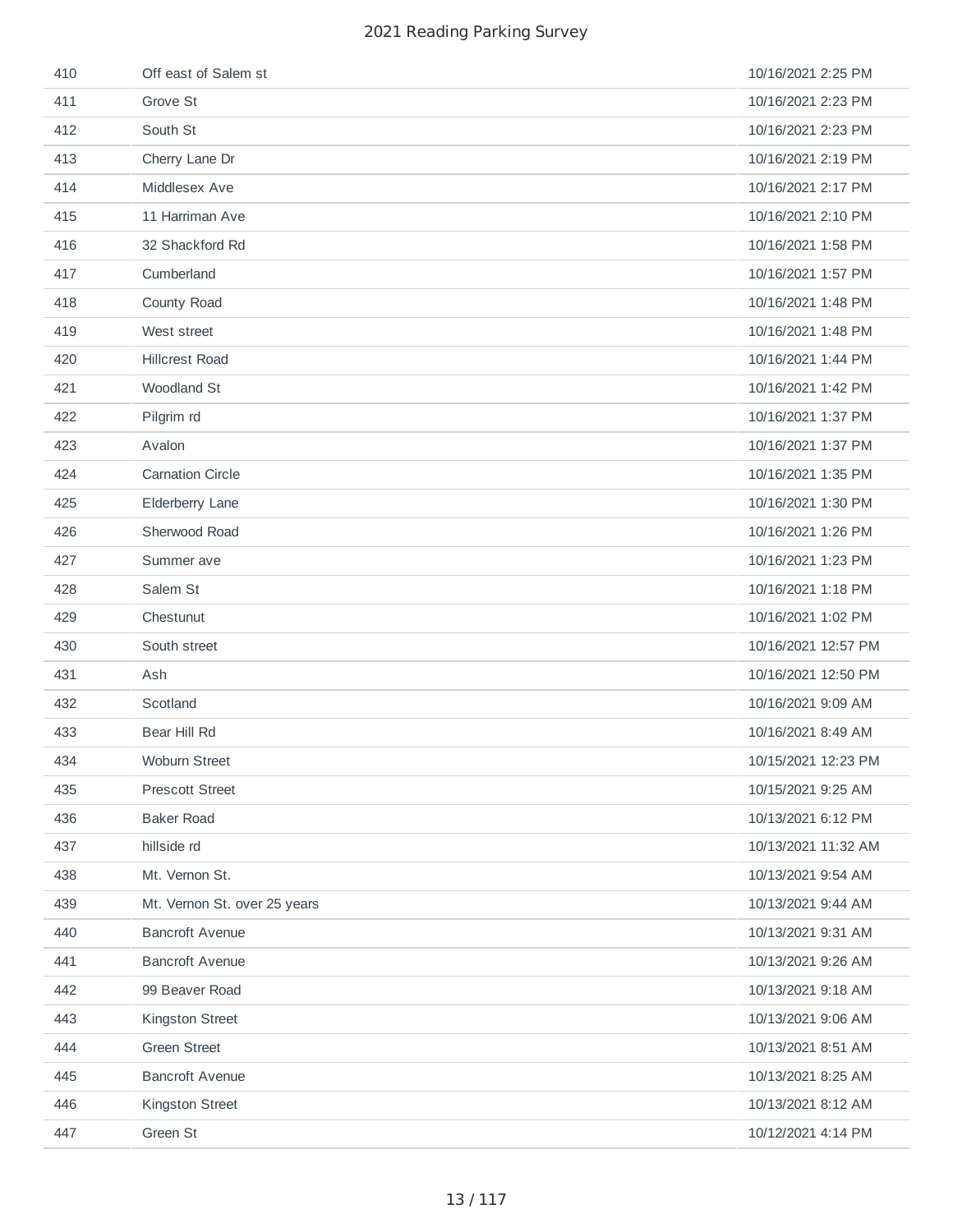| 448 | <b>Beaver Road</b>      | 10/12/2021 3:57 PM |
|-----|-------------------------|--------------------|
| 449 | Grove                   | 10/12/2021 1:12 PM |
| 450 | Cross street            | 10/11/2021 8:20 PM |
| 451 | Minot                   | 10/11/2021 7:20 PM |
| 452 | Hemlock Rd              | 10/8/2021 5:01 AM  |
| 453 | Salem Street            | 10/7/2021 2:56 PM  |
| 454 | 43 Francis Dr           | 10/6/2021 7:10 PM  |
| 455 | Sanborn                 | 10/6/2021 4:10 PM  |
| 456 | Woburn Street           | 10/6/2021 3:54 PM  |
| 457 | Prospect st             | 10/6/2021 11:09 AM |
| 458 | Bear Hill Rd            | 10/5/2021 10:10 AM |
| 459 | Main Street             | 10/5/2021 8:46 AM  |
| 460 | Franklin                | 10/4/2021 4:23 PM  |
| 461 | <b>Bancroft Avenue</b>  | 10/4/2021 9:56 AM  |
| 462 | 51 Mill St              | 10/4/2021 7:50 AM  |
| 463 | Ellis Ave.              | 10/4/2021 6:32 AM  |
| 464 | Gould St                | 10/2/2021 6:14 PM  |
| 465 | Virginia Road           | 10/2/2021 2:06 PM  |
| 466 | Prescott                | 10/2/2021 1:17 PM  |
| 467 | <b>Gould Street</b>     | 10/2/2021 12:57 PM |
| 468 | 245 Charles St          | 10/2/2021 7:23 AM  |
| 469 | <b>Lowell Street</b>    | 10/2/2021 7:22 AM  |
| 470 | Main street             | 10/2/2021 6:21 AM  |
| 471 | <b>Glenmere Circle</b>  | 10/1/2021 9:58 PM  |
| 472 | Victoria Ave            | 10/1/2021 8:56 PM  |
| 473 | Pearl                   | 10/1/2021 8:47 PM  |
| 474 | <b>Bethune</b>          | 10/1/2021 8:42 PM  |
| 475 | Pearl                   | 10/1/2021 6:04 PM  |
| 476 | Lowell                  | 10/1/2021 2:02 PM  |
| 477 | high street             | 10/1/2021 11:13 AM |
| 478 | Summer Ave              | 10/1/2021 11:02 AM |
| 479 | 1 Charles St.           | 10/1/2021 10:35 AM |
| 480 | <b>Belmont St</b>       | 10/1/2021 10:17 AM |
| 481 | Main St                 | 10/1/2021 8:51 AM  |
| 482 | <b>Haverhill Street</b> | 10/1/2021 8:38 AM  |
| 483 | Eastway                 | 10/1/2021 7:59 AM  |
| 484 | <b>Taylor Drive</b>     | 10/1/2021 7:58 AM  |
| 485 | Red Gate Lane           | 10/1/2021 4:54 AM  |
|     |                         |                    |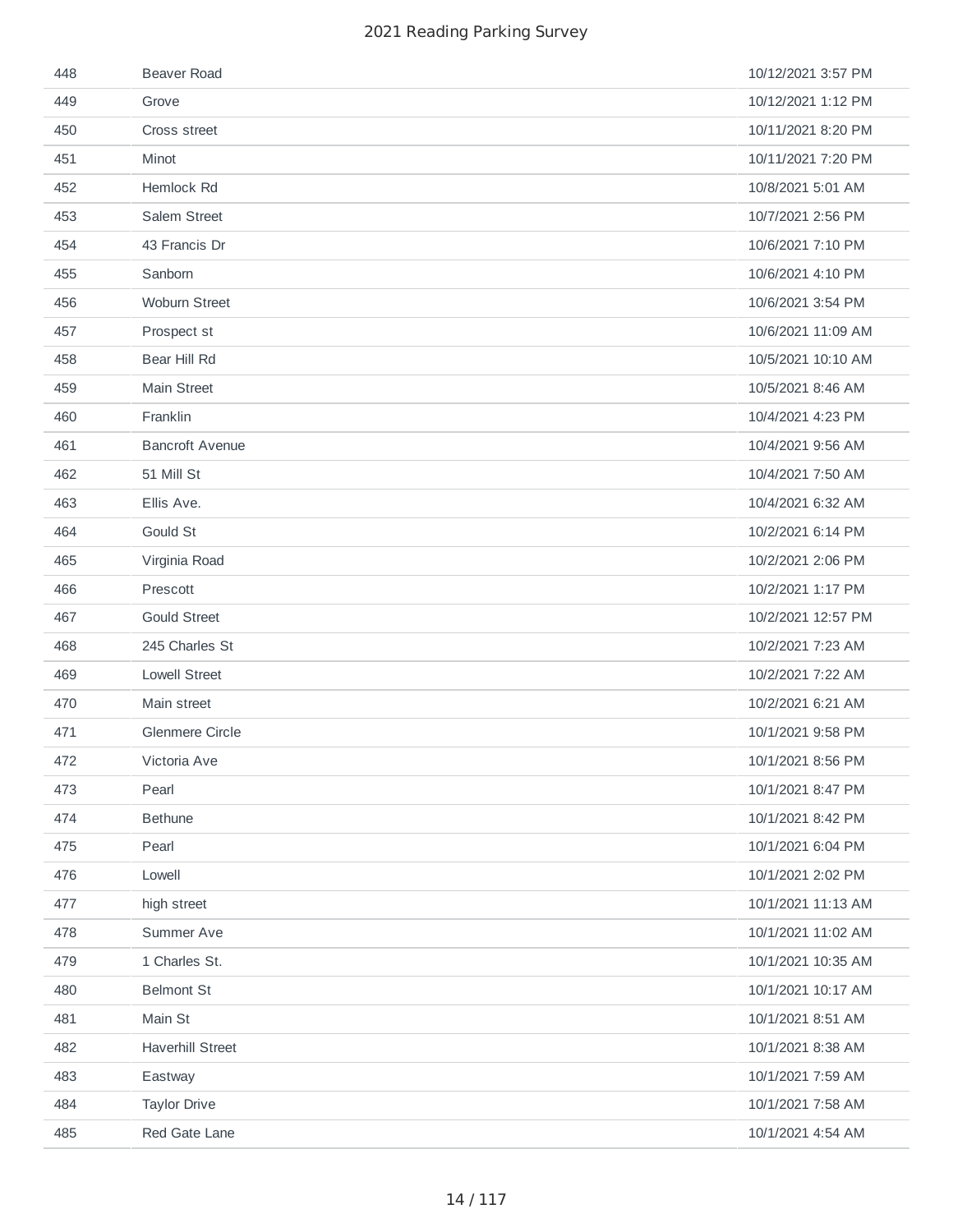| 486 | <b>B</b> St         | 10/1/2021 4:42 AM  |
|-----|---------------------|--------------------|
| 487 | <b>Hunt Street</b>  | 9/30/2021 9:49 PM  |
| 488 | California          | 9/30/2021 9:06 PM  |
| 489 | Summer Avenue       | 9/30/2021 8:21 PM  |
| 490 | John                | 9/30/2021 8:08 PM  |
| 491 | Lee St.             | 9/30/2021 8:04 PM  |
| 492 | North side of town  | 9/30/2021 7:47 PM  |
| 493 | Van Norden Rd       | 9/30/2021 7:46 PM  |
| 494 | Timberneck drive    | 9/30/2021 7:02 PM  |
| 495 | California Rd       | 9/30/2021 6:28 PM  |
| 496 | <b>Terrace Park</b> | 9/30/2021 6:12 PM  |
| 497 | California Road     | 9/30/2021 6:04 PM  |
| 498 | Main Street         | 9/30/2021 1:08 PM  |
| 499 | Prescott            | 9/29/2021 9:10 PM  |
| 500 | Spring              | 9/29/2021 8:29 PM  |
| 501 | <b>Gardner Road</b> | 9/29/2021 6:41 PM  |
| 502 | smith avenue        | 9/29/2021 6:35 PM  |
| 503 | Randall Rd          | 9/29/2021 5:21 PM  |
| 504 | Rachel Road         | 9/29/2021 3:38 PM  |
| 505 | Selfridge rd        | 9/29/2021 12:53 PM |
| 506 | Whittier            | 9/29/2021 12:51 PM |
| 507 | Sanborn Lane        | 9/29/2021 12:42 PM |
| 508 | Intervale Terrace   | 9/29/2021 9:56 AM  |
| 509 | Temple              | 9/29/2021 7:49 AM  |
| 510 | Woburn St           | 9/29/2021 7:29 AM  |
| 511 | Temple              | 9/29/2021 7:23 AM  |
| 512 | Shackford Rd        | 9/29/2021 7:20 AM  |
| 513 | Summer Avenue       | 9/29/2021 6:25 AM  |
| 514 | Charles             | 9/29/2021 5:19 AM  |
| 515 | Grove St            | 9/29/2021 4:33 AM  |
| 516 | 87 Hopkins St       | 9/29/2021 4:18 AM  |
| 517 | Chequessett road    | 9/29/2021 1:51 AM  |
| 518 | Franklin            | 9/29/2021 12:10 AM |
| 519 | Gardner Rd          | 9/28/2021 11:15 PM |
| 520 | Summer Ave          | 9/28/2021 10:03 PM |
| 521 | Middlesex Avenue    | 9/28/2021 9:30 PM  |
| 522 | Harrison St         | 9/28/2021 9:12 PM  |
| 523 | Franklin St         | 9/28/2021 9:09 PM  |
|     |                     |                    |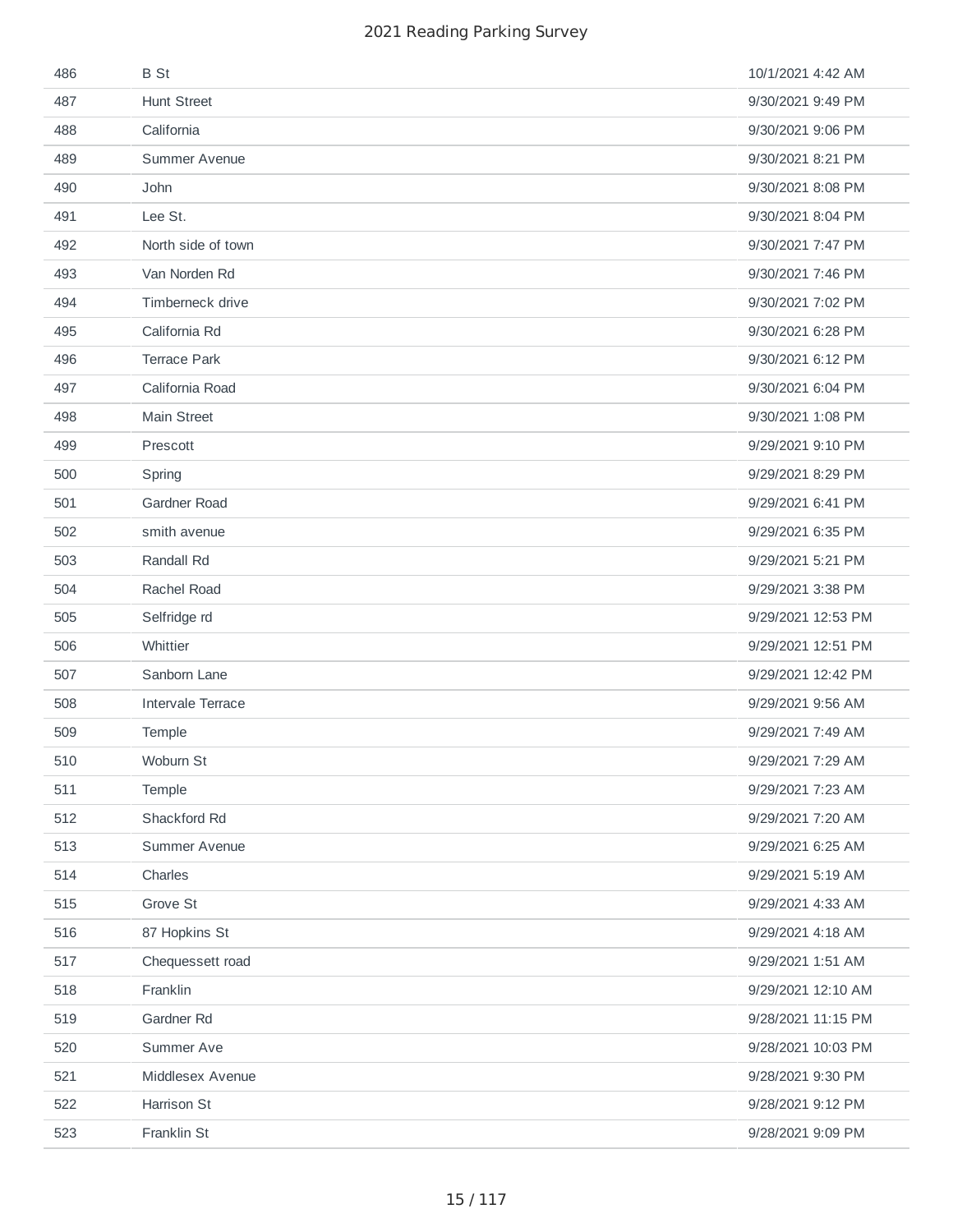| 524 | Heritage Drive                                  | 9/28/2021 9:05 PM |
|-----|-------------------------------------------------|-------------------|
| 525 | Van Norden                                      | 9/28/2021 8:52 PM |
| 526 | Lived on Main St for 41 years. Moved a year ago | 9/28/2021 8:48 PM |
| 527 | Summer Ave                                      | 9/28/2021 8:44 PM |
| 528 | Lowell                                          | 9/28/2021 8:30 PM |
| 529 | Howard St                                       | 9/28/2021 8:25 PM |
| 530 | Kingston                                        | 9/28/2021 7:47 PM |
| 531 | High                                            | 9/28/2021 7:46 PM |
| 532 | Frank d tanner drive                            | 9/28/2021 7:45 PM |
| 533 | Francis Dr.                                     | 9/28/2021 7:08 PM |
| 534 | Can norden                                      | 9/28/2021 7:07 PM |
| 535 | Lawrence Road                                   | 9/28/2021 7:07 PM |
| 536 | Gazebo Circle                                   | 9/28/2021 7:02 PM |
| 537 | Howard                                          | 9/28/2021 6:58 PM |
| 538 | A st                                            | 9/28/2021 6:48 PM |
| 539 | Woburn St.                                      | 9/28/2021 6:44 PM |
| 540 | Prescott                                        | 9/28/2021 6:28 PM |
| 541 | Virginia Rd                                     | 9/28/2021 6:24 PM |
| 542 | <b>Pleasant Street</b>                          | 9/28/2021 6:18 PM |
| 543 | Rustic Lane                                     | 9/28/2021 6:09 PM |
| 544 | Summer Ave                                      | 9/28/2021 5:57 PM |
| 545 | Kieran                                          | 9/28/2021 5:57 PM |
| 546 | Hopkins                                         | 9/28/2021 5:55 PM |
| 547 | Franklin                                        | 9/28/2021 5:54 PM |
| 548 | <b>Charles Street</b>                           | 9/28/2021 5:44 PM |
| 549 | Evergreen Road                                  | 9/28/2021 5:43 PM |
| 550 | <b>Whittier Road</b>                            | 9/28/2021 5:40 PM |
| 551 | Woodward Ave                                    | 9/28/2021 5:35 PM |
| 552 | Sanborn lane                                    | 9/28/2021 5:26 PM |
| 553 | North Street                                    | 9/28/2021 5:14 PM |
| 554 | Hight St                                        | 9/28/2021 5:11 PM |
| 555 | Locust                                          | 9/28/2021 5:09 PM |
| 556 | Tennyson Road                                   | 9/28/2021 4:47 PM |
| 557 | Van Norden Rd                                   | 9/28/2021 4:45 PM |
| 558 | Lowell                                          | 9/28/2021 4:38 PM |
| 559 | Main st                                         | 9/28/2021 4:38 PM |
| 560 | Field pond drive                                | 9/28/2021 4:32 PM |
| 561 | South                                           | 9/28/2021 4:30 PM |
|     |                                                 |                   |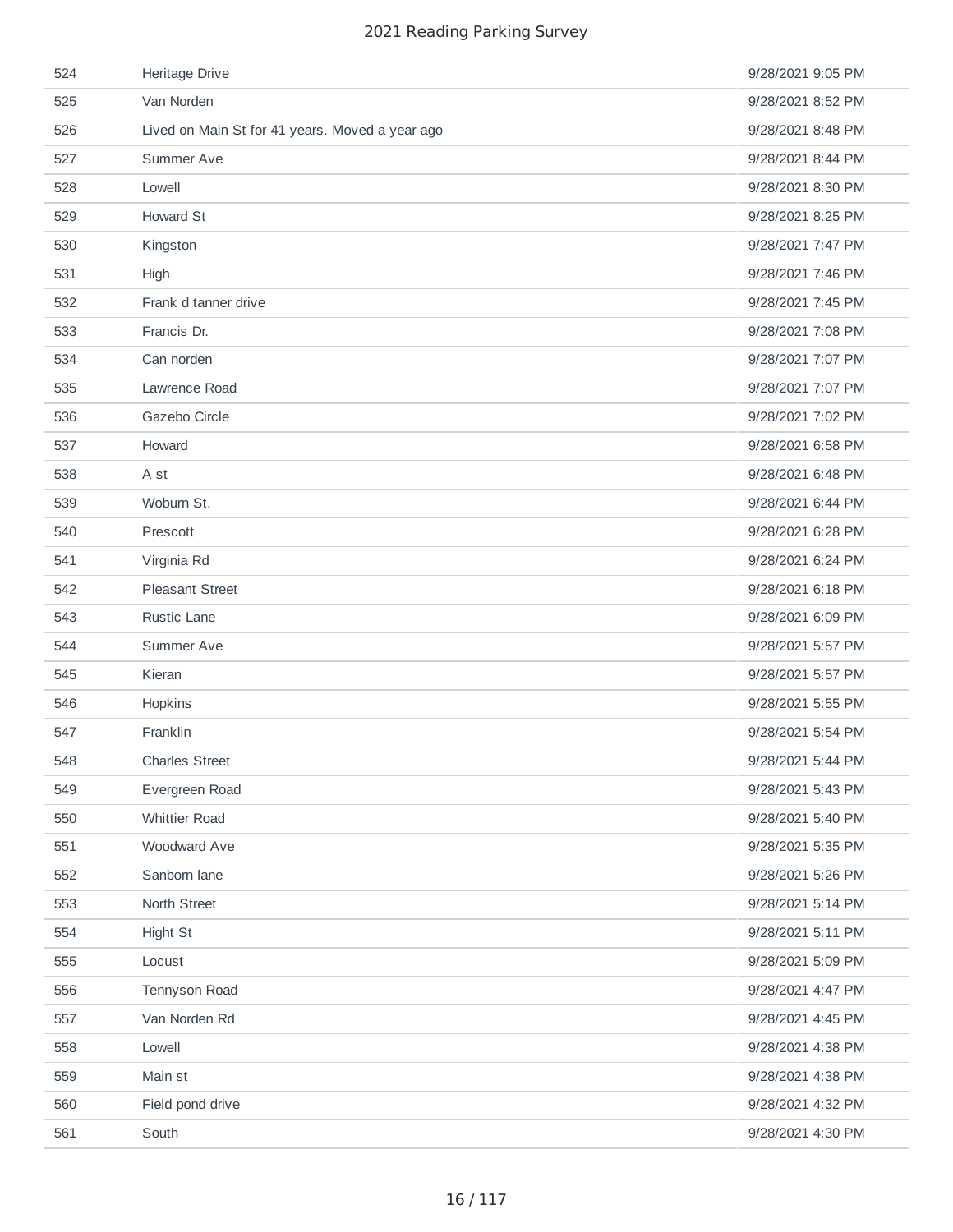| 562 | Leaning Elm Drive    | 9/28/2021 4:25 PM  |
|-----|----------------------|--------------------|
| 563 | Oak                  | 9/28/2021 4:11 PM  |
| 564 | Minot St.            | 9/28/2021 4:09 PM  |
| 565 | Lindsay lane         | 9/28/2021 4:03 PM  |
| 566 | Chequessett Rd       | 9/28/2021 3:59 PM  |
| 567 | Beech St.            | 9/28/2021 3:59 PM  |
| 568 | South                | 9/28/2021 3:56 PM  |
| 569 | Smith ave            | 9/28/2021 3:53 PM  |
| 570 | Martin Rd            | 9/28/2021 3:33 PM  |
| 571 | Mount Vernon         | 9/28/2021 3:24 PM  |
| 572 | grey coach           | 9/28/2021 2:38 PM  |
| 573 | Fox run              | 9/28/2021 2:35 PM  |
| 574 | Main Street reading  | 9/28/2021 1:55 PM  |
| 575 | <b>Forest Street</b> | 9/28/2021 12:13 PM |
| 576 | Washington Street    | 9/28/2021 6:57 AM  |
| 577 | 50 Haven St          | 9/28/2021 6:56 AM  |
| 578 | Mount Vernon         | 9/28/2021 5:40 AM  |
| 579 | Pitman dr            | 9/27/2021 7:01 PM  |
| 580 | West St              | 9/27/2021 3:08 PM  |
| 581 | Brentwood Dr         | 9/27/2021 6:40 AM  |
| 582 | Sanborn              | 9/26/2021 12:17 PM |
| 583 | <b>Linden Street</b> | 9/26/2021 10:44 AM |
| 584 | Willow               | 9/26/2021 6:16 AM  |
| 585 | Summer Ave.          | 9/25/2021 7:37 AM  |
| 586 | Summer Ave.          | 9/25/2021 7:22 AM  |
| 587 | Forest St            | 9/25/2021 6:29 AM  |
| 588 | Pinevale Ave         | 9/25/2021 5:19 AM  |
| 589 | Sanborn street       | 9/25/2021 5:17 AM  |
| 590 | Countryside lane     | 9/24/2021 8:42 PM  |
| 591 | Salem St             | 9/24/2021 8:05 PM  |
| 592 | <b>Taylor Drive</b>  | 9/24/2021 7:22 PM  |
| 593 | Gould st             | 9/24/2021 6:25 PM  |
| 594 | Lowell St.           | 9/24/2021 5:35 PM  |
| 595 | South Street         | 9/24/2021 1:31 PM  |
| 596 | Copeland Ave         | 9/24/2021 1:24 PM  |
| 597 | Green st             | 9/24/2021 1:03 PM  |
| 598 | Taylor Dr            | 9/24/2021 11:30 AM |
| 599 | Green st             | 9/24/2021 9:19 AM  |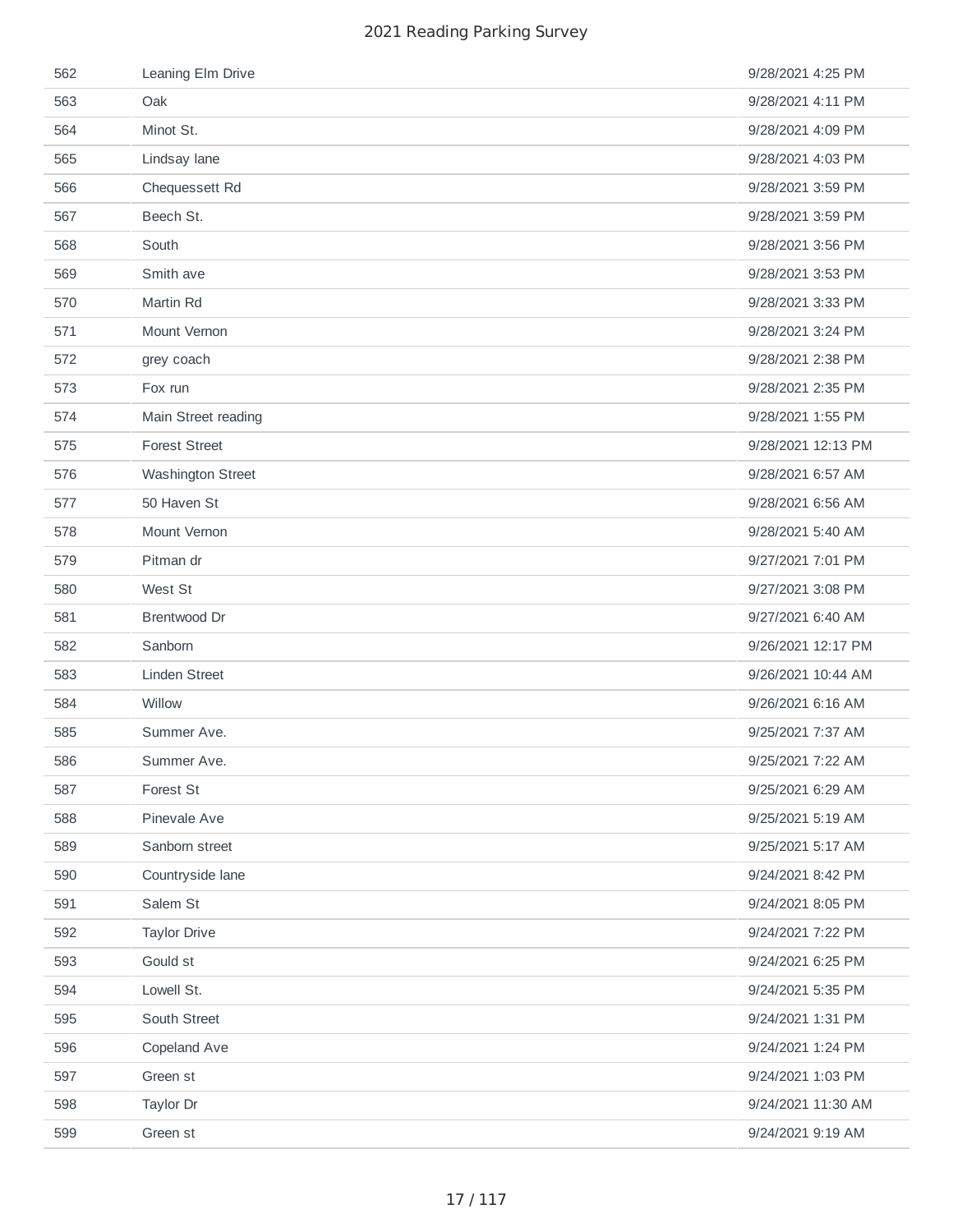| 600 | <b>Beech</b>                 | 9/24/2021 7:37 AM  |
|-----|------------------------------|--------------------|
| 601 | 76 Washington street         | 9/24/2021 6:31 AM  |
| 602 | Martin rd                    | 9/24/2021 6:25 AM  |
| 603 | Summer ave                   | 9/23/2021 8:14 PM  |
| 604 | Mark Ave                     | 9/23/2021 7:05 PM  |
| 605 | Barbara Lane                 | 9/23/2021 6:30 PM  |
| 606 | Franklin                     | 9/23/2021 5:29 PM  |
| 607 | federal                      | 9/23/2021 5:02 PM  |
| 608 | <b>Franklin Street</b>       | 9/23/2021 4:11 PM  |
| 609 | Lilah Lane                   | 9/23/2021 2:55 PM  |
| 610 | Franklin                     | 9/23/2021 12:27 PM |
| 611 | Summer Ave                   | 9/23/2021 12:21 PM |
| 612 | Salem St.                    | 9/23/2021 11:53 AM |
| 613 | Main                         | 9/23/2021 11:37 AM |
| 614 | Mount Vernon                 | 9/23/2021 11:12 AM |
| 615 | decline to say, not downtown | 9/23/2021 10:46 AM |
| 616 | Roma Ln                      | 9/23/2021 10:16 AM |
| 617 | Minot                        | 9/23/2021 6:08 AM  |
| 618 | <b>Brentwood Drive</b>       | 9/23/2021 5:54 AM  |
| 619 | Sanborn Street               | 9/22/2021 8:51 PM  |
| 620 | 62 Sanborn St                | 9/22/2021 6:22 PM  |
| 621 | Kingston St                  | 9/22/2021 3:19 PM  |
| 622 | <b>Brewer Lane</b>           | 9/21/2021 7:35 PM  |
| 623 | Sunnyside                    | 9/21/2021 7:23 PM  |
| 624 | Arnold Ave                   | 9/20/2021 11:16 PM |
| 625 | Francis Drive                | 9/20/2021 7:15 PM  |
| 626 | South Street                 | 9/20/2021 11:53 AM |
| 627 | <b>Prescott Street</b>       | 9/20/2021 10:34 AM |
| 628 | <b>Highland Street</b>       | 9/20/2021 8:38 AM  |
| 629 | Franklin                     | 9/20/2021 7:35 AM  |
| 630 | Henzie street                | 9/19/2021 8:54 PM  |
| 631 | Winthrop Ave                 | 9/19/2021 7:42 PM  |
| 632 | Scout Hill Lane              | 9/19/2021 1:24 PM  |
| 633 | Washington/Prescott          | 9/19/2021 8:40 AM  |
| 634 | <b>Bancroft Avenue</b>       | 9/19/2021 8:28 AM  |
| 635 | Pleasant St.                 | 9/18/2021 8:32 PM  |
| 636 | Pine Ridge Rd.               | 9/18/2021 5:15 PM  |
| 637 | <b>Willow Street</b>         | 9/18/2021 1:02 PM  |
|     |                              |                    |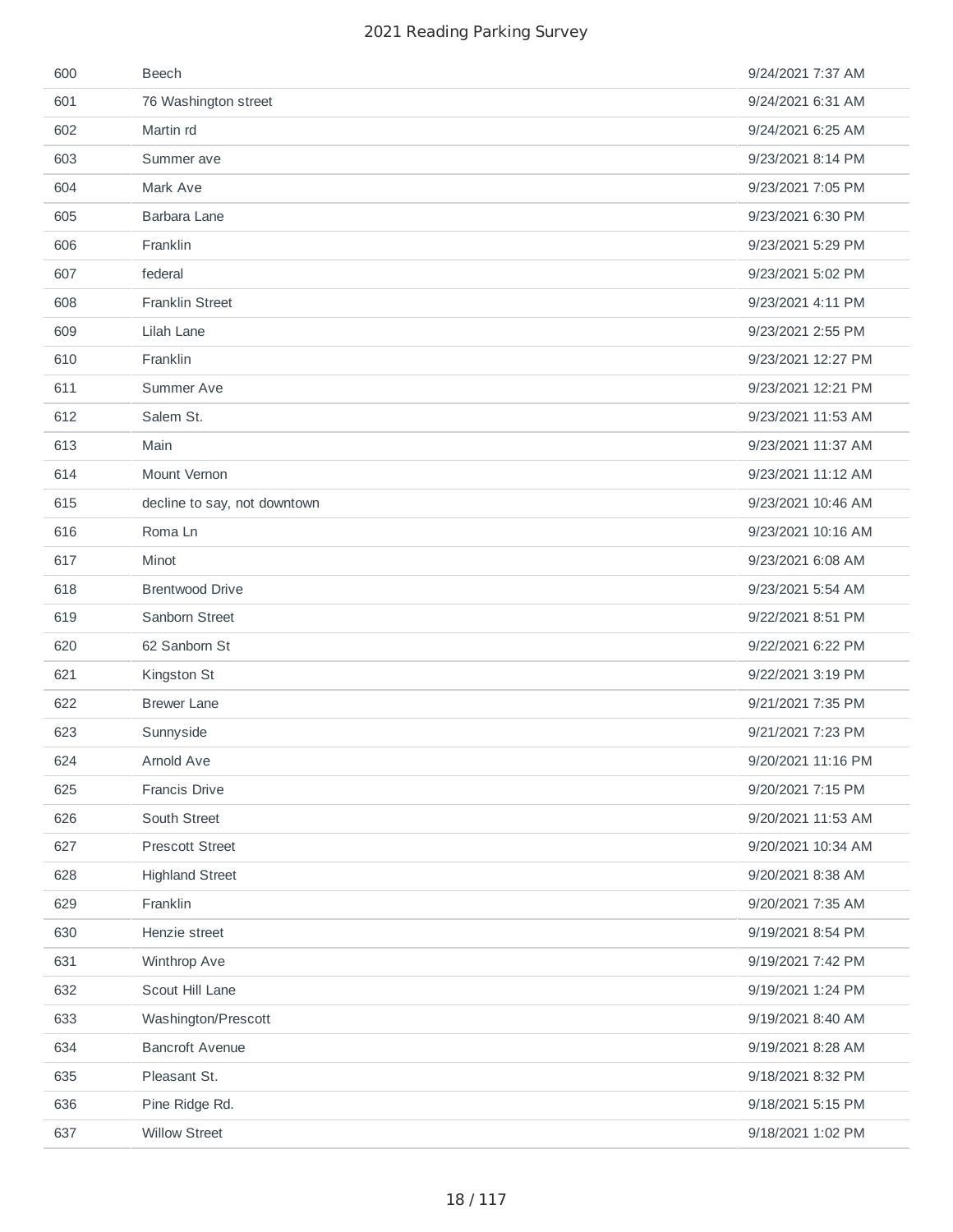| 638 | <b>Pearl Street</b>    | 9/18/2021 5:58 AM  |
|-----|------------------------|--------------------|
| 639 | Osborne Avenue         | 9/17/2021 1:53 PM  |
| 640 | Willow                 | 9/17/2021 10:52 AM |
| 641 | Franklin               | 9/17/2021 6:24 AM  |
| 642 | Mark Avenue            | 9/17/2021 4:27 AM  |
| 643 | South St               | 9/16/2021 6:57 PM  |
| 644 | Pinevale Ave           | 9/16/2021 2:12 PM  |
| 645 | Summer Ave             | 9/16/2021 12:09 PM |
| 646 | Jessica Cir            | 9/16/2021 10:54 AM |
| 647 | Strawberry Hill Ln     | 9/16/2021 9:42 AM  |
| 648 | Prospect               | 9/16/2021 9:21 AM  |
| 649 | Red Gate Lane          | 9/16/2021 6:57 AM  |
| 650 | Pine Ridge Road        | 9/16/2021 3:43 AM  |
| 651 | Fairchild              | 9/15/2021 9:03 PM  |
| 652 | West Area              | 9/15/2021 7:13 PM  |
| 653 | 33 Plymouth Road       | 9/15/2021 1:16 PM  |
| 654 | Main St.               | 9/15/2021 1:10 PM  |
| 655 | <b>Heather Drive</b>   | 9/15/2021 10:58 AM |
| 656 | Tennyson Rd            | 9/15/2021 10:01 AM |
| 657 | <b>Grand Street</b>    | 9/15/2021 9:43 AM  |
| 658 | Tennyson Rd            | 9/15/2021 8:50 AM  |
| 659 | Main st                | 9/15/2021 8:25 AM  |
| 660 | Avalon                 | 9/15/2021 8:12 AM  |
| 661 | Franklin St            | 9/15/2021 6:32 AM  |
| 662 | Hillcrest Rd.          | 9/15/2021 5:44 AM  |
| 663 | Oak                    | 9/14/2021 9:03 PM  |
| 664 | Forest St              | 9/14/2021 8:34 PM  |
| 665 | Pearl                  | 9/14/2021 8:28 PM  |
| 666 | Main                   | 9/14/2021 7:23 PM  |
| 667 | Fairchild Drive        | 9/14/2021 7:02 PM  |
| 668 | Harvard                | 9/14/2021 6:13 PM  |
| 669 | West                   | 9/14/2021 5:34 PM  |
| 670 | <b>Cumberland Road</b> | 9/14/2021 2:55 PM  |
| 671 | South St.              | 9/14/2021 12:46 PM |
| 672 | Warren Ave             | 9/14/2021 7:54 AM  |
| 673 | Hillcrest              | 9/14/2021 7:46 AM  |
| 674 | Francis drive          | 9/14/2021 6:59 AM  |
| 675 | Sunnyside Avenue       | 9/13/2021 9:46 PM  |
|     |                        |                    |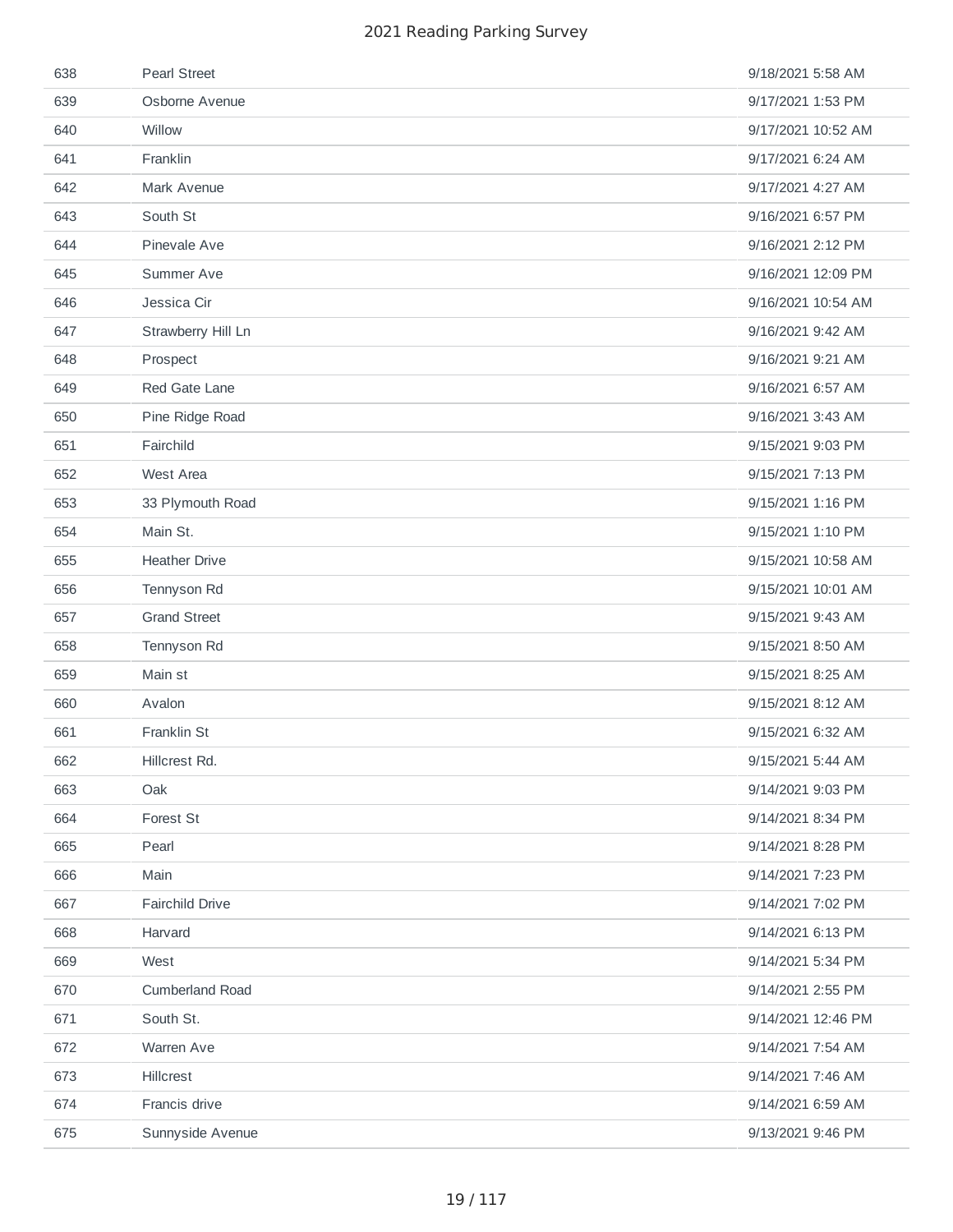| 676 | Marla                                          | 9/13/2021 8:55 PM  |
|-----|------------------------------------------------|--------------------|
| 677 | Winthrop Ave                                   | 9/13/2021 7:27 PM  |
| 678 | Gleason Road                                   | 9/13/2021 6:21 PM  |
| 679 | <b>High Street</b>                             | 9/13/2021 5:59 PM  |
| 680 | Wakefield Street                               | 9/13/2021 3:52 PM  |
| 681 | Sanborn                                        | 9/13/2021 1:58 PM  |
| 682 | Audubon Rd                                     | 9/13/2021 1:49 PM  |
| 683 | Selfridge Road                                 | 9/13/2021 1:35 PM  |
| 684 | Hopkins                                        | 9/13/2021 1:31 PM  |
| 685 | Aurele Circle                                  | 9/13/2021 12:57 PM |
| 686 | Deborah Drive                                  | 9/13/2021 12:15 PM |
| 687 | Van Norden Rd                                  | 9/13/2021 12:13 PM |
| 688 | summer av                                      | 9/13/2021 10:33 AM |
| 689 | <b>Federal St</b>                              | 9/13/2021 9:57 AM  |
| 690 | Eaton                                          | 9/13/2021 8:38 AM  |
| 691 | outside the immediate downtown area of Reading | 9/13/2021 7:47 AM  |
| 692 | Grove                                          | 9/12/2021 9:56 PM  |
| 693 | Haverhill                                      | 9/12/2021 7:14 PM  |
| 694 | collins ave.                                   | 9/12/2021 6:26 PM  |
| 695 | haven street                                   | 9/12/2021 2:06 PM  |
| 696 | Summer ave                                     | 9/12/2021 1:43 PM  |
| 697 | Thorndike                                      | 9/12/2021 12:50 PM |
| 698 | South St                                       | 9/12/2021 10:58 AM |
| 699 | <b>Richards Road</b>                           | 9/12/2021 7:49 AM  |
| 700 | 64 Pleasant Street                             | 9/12/2021 7:43 AM  |
| 701 | Strawberry hill lane                           | 9/12/2021 2:55 AM  |
| 702 | <b>Bancroft</b>                                | 9/11/2021 9:06 PM  |
| 703 | Dudley                                         | 9/11/2021 8:40 PM  |
| 704 | <b>Bancroft Avenue</b>                         | 9/11/2021 3:18 PM  |
| 705 | County                                         | 9/11/2021 2:16 PM  |
| 706 | Fielding Rd                                    | 9/11/2021 2:09 PM  |
| 707 | Augustus Court                                 | 9/11/2021 9:58 AM  |
| 708 | Harriman Ave                                   | 9/11/2021 7:25 AM  |
| 709 | <b>Bancfoft</b>                                | 9/10/2021 8:54 PM  |
| 710 | Van Borden Rd                                  | 9/10/2021 8:27 PM  |
| 711 | John Carver                                    | 9/10/2021 7:31 PM  |
| 712 | Track Rd                                       | 9/10/2021 5:54 PM  |
| 713 | Dana                                           | 9/10/2021 5:20 PM  |
|     |                                                |                    |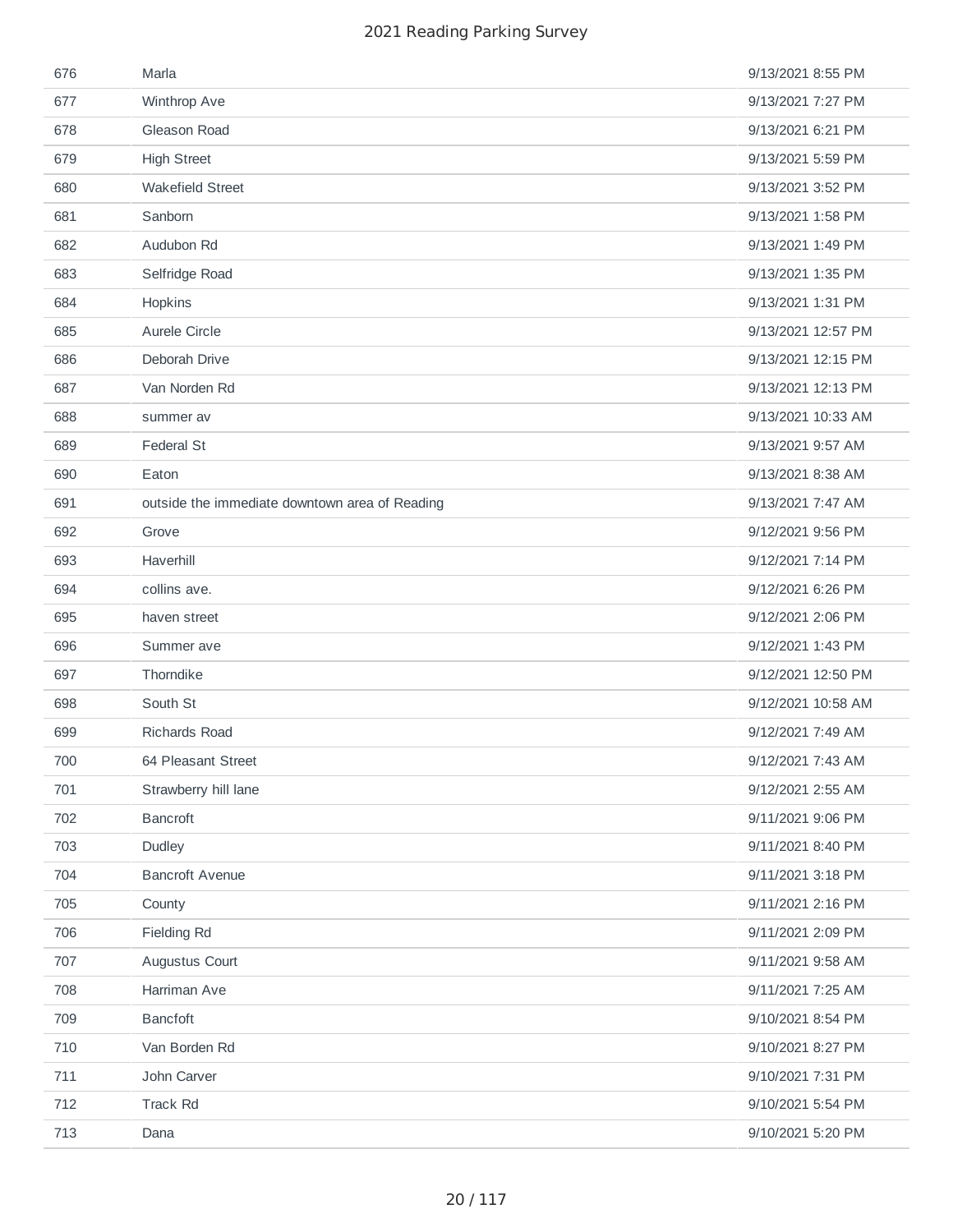| 714 | Prospect                              | 9/10/2021 5:09 PM  |
|-----|---------------------------------------|--------------------|
| 715 | Hemlock                               | 9/10/2021 4:58 PM  |
| 716 | Winthrop                              | 9/10/2021 4:55 PM  |
| 717 | Winter                                | 9/10/2021 4:33 PM  |
| 718 | Weston Rd                             | 9/10/2021 2:18 PM  |
| 719 | Lowell St                             | 9/10/2021 2:17 PM  |
| 720 | Overlook                              | 9/10/2021 2:03 PM  |
| 721 | Franklin St                           | 9/10/2021 1:48 PM  |
| 722 | Stone Well Road                       | 9/10/2021 11:29 AM |
| 723 | Mt Vernon                             | 9/10/2021 11:04 AM |
| 724 | Longwood                              | 9/10/2021 9:38 AM  |
| 725 | Weston Rd.                            | 9/10/2021 9:03 AM  |
| 726 | Off of Charles                        | 9/10/2021 8:18 AM  |
| 727 | Cedar                                 | 9/10/2021 7:36 AM  |
| 728 | Lowell street                         | 9/10/2021 7:34 AM  |
| 729 | Deering                               | 9/10/2021 6:01 AM  |
| 730 | Vine St                               | 9/10/2021 5:31 AM  |
| 731 | County Rd                             | 9/10/2021 5:15 AM  |
| 732 | <b>Bancroft Ave</b>                   | 9/10/2021 4:52 AM  |
| 733 | Middlesex                             | 9/10/2021 4:44 AM  |
| 734 | Near center                           | 9/10/2021 1:17 AM  |
| 735 | High St                               | 9/9/2021 11:12 PM  |
| 736 | <b>Belmont</b>                        | 9/9/2021 10:21 PM  |
| 737 | Covey Hill                            | 9/9/2021 10:07 PM  |
| 738 | South                                 | 9/9/2021 9:13 PM   |
| 739 | Smith ave                             | 9/9/2021 9:10 PM   |
| 740 | West side of town, near Joshua Eaton. | 9/9/2021 9:04 PM   |
| 741 | High                                  | 9/9/2021 8:53 PM   |
| 742 | Cross St                              | 9/9/2021 8:11 PM   |
| 743 | Forest Glen Road                      | 9/9/2021 8:02 PM   |
| 744 | Riverside Drive                       | 9/9/2021 7:54 PM   |
| 745 | West                                  | 9/9/2021 7:46 PM   |
| 746 | West Hill Circle                      | 9/9/2021 7:45 PM   |
| 747 | <b>Bay State Road</b>                 | 9/9/2021 7:39 PM   |
| 748 | Charles                               | 9/9/2021 7:38 PM   |
| 749 | Pasture rd                            | 9/9/2021 7:29 PM   |
| 750 | Hemlock                               | 9/9/2021 7:14 PM   |
| 751 | Haven St. (East of Main)              | 9/9/2021 7:00 PM   |
|     |                                       |                    |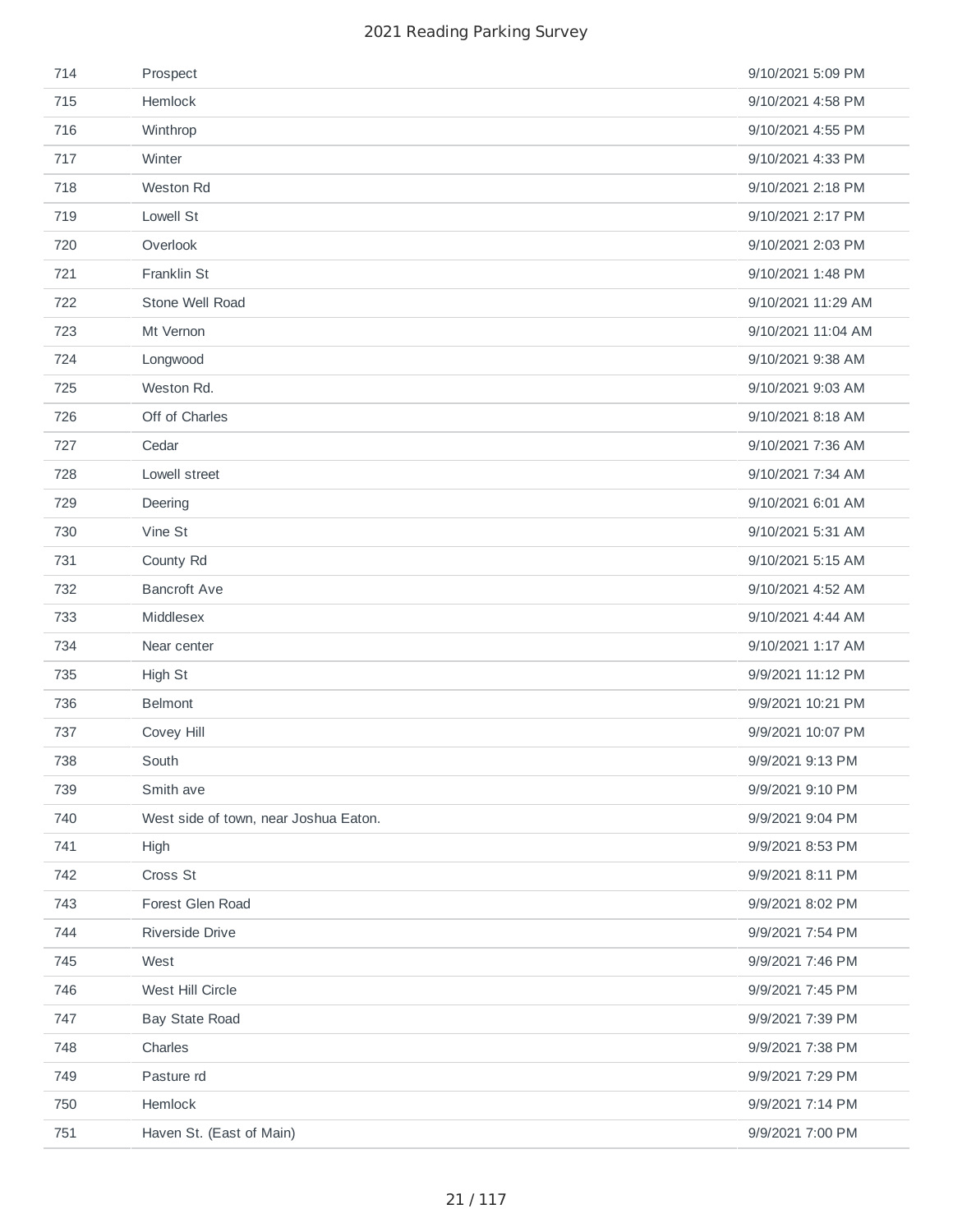| 752              | Hillside road                      | 9/9/2021 6:53 PM    |
|------------------|------------------------------------|---------------------|
| 753              | Sandra Lane                        | 9/9/2021 6:46 PM    |
| 754              | Irving street                      | 9/9/2021 6:45 PM    |
| 755              | Woburn St                          | 9/9/2021 6:29 PM    |
| 756              | Hartshorn                          | 9/9/2021 6:25 PM    |
| 757              | High                               | 9/9/2021 6:17 PM    |
| 758              | <b>Grove Street</b>                | 9/9/2021 6:15 PM    |
| 759              | Salem St                           | 9/9/2021 6:13 PM    |
| 760              | <b>Sturges Road</b>                | 9/9/2021 6:12 PM    |
| 761              | Whittier rd                        | 9/9/2021 6:10 PM    |
| 762              | Colburn Road                       | 9/9/2021 6:00 PM    |
| 763              | <b>Bartlett Circle</b>             | 9/9/2021 5:57 PM    |
| 764              | Van Norden                         | 9/9/2021 5:48 PM    |
| 765              | arnold ave                         | 9/9/2021 5:44 PM    |
| 766              | 3 Harriman Ave                     | 9/9/2021 5:43 PM    |
| 767              | <b>Prescott Street</b>             | 9/9/2021 5:40 PM    |
| 768              | <b>10 HARVEY PARK</b>              | 9/9/2021 5:39 PM    |
| 769              | John St Reading                    | 9/9/2021 5:38 PM    |
| $\#$             | <b>OUTSIDE READING: CITY/TOWN?</b> | <b>DATE</b>         |
| $\mathbf{1}$     | Reading                            | 10/28/2021 2:34 PM  |
|                  |                                    |                     |
| $\overline{c}$   | Reading                            | 10/28/2021 11:18 AM |
| 3                | Reading                            | 10/25/2021 4:23 PM  |
| 4                | Reading                            | 10/24/2021 5:32 PM  |
| 5                | Reading                            | 10/23/2021 5:09 AM  |
| 6                | Reading                            | 10/22/2021 5:40 PM  |
| $\overline{7}$   | Reading                            | 10/22/2021 10:18 AM |
| 8                | Reading                            | 10/22/2021 5:59 AM  |
| $\boldsymbol{9}$ | Reading                            | 10/21/2021 11:02 PM |
| 10               | Reading                            | 10/21/2021 11:11 AM |
| $11\,$           | Reading                            | 10/21/2021 6:21 AM  |
| 12               | Reading                            | 10/20/2021 10:21 AM |
| 13               | Melrose                            | 10/20/2021 8:45 AM  |
| 14               | No                                 | 10/19/2021 3:47 PM  |
| 15               | Reading                            | 10/18/2021 4:52 PM  |
| 16               | Reading                            | 10/18/2021 11:09 AM |
| 17               | Reading                            | 10/18/2021 8:07 AM  |
| 18               | Reading                            | 10/18/2021 5:40 AM  |
| 19               | Reading                            | 10/17/2021 2:06 PM  |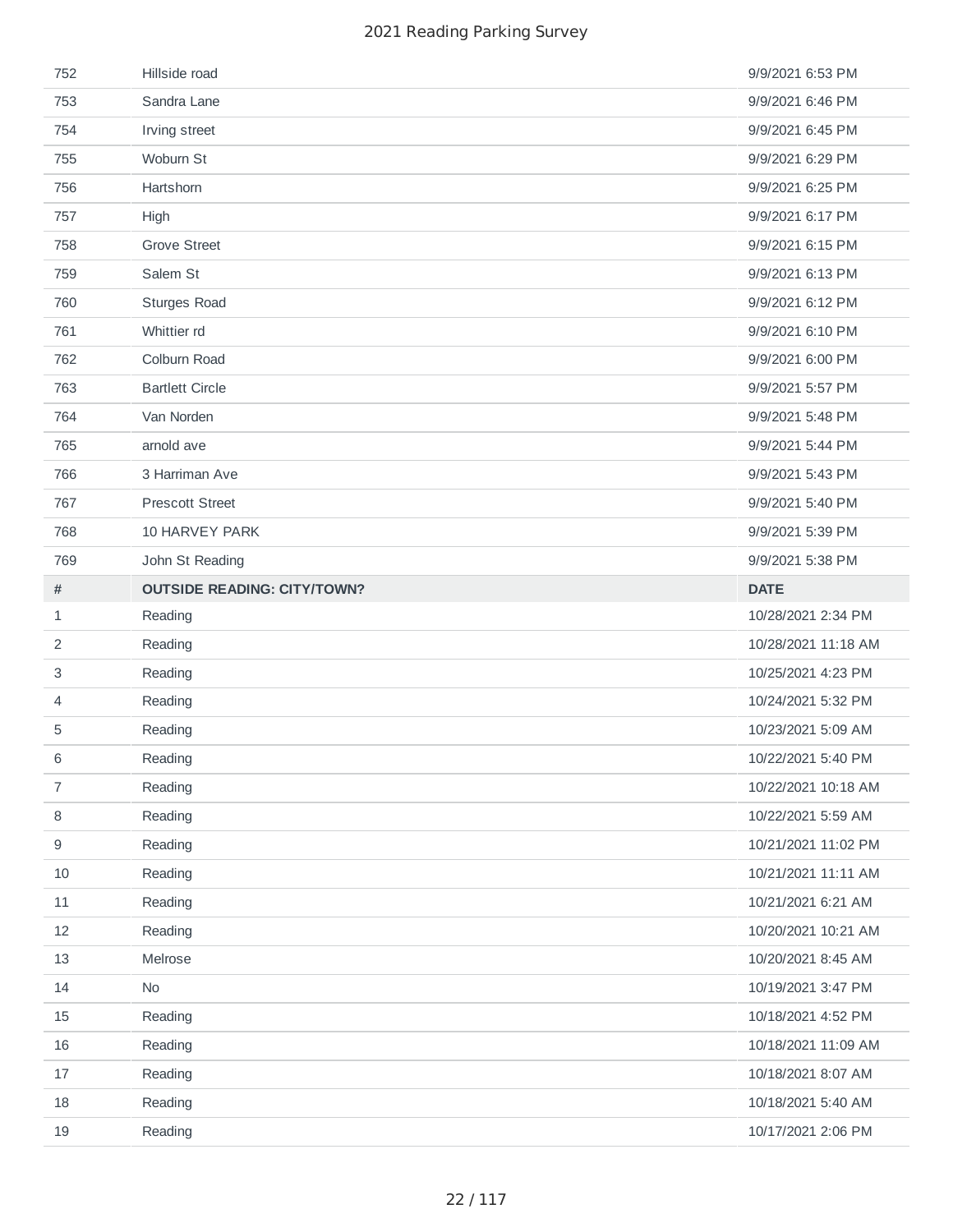| 20 | Reading              | 10/17/2021 1:54 PM |
|----|----------------------|--------------------|
| 21 | Reading              | 10/17/2021 9:37 AM |
| 22 | Reading, MA          | 10/17/2021 9:35 AM |
| 23 | No i live in reading | 10/17/2021 9:16 AM |
| 24 | <b>No</b>            | 10/17/2021 9:07 AM |
| 25 | No                   | 10/17/2021 7:40 AM |
| 26 | Reading              | 10/16/2021 7:03 PM |
| 27 | Reading              | 10/16/2021 5:28 PM |
| 28 | Yes                  | 10/16/2021 3:31 PM |
| 29 | Reading              | 10/16/2021 2:10 PM |
| 30 | Reading              | 10/16/2021 1:58 PM |
| 31 | North Reading        | 10/13/2021 9:49 AM |
| 32 | <b>No</b>            | 10/7/2021 2:56 PM  |
| 33 | Winthrop MA          | 10/5/2021 12:34 PM |
| 34 | North Andover        | 10/5/2021 9:29 AM  |
| 35 | Reading              | 10/4/2021 7:50 AM  |
| 36 | Reading              | 10/2/2021 7:23 AM  |
| 37 | North Reading        | 10/1/2021 7:58 PM  |
| 38 | Reading              | 10/1/2021 8:51 AM  |
| 39 | North Reading        | 9/30/2021 9:00 PM  |
| 40 | ${\sf NR}$           | 9/29/2021 5:24 PM  |
| 41 | North Reading        | 9/29/2021 6:36 AM  |
| 42 | North Reading        | 9/29/2021 6:15 AM  |
| 43 | Andovet              | 9/29/2021 5:07 AM  |
| 44 | Reading              | 9/29/2021 4:18 AM  |
| 45 | North reading        | 9/29/2021 3:53 AM  |
| 46 | North Reading        | 9/29/2021 3:10 AM  |
| 47 | North reading        | 9/29/2021 1:30 AM  |
| 48 | North Reading        | 9/29/2021 1:25 AM  |
| 49 | north reading        | 9/28/2021 9:30 PM  |
| 50 | Stoneham             | 9/28/2021 8:48 PM  |
| 51 | Andover              | 9/28/2021 8:32 PM  |
| 52 | North Reading        | 9/28/2021 8:13 PM  |
| 53 | North Reading        | 9/28/2021 8:07 PM  |
| 54 | North Reading        | 9/28/2021 8:05 PM  |
| 55 | Peabody              | 9/28/2021 7:33 PM  |
| 56 | North Reading        | 9/28/2021 7:32 PM  |
| 57 | North reading        | 9/28/2021 7:29 PM  |
|    |                      |                    |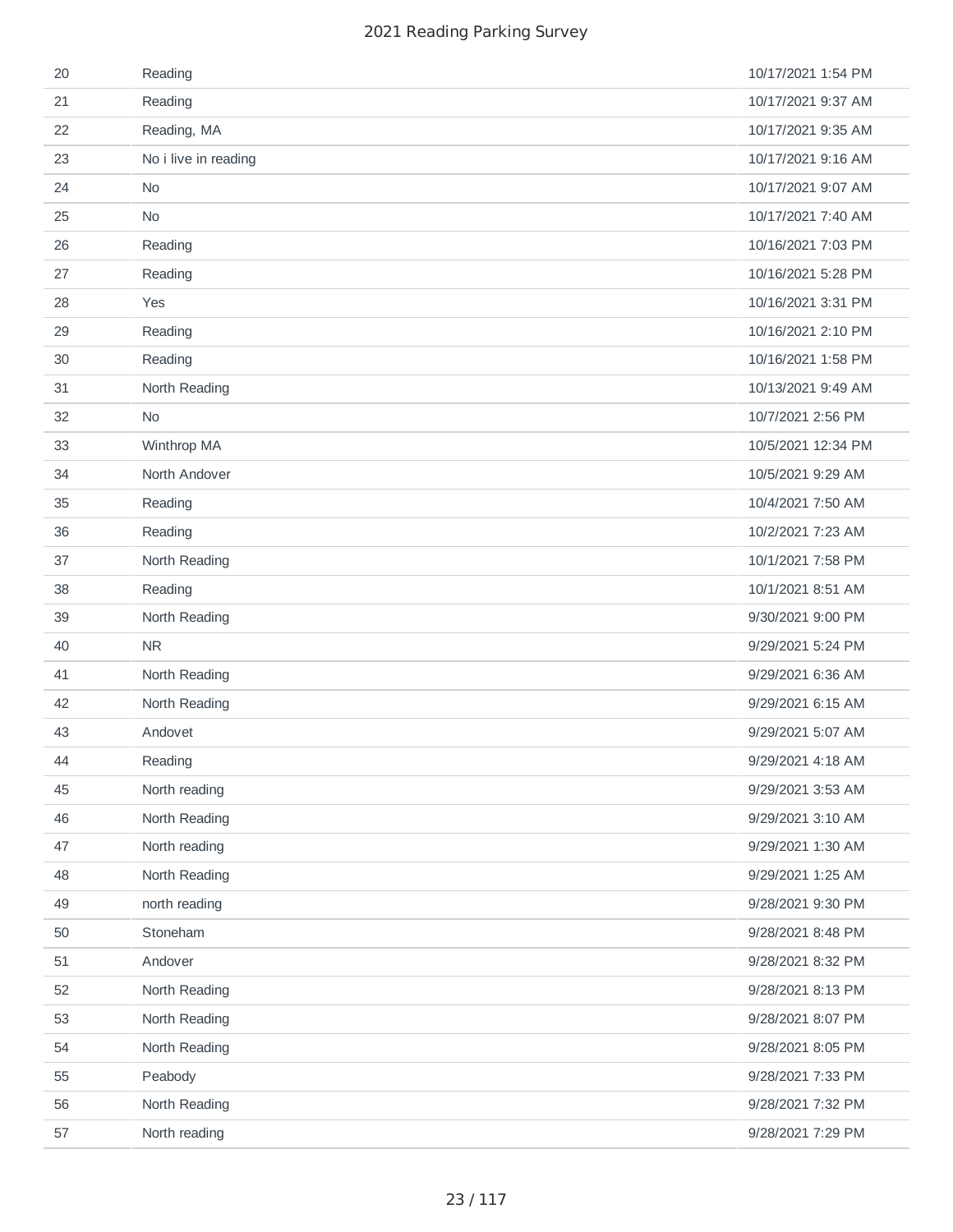| 58 | North Reading    | 9/28/2021 7:19 PM  |
|----|------------------|--------------------|
| 59 | North Reading    | 9/28/2021 7:15 PM  |
| 60 | N. Reading       | 9/28/2021 6:54 PM  |
| 61 | North reading    | 9/28/2021 6:33 PM  |
| 62 | North Readibf    | 9/28/2021 6:22 PM  |
| 63 | North Reading    | 9/28/2021 6:13 PM  |
| 64 | No. Reading      | 9/28/2021 6:11 PM  |
| 65 | North Reading    | 9/28/2021 6:07 PM  |
| 66 | North reading    | 9/28/2021 6:02 PM  |
| 67 | North Reading    | 9/28/2021 5:52 PM  |
| 68 | North Reading    | 9/28/2021 5:48 PM  |
| 69 | North Reading    | 9/28/2021 5:43 PM  |
| 70 | North Reading    | 9/28/2021 5:37 PM  |
| 71 | North Reading    | 9/28/2021 5:12 PM  |
| 72 | North Reading    | 9/28/2021 4:48 PM  |
| 73 | North Reading    | 9/28/2021 4:48 PM  |
| 74 | Wakefield        | 9/28/2021 4:46 PM  |
| 75 | Downtown Reading | 9/28/2021 4:38 PM  |
| 76 | North Reading    | 9/28/2021 4:32 PM  |
| 77 | N Reading        | 9/28/2021 4:32 PM  |
| 78 | North reading    | 9/28/2021 4:21 PM  |
| 79 | North Reading    | 9/28/2021 4:20 PM  |
| 80 | Woburn           | 9/28/2021 4:05 PM  |
| 81 | Woburn           | 9/28/2021 3:55 PM  |
| 82 | North Reading    | 9/25/2021 7:54 AM  |
| 83 | Reading          | 9/24/2021 6:31 AM  |
| 84 | Reading          | 9/24/2021 6:25 AM  |
| 85 | Reading          | 9/22/2021 6:22 PM  |
| 86 | Reading          | 9/20/2021 7:15 PM  |
| 87 | Reading          | 9/15/2021 1:10 PM  |
| 88 | Reading          | 9/15/2021 10:01 AM |
| 89 | Keene            | 9/14/2021 2:46 PM  |
| 90 | Reading          | 9/13/2021 7:47 AM  |
| 91 | N/A              | 9/11/2021 7:25 AM  |
| 92 | Peabody          | 9/10/2021 9:31 AM  |
| 93 | Reading          | 9/10/2021 9:03 AM  |
| 94 | Reading          | 9/9/2021 6:46 PM   |
| 95 | Reading          | 9/9/2021 5:43 PM   |
|    |                  |                    |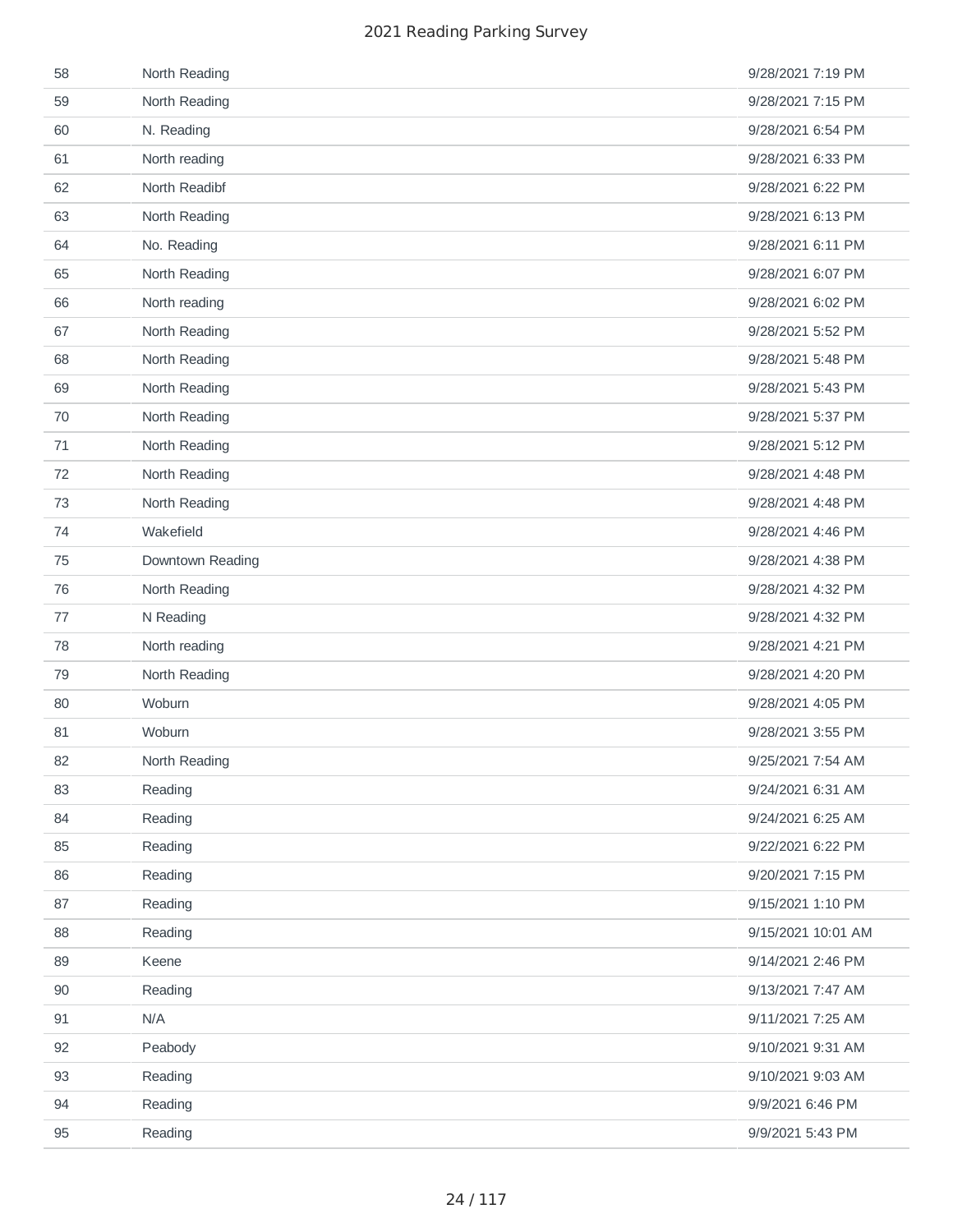| 96       | <b>Ivnnfield</b> | 9/9/2021 5:39 PM |
|----------|------------------|------------------|
| - Q<br>ັ | Longmont, CO     | 9/9/2021 2:44 PM |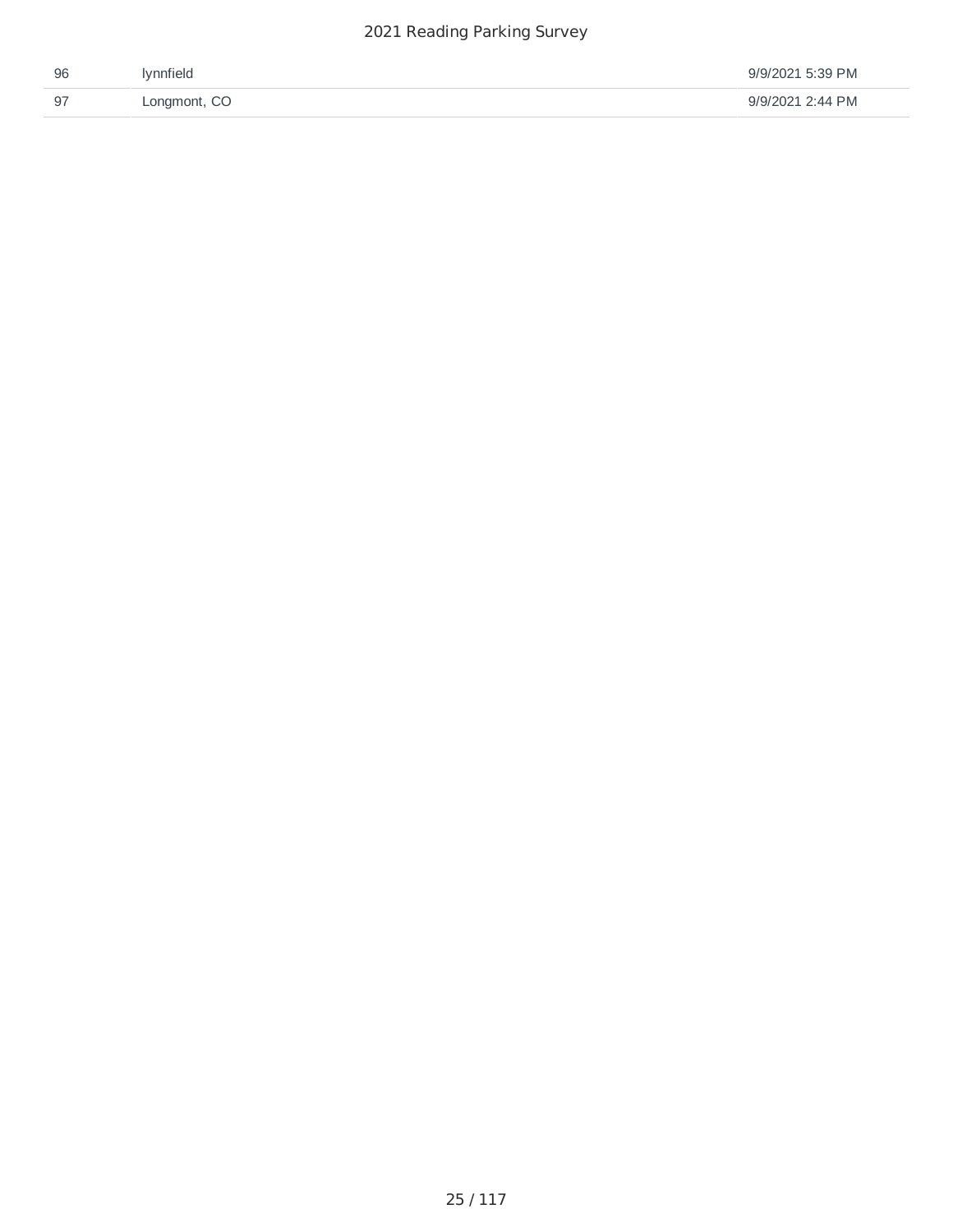



| <b>ANSWER CHOICES</b>                   | <b>RESPONSES</b> |     |
|-----------------------------------------|------------------|-----|
| My commute to/from work                 | 9.25%            | 65  |
| Work/shopping in downtown Reading       | 57.89%           | 407 |
| Work/shopping in other areas of Reading | 11.81%           | 83  |
| Other (please specify)                  | 21.05%           | 148 |
| <b>TOTAL</b>                            |                  | 703 |

| #  | <b>OTHER (PLEASE SPECIFY)</b>                                                                                     | <b>DATE</b>        |
|----|-------------------------------------------------------------------------------------------------------------------|--------------------|
| 1  | Social visits/ doctor                                                                                             | 11/14/2021 3:20 PM |
| 2  | I live and work In town                                                                                           | 11/11/2021 3:35 PM |
| 3  | Just shopping in downtown and across town.                                                                        | 11/9/2021 5:38 AM  |
| 4  | Live in Reading                                                                                                   | 11/8/2021 10:34 AM |
| 5  | Shopping                                                                                                          | 11/5/2021 4:57 PM  |
| 6  | Exercise and Dining and Banking                                                                                   | 11/1/2021 3:06 PM  |
|    | I'm a Reading resident. I'm always travelling thru downtown.                                                      | 10/31/2021 4:42 PM |
| 8  | dining/shopping                                                                                                   | 10/31/2021 9:39 AM |
| 9  | All of the above                                                                                                  | 10/31/2021 9:20 AM |
| 10 | I live here                                                                                                       | 10/29/2021 3:13 PM |
| 11 | Pick up pizza at Nella's, CVS if I can't find what I need at Walgreens, occasionally<br>drinks/dinner w/ friends. | 10/29/2021 2:55 PM |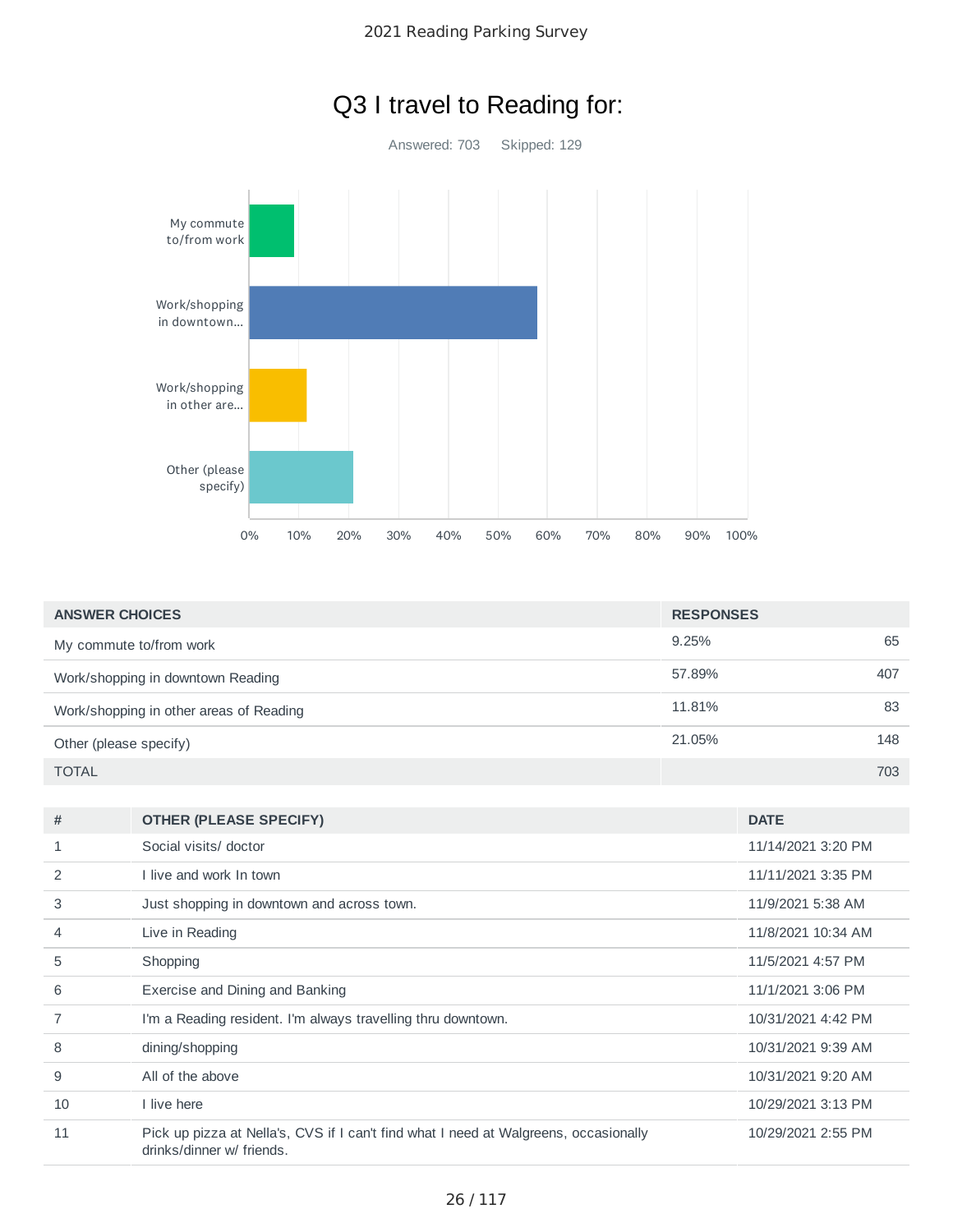| 12 | Live shop work in town                                                                                        | 10/28/2021 5:23 PM  |
|----|---------------------------------------------------------------------------------------------------------------|---------------------|
| 13 | Live here                                                                                                     | 10/27/2021 1:22 PM  |
| 14 | for most of my shopping I do in Reading. In the down town area there is no parking except<br>streets parking. | 10/27/2021 10:40 AM |
| 15 | Senior Center                                                                                                 | 10/26/2021 8:00 AM  |
| 16 | exercise (walking); banking, shopping, Town business                                                          | 10/25/2021 4:23 PM  |
| 17 | Shopping, occasional meals, downtown.                                                                         | 10/25/2021 10:44 AM |
| 18 | Church, Dentist, Shopping                                                                                     | 10/23/2021 4:39 PM  |
| 19 | Would like to use MBTA to travel to Boston                                                                    | 10/23/2021 11:50 AM |
| 20 | Shopping                                                                                                      | 10/23/2021 8:15 AM  |
| 21 | Grocery shopping                                                                                              | 10/22/2021 5:40 PM  |
| 22 | I live here                                                                                                   | 10/22/2021 8:44 AM  |
| 23 | Dining                                                                                                        | 10/22/2021 8:18 AM  |
| 24 | Resident                                                                                                      | 10/22/2021 8:14 AM  |
| 25 | Walking and taking the bus                                                                                    | 10/20/2021 2:52 PM  |
| 26 | Pleasure                                                                                                      | 10/20/2021 11:25 AM |
| 27 | shopping, banking, and dining                                                                                 | 10/20/2021 10:21 AM |
| 28 | I live downtown.                                                                                              | 10/20/2021 9:54 AM  |
| 29 | Commute to/from work and shopping in downtown Reading                                                         | 10/19/2021 4:58 PM  |
| 30 | Shopping in downtown and other parts of Reading                                                               | 10/19/2021 4:02 PM  |
| 31 | I live in Reading                                                                                             | 10/19/2021 11:48 AM |
| 32 | Live here                                                                                                     | 10/19/2021 9:32 AM  |
| 33 | I use commuter rail to commute to Boston.                                                                     | 10/19/2021 5:40 AM  |
| 34 | Live in town                                                                                                  | 10/18/2021 8:16 PM  |
| 35 | living here I go for both shopping there and other areas!                                                     | 10/18/2021 6:00 PM  |
| 36 | Being from Reading, I will drive to shop and dine                                                             | 10/18/2021 5:36 PM  |
| 37 | I live in Reading, have kids in two schools. We travel throughout Reading for a number of<br>reasons.         | 10/18/2021 4:38 PM  |
| 38 | I live in Reading                                                                                             | 10/18/2021 2:51 PM  |
| 39 | Banking/restaurants                                                                                           | 10/18/2021 12:03 PM |
| 40 | All of the above                                                                                              | 10/18/2021 10:23 AM |
| 41 | I live here. I shop in various areas of Reading, not just one.                                                | 10/18/2021 9:24 AM  |
| 42 | Church                                                                                                        | 10/18/2021 6:12 AM  |
| 43 | I live here                                                                                                   | 10/17/2021 6:57 PM  |
| 44 | Retired                                                                                                       | 10/17/2021 5:33 PM  |
| 45 | Live in Reading and shop in Reading                                                                           | 10/17/2021 4:15 PM  |
| 46 | Live in Reading                                                                                               | 10/17/2021 4:03 PM  |
| 47 | I live here                                                                                                   | 10/17/2021 2:06 PM  |
| 48 | Retired                                                                                                       | 10/17/2021 1:51 PM  |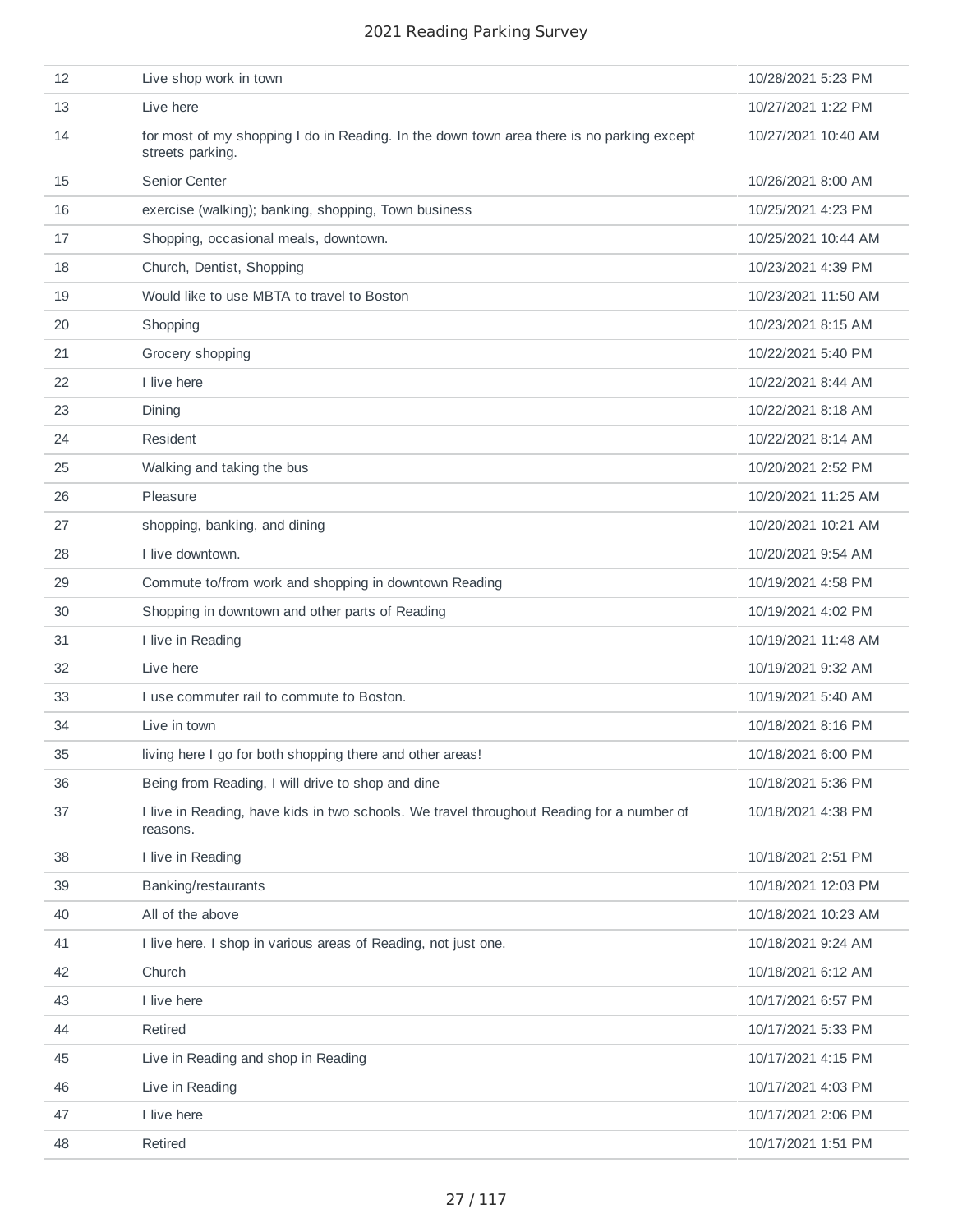| 49 | Shopping                                                                                                                         | 10/17/2021 1:29 PM  |
|----|----------------------------------------------------------------------------------------------------------------------------------|---------------------|
| 50 | Live here                                                                                                                        | 10/17/2021 12:10 PM |
| 51 | Shopping downtown and shopping in other areas                                                                                    | 10/17/2021 11:57 AM |
| 52 | want to check all three boxes                                                                                                    | 10/17/2021 8:56 AM  |
| 53 | Church, town hall, post office, bank, hair salon in downtown.                                                                    | 10/17/2021 8:36 AM  |
| 54 | I travel from Reading to Reading for banking, library, Bookstore, Pleasant Street Center. I help<br>run art events etc. as well. | 10/17/2021 8:32 AM  |
| 55 | Other business in downtown Reading                                                                                               | 10/17/2021 8:07 AM  |
| 56 | I live here                                                                                                                      | 10/17/2021 7:45 AM  |
| 57 | I live in Reading, and use many of the services in the neighborhood                                                              | 10/16/2021 7:51 PM  |
| 58 | Banking /shopping                                                                                                                | 10/16/2021 6:18 PM  |
| 59 | Restaurants & medical                                                                                                            | 10/16/2021 5:22 PM  |
| 60 | Live here                                                                                                                        | 10/16/2021 4:50 PM  |
| 61 | To go home                                                                                                                       | 10/16/2021 3:33 PM  |
| 62 | <b>Restaurants</b>                                                                                                               | 10/16/2021 3:24 PM  |
| 63 | Shopping in downtown and travelling to other areas in Reading.                                                                   | 10/16/2021 3:17 PM  |
| 64 | Live here                                                                                                                        | 10/16/2021 2:53 PM  |
| 65 | Reside                                                                                                                           | 10/16/2021 2:23 PM  |
| 66 | Dentist, Podiatrist                                                                                                              | 10/16/2021 2:10 PM  |
| 67 | N/A                                                                                                                              | 10/16/2021 1:26 PM  |
| 68 | Shopping, restaurants                                                                                                            | 10/16/2021 1:23 PM  |
| 69 | School transport                                                                                                                 | 10/16/2021 12:50 PM |
| 70 | All of the above.                                                                                                                | 10/15/2021 12:23 PM |
| 71 | own a retail business downtown                                                                                                   | 10/13/2021 11:32 AM |
| 72 | my commute to/from work and work/shopping in downtown Reading                                                                    | 10/13/2021 9:54 AM  |
| 73 | family                                                                                                                           | 10/13/2021 9:49 AM  |
| 74 | checked all including other: recreational bicycling.                                                                             | 10/13/2021 9:26 AM  |
| 75 | I live here                                                                                                                      | 10/13/2021 8:25 AM  |
| 76 | to commute via commuter rail and shop, run errand in downtown                                                                    | 10/12/2021 3:57 PM  |
| 77 | I live in Reading                                                                                                                | 10/12/2021 1:12 PM  |
| 78 | I live in Reading and do as much shopping as I can in town, usually walking.                                                     | 10/6/2021 4:10 PM   |
| 79 | I live here                                                                                                                      | 10/4/2021 9:56 AM   |
| 80 | Shopping, services, dining                                                                                                       | 10/4/2021 6:32 AM   |
| 81 | I live here                                                                                                                      | 10/2/2021 6:14 PM   |
| 82 | Living on Gould Street. Shopping by walking                                                                                      | 10/2/2021 12:57 PM  |
| 83 | live in Reading                                                                                                                  | 10/2/2021 7:23 AM   |
| 84 | I live here                                                                                                                      | 10/1/2021 6:04 PM   |
| 85 | live here                                                                                                                        | 10/1/2021 11:13 AM  |
| 86 | Live in Reading                                                                                                                  | 9/30/2021 8:08 PM   |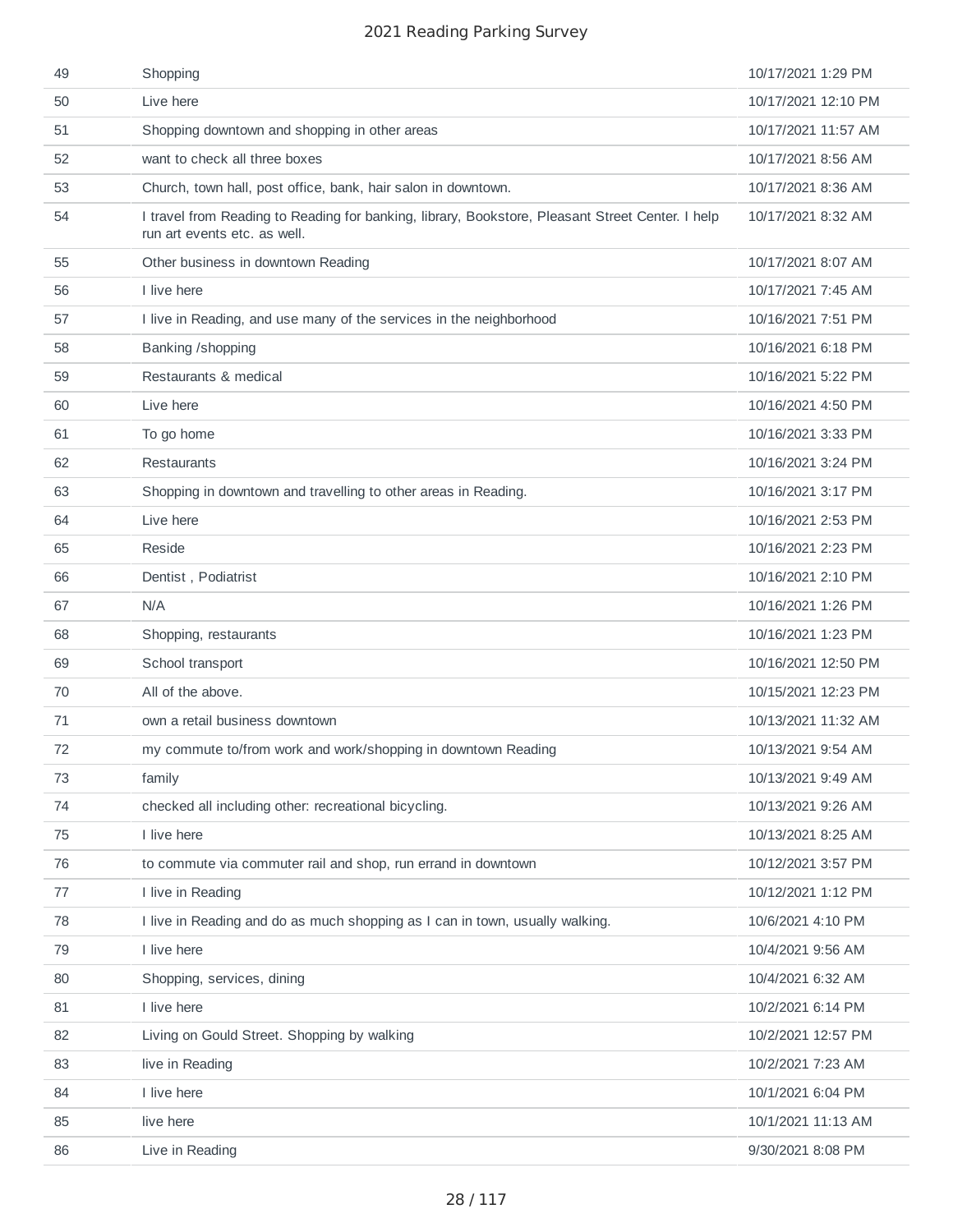| 87  | Haven st                                                                                                                                      | 9/29/2021 6:41 PM  |
|-----|-----------------------------------------------------------------------------------------------------------------------------------------------|--------------------|
| 88  | Retired                                                                                                                                       | 9/29/2021 7:23 AM  |
| 89  | Shopping and errands in downtown and other areas in Reading                                                                                   | 9/29/2021 7:01 AM  |
| 90  | live here                                                                                                                                     | 9/29/2021 4:18 AM  |
| 91  | Church, Volunteer Opprtunities                                                                                                                | 9/28/2021 7:46 PM  |
| 92  | Dining                                                                                                                                        | 9/28/2021 7:32 PM  |
| 93  | Bankng/shopping/eating                                                                                                                        | 9/28/2021 6:58 PM  |
| 94  | Market basket & in friend's home.                                                                                                             | 9/28/2021 6:11 PM  |
| 95  | I shop downtown and other areas of Reading. My office for work is also downtown.                                                              | 9/28/2021 5:40 PM  |
| 96  | <b>Business owner</b>                                                                                                                         | 9/28/2021 5:37 PM  |
| 97  | I live here, shop here and use commuter rail                                                                                                  | 9/28/2021 4:38 PM  |
| 98  | Shppping                                                                                                                                      | 9/28/2021 4:32 PM  |
| 99  | Shopping                                                                                                                                      | 9/28/2021 4:32 PM  |
| 100 | All of the above?                                                                                                                             | 9/28/2021 4:11 PM  |
| 101 | Shopping/church/library/friends                                                                                                               | 9/28/2021 4:05 PM  |
| 102 | I live in Reading, family members live in Reading, enjoy the local restaurants                                                                | 9/28/2021 1:55 PM  |
| 103 | Resident                                                                                                                                      | 9/28/2021 5:40 AM  |
| 104 | Shopping, banking, dining                                                                                                                     | 9/27/2021 3:08 PM  |
| 105 | I live here                                                                                                                                   | 9/26/2021 12:17 PM |
| 106 | Shopping in downtown and in other areas                                                                                                       | 9/25/2021 7:37 AM  |
| 107 | I live here                                                                                                                                   | 9/24/2021 6:25 PM  |
| 108 | Retired, "over 65"Reading Supermarkets, downtown shops, CVS                                                                                   | 9/24/2021 5:35 PM  |
| 109 | Living here                                                                                                                                   | 9/24/2021 1:03 PM  |
| 110 | live in                                                                                                                                       | 9/24/2021 9:19 AM  |
| 111 | All of the above                                                                                                                              | 9/23/2021 2:55 PM  |
| 112 | Two and three. Why do you only allow one choice?                                                                                              | 9/23/2021 11:37 AM |
| 113 | I wish I could have chosen two. I park downtown and in other areas of Reading.                                                                | 9/21/2021 7:35 PM  |
| 114 | All of the above                                                                                                                              | 9/20/2021 10:34 AM |
| 115 | all above                                                                                                                                     | 9/19/2021 7:42 PM  |
| 116 | I live in Reading. I visit family members at their homes in Reading. I shop in Reading for meds,<br>food, gas, take-out, garden needs, books. | 9/18/2021 5:15 PM  |
| 117 | I live here                                                                                                                                   | 9/18/2021 1:02 PM  |
| 118 | Live in Reading and work in Reading                                                                                                           | 9/18/2021 5:58 AM  |
| 119 | I live here                                                                                                                                   | 9/16/2021 9:21 AM  |
| 120 | i live in Reading                                                                                                                             | 9/15/2021 9:03 PM  |
| 121 | Live here                                                                                                                                     | 9/14/2021 9:03 PM  |
| 122 | All of the above                                                                                                                              | 9/14/2021 7:23 PM  |
| 123 | I live here                                                                                                                                   | 9/14/2021 7:02 PM  |
| 124 | Return from working part time (retired)                                                                                                       | 9/14/2021 2:55 PM  |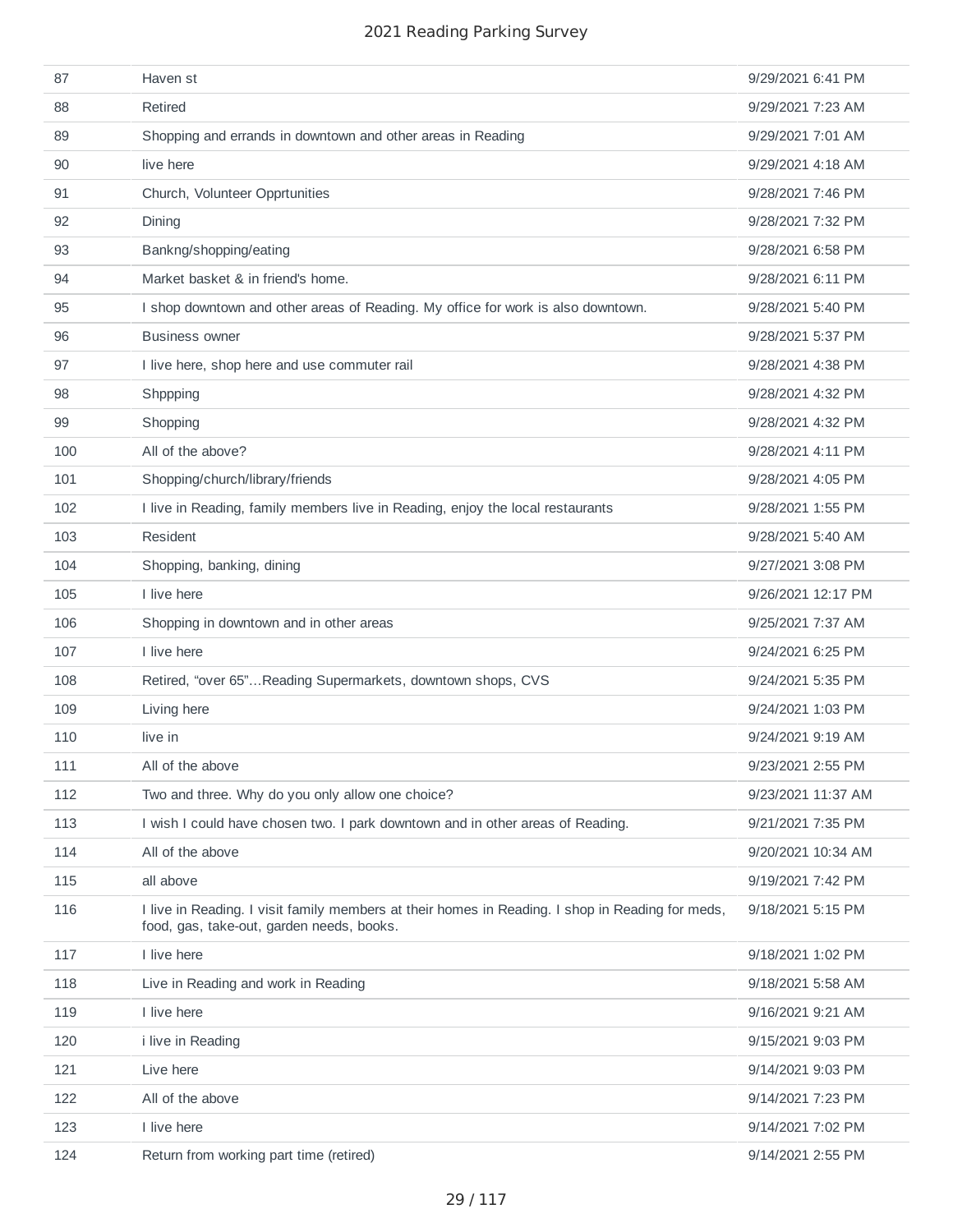| 125 | Wellness check                                                                                                                                                               | 9/14/2021 2:46 PM  |
|-----|------------------------------------------------------------------------------------------------------------------------------------------------------------------------------|--------------------|
| 126 | Dr. Visit, Shopping, etc.                                                                                                                                                    | 9/14/2021 12:46 PM |
| 127 | Shopping in downtown Reading                                                                                                                                                 | 9/13/2021 6:21 PM  |
| 128 | Visit the library, church, town hall, post office                                                                                                                            | 9/13/2021 3:52 PM  |
| 129 | shopping, dining out                                                                                                                                                         | 9/13/2021 1:49 PM  |
| 130 | I live here                                                                                                                                                                  | 9/13/2021 1:31 PM  |
| 131 | All of these                                                                                                                                                                 | 9/12/2021 6:26 PM  |
| 132 | live and shop in downtown reading                                                                                                                                            | 9/12/2021 2:06 PM  |
| 133 | all of the above                                                                                                                                                             | 9/11/2021 2:16 PM  |
| 134 | I live in Reading.                                                                                                                                                           | 9/11/2021 9:58 AM  |
| 135 | I live in Reading.                                                                                                                                                           | 9/11/2021 7:25 AM  |
| 136 | Gym, nails, shopping                                                                                                                                                         | 9/10/2021 8:27 PM  |
| 137 | I live in Reading                                                                                                                                                            | 9/10/2021 4:44 AM  |
| 138 | All of the above                                                                                                                                                             | 9/10/2021 1:17 AM  |
| 139 | I live here.                                                                                                                                                                 | 9/9/2021 11:12 PM  |
| 140 | <b>Restsurants</b>                                                                                                                                                           | 9/9/2021 10:07 PM  |
| 141 | Resident                                                                                                                                                                     | 9/9/2021 9:10 PM   |
| 142 | Bothwork and shopping in downtown and other areas of Reading. Why does the survey only<br>allow one response?                                                                | 9/9/2021 9:04 PM   |
| 143 | I live in Reading and support the shops in Reading.                                                                                                                          | 9/9/2021 8:11 PM   |
| 144 | Shopping/Appoitments in Downtown Reading                                                                                                                                     | 9/9/2021 8:02 PM   |
| 145 | I don't travel to Reading. FYI Question #4 needs clarification. Permit is "needed" by whom?<br>Me, to fulfill an obligation to the Town? Or by the town, to serve a purpose? | 9/9/2021 7:00 PM   |
| 146 | Work outside downtown, shopping and restaurants downtown                                                                                                                     | 9/9/2021 6:45 PM   |
| 147 | I live here                                                                                                                                                                  | 9/9/2021 6:17 PM   |
| 148 | Testing responses                                                                                                                                                            | 9/9/2021 2:44 PM   |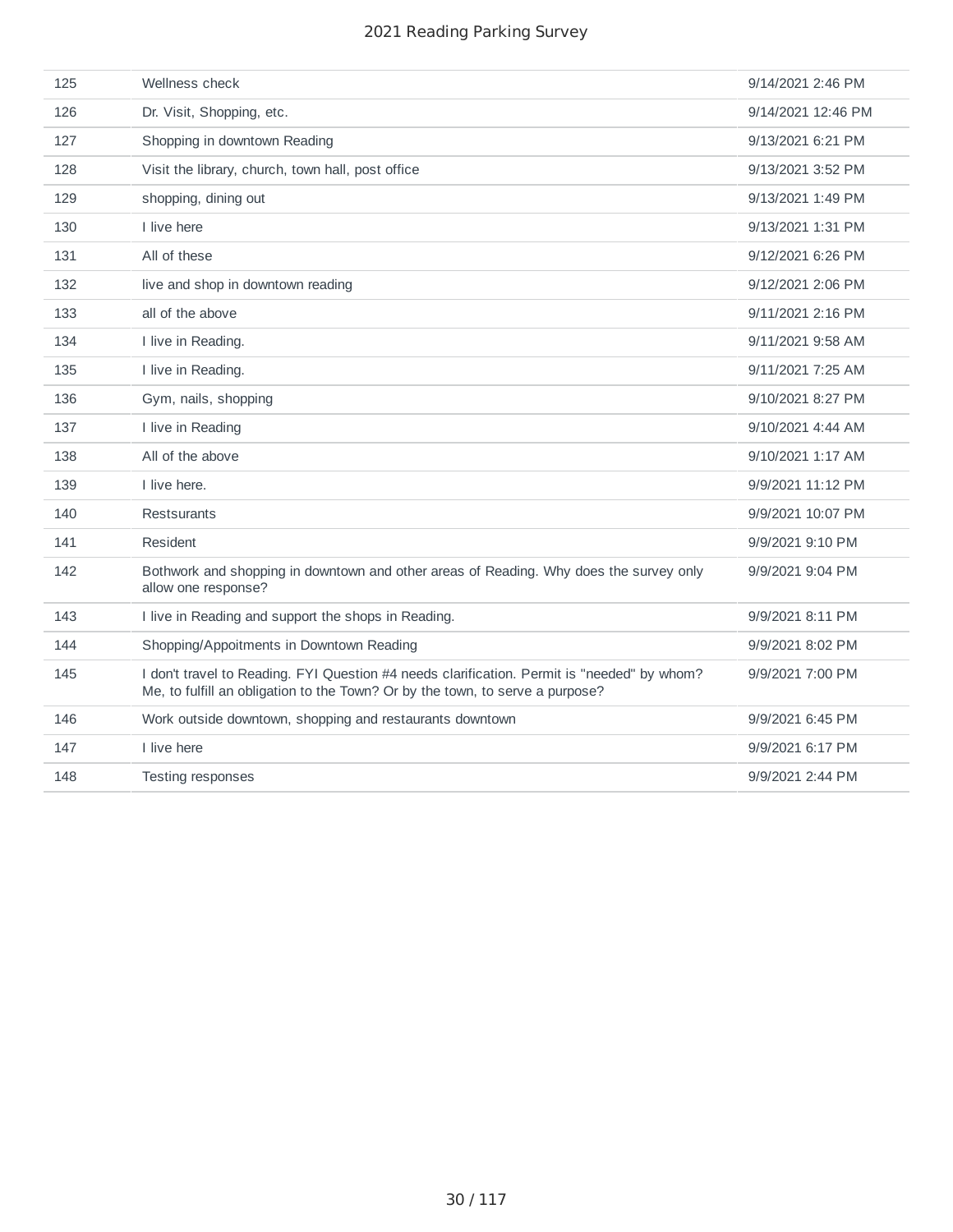

## Q4 I have the following parking stickers/permits: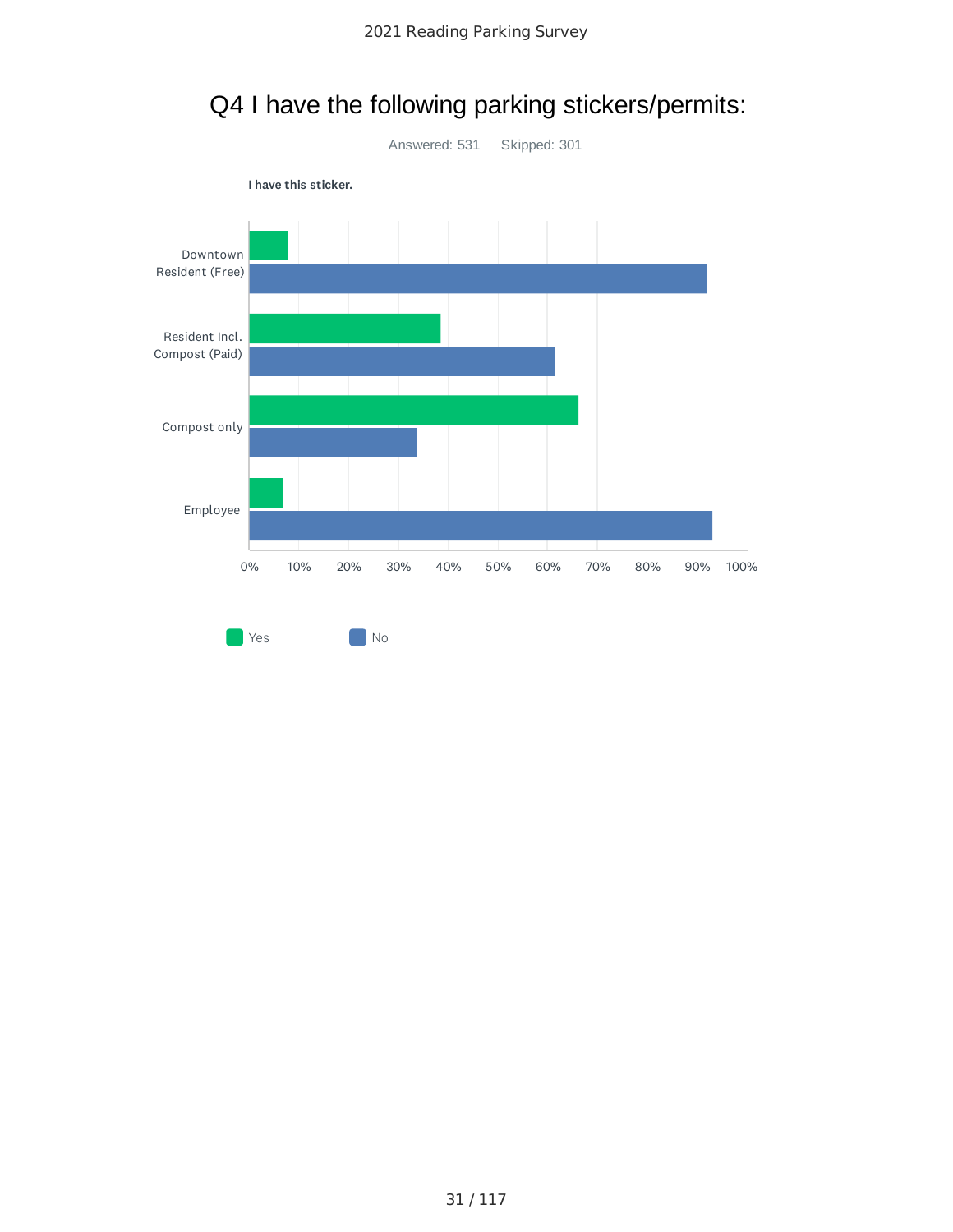

#### I feel this permit is needed.

| I have this sticker.          |               |               |              |
|-------------------------------|---------------|---------------|--------------|
|                               | <b>YES</b>    | <b>NO</b>     | <b>TOTAL</b> |
| Downtown Resident (Free)      | 7.98%<br>21   | 92.02%<br>242 | 263          |
| Resident Incl. Compost (Paid) | 38.51%<br>129 | 61.49%<br>206 | 335          |
| Compost only                  | 66.24%<br>259 | 33.76%<br>132 | 391          |
| Employee                      | 6.78%<br>16   | 93.22%<br>220 | 236          |
| I feel this permit is needed. |               |               |              |
|                               | <b>YES</b>    | <b>NO</b>     | <b>TOTAL</b> |
| Downtown Resident (Free)      | 56.13%<br>142 | 43.87%<br>111 | 253          |
| Resident Incl. Compost (Paid) | 65.89%<br>170 | 34.11%<br>88  | 258          |
| Compost only                  | 64.57%<br>164 | 35.43%<br>90  | 254          |
| Employee                      | 61.29%<br>133 | 38.71%<br>84  | 217          |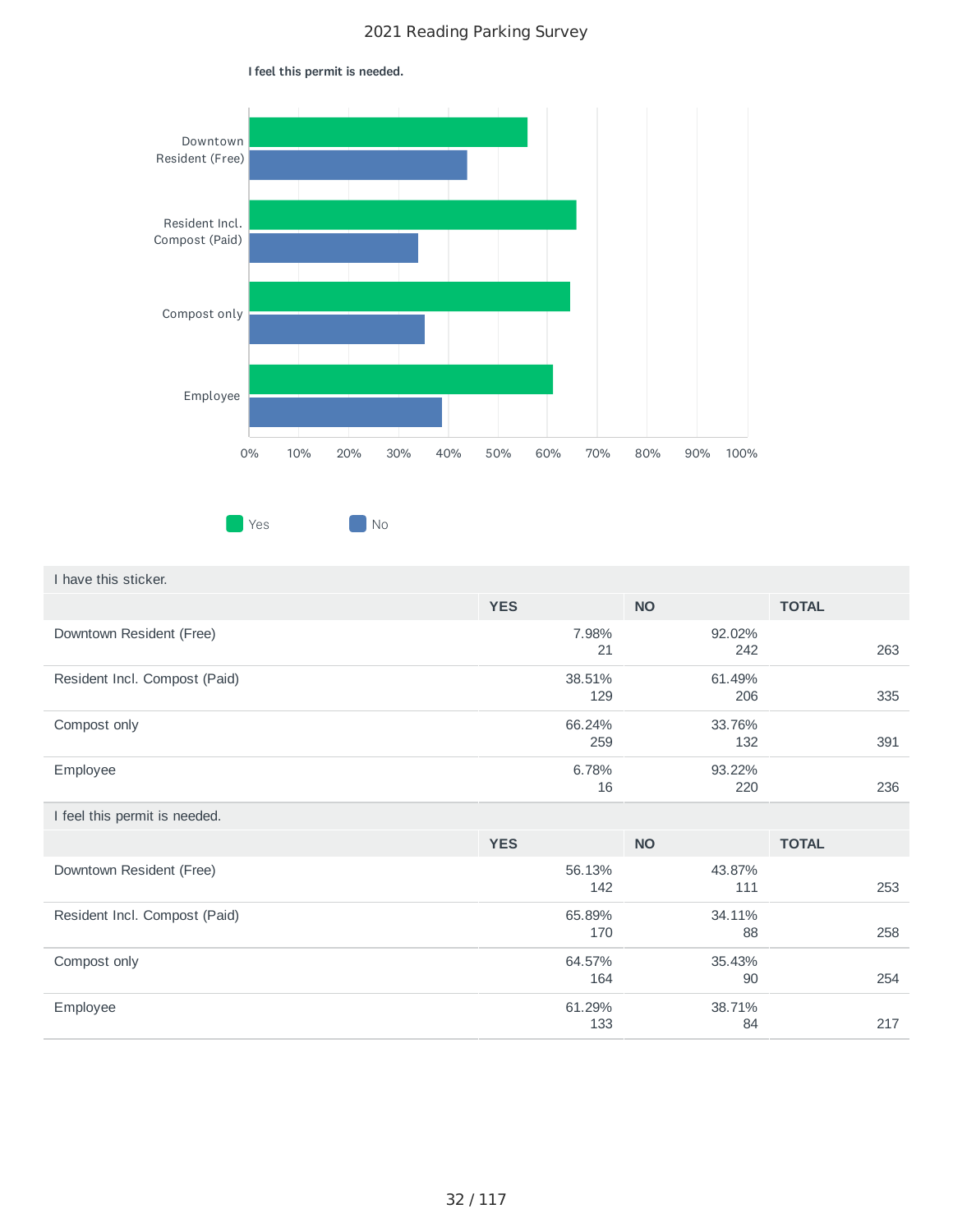

### Q5 I travel to downtown Reading via: (mode of transportation)

| <b>ANSWER CHOICES</b>  | <b>RESPONSES</b> |                |
|------------------------|------------------|----------------|
| Driving my vehicle     | 96.47%<br>793    |                |
| Rideshare              | 0.61%            | 5              |
| Non-motorized vehicle  | 5.84%            | 48             |
| Walking                | 42.82%<br>352    |                |
| Public transportation  | 0.85%            | $\overline{7}$ |
| Total Respondents: 822 |                  |                |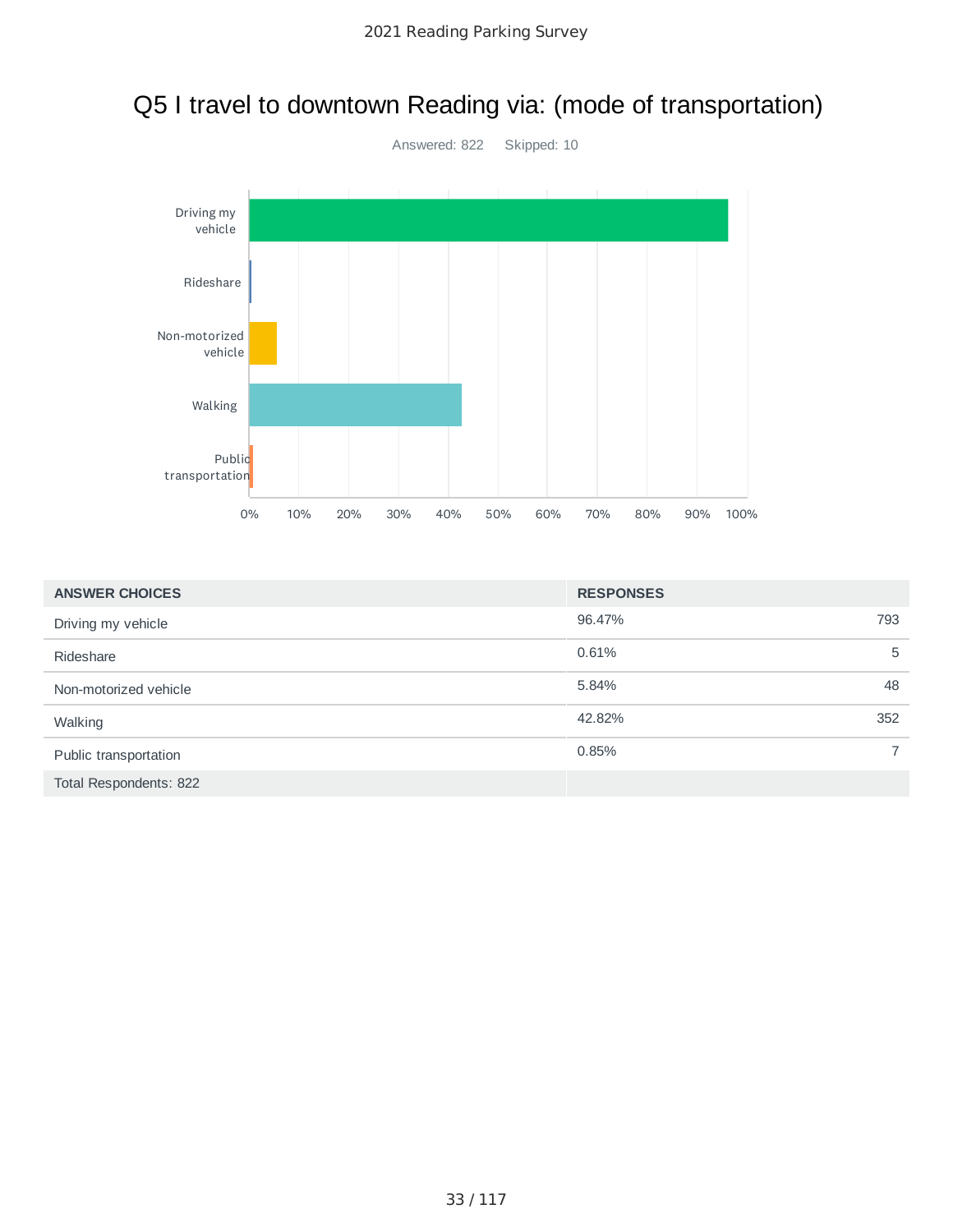

|                        | >6 hours<br>Overnight |    |     |     |     |     |     |     |                  |     |     |      |  |        |
|------------------------|-----------------------|----|-----|-----|-----|-----|-----|-----|------------------|-----|-----|------|--|--------|
|                        |                       | 0% | 10% | 20% | 30% | 40% | 50% | 60% | 70%              | 80% | 90% | 100% |  |        |
| <b>ANSWER CHOICES</b>  |                       |    |     |     |     |     |     |     | <b>RESPONSES</b> |     |     |      |  |        |
| <15 minutes            |                       |    |     |     |     |     |     |     | 24.60%           |     |     |      |  | 202    |
| 15-30 minutes          |                       |    |     |     |     |     |     |     | 41.78%           |     |     |      |  | 343    |
| 30-60 minutes          |                       |    |     |     |     |     |     |     | 38.86%           |     |     |      |  | 319    |
| 1-2 hours              |                       |    |     |     |     |     |     |     | 35.81%           |     |     |      |  | 294    |
| 2-4 hours              |                       |    |     |     |     |     |     |     | 11.45%           |     |     |      |  | 94     |
| 4-6 hours              |                       |    |     |     |     |     |     |     | 1.34%            |     |     |      |  | 11     |
| >6 hours               |                       |    |     |     |     |     |     |     | 4.38%            |     |     |      |  | 36     |
| Overnight              |                       |    |     |     |     |     |     |     | 1.22%            |     |     |      |  | $10\,$ |
| Total Respondents: 821 |                       |    |     |     |     |     |     |     |                  |     |     |      |  |        |
|                        |                       |    |     |     |     |     |     |     |                  |     |     |      |  |        |

### Q6 On my visits downtown, I need parking for: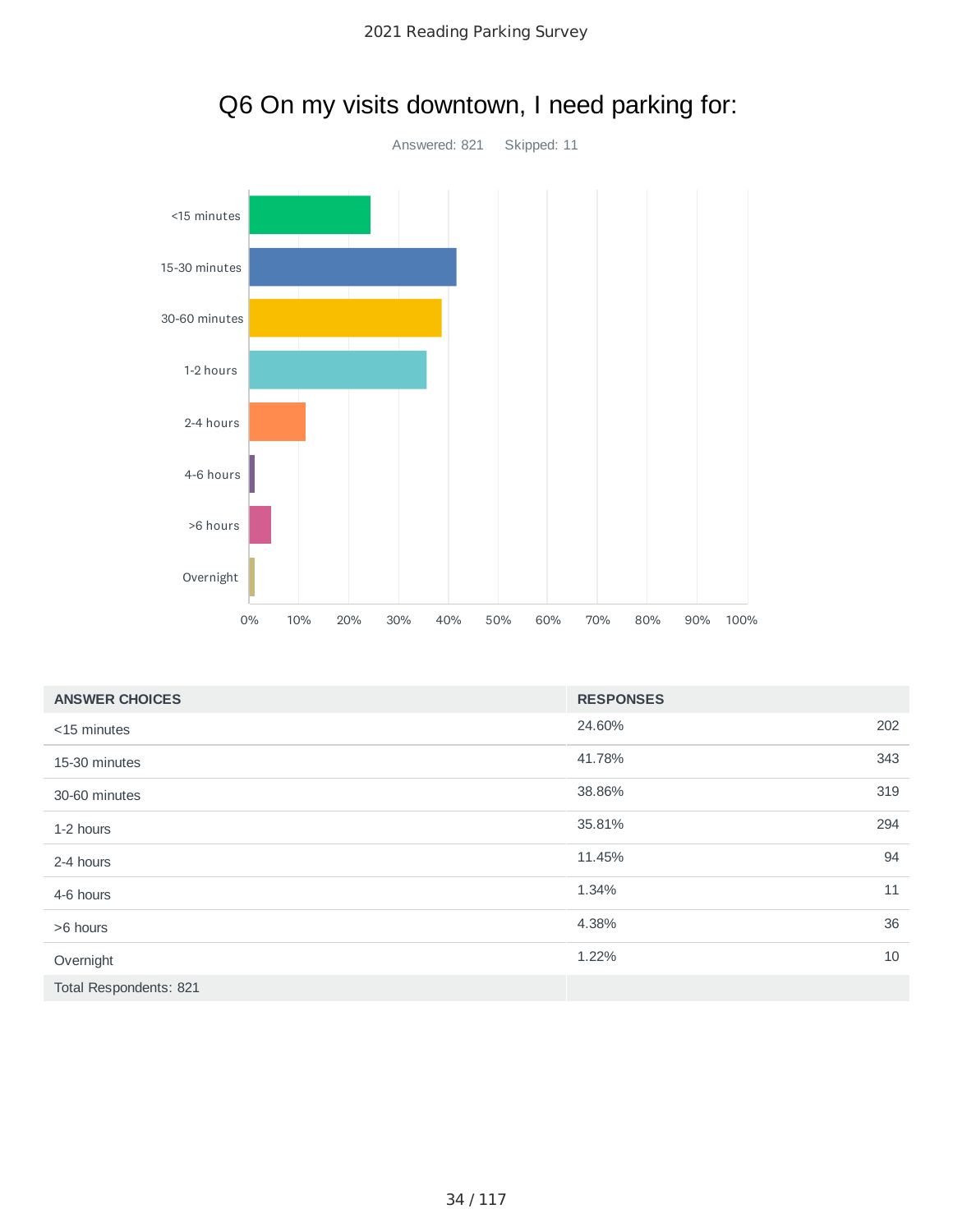

## Q7 When I park in downtown Reading, I am:

| <b>ANSWER CHOICES</b>  | <b>RESPONSES</b> |     |
|------------------------|------------------|-----|
| Alone                  | 69.71%           | 573 |
| With one other person  | 52.07%           | 428 |
| With children          | 28.47%           | 234 |
| Other (please specify) | 3.28%            | 27  |
| Total Respondents: 822 |                  |     |

| 11/18/2021 8:36 AM<br>Disabled elderly<br>1<br>Extended grouo<br>11/8/2021 10:34 AM<br>2 |  |
|------------------------------------------------------------------------------------------|--|
|                                                                                          |  |
|                                                                                          |  |
| 3<br>11/7/2021 12:38 PM<br>My pet                                                        |  |
| Mostly alone, sometimes with my husband<br>10/31/2021 9:20 AM<br>$\overline{4}$          |  |
| 5<br>10/27/2021 1:22 PM<br>With my elderly parents                                       |  |
| 6<br>With a small group<br>10/25/2021 12:44 PM                                           |  |
| All of the above at different times<br>10/24/2021 12:02 PM                               |  |
| 8<br>10/20/2021 9:20 AM<br>Don't need parking.                                           |  |
| 9<br>Both alone and with another person<br>10/19/2021 4:02 PM                            |  |
| or with friends<br>10<br>10/18/2021 5:36 PM                                              |  |
| 11<br>Occasionally with one family member<br>10/17/2021 5:33 PM                          |  |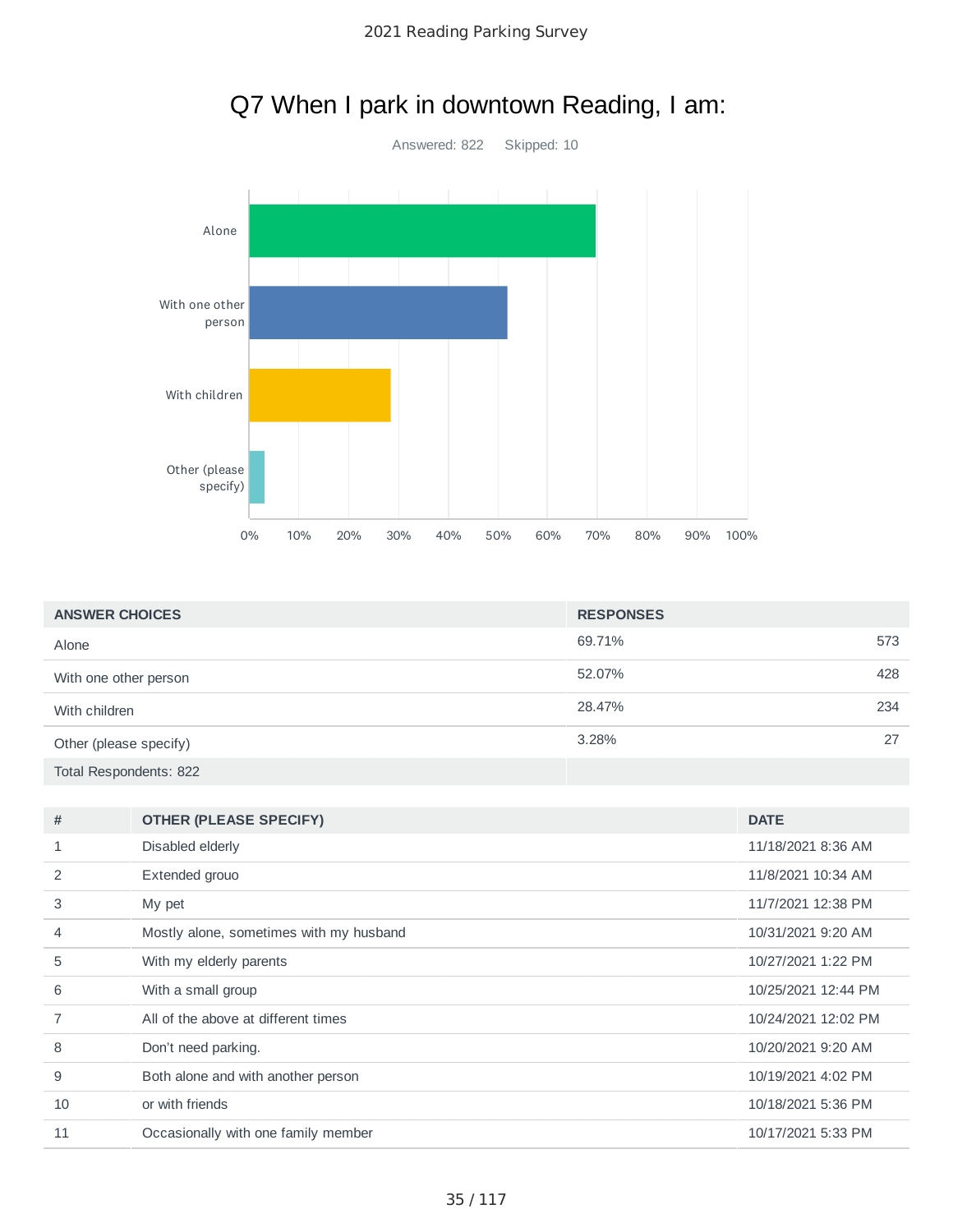| 12 | Varies                                                                               | 10/17/2021 8:35 AM |
|----|--------------------------------------------------------------------------------------|--------------------|
| 13 | somestimes friends, sometimes relative                                               | 10/13/2021 9:44 AM |
| 14 | I live in downtown Reading and usually park in my building's garage.                 | 10/6/2021 4:10 PM  |
| 15 | Dog                                                                                  | 9/30/2021 7:02 PM  |
| 16 | With my adult daughter in a wheelchair                                               | 9/28/2021 9:30 PM  |
| 17 | $\mathbf{r}$                                                                         | 9/28/2021 8:52 PM  |
| 18 | Depends what I'm doing. CVS shopping would be my husband and myself. Work is just me | 9/24/2021 6:25 AM  |
| 19 | Sometimes alone amd sometimes with others                                            | 9/23/2021 2:55 PM  |
| 20 | I walk                                                                               | 9/22/2021 8:51 PM  |
| 21 | family                                                                               | 9/19/2021 7:42 PM  |
| 22 | sometimes alone or with another person                                               | 9/18/2021 8:32 PM  |
| 23 | family could be 1 other or several family members or neighbors                       | 9/13/2021 10:33 AM |
| 24 | All of the above                                                                     | 9/10/2021 9:03 AM  |
| 25 | Various- alone and with others                                                       | 9/10/2021 1:17 AM  |
| 26 | With family/friends                                                                  | 9/9/2021 11:12 PM  |
| 27 | Sometimes with handicapped passenger                                                 | 9/9/2021 8:02 PM   |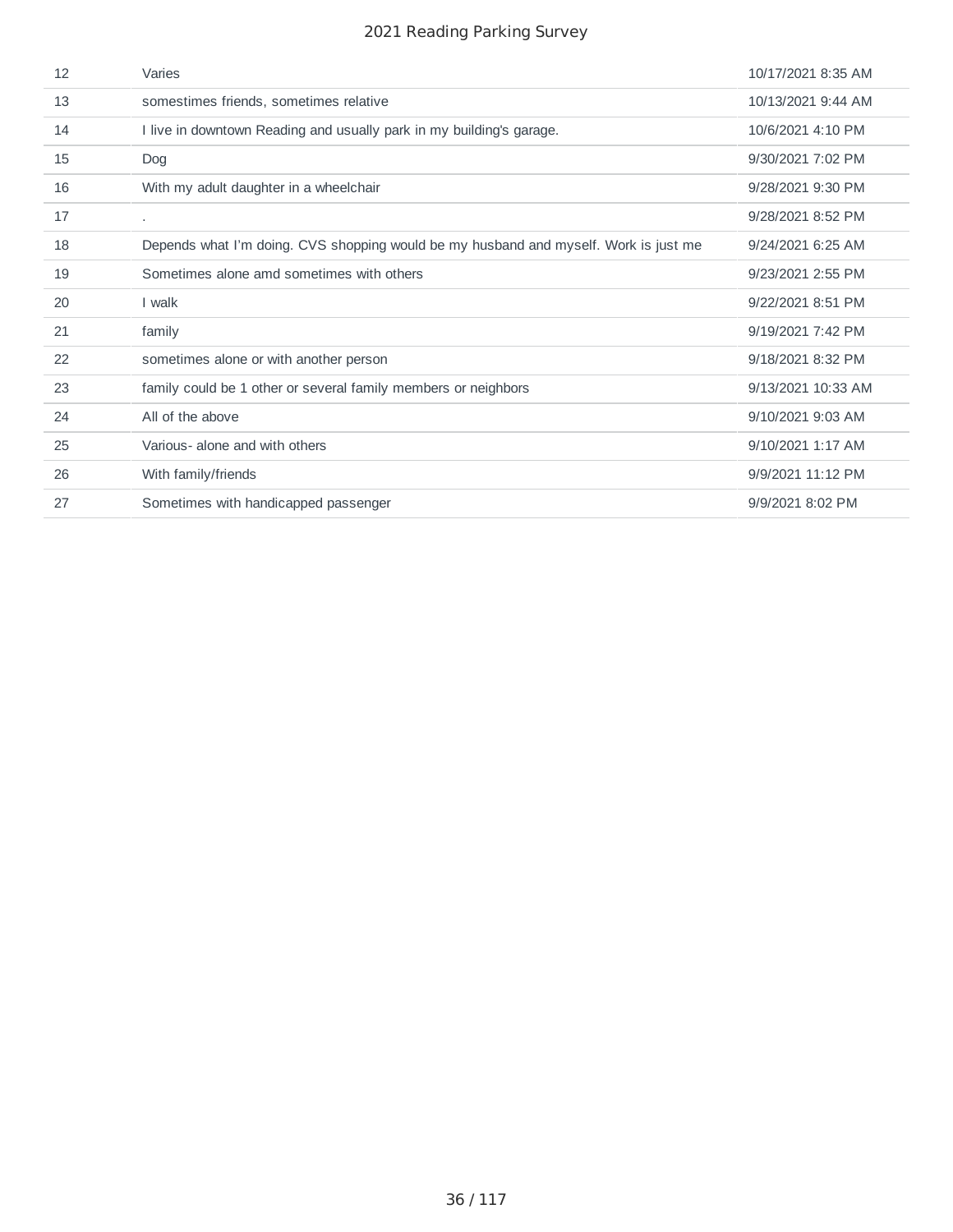

# Q8 On my visits downtown, I make the following stops:

| <b>ANSWER CHOICES</b>  | <b>RESPONSES</b> |     |
|------------------------|------------------|-----|
| 1                      | 36.84%           | 305 |
| 2                      | 63.89%           | 529 |
| 3                      | 18.72%           | 155 |
| More than 3            | 3.99%            | 33  |
| Total Respondents: 828 |                  |     |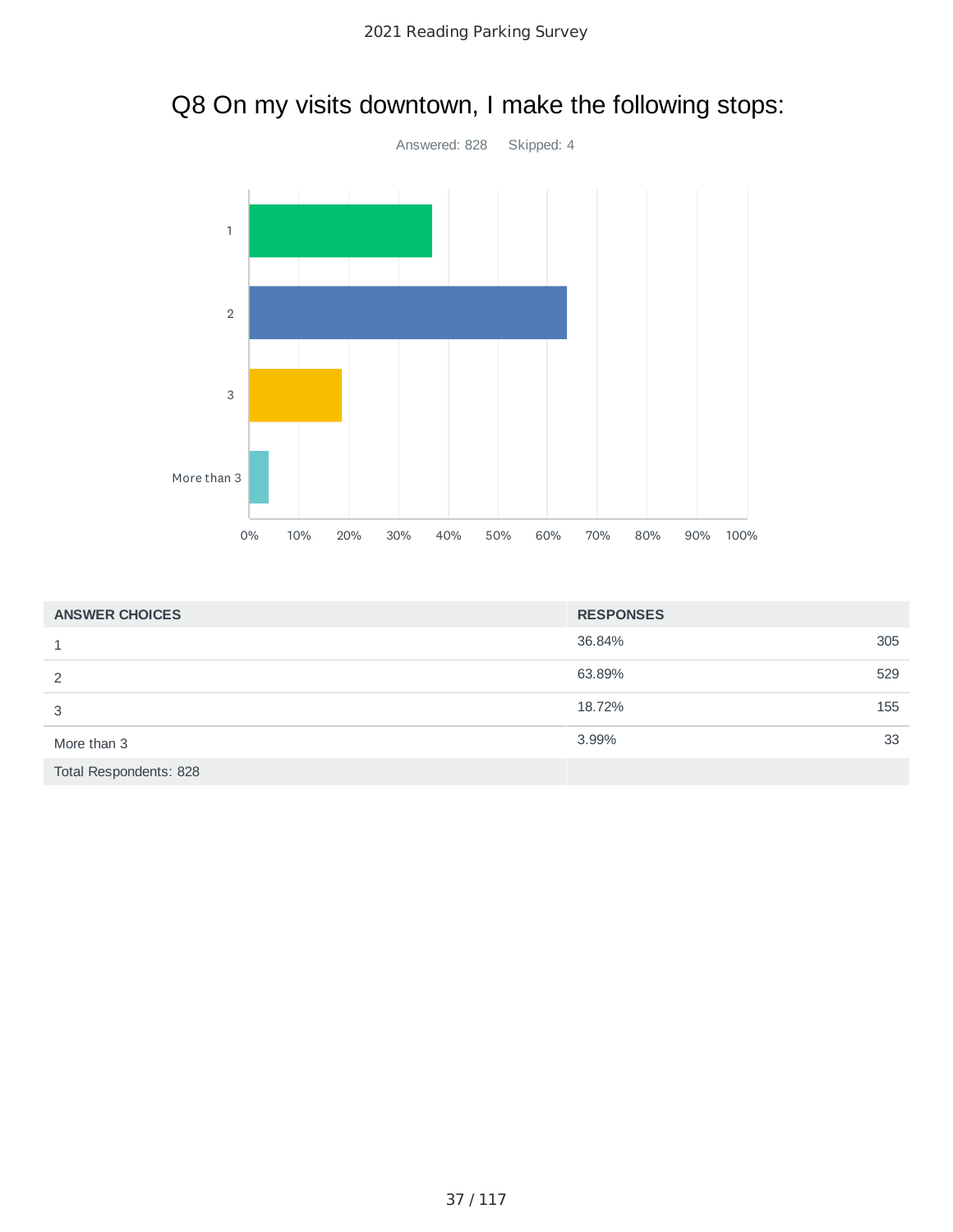# Q9 During visits downtown, I get from one stop to the next by:



| <b>ANSWER CHOICES</b>  | <b>RESPONSES</b> |     |
|------------------------|------------------|-----|
| Walking                | 82.60%           | 674 |
| Driving                | 32.84%           | 268 |
| Other (please specify) | 1.96%            | 16  |
| Total Respondents: 816 |                  |     |

| Depends<br>10/29/2021 12:17 PM<br>1<br>2<br>Sometimes walking and sometimes driving<br>10/26/2021 9:26 AM<br>3<br>May do both, walk or drive depending on what stores I go to<br>10/25/2021 8:48 AM<br>Depends upon distance<br>10/17/2021 5:37 PM<br>$\overline{4}$<br>5<br>depends on time + distance + weather<br>10/13/2021 9:44 AM<br>Depends on location<br>9/28/2021 6:58 PM<br>6<br>7<br>Both; food shopping & friends on Haven St. But I never have a problem with parking.<br>9/28/2021 6:11 PM<br>8<br>Depends on distance<br>9/28/2021 4:48 PM<br>9<br>U<br>9/27/2021 7:01 PM<br>10<br>Could be both depending on distance between stops<br>9/25/2021 7:37 AM<br>it depends on what I am doing<br>9/24/2021 1:31 PM<br>11 | #  | <b>OTHER (PLEASE SPECIFY)</b>                     | <b>DATE</b>       |
|---------------------------------------------------------------------------------------------------------------------------------------------------------------------------------------------------------------------------------------------------------------------------------------------------------------------------------------------------------------------------------------------------------------------------------------------------------------------------------------------------------------------------------------------------------------------------------------------------------------------------------------------------------------------------------------------------------------------------------------|----|---------------------------------------------------|-------------------|
|                                                                                                                                                                                                                                                                                                                                                                                                                                                                                                                                                                                                                                                                                                                                       |    |                                                   |                   |
|                                                                                                                                                                                                                                                                                                                                                                                                                                                                                                                                                                                                                                                                                                                                       |    |                                                   |                   |
|                                                                                                                                                                                                                                                                                                                                                                                                                                                                                                                                                                                                                                                                                                                                       |    |                                                   |                   |
|                                                                                                                                                                                                                                                                                                                                                                                                                                                                                                                                                                                                                                                                                                                                       |    |                                                   |                   |
|                                                                                                                                                                                                                                                                                                                                                                                                                                                                                                                                                                                                                                                                                                                                       |    |                                                   |                   |
|                                                                                                                                                                                                                                                                                                                                                                                                                                                                                                                                                                                                                                                                                                                                       |    |                                                   |                   |
|                                                                                                                                                                                                                                                                                                                                                                                                                                                                                                                                                                                                                                                                                                                                       |    |                                                   |                   |
|                                                                                                                                                                                                                                                                                                                                                                                                                                                                                                                                                                                                                                                                                                                                       |    |                                                   |                   |
|                                                                                                                                                                                                                                                                                                                                                                                                                                                                                                                                                                                                                                                                                                                                       |    |                                                   |                   |
|                                                                                                                                                                                                                                                                                                                                                                                                                                                                                                                                                                                                                                                                                                                                       |    |                                                   |                   |
|                                                                                                                                                                                                                                                                                                                                                                                                                                                                                                                                                                                                                                                                                                                                       |    |                                                   |                   |
|                                                                                                                                                                                                                                                                                                                                                                                                                                                                                                                                                                                                                                                                                                                                       | 12 | Once I get parking I will walk where I need to go | 9/24/2021 6:25 AM |
| depends on how close. I am on oxygen can't walk far<br>13<br>9/23/2021 10:22 AM                                                                                                                                                                                                                                                                                                                                                                                                                                                                                                                                                                                                                                                       |    |                                                   |                   |
| bike<br>14<br>9/23/2021 6:08 AM                                                                                                                                                                                                                                                                                                                                                                                                                                                                                                                                                                                                                                                                                                       |    |                                                   |                   |
| 9/18/2021 8:32 PM<br>15<br>depends on where I am going                                                                                                                                                                                                                                                                                                                                                                                                                                                                                                                                                                                                                                                                                |    |                                                   |                   |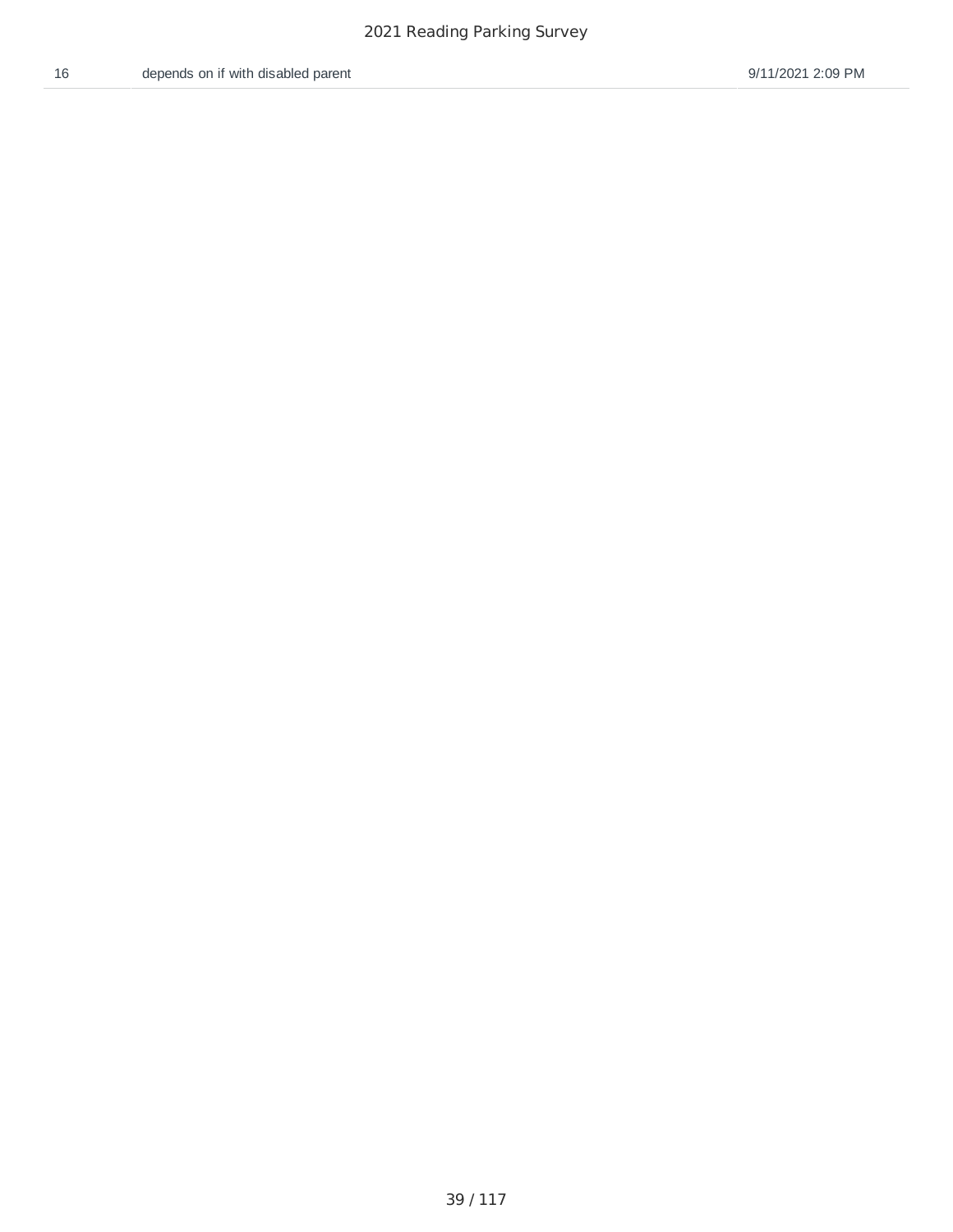



| <b>ANSWER CHOICES</b> | <b>RESPONSES</b> |    |
|-----------------------|------------------|----|
| <5 minutes            | 47.01%<br>385    |    |
| 5-10 minutes          | 39.56%<br>324    |    |
| 10-15 minutes         | 9.04%            | 74 |
| >15 minutes           | 4.40%            | 36 |
| <b>TOTAL</b>          | 819              |    |

# Q10 I typically can find a parking space in: (minutes)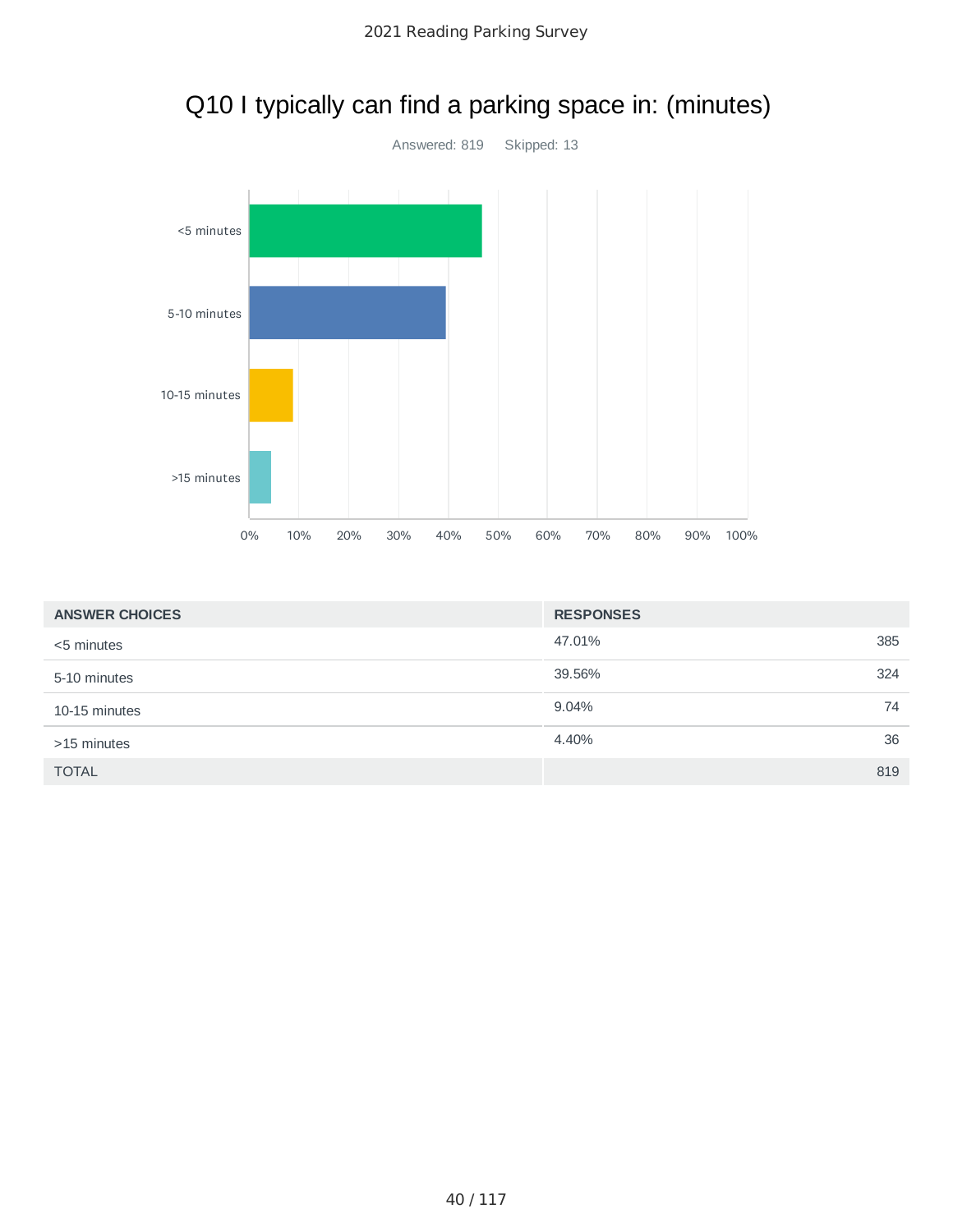# Q11 I typically find parking close to my destination.



| <b>ANSWER CHOICES</b> | <b>RESPONSES</b> |     |
|-----------------------|------------------|-----|
| Yes                   | 77.48%           | 633 |
| <b>No</b>             | 22.52%           | 184 |
| <b>TOTAL</b>          |                  | 817 |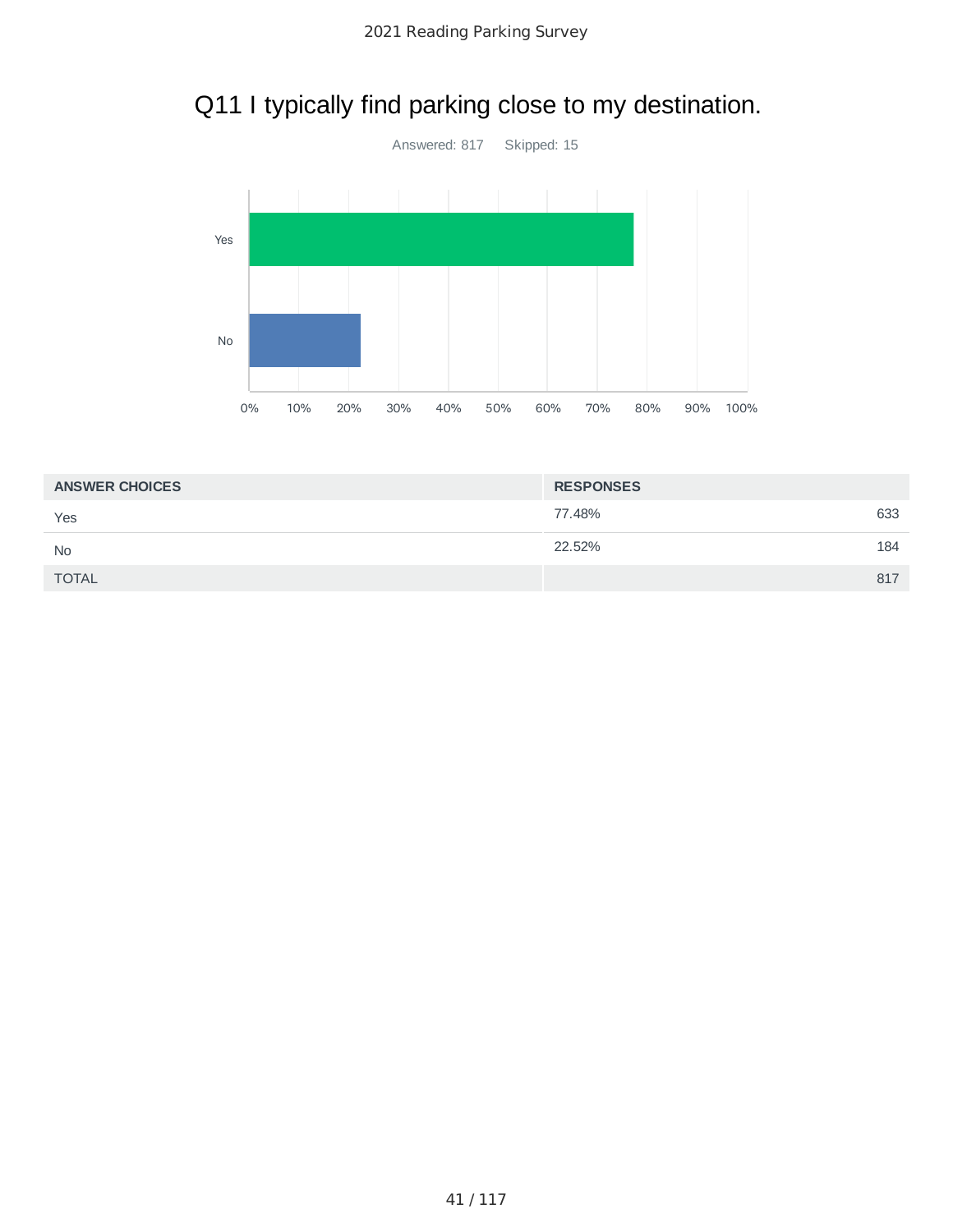# Q12 If I can't find parking right at my destination, my walk is: (minutes) To help people judge the real time it takes them to walk: Most people can walk ¼ mile in 4-5 minutes and 1 mile in 16-20 minutes.



| <b>ANSWER CHOICES</b> | <b>RESPONSES</b> |     |
|-----------------------|------------------|-----|
| <3 minutes            | 39.67%           | 317 |
| 3-4 minutes           | 33.17%           | 265 |
| 4-5 minutes           | 19.40%           | 155 |
| >5 minutes            | 7.76%            | 62  |
| <b>TOTAL</b>          |                  | 799 |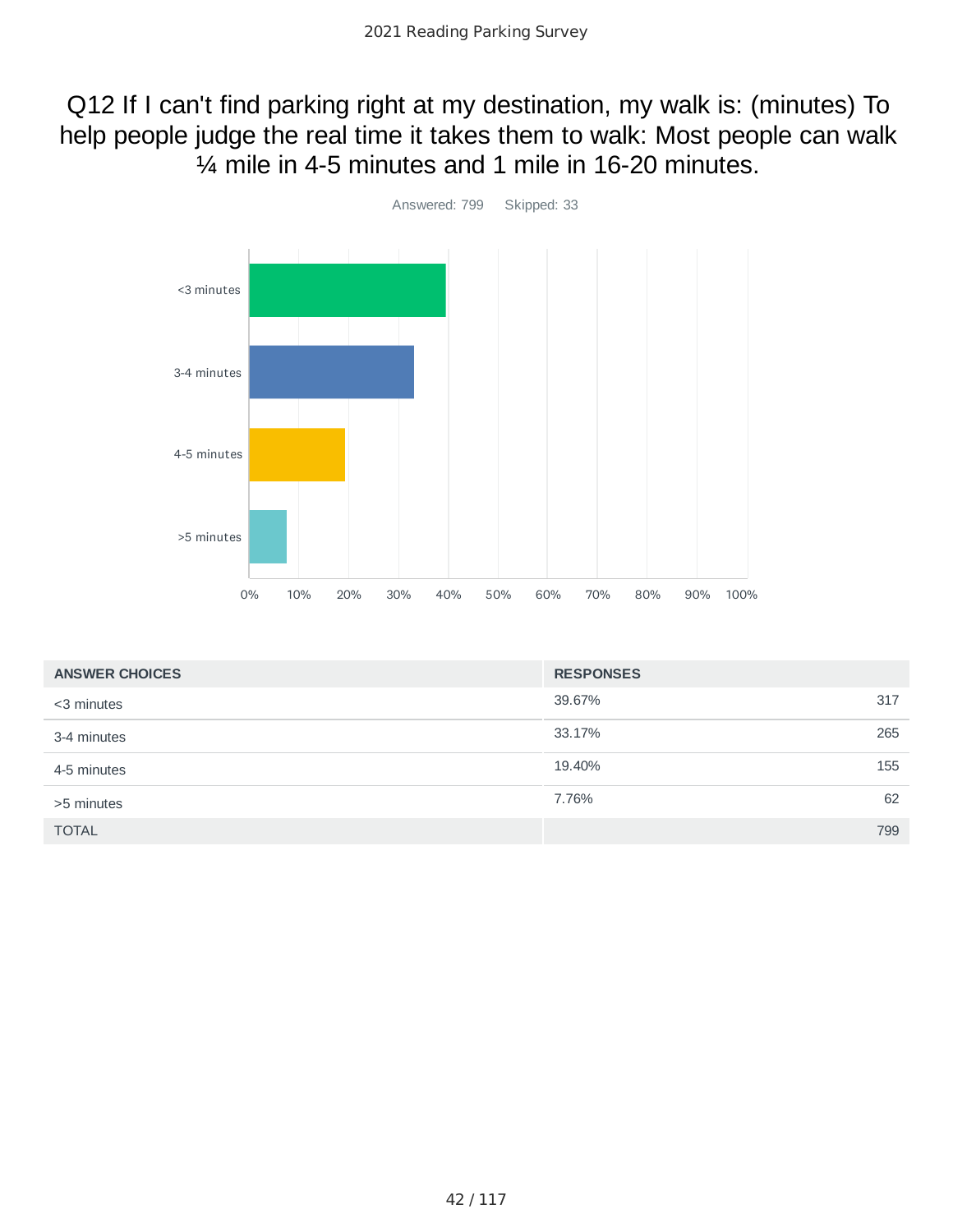

# Q13 I park in downtown Reading for: (Select all that apply)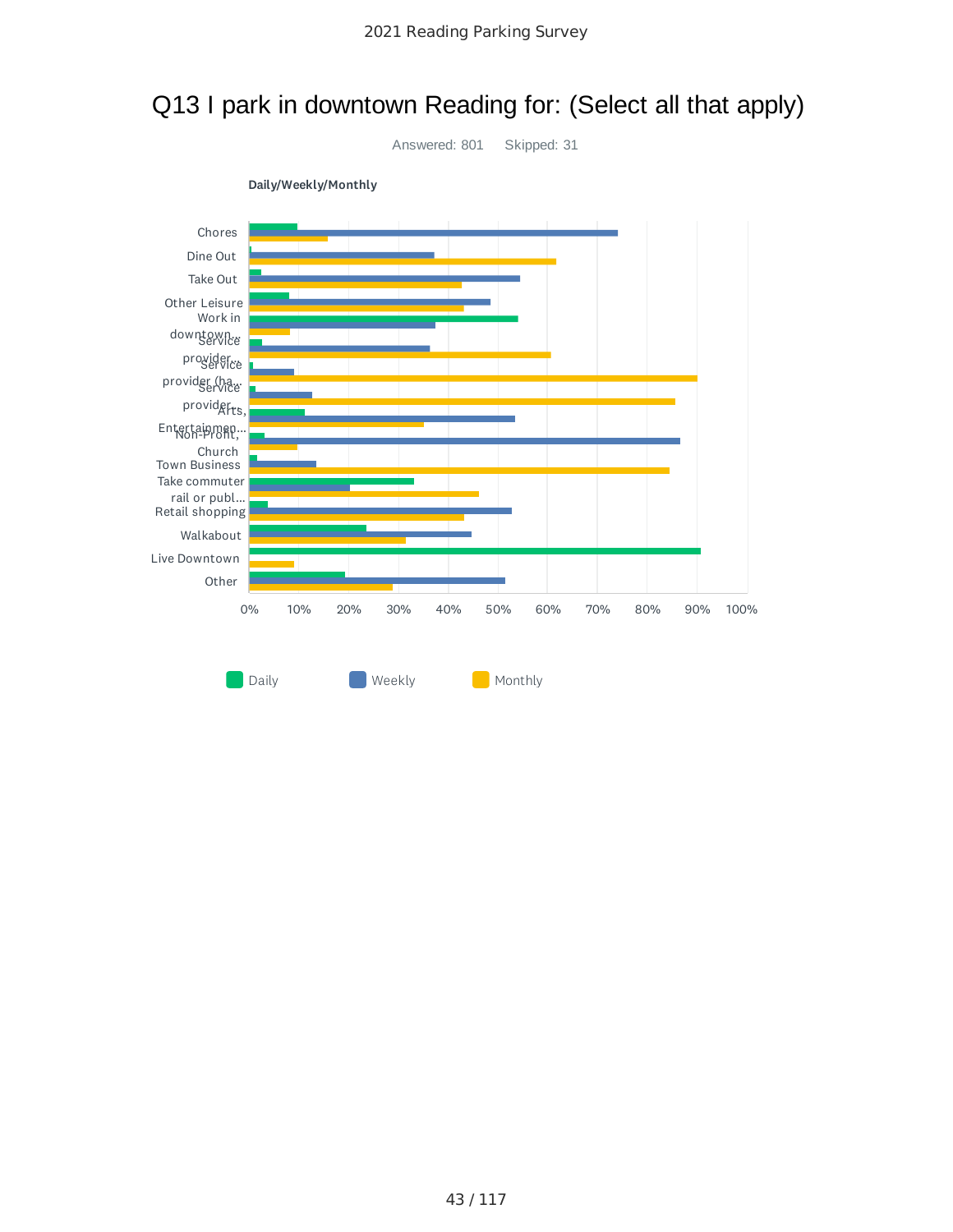

44 / 117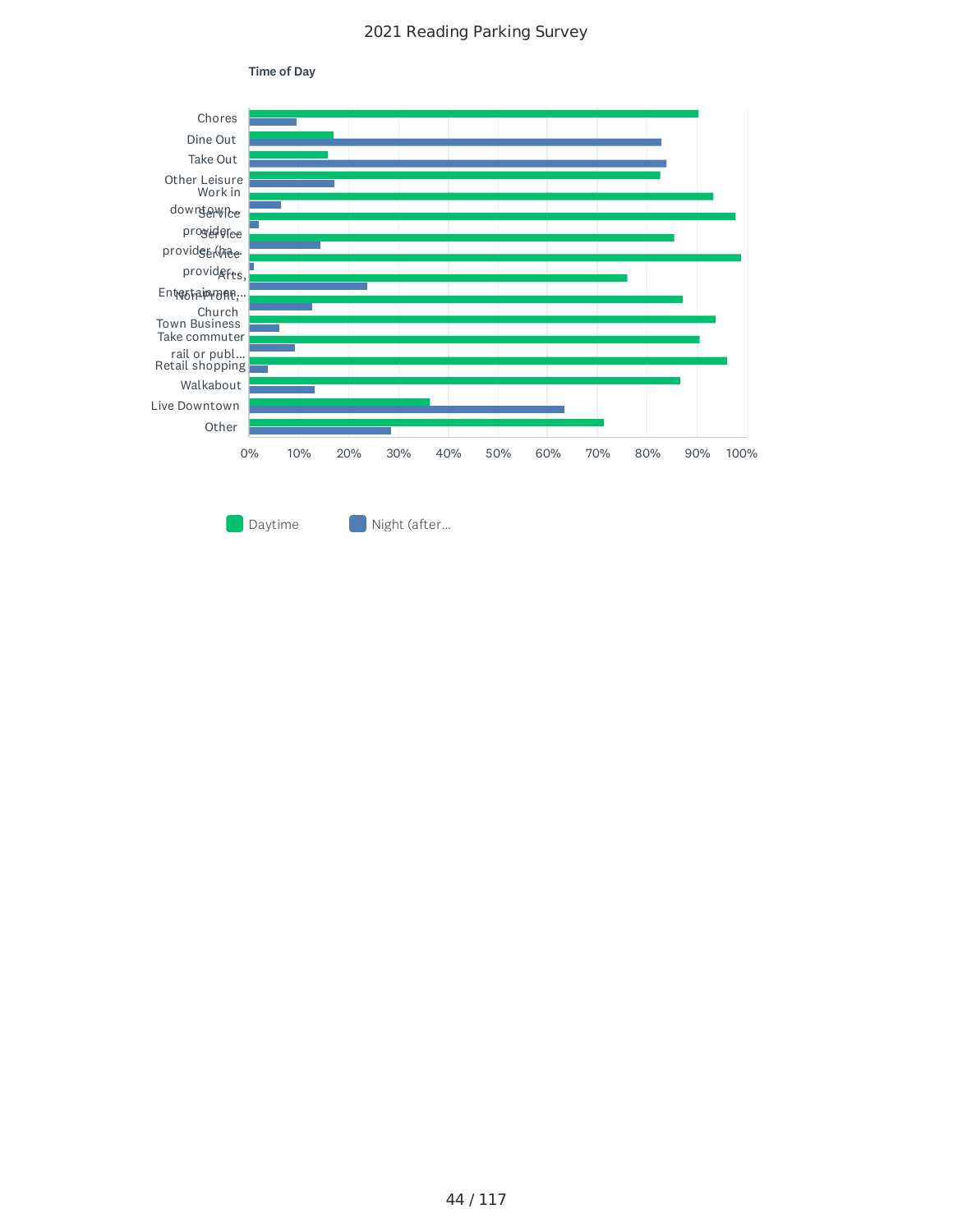| Daily/Weekly/Monthly                                                      |                         |               |                         |              |
|---------------------------------------------------------------------------|-------------------------|---------------|-------------------------|--------------|
|                                                                           | <b>DAILY</b>            | <b>WEEKLY</b> | <b>MONTHLY</b>          | <b>TOTAL</b> |
| Chores                                                                    | 9.91%<br>54             | 74.13%<br>404 | 15.96%<br>87            | 545          |
| Dine Out                                                                  | 0.74%<br>$\overline{4}$ | 37.41%<br>202 | 61.85%<br>334           | 540          |
| Take Out                                                                  | 2.61%<br>14             | 54.48%<br>292 | 42.91%<br>230           | 536          |
| Other Leisure                                                             | 8.03%<br>20             | 48.59%<br>121 | 43.37%<br>108           | 249          |
| Work in downtown Reading                                                  | 54.17%<br>26            | 37.50%<br>18  | 8.33%<br>$\overline{4}$ | 48           |
| Service provider (accountant, legal, technical, finance, insurance, etc.) | 2.80%<br>4              | 36.36%<br>52  | 60.84%<br>87            | 143          |
| Service provider (hair, nails)                                            | 0.76%<br>2              | 9.09%<br>24   | 90.15%<br>238           | 264          |
| Service provider (medical)                                                | 1.43%<br>2              | 12.86%<br>18  | 85.71%<br>120           | 140          |
| Arts, Entertainment, Fitness                                              | 11.27%<br>8             | 53.52%<br>38  | 35.21%<br>25            | 71           |
| Non-Profit, Church                                                        | 3.28%<br>2              | 86.89%<br>53  | 9.84%<br>6              | 61           |
| <b>Town Business</b>                                                      | 1.75%<br>$\overline{4}$ | 13.60%<br>31  | 84.65%<br>193           | 228          |
| Take commuter rail or public transportation                               | 33.33%<br>36            | 20.37%<br>22  | 46.30%<br>50            | 108          |
| Retail shopping                                                           | 3.93%<br>21             | 52.90%<br>283 | 43.18%<br>231           | 535          |
| Walkabout                                                                 | 23.56%<br>41            | 44.83%<br>78  | 31.61%<br>55            | 174          |
| Live Downtown                                                             | 90.91%<br>30            | $0.00\%$<br>0 | 9.09%<br>3              | 33           |
| Other                                                                     | 19.35%<br>6             | 51.61%<br>16  | 29.03%<br>9             | 31           |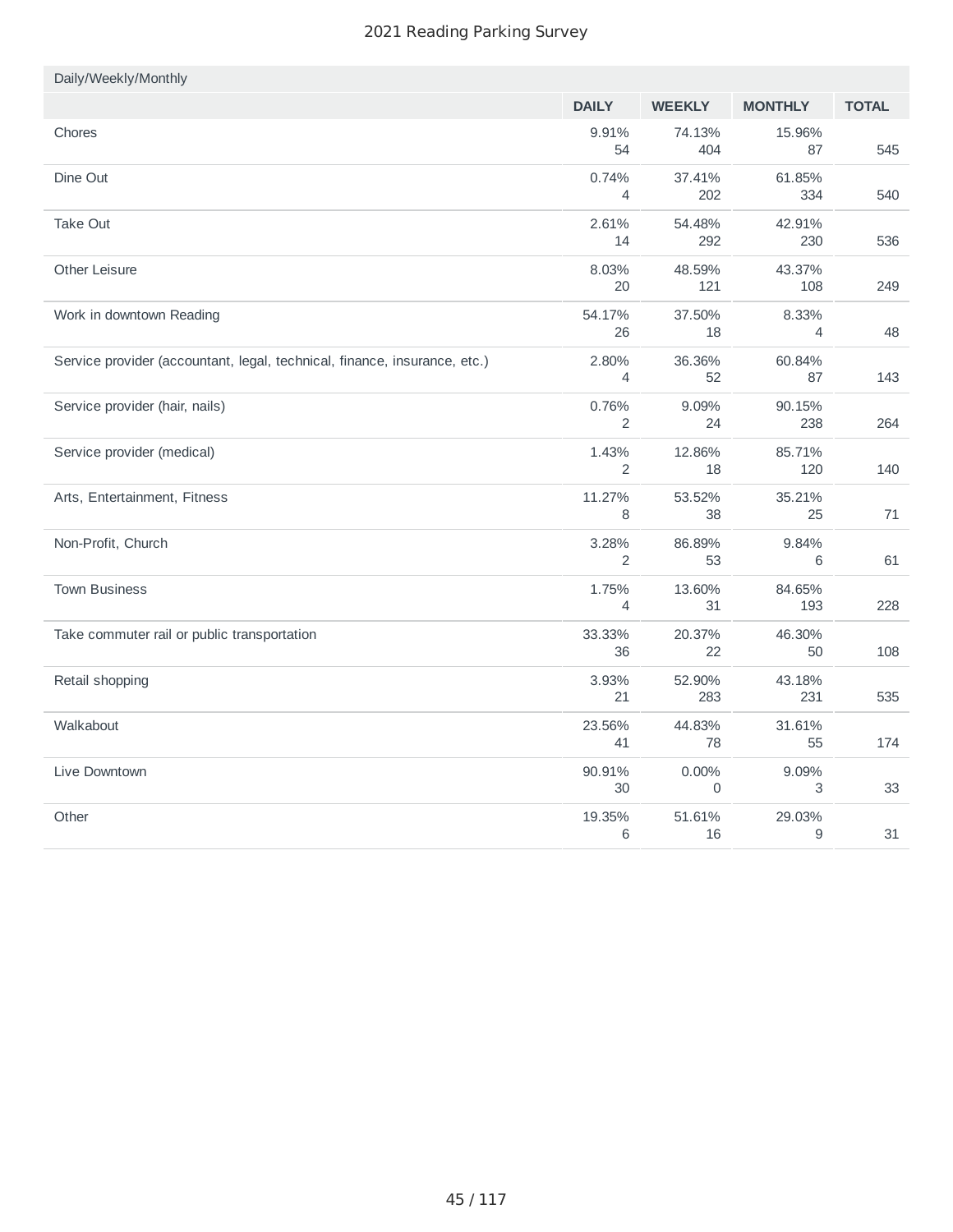| Time of Day                                                               |                |                          |              |
|---------------------------------------------------------------------------|----------------|--------------------------|--------------|
|                                                                           | <b>DAYTIME</b> | NIGHT (AFTER 5 P.M.)     | <b>TOTAL</b> |
| Chores                                                                    | 90.31%<br>317  | 9.69%<br>34              | 351          |
| Dine Out                                                                  | 17.00%<br>60   | 83.00%<br>293            | 353          |
| Take Out                                                                  | 15.98%<br>54   | 84.02%<br>284            | 338          |
| Other Leisure                                                             | 82.67%<br>124  | 17.33%<br>26             | 150          |
| Work in downtown Reading                                                  | 93.33%<br>28   | 6.67%<br>2               | 30           |
| Service provider (accountant, legal, technical, finance, insurance, etc.) | 97.85%<br>91   | 2.15%<br>$\overline{c}$  | 93           |
| Service provider (hair, nails)                                            | 85.54%<br>142  | 14.46%<br>24             | 166          |
| Service provider (medical)                                                | 98.90%<br>90   | 1.10%<br>1               | 91           |
| Arts, Entertainment, Fitness                                              | 76.19%<br>32   | 23.81%<br>10             | 42           |
| Non-Profit, Church                                                        | 87.18%<br>34   | 12.82%<br>5              | 39           |
| <b>Town Business</b>                                                      | 93.84%<br>137  | 6.16%<br>9               | 146          |
| Take commuter rail or public transportation                               | 90.63%<br>58   | 9.38%<br>6               | 64           |
| Retail shopping                                                           | 96.06%<br>317  | 3.94%<br>13              | 330          |
| Walkabout                                                                 | 86.79%<br>92   | 13.21%<br>14             | 106          |
| Live Downtown                                                             | 36.36%<br>4    | 63.64%<br>$\overline{7}$ | 11           |
| Other                                                                     | 71.43%<br>15   | 28.57%<br>$\,$ 6 $\,$    | 21           |
|                                                                           |                |                          |              |

| #              | PLEASE PROVIDE COMMENTS IF ANSWERED OTHER.                                                                                                                                                                                                                                                                                                              | <b>DATE</b>        |
|----------------|---------------------------------------------------------------------------------------------------------------------------------------------------------------------------------------------------------------------------------------------------------------------------------------------------------------------------------------------------------|--------------------|
|                | I avoid the town now because parking is limited. I enjoy the holiday decorations and used to<br>visit to walk around, get coffee, and just appreciate the town. Not so much now due to very<br>limited parking. It's worse now. Not worth the aggravation. Try to support local business, but<br>the town has not made it easy. Wait til the snow comes | 11/14/2021 7:49 AM |
|                | Vet and dog grooming                                                                                                                                                                                                                                                                                                                                    | 11/7/2021 12:38 PM |
| 3              | Bank                                                                                                                                                                                                                                                                                                                                                    | 11/1/2021 3:06 PM  |
| $\overline{4}$ | Post Office, CVS-Pharmacy                                                                                                                                                                                                                                                                                                                               | 11/1/2021 9:14 AM  |
| 5              | I have to drive to oak grove and park my car because there is not any parking at the commuter<br>rail. I do not use the commuter rail every day so to buy a sticker probably is not worth it.                                                                                                                                                           | 10/31/2021 4:52 PM |
| 6              | Cys has no avail parking in rear of bldg almost all day long.                                                                                                                                                                                                                                                                                           | 10/24/2021 4:33 PM |
|                | only use downtown for my banking - mostly before 9 a.m. due to the limited parking - I no                                                                                                                                                                                                                                                               | 10/24/2021 9:31 AM |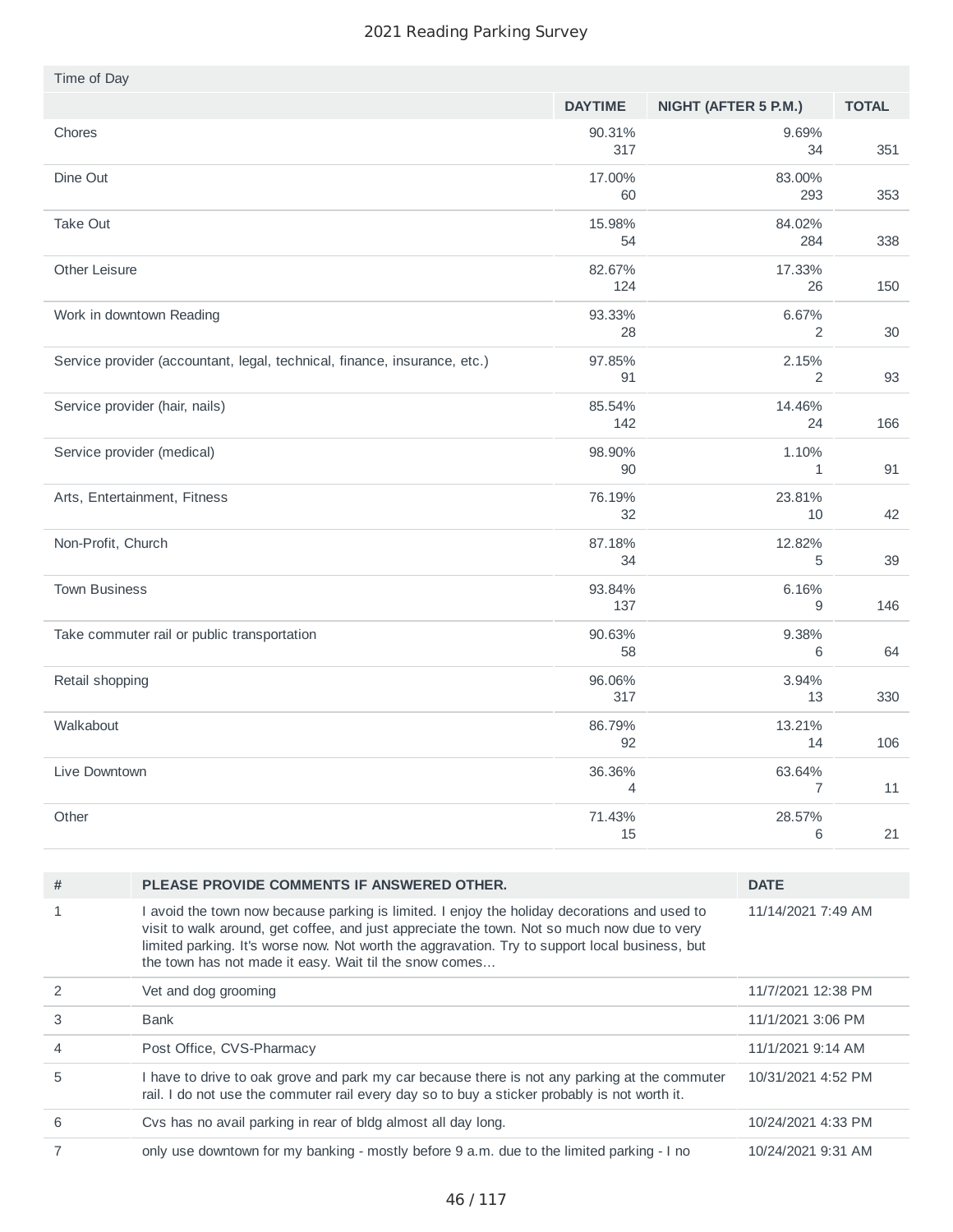|    | longer frequent restaurants and stores due to parking constraints                                                                                                                                                                                                                                                                                                                                                                                                                 |                     |
|----|-----------------------------------------------------------------------------------------------------------------------------------------------------------------------------------------------------------------------------------------------------------------------------------------------------------------------------------------------------------------------------------------------------------------------------------------------------------------------------------|---------------------|
| 8  | Working remotely at Cafe Nero                                                                                                                                                                                                                                                                                                                                                                                                                                                     | 10/24/2021 9:09 AM  |
| 9  | <b>CVS Pharmacy</b>                                                                                                                                                                                                                                                                                                                                                                                                                                                               | 10/22/2021 10:49 AM |
| 10 | I honestly feel bad because I don't go to downtown very often because you can't park. And<br>besides that there's really not a lot that the writing center has to offer as far as shopping or<br>walking around and seeing little shops and stuff. They should definitely be a little convenient<br>store. And may I add, and it is medical, that we get a cannabis store in Reading. It's not going<br>to do anything to the Town Of Reading believe me. Thank you for listening | 10/22/2021 10:18 AM |
| 11 | <b>CVS</b>                                                                                                                                                                                                                                                                                                                                                                                                                                                                        | 10/18/2021 3:14 PM  |
| 12 | Dry cleaning                                                                                                                                                                                                                                                                                                                                                                                                                                                                      | 10/18/2021 10:18 AM |
| 13 | Combination of each of the above services, town business, etc. Works out to about monthly in<br>total.                                                                                                                                                                                                                                                                                                                                                                            | 10/18/2021 9:24 AM  |
| 14 | Workout at Fitness Within                                                                                                                                                                                                                                                                                                                                                                                                                                                         | 10/17/2021 6:55 PM  |
| 15 | senior center                                                                                                                                                                                                                                                                                                                                                                                                                                                                     | 10/17/2021 4:05 PM  |
| 16 | I walk                                                                                                                                                                                                                                                                                                                                                                                                                                                                            | 10/17/2021 2:36 PM  |
| 17 | While I can generally find parking during the day, it is harder at night. I feel it is a real problem<br>for the Main Street business.                                                                                                                                                                                                                                                                                                                                            | 10/17/2021 9:37 AM  |
| 18 | I hang paintings in the Bookstore and the Pleasant Street Center. I help run art events such as<br>the Downtown Reading Art Walk.                                                                                                                                                                                                                                                                                                                                                 | 10/17/2021 8:32 AM  |
| 19 | I don't have a car; I walk to the train/bus to get to work                                                                                                                                                                                                                                                                                                                                                                                                                        | 10/16/2021 8:27 PM  |
| 20 | Town offices                                                                                                                                                                                                                                                                                                                                                                                                                                                                      | 10/16/2021 6:24 PM  |
| 21 | Curtently thete is not much that draws me downtown                                                                                                                                                                                                                                                                                                                                                                                                                                | 10/16/2021 3:24 PM  |
| 22 | Podiatrist                                                                                                                                                                                                                                                                                                                                                                                                                                                                        | 10/16/2021 2:10 PM  |
| 23 | other leisure selected day and night                                                                                                                                                                                                                                                                                                                                                                                                                                              | 10/13/2021 9:54 AM  |
| 24 | visiting family                                                                                                                                                                                                                                                                                                                                                                                                                                                                   | 10/13/2021 9:49 AM  |
| 25 | for dine out, take out and walkabout, day and night were selected. Other: Covid effects some<br>of my answers                                                                                                                                                                                                                                                                                                                                                                     | 10/13/2021 9:44 AM  |
| 26 | for chores and town business: day and night selection. Other: I use commuter rail (when no<br>pandemic, but I walk to/from station                                                                                                                                                                                                                                                                                                                                                | 10/13/2021 9:26 AM  |
| 27 | for dine out, take out other leisure and walkabout Night (5 PM) was also selected along with<br>daytime.                                                                                                                                                                                                                                                                                                                                                                          | 10/13/2021 8:25 AM  |
| 28 | I typically do my errands and appointments during the day, dining and takeout after 5PM. I<br>walk from my residence.                                                                                                                                                                                                                                                                                                                                                             | 10/6/2021 4:10 PM   |
| 29 | This is rather granular poses an intrusion on personal information. Some of the selectmen are<br>out of touch with normal residents.                                                                                                                                                                                                                                                                                                                                              | 10/2/2021 7:23 AM   |
| 30 | I seldom shop in reading even though I live hate because parking is too difficult to find                                                                                                                                                                                                                                                                                                                                                                                         | 9/29/2021 12:53 PM  |
| 31 | <b>CVS</b>                                                                                                                                                                                                                                                                                                                                                                                                                                                                        | 9/29/2021 7:23 AM   |
| 32 | For many of the activities, I conduct them during the day and evening                                                                                                                                                                                                                                                                                                                                                                                                             | 9/29/2021 7:01 AM   |
| 33 | i live in down town. I have one parking spot in my bldg garage. but visitors need to park on the<br>street and over night visitors have an even more difficult time finding parking                                                                                                                                                                                                                                                                                               | 9/28/2021 4:38 PM   |
| 34 | <b>Banking</b>                                                                                                                                                                                                                                                                                                                                                                                                                                                                    | 9/28/2021 3:56 PM   |
| 35 | Meet with friends                                                                                                                                                                                                                                                                                                                                                                                                                                                                 | 9/28/2021 3:33 PM   |
| 36 | Hair & nails appts                                                                                                                                                                                                                                                                                                                                                                                                                                                                | 9/24/2021 7:22 PM   |
| 37 | I avoid going downtown because the parking is such a problem.                                                                                                                                                                                                                                                                                                                                                                                                                     | 9/24/2021 1:31 PM   |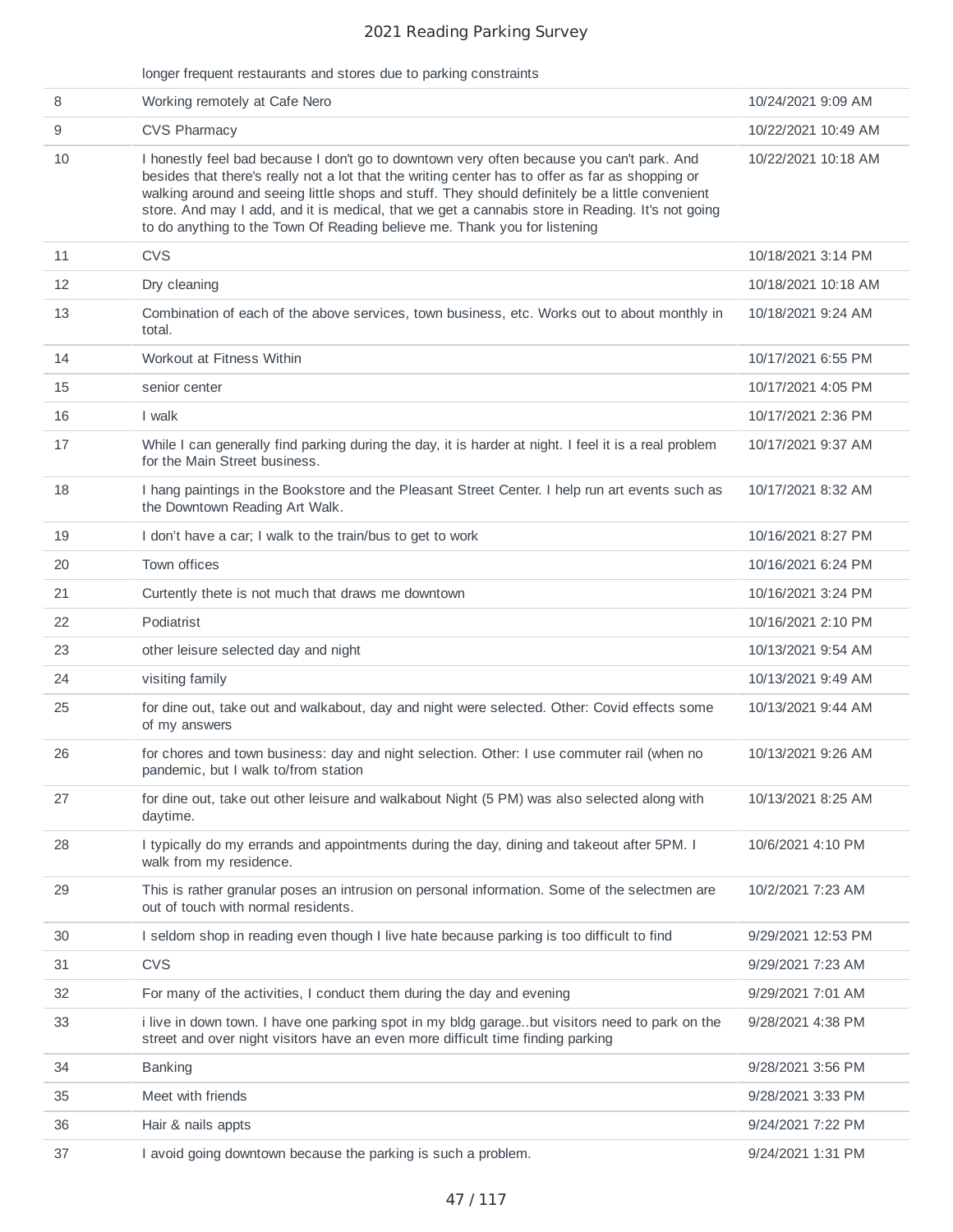| 38 | Daily weekly and monthy werent accurate choices                                                                                                                                                                                                                           | 9/24/2021 11:30 AM |
|----|---------------------------------------------------------------------------------------------------------------------------------------------------------------------------------------------------------------------------------------------------------------------------|--------------------|
| 39 | Work in reading 28 years parking getting harder share with construction workers building<br>condos making reading a city                                                                                                                                                  | 9/24/2021 6:25 AM  |
| 40 | Gym                                                                                                                                                                                                                                                                       | 9/23/2021 5:54 AM  |
| 41 | I am extremely disappointed how not BIKE friendly reading is including downtown. Lack of<br>abundant bike racks or any infrastructure is really frustrating                                                                                                               | 9/20/2021 7:35 AM  |
| 42 | attempt to park with handicapped friend with mixed results - not much HP parking available                                                                                                                                                                                | 9/18/2021 8:32 PM  |
| 43 | Sometimes my errands / chores and shopping are after 5 PM.                                                                                                                                                                                                                | 9/17/2021 1:53 PM  |
| 44 | I do many of these things both day and evening. Although that's not an available answer. More<br>so now that I work from home and that is going to continue beyond the pandemic                                                                                           | 9/16/2021 2:12 PM  |
| 45 | Visiting family who live downtown.                                                                                                                                                                                                                                        | 9/16/2021 3:43 AM  |
| 46 | more than one option applies to many of the questions- but answers will not reflect that                                                                                                                                                                                  | 9/15/2021 9:03 PM  |
| 47 | I go downtown for my bank (Eastern) and/or post office and can be both day and night. I tend<br>to tailor all of my trips to when I know there will be parking, and I avoid going near downtown<br>Reading at certain times of day due to traffic, known lack of parking. | 9/15/2021 10:58 AM |
| 48 | Post office                                                                                                                                                                                                                                                               | 9/11/2021 9:06 PM  |
| 49 | Only drive to Cvs or Walgreens for prescriptions when weather is bad otherwise I walk                                                                                                                                                                                     | 9/11/2021 3:18 PM  |
| 50 | I put monthly for these but it's more like every 3-4 months, there just wasn't an option for that<br>time. I live in Reading but don't go to downtown often.                                                                                                              | 9/11/2021 7:25 AM  |
| 51 | I think this question is poorly designed, what useful does this provide?                                                                                                                                                                                                  | 9/10/2021 5:15 AM  |
| 52 | Checkbox matrix might have worked better here, and it seems rare that a chore, appointment<br>or recreational visit might fall EITHER during daytime OR in the evening. In this individuals<br>experience it's been both, for just about any of these reasons.            | 9/9/2021 11:12 PM  |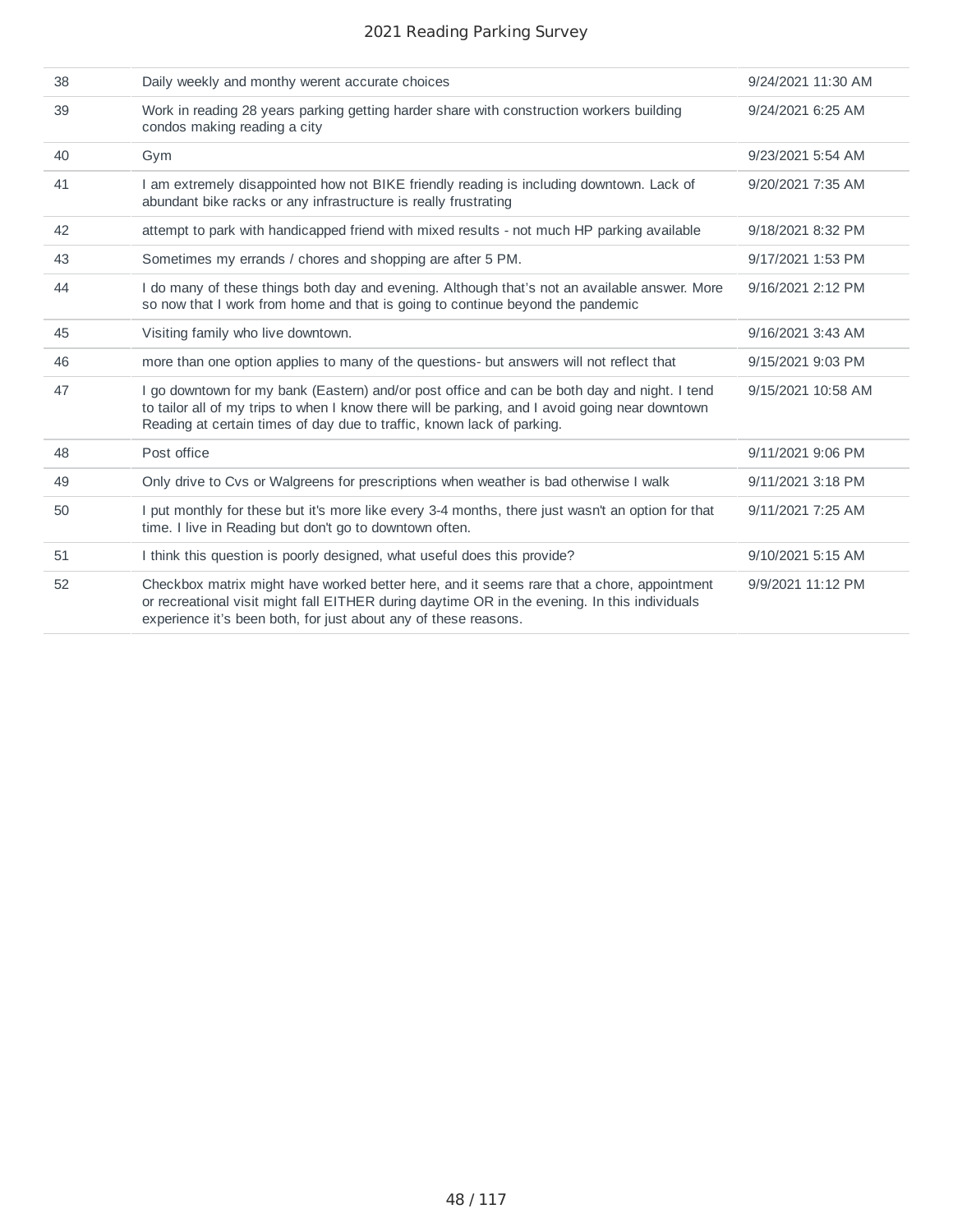

# Q14 Reading has adequate parking for my needs.

| <b>ANSWER CHOICES</b>  | <b>RESPONSES</b> |     |
|------------------------|------------------|-----|
| Yes                    | 57.27%           | 461 |
| <b>No</b>              | 43.60%           | 351 |
| Total Respondents: 805 |                  |     |

| #              | <b>ANY COMMENTS TO SHARE?</b>                                                                                                                                                                                                                    | <b>DATE</b>         |
|----------------|--------------------------------------------------------------------------------------------------------------------------------------------------------------------------------------------------------------------------------------------------|---------------------|
| 1              | The lack of parking is completely unacceptable. Over building with zero parking.                                                                                                                                                                 | 12/19/2021 12:28 PM |
| $\overline{c}$ | We currently have a decent amount of parking but decreasing parking spaces would create<br>problems.                                                                                                                                             | 12/10/2021 3:02 PM  |
| 3              | Parking garage or paid lot where rite aid is/was?                                                                                                                                                                                                | 12/10/2021 2:52 PM  |
| 4              | Yes, MOST of the time. Lot behind CVS occasionally completely full.                                                                                                                                                                              | 11/21/2021 12:20 PM |
| 5              | During daytime ok.                                                                                                                                                                                                                               | 11/18/2021 8:36 AM  |
| 6              | Sometimes hard to find a spot                                                                                                                                                                                                                    | 11/14/2021 4:41 PM  |
| 7              | see above                                                                                                                                                                                                                                        | 11/14/2021 7:49 AM  |
| 8              | Close haven st and make it a pedestrian walk way.                                                                                                                                                                                                | 11/11/2021 3:55 PM  |
| 9              | I find parking to often be a chore and it's seems to be getting worse                                                                                                                                                                            | 11/11/2021 3:35 PM  |
| 10             | Yes, but I say that now while still coming out of pandemic. It was worse before pandemic and<br>many new bldgs have been constructed. I see parking being an issue moving forward for<br>businesses and restaurants as more people live in town. | 11/9/2021 5:38 AM   |
| 11             | Parking is "tight". But little space to expand.                                                                                                                                                                                                  | 11/8/2021 3:32 PM   |
| 12             | Once the downtown apartments are occupied there won't be sufficient parking                                                                                                                                                                      | 11/8/2021 3:21 PM   |
| 13             | Parking for designated use is not enforced so when there is heavy usage of restaurants errand<br>parking can be impossible                                                                                                                       | 11/8/2021 10:34 AM  |
| 14             | All the additional building is causing traffic jams & difficulty in finding parking.                                                                                                                                                             | 11/2/2021 8:28 AM   |
| 15             | Except for the many empty permit spots near the commuter rail. Commuters can't park there,<br>but nobody else does, either.                                                                                                                      | 11/1/2021 9:40 PM   |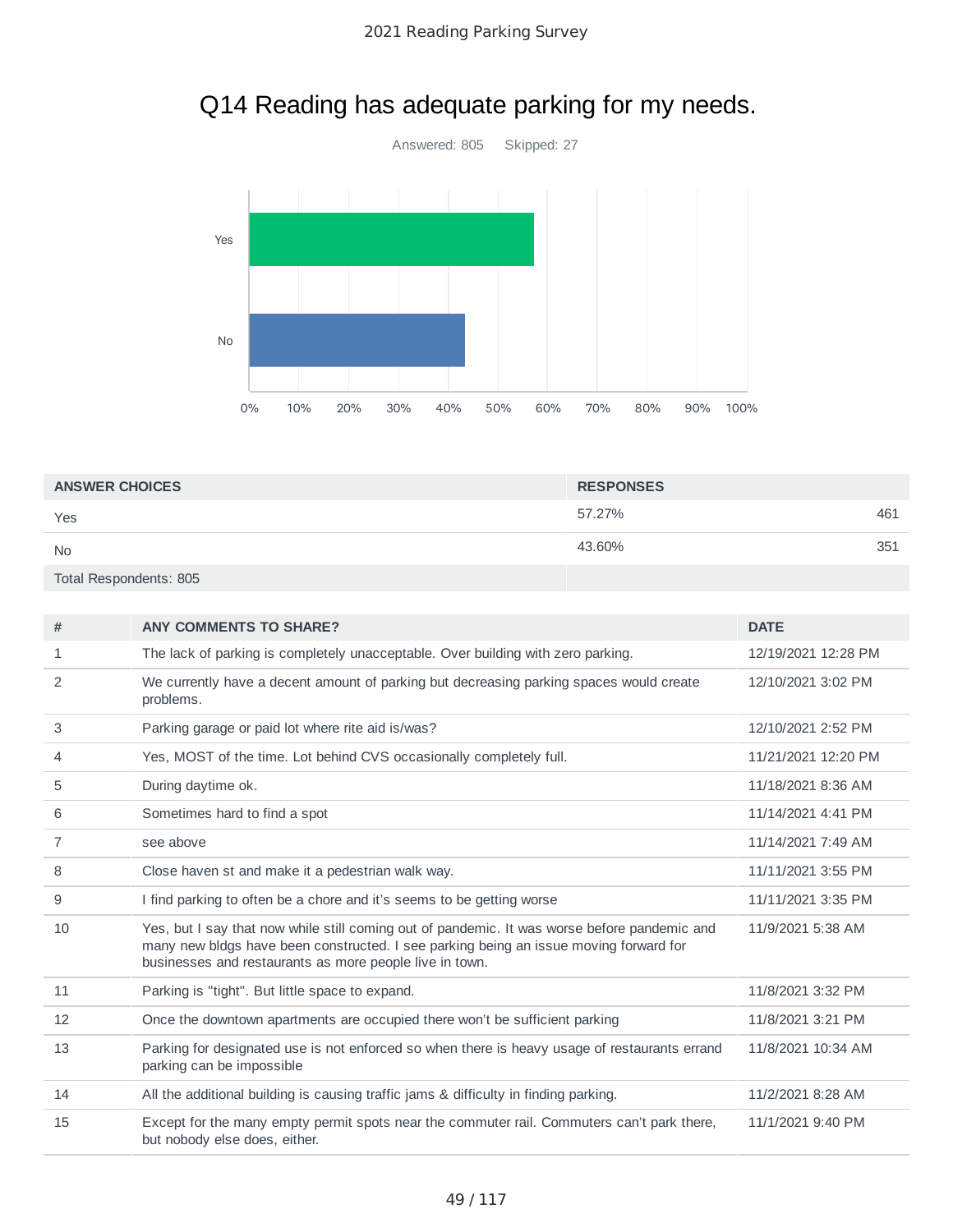| 16 | Tough to find parking in lot behind CVS on some nights. Also, not enough parking for<br>commuter rail.                                                                                                                                                                                                                    | 11/1/2021 3:06 PM   |
|----|---------------------------------------------------------------------------------------------------------------------------------------------------------------------------------------------------------------------------------------------------------------------------------------------------------------------------|---------------------|
| 17 | I fear parking will get far tighter once all of the 40R projects get fully developed. Studies have<br>shown that people will not visit a business if they can't park within very close proximity of the<br>front door of the business. Reading needs more readily accessible parking for those utilizing<br>the downtown. | 11/1/2021 9:14 AM   |
| 18 | I have to drive to oak grove and park my car because there is not any parking at the commuter<br>rail. I do not use the commuter rail every day so to buy a sticker probably is not worth it.                                                                                                                             | 10/31/2021 4:52 PM  |
| 19 | Parking has gotten tighter with the uptick in housing.                                                                                                                                                                                                                                                                    | 10/31/2021 4:42 PM  |
| 20 | None that are polite                                                                                                                                                                                                                                                                                                      | 10/31/2021 9:20 AM  |
| 21 | Town wants to get as much mixed use in town, but little/no parking!                                                                                                                                                                                                                                                       | 10/30/2021 12:52 PM |
| 22 | Metered parking would inhibit local businesses                                                                                                                                                                                                                                                                            | 10/29/2021 7:02 PM  |
| 23 | But just barely . I have sometimes had to ride around a bit for a space and then may have to<br>walk a bit.                                                                                                                                                                                                               | 10/29/2021 6:03 PM  |
| 24 | I often have trouble finding a parking space in the lot behind CVS.                                                                                                                                                                                                                                                       | 10/29/2021 2:36 PM  |
| 25 | Not sure why parking is so difficult to find on Friday mornings                                                                                                                                                                                                                                                           | 10/29/2021 11:29 AM |
| 26 | Depends on the time of day                                                                                                                                                                                                                                                                                                | 10/27/2021 1:22 PM  |
| 27 | But parking is getting harder to find. It takes longer to find a spot than it did 5 years ago.                                                                                                                                                                                                                            | 10/26/2021 11:54 AM |
| 28 | But I am mobile and often parking is nearly full                                                                                                                                                                                                                                                                          | 10/26/2021 9:07 AM  |
| 29 | sometimes hard to find                                                                                                                                                                                                                                                                                                    | 10/26/2021 8:00 AM  |
| 30 | There needs to be more parking in downtown. There is not enough for the restaurants they<br>have now                                                                                                                                                                                                                      | 10/25/2021 2:29 PM  |
| 31 | Not sure                                                                                                                                                                                                                                                                                                                  | 10/25/2021 2:15 PM  |
| 32 | no one monitors the lot behind CVS. Same cars are there all day                                                                                                                                                                                                                                                           | 10/25/2021 1:51 PM  |
| 33 | Avoid downtown in the evening due to lack of parking                                                                                                                                                                                                                                                                      | 10/25/2021 12:52 PM |
| 34 | At this time my needs are met. I would like to see more dining and cultural opportunites in<br>downtown. If growth, parking may become an issue.                                                                                                                                                                          | 10/25/2021 9:27 AM  |
| 35 | Change in square eliminated lot of parking                                                                                                                                                                                                                                                                                | 10/25/2021 8:48 AM  |
| 36 | Another parking lot and go back to 4 lanes on Main street.                                                                                                                                                                                                                                                                | 10/25/2021 7:14 AM  |
| 37 | I now use Cvs, Post Ofc, gas in other towns.                                                                                                                                                                                                                                                                              | 10/24/2021 4:33 PM  |
| 38 | But sometimes it is lucky                                                                                                                                                                                                                                                                                                 | 10/24/2021 12:02 PM |
| 39 | On Saturdays, the parking can be inadequate.                                                                                                                                                                                                                                                                              | 10/24/2021 9:32 AM  |
| 40 | The parking around CVS is terrible. Both front and back lots fill quickly. It's hard to find<br>additional parking when those lots are full due to the one way flow of traffic on Haven. I worry<br>that the new businesses and housing will only make it worse.                                                          | 10/24/2021 8:45 AM  |
| 41 | I no longer use CVS for my prescriptions because there is no parking                                                                                                                                                                                                                                                      | 10/24/2021 7:41 AM  |
| 42 | After 5pm, parking near the main Street commercial buildings is difficult.                                                                                                                                                                                                                                                | 10/23/2021 7:53 PM  |
| 43 | Need parking garage to get people to spend the day downtown                                                                                                                                                                                                                                                               | 10/23/2021 5:44 PM  |
| 44 | I notice parking getting tighter and tighter.                                                                                                                                                                                                                                                                             | 10/23/2021 4:39 PM  |
| 45 | Difficult to park for MBTA since we are not commuters                                                                                                                                                                                                                                                                     | 10/23/2021 11:50 AM |
| 46 | Sometime. During peak hours there's not enough spots.                                                                                                                                                                                                                                                                     | 10/23/2021 10:22 AM |
| 47 | We could use a parking garage behind cvs!                                                                                                                                                                                                                                                                                 | 10/23/2021 10:17 AM |
|    |                                                                                                                                                                                                                                                                                                                           |                     |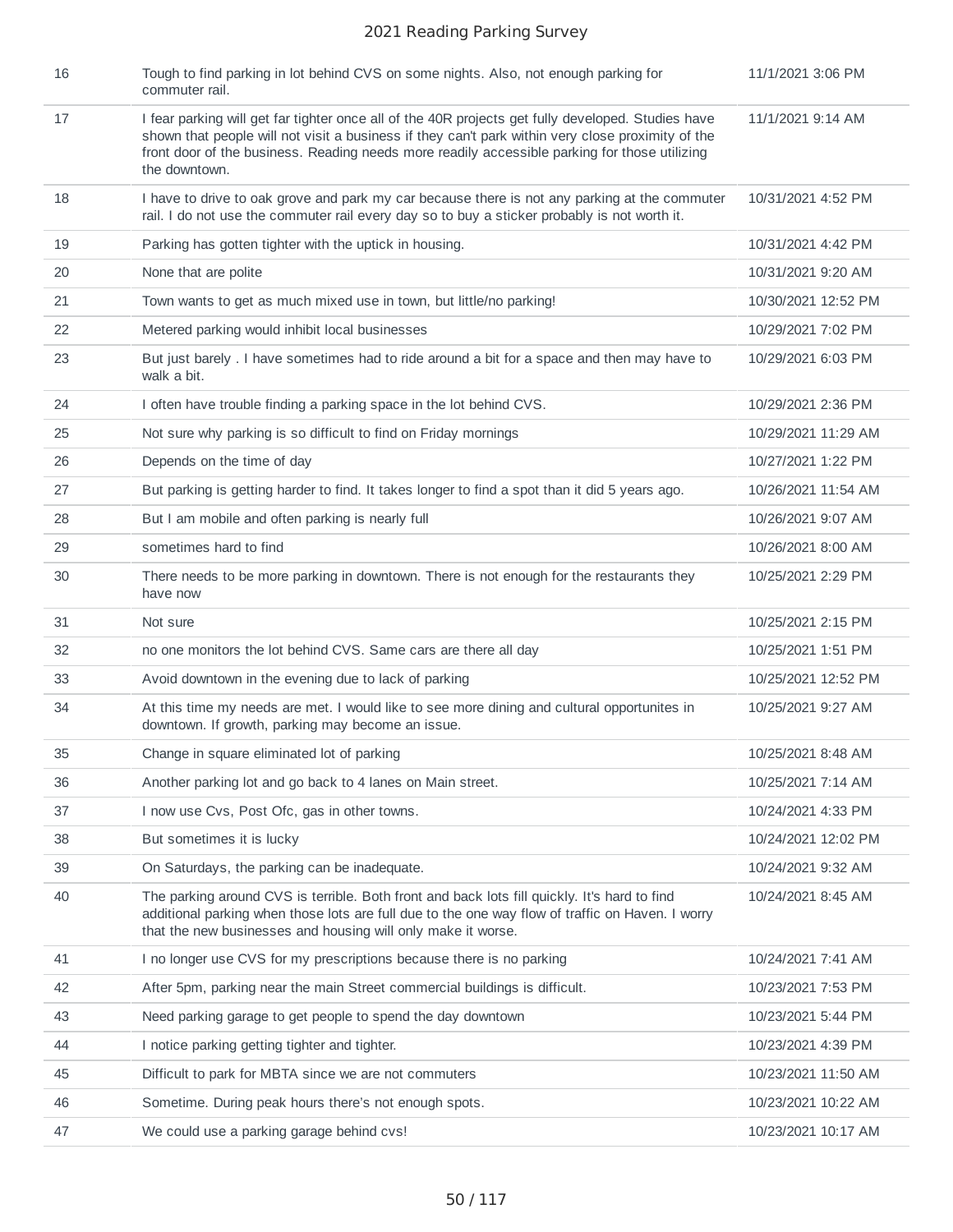| 48 | If I cannot find convenient parking I leave, annoyed                                                                                                      | 10/23/2021 8:15 AM  |
|----|-----------------------------------------------------------------------------------------------------------------------------------------------------------|---------------------|
| 49 | Usually has adequate parking except behind the CVS                                                                                                        | 10/22/2021 6:06 PM  |
| 50 | Would go downtown more if parking were easier                                                                                                             | 10/22/2021 5:56 PM  |
| 51 | It's going to become more difficult with all of the building going on                                                                                     | 10/22/2021 8:45 AM  |
| 52 | For now, yes, but as residences keep being built, it will be much more difficult to park                                                                  | 10/22/2021 8:44 AM  |
| 53 | The downtown does however other locations have small parking lots (Cupcake City, Italian<br>restaurant across from harrows)                               | 10/22/2021 8:14 AM  |
| 54 | Yes, 95% of the time.                                                                                                                                     | 10/22/2021 7:30 AM  |
| 55 | The town should take/purchase properties behind businesses to create more parking.                                                                        | 10/21/2021 11:02 PM |
| 56 | Friday nights are impossible                                                                                                                              | 10/21/2021 7:59 PM  |
| 57 | Condo buildings workers take up downtown Reading lot                                                                                                      | 10/21/2021 5:05 PM  |
| 58 | Middle of day can be tough to find a spot                                                                                                                 | 10/21/2021 11:11 AM |
| 59 | When I can't find parking I head elsewhere                                                                                                                | 10/21/2021 7:13 AM  |
| 60 | There is not enough parking near the restaurants around dinner time on the weekends                                                                       | 10/20/2021 7:41 PM  |
| 61 | Consider building a parking garage behind CVS.                                                                                                            | 10/20/2021 6:14 PM  |
| 62 | More handicap spots                                                                                                                                       | 10/20/2021 4:53 PM  |
| 63 | If we want to attract more dining and retail we need more parking                                                                                         | 10/19/2021 6:21 PM  |
| 64 | Ok at present, but it is getting scarce and with development with likely become insufficient.                                                             | 10/19/2021 4:02 PM  |
| 65 | With more living accommodations being built in downtown, I'm concerned that parking will soon<br>become an issue.                                         | 10/19/2021 3:40 PM  |
| 66 | Too much housing and not enough parking.                                                                                                                  | 10/19/2021 11:14 AM |
| 67 | Currently has enough, BUT too much development (just look at amount of construction) will<br>shortly result in 1) not enough and 2) frustrated residents. | 10/19/2021 9:32 AM  |
| 68 | when I am unable to find parking, I leave Reading and shop/dine elsewhere.                                                                                | 10/19/2021 6:45 AM  |
| 69 | Too much development and not enough parking to support it                                                                                                 | 10/19/2021 5:59 AM  |
| 70 | With all the buildout, it's worse than it's ever been.                                                                                                    | 10/19/2021 5:40 AM  |
| 71 | I'm happy to walk, but its a problem for seniors when the lots in front of and behind CVS are<br>full.                                                    | 10/19/2021 5:35 AM  |
| 72 | The \$150 annual fee for depot resident parking makes taking the train for occasional trips into<br>Boston prohibitive.                                   | 10/19/2021 5:34 AM  |
| 73 | Generally yes but I hope we will continue to attract a greater variety of retail which I do think<br>will require more parking.                           | 10/18/2021 8:42 PM  |
| 74 | I usually walk downtown, but I recently had to drive over during th day for a dentist appt and<br>was surpirsed that it took a bit to find parking!       | 10/18/2021 7:58 PM  |
| 75 | More should be made available                                                                                                                             | 10/18/2021 6:56 PM  |
| 76 | It does now but I'm concerned about the number of condos being built                                                                                      | 10/18/2021 6:18 PM  |
| 77 | Recently I did run into an issue parking to go to CVS. I was able to snag the last spot. Other<br>times I have needed to park on Haven or Ash.            | 10/18/2021 5:36 PM  |
| 78 | I don't park in downtown Reading                                                                                                                          | 10/18/2021 5:12 PM  |
| 79 | If I have to go on a busy evening I know I'll be parking on a side street and walking                                                                     | 10/18/2021 4:34 PM  |
| 80 | I usull wait until a slow time to go downtown because of the parking. I also go to a cvs in<br>stoneham because the hve alot of parking                   | 10/18/2021 3:33 PM  |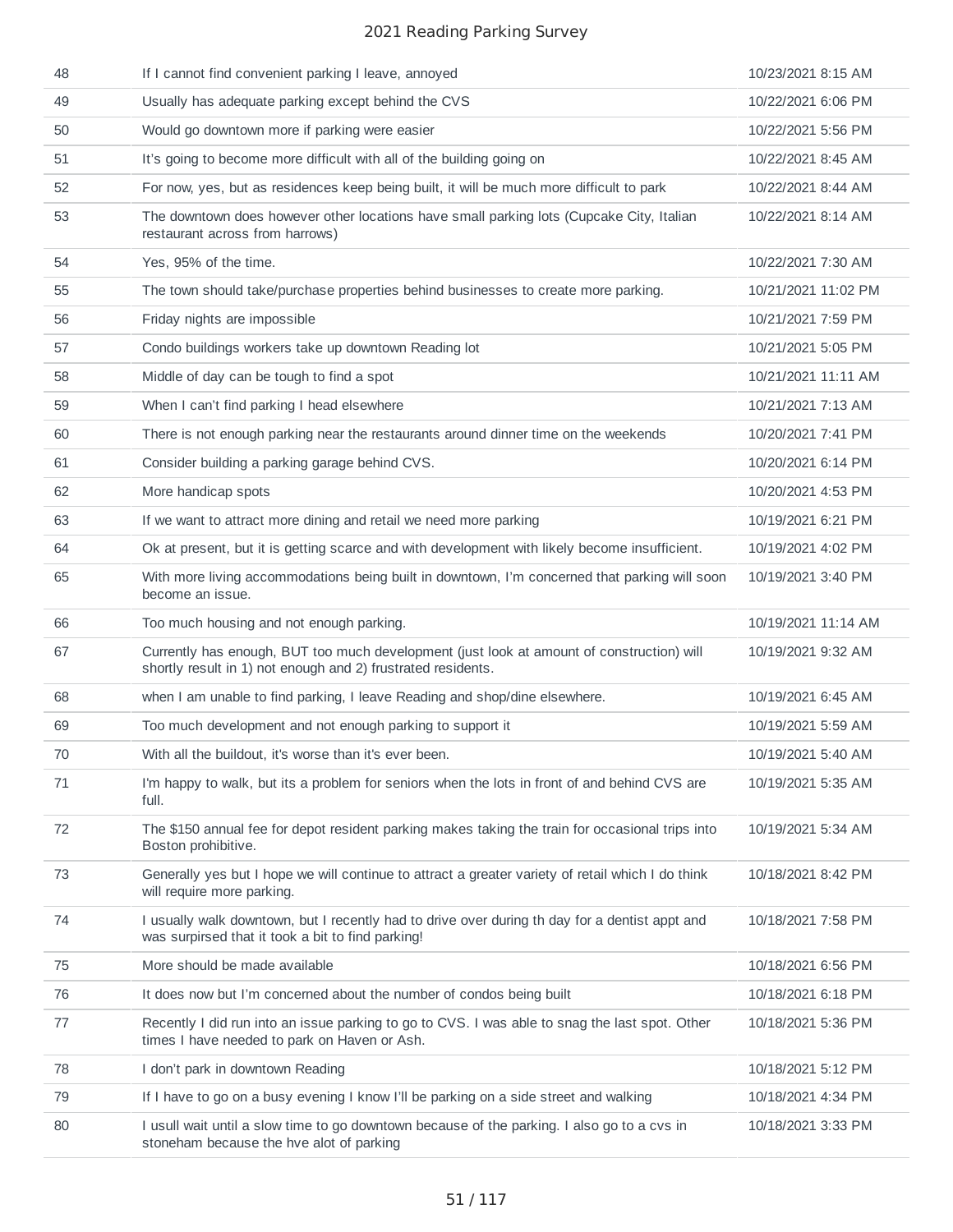| 81  | Downtown overnight street parking is essential for residents of apartment buildings that don't<br>offer multiple garage spots                                                                                                                                                                     | 10/18/2021 2:51 PM  |
|-----|---------------------------------------------------------------------------------------------------------------------------------------------------------------------------------------------------------------------------------------------------------------------------------------------------|---------------------|
| 82  | Most of the time it has adequate parking                                                                                                                                                                                                                                                          | 10/18/2021 1:04 PM  |
| 83  | The 3 parking spots at corner of Green and Main should be eliminated. Impossible to see what<br>is coming north on main without driving into traffic lane                                                                                                                                         | 10/18/2021 10:39 AM |
| 84  | Please look into buying the property on Woburn Street that is empty and possibly convert that<br>into a wider entrance / extra exit of a parking garage for the lot behind CVS. This could even<br>be a paid parking lot to help cover maintenance costs.                                         | 10/18/2021 10:23 AM |
| 85  | The amount of cars parked on the street adjacent to the new developments is concerning. It<br>makes neighborhoods, at the edges of the downtown district, less safe for pedestrians (at least<br>from what I can see.)                                                                            | 10/18/2021 9:24 AM  |
| 86  | Parking for shopping at CVS is getting more challenging. Last trip I had to use the one open<br>bank space to pick up a prescription.                                                                                                                                                             | 10/18/2021 9:13 AM  |
| 87  | Fix the traffic problems                                                                                                                                                                                                                                                                          | 10/18/2021 9:08 AM  |
| 88  | seems like the more building that has gone up the worse the travel and parking is in downtown.                                                                                                                                                                                                    | 10/18/2021 9:00 AM  |
| 89  | I feel with all the additional building going on parking is going to be harder to find                                                                                                                                                                                                            | 10/18/2021 8:46 AM  |
| 90  | I would frequent downtown businesses more if better parking was available                                                                                                                                                                                                                         | 10/18/2021 6:12 AM  |
| 91  | Most of the time. Sometimes, I get the last space available.                                                                                                                                                                                                                                      | 10/17/2021 9:53 PM  |
| 92  | More EV parking                                                                                                                                                                                                                                                                                   | 10/17/2021 7:57 PM  |
| 93  | Can be tight to find parking on some days                                                                                                                                                                                                                                                         | 10/17/2021 6:55 PM  |
| 94  | Usually does                                                                                                                                                                                                                                                                                      | 10/17/2021 6:42 PM  |
| 95  | Yes but barely                                                                                                                                                                                                                                                                                    | 10/17/2021 6:36 PM  |
| 96  | It seems to be getting harder to find parking behind CVS                                                                                                                                                                                                                                          | 10/17/2021 5:37 PM  |
| 97  | There are so many apartments in downtown. I need overnight parking for friends and family.                                                                                                                                                                                                        | 10/17/2021 5:33 PM  |
| 98  | Just barely                                                                                                                                                                                                                                                                                       | 10/17/2021 5:25 PM  |
| 99  | Parking around CVS area, in front and behind is pretty impossible. I can't imagine more<br>business going in that area without more parking. Especially if you are trying to make a quick<br>stop to pick up a pizza or drop off a prescription.                                                  | 10/17/2021 4:15 PM  |
| 100 | when I can't find parking, I leave - reschedule my visit.                                                                                                                                                                                                                                         | 10/17/2021 4:05 PM  |
| 101 | I am able to walk but it looks tight for businesses, especially for restaurants which we<br>desperately need                                                                                                                                                                                      | 10/17/2021 3:50 PM  |
| 102 | More density will make parking more difficult                                                                                                                                                                                                                                                     | 10/17/2021 12:47 PM |
| 103 | Parking is MORE than enough                                                                                                                                                                                                                                                                       | 10/17/2021 12:20 PM |
| 104 | if reading had better businesses it would be harder to park. the many business site<br>vacancies and the split aspect of downtown (train area vs main street) and lack of anything<br>exciting leaves park ok for now                                                                             | 10/17/2021 12:15 PM |
| 105 | Parking With an elderly person with terminal illness but not "disabled" it is annoying when spots<br>are taken up by train commuters or even DPW vehicles (why are they using town vehicles to<br>drive to breakfast??) and employees and yet it's seemingly a right vs infirm elders. Do better. | 10/17/2021 10:48 AM |
| 106 | OK for me but not when we want to meet out if town friends for an evening out. We need more.                                                                                                                                                                                                      | 10/17/2021 9:37 AM  |
| 107 | Offer better employee parking so nearby spots available for 30 mins-2 hrs                                                                                                                                                                                                                         | 10/17/2021 8:50 AM  |
| 108 | After 6 pm it is relatively easy to find space.                                                                                                                                                                                                                                                   | 10/17/2021 8:36 AM  |
| 109 | I usually try to walk to prevent having to look for a spoy                                                                                                                                                                                                                                        | 10/17/2021 8:35 AM  |
| 110 | Occasionally it is difficult to find a parking place. Usually, it is fairly easy.                                                                                                                                                                                                                 | 10/17/2021 8:32 AM  |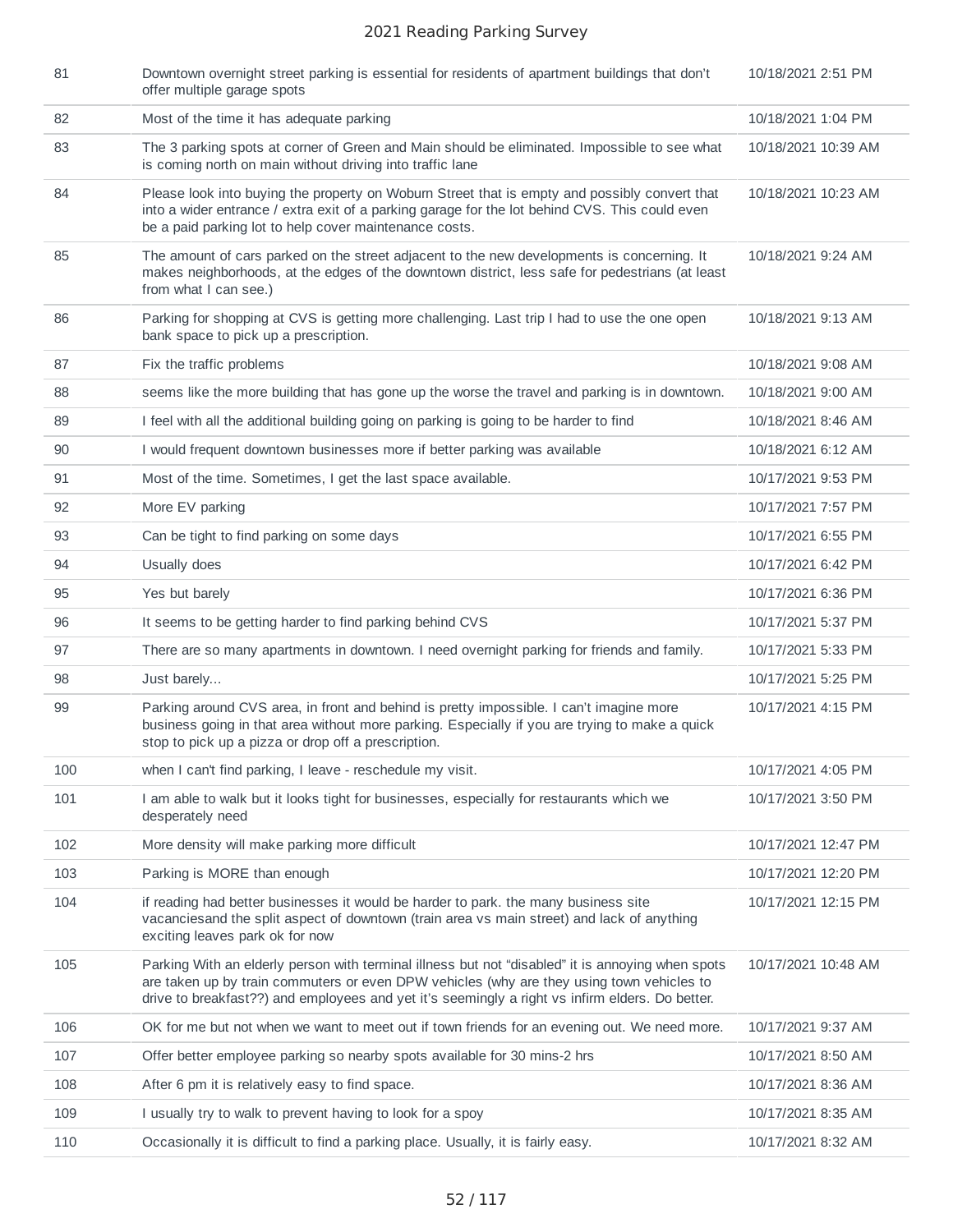| 111 | Hard today with influx of construction vehicles                                                                                                                                                                                                                                                                                                                                                                  | 10/17/2021 8:30 AM |
|-----|------------------------------------------------------------------------------------------------------------------------------------------------------------------------------------------------------------------------------------------------------------------------------------------------------------------------------------------------------------------------------------------------------------------|--------------------|
| 112 | Depends on day of week and time if day. Weekends can be tough for parking.                                                                                                                                                                                                                                                                                                                                       | 10/17/2021 8:07 AM |
| 113 | Too many residents in downtown, not enough spaces for others                                                                                                                                                                                                                                                                                                                                                     | 10/17/2021 7:40 AM |
| 114 | I go to Stoneham CVS as cannot get a space during day-commuter lot charge out of towners<br>more than us and get rid of all NH plates                                                                                                                                                                                                                                                                            | 10/17/2021 6:59 AM |
| 115 | It's difficult for my visitors to find parking                                                                                                                                                                                                                                                                                                                                                                   | 10/16/2021 7:51 PM |
| 116 | The parking behind CVS is always booked. I've needed to get a prescription, and there were<br>absolutely no spots available at night. This doesn't feel right.                                                                                                                                                                                                                                                   | 10/16/2021 7:43 PM |
| 117 | Parking is generally okay, but I usually need to circle the parking lot 2 or 3 times for a space.                                                                                                                                                                                                                                                                                                                | 10/16/2021 7:08 PM |
| 118 | There is not adequate parking for the business owners and their employees. There isn't<br>adequate parking to stimulate and support growth                                                                                                                                                                                                                                                                       | 10/16/2021 6:24 PM |
| 119 | lately, parking has been difficult and going around the long block is just to much.                                                                                                                                                                                                                                                                                                                              | 10/16/2021 6:18 PM |
| 120 | With growth of apartments. Afraid lack of parking will increase                                                                                                                                                                                                                                                                                                                                                  | 10/16/2021 5:41 PM |
| 121 | Not enough parking behind CVS at night                                                                                                                                                                                                                                                                                                                                                                           | 10/16/2021 5:19 PM |
| 122 | Parking, live the traffic patterns in Reading Center is HORRIBLE. I go elsewhere to avoid it                                                                                                                                                                                                                                                                                                                     | 10/16/2021 4:50 PM |
| 123 | Most of the time, but night is harder                                                                                                                                                                                                                                                                                                                                                                            | 10/16/2021 4:18 PM |
| 124 | Adequate parking for my needs right now. If downtown reading had more shops, I would love to<br>shop downtown as opposed to heading out of town for shopping and errands. If that were the<br>case I would need more parking . Also I usually head out of town (north reading) Bc of ease of<br>parking and less traffic to run errands                                                                          | 10/16/2021 3:46 PM |
| 125 | The pandemic is messing up answer choices. There are times when I have to skip going to<br>CVS to pick up prescriptions or OTC items because there are no spaces. I'm considering<br>changing my CVS Rx location to North Reading. If taking the train into Boston, I will drive to<br>Anderson in Woburn where I know I can get a space to park, and the train makes less stops<br>on the way to North Station. | 10/16/2021 3:17 PM |
| 126 | Parking near the train is extremely difficult I sometimes drive to Woburn train station so I may<br>park for the day without getting a ticket                                                                                                                                                                                                                                                                    | 10/16/2021 2:54 PM |
| 127 | More handicap parking                                                                                                                                                                                                                                                                                                                                                                                            | 10/16/2021 2:42 PM |
| 128 | I have copd. I usually have to park on Haven Street down by the old post office or on Sanborn<br>Street down by Woburn Street. This is unacceptable.                                                                                                                                                                                                                                                             | 10/16/2021 2:19 PM |
| 129 | Most of the time                                                                                                                                                                                                                                                                                                                                                                                                 | 10/16/2021 2:10 PM |
| 130 | For the most part. It's been harder lately in front and back of cvs. It's hard to park on heaven<br>and in front of Bank of America.                                                                                                                                                                                                                                                                             | 10/16/2021 1:57 PM |
| 131 | Sometimes have trouble finding a space                                                                                                                                                                                                                                                                                                                                                                           | 10/16/2021 1:44 PM |
| 132 | Can always use more parking especially for special events                                                                                                                                                                                                                                                                                                                                                        | 10/16/2021 1:23 PM |
| 133 | I frequently hear that others cannot find parking, so they skip their errand or visit to downtown.                                                                                                                                                                                                                                                                                                               | 10/15/2021 9:25 AM |
| 134 | not enough handicapped                                                                                                                                                                                                                                                                                                                                                                                           | 10/13/2021 9:49 AM |
| 135 | Most of the time need to enforce the short term parking (especially by CVS)                                                                                                                                                                                                                                                                                                                                      | 10/13/2021 9:44 AM |
| 136 | generally                                                                                                                                                                                                                                                                                                                                                                                                        | 10/13/2021 9:18 AM |
| 137 | Except on weekends at dinner time.                                                                                                                                                                                                                                                                                                                                                                               | 10/13/2021 9:06 AM |
| 138 | n/a                                                                                                                                                                                                                                                                                                                                                                                                              | 10/13/2021 8:51 AM |
| 139 | I frequently drive around + around until I find a parking spot uptown. Not ideal, too many<br>dwellings here.                                                                                                                                                                                                                                                                                                    | 10/13/2021 8:25 AM |
| 140 | Very concerned more density will make it much more difficult for people who do not live                                                                                                                                                                                                                                                                                                                          | 10/12/2021 3:57 PM |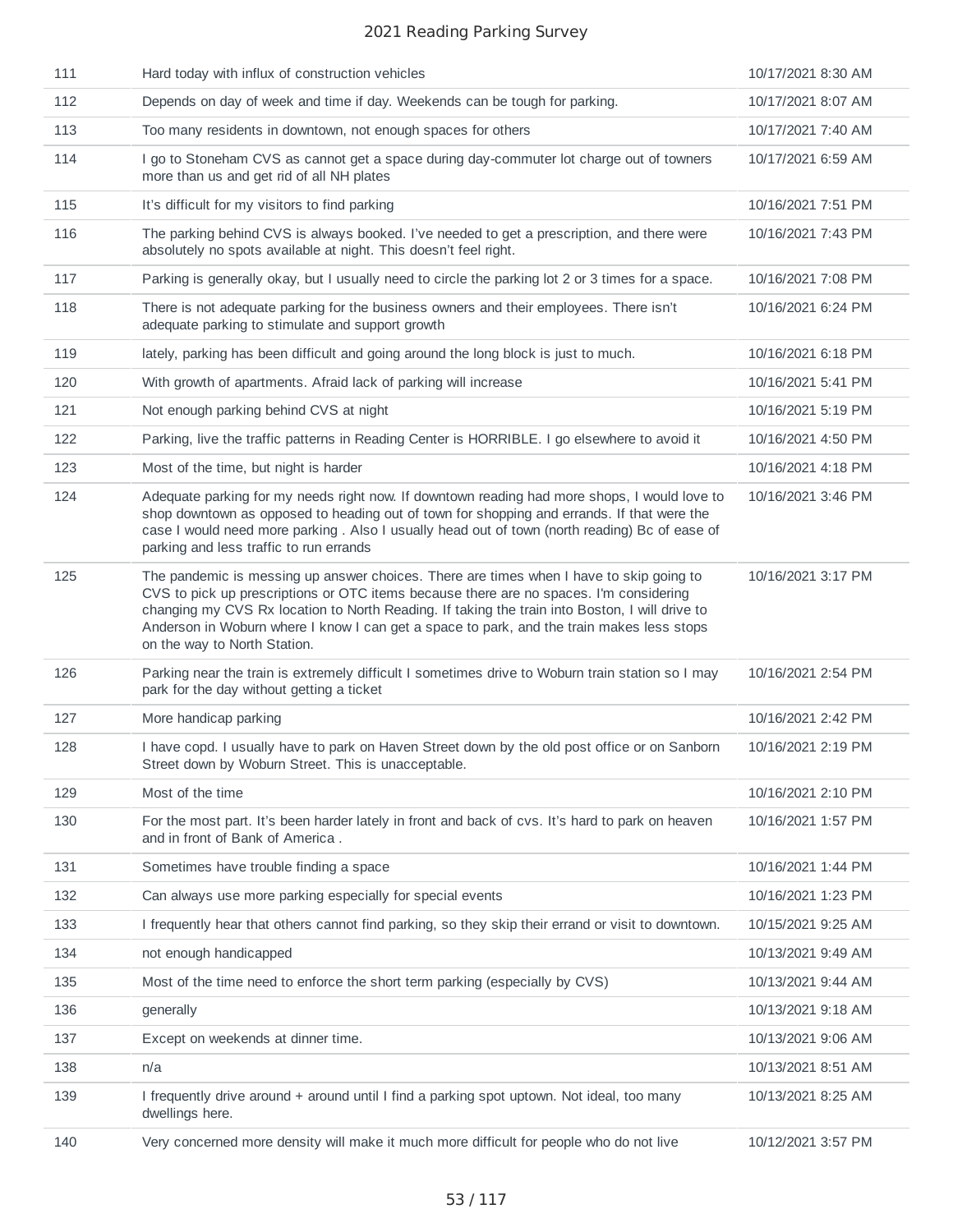|     | downtown to have access.                                                                                                                                                                                                                                                                                                                                                                                                                                                                                                                                                                                                             |                    |
|-----|--------------------------------------------------------------------------------------------------------------------------------------------------------------------------------------------------------------------------------------------------------------------------------------------------------------------------------------------------------------------------------------------------------------------------------------------------------------------------------------------------------------------------------------------------------------------------------------------------------------------------------------|--------------------|
| 141 | Parking lot behind CVS is ridiculously overcrowded with downtown parking spillover. Very<br>frustrating when needing to go to CVS                                                                                                                                                                                                                                                                                                                                                                                                                                                                                                    | 10/11/2021 7:20 PM |
| 142 | I can usually find a spot on 28, but rarely need to use side streets or lot behind CVS                                                                                                                                                                                                                                                                                                                                                                                                                                                                                                                                               | 10/8/2021 5:01 AM  |
| 143 | This is a tough time for s survey with only partial recovery from Covid. Many people are not<br>back to their regular routines, so parking is not being used in the "normal" manner.                                                                                                                                                                                                                                                                                                                                                                                                                                                 | 10/6/2021 3:54 PM  |
| 144 | I don't feel my customers think we have adequate enough parking for them.                                                                                                                                                                                                                                                                                                                                                                                                                                                                                                                                                            | 10/5/2021 12:34 PM |
| 145 | Need more parking build a union built garage behind cvs                                                                                                                                                                                                                                                                                                                                                                                                                                                                                                                                                                              | 10/5/2021 10:10 AM |
| 146 | My clients come to my photo studio and are there for at least 3 hours. They don't like only<br>having 2 hour parking options. I park a good distance from my work bc of the parking limit as<br>well.                                                                                                                                                                                                                                                                                                                                                                                                                                | 10/5/2021 9:29 AM  |
| 147 | with all the one way streets, it takes a long time to circle back if parking is not found in one<br>direction                                                                                                                                                                                                                                                                                                                                                                                                                                                                                                                        | 10/4/2021 9:56 AM  |
| 148 | There is not enough overnight parking available                                                                                                                                                                                                                                                                                                                                                                                                                                                                                                                                                                                      | 10/2/2021 12:57 PM |
| 149 | Not enough                                                                                                                                                                                                                                                                                                                                                                                                                                                                                                                                                                                                                           | 10/1/2021 2:02 PM  |
| 150 | In my opinion, Reading has sufficient parking. Too many people complain if they have to<br>WALK a bit                                                                                                                                                                                                                                                                                                                                                                                                                                                                                                                                | 10/1/2021 10:17 AM |
| 151 | This shouldn't be about any one person, but rather the needs of the many.                                                                                                                                                                                                                                                                                                                                                                                                                                                                                                                                                            | 10/1/2021 8:51 AM  |
| 152 | street parking close to downtown businesses is hard to find                                                                                                                                                                                                                                                                                                                                                                                                                                                                                                                                                                          | 10/1/2021 7:59 AM  |
| 153 | Reading will need additional parking as more of the downtown businesses in empty stores,<br>online. Also, with the additional construction going on on Main Street and Havens Street area<br>more parking will be needed. The parking lot behind CVS is insufficient and always crowded                                                                                                                                                                                                                                                                                                                                              | 10/1/2021 7:58 AM  |
| 154 | I avoid downtown when I know parking will be more limited                                                                                                                                                                                                                                                                                                                                                                                                                                                                                                                                                                            | 9/30/2021 8:21 PM  |
| 155 | I time my stops to avoid traffic ans/or parking issues. I don't go on Saturdays and don't go<br>there to leisurely shop but would if parking were easier. It's not so much that the parking suits<br>my needs but rather that I've adjusted to the parking reality. My biggest gripe is that once you<br>try for a spot in the lot behind CVS, you have to drive way far away from other parking options<br>to get back around. I'd rather that the lit entrance was on haven and the exit on Woburn so that<br>it would be easier to make loops. You can't make a loop the way it is.m and see all the options<br>on a single loop. | 9/30/2021 8:04 PM  |
| 156 | Tough to park after 5pm                                                                                                                                                                                                                                                                                                                                                                                                                                                                                                                                                                                                              | 9/30/2021 6:04 PM  |
| 157 | Not enough employee parking spots. I struggle to find areas if I'm not at work by 7am.                                                                                                                                                                                                                                                                                                                                                                                                                                                                                                                                               | 9/30/2021 1:08 PM  |
| 158 | Cvs parking lot full most afternoons                                                                                                                                                                                                                                                                                                                                                                                                                                                                                                                                                                                                 | 9/29/2021 9:10 PM  |
| 159 | With all the apartments and condos it is very difficult to drive a x park anywhere in reading                                                                                                                                                                                                                                                                                                                                                                                                                                                                                                                                        | 9/29/2021 6:41 PM  |
| 160 | Biggest issue is parking for CVS when restaurants are open                                                                                                                                                                                                                                                                                                                                                                                                                                                                                                                                                                           | 9/29/2021 5:21 PM  |
| 161 | I do not do my evening errands on the square as there is no parking close to the shops                                                                                                                                                                                                                                                                                                                                                                                                                                                                                                                                               | 9/29/2021 3:38 PM  |
| 162 | 9 times out of 10 I have no issues, but there have been times when I had to circle the<br>downtown area a few times to find a spot. If I'm willing to walk a few blocks, it's rarely an<br>issue.                                                                                                                                                                                                                                                                                                                                                                                                                                    | 9/29/2021 7:29 AM  |
| 163 | Need a parking garage, like every other growing community                                                                                                                                                                                                                                                                                                                                                                                                                                                                                                                                                                            | 9/29/2021 7:23 AM  |
| 164 | Depends on the time/day                                                                                                                                                                                                                                                                                                                                                                                                                                                                                                                                                                                                              | 9/29/2021 6:15 AM  |
| 165 | Haven street is packed, too many new buildings for parking                                                                                                                                                                                                                                                                                                                                                                                                                                                                                                                                                                           | 9/29/2021 5:19 AM  |
| 166 | too few spots available                                                                                                                                                                                                                                                                                                                                                                                                                                                                                                                                                                                                              | 9/29/2021 4:18 AM  |
| 167 | For the most part parking is fine with the exception of early evening.                                                                                                                                                                                                                                                                                                                                                                                                                                                                                                                                                               | 9/29/2021 1:51 AM  |
| 168 | The parking lots fill up in the middle of the day now. Too many people in all these condos!                                                                                                                                                                                                                                                                                                                                                                                                                                                                                                                                          | 9/28/2021 9:30 PM  |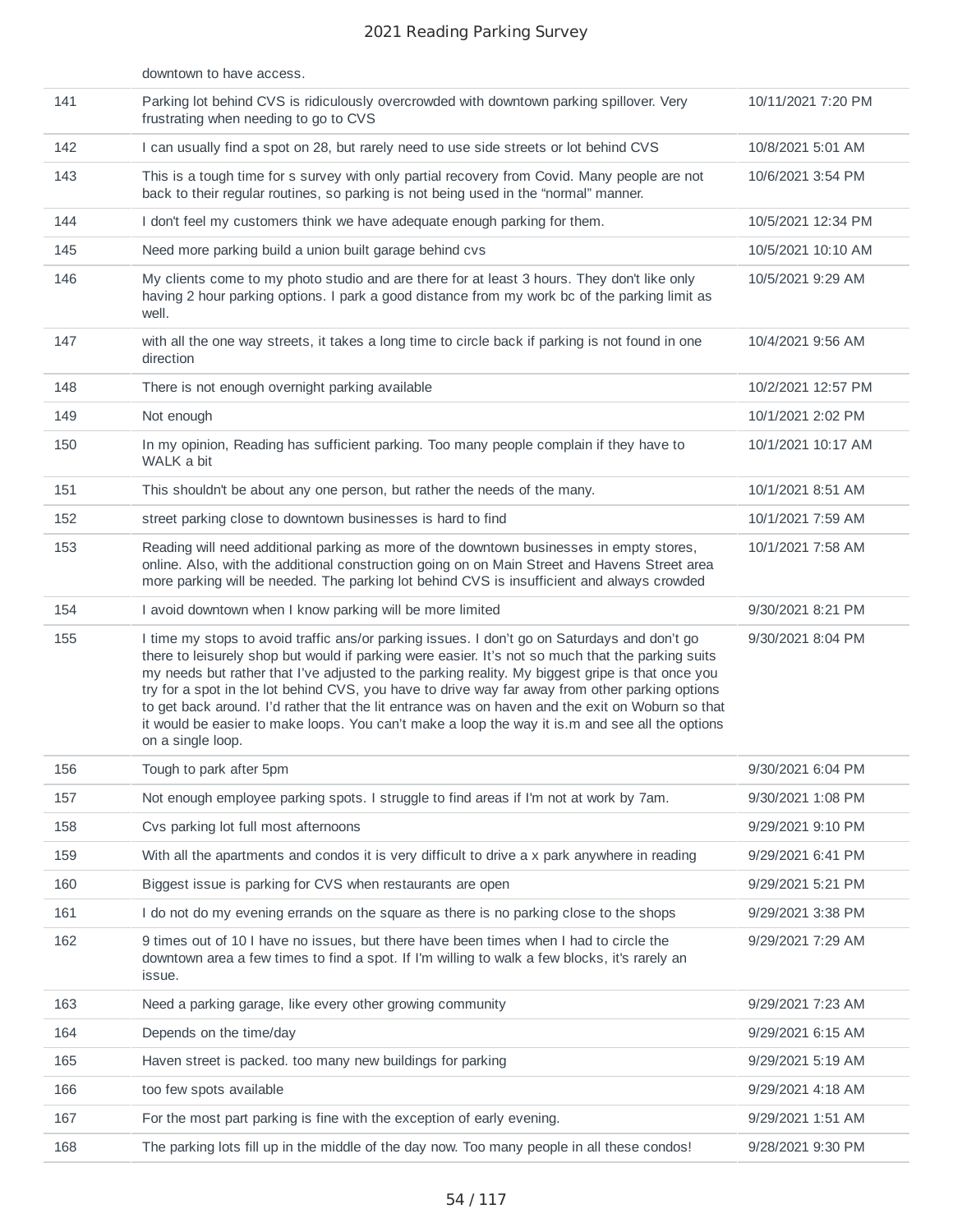| 169 | I believe that the new parking along Main Street near CVS has worked out well.                                                                                                                                                                                                                                                    | 9/28/2021 9:09 PM |
|-----|-----------------------------------------------------------------------------------------------------------------------------------------------------------------------------------------------------------------------------------------------------------------------------------------------------------------------------------|-------------------|
| 170 | Need quick and easy parking options to make people more likely to shop in town rather than<br>elsewhere                                                                                                                                                                                                                           | 9/28/2021 8:52 PM |
| 171 | If I can't find a spot near my destination I leave                                                                                                                                                                                                                                                                                | 9/28/2021 8:48 PM |
| 172 | I think the 4 hour parking is great but I do have trouble parking behind cvs. Not sure if it is<br>because of 4 hours                                                                                                                                                                                                             | 9/28/2021 8:32 PM |
| 173 | It really depends on the time of day for parking availability                                                                                                                                                                                                                                                                     | 9/28/2021 8:30 PM |
| 174 | Only exception is in the evening when restaurant parking takes over                                                                                                                                                                                                                                                               | 9/28/2021 7:46 PM |
| 175 | I am handicapped hard to get close to downtown stores. Hp should be in front of stores                                                                                                                                                                                                                                            | 9/28/2021 7:45 PM |
| 176 | I don't the the train anymore from Reading, parking is impossible. Instead, I drive to Anderson<br>Station. This is disappointing.                                                                                                                                                                                                | 9/28/2021 7:19 PM |
| 177 | Many times I have to circle the downtown area 1-2 times in my car before locating a space.                                                                                                                                                                                                                                        | 9/28/2021 7:08 PM |
| 178 | Needs more parking                                                                                                                                                                                                                                                                                                                | 9/28/2021 7:07 PM |
| 179 | Daytime parking is fine. Evening parking is hard. Not enough parking for restaurants.                                                                                                                                                                                                                                             | 9/28/2021 7:07 PM |
| 180 | CVS area is never available. Worry about new tenants taking over all available spots.                                                                                                                                                                                                                                             | 9/28/2021 6:58 PM |
| 181 | Not all the time                                                                                                                                                                                                                                                                                                                  | 9/28/2021 6:54 PM |
| 182 | There are alot more condos than there were 15 yrs ago                                                                                                                                                                                                                                                                             | 9/28/2021 6:48 PM |
| 183 | There is usually enough parking but sometimes it takes me a bit to find a space. Biggest<br>problem is the time limit. 2 hours is just not enough                                                                                                                                                                                 | 9/28/2021 6:33 PM |
| 184 | I'm thinking about a "handful" of more handy cap parking spots.                                                                                                                                                                                                                                                                   | 9/28/2021 6:11 PM |
| 185 | Better signage                                                                                                                                                                                                                                                                                                                    | 9/28/2021 6:09 PM |
| 186 | Parking has eased considerably with the completion of the Postmark Condos.                                                                                                                                                                                                                                                        | 9/28/2021 5:57 PM |
| 187 | Some days and times can be impossible to find parking but it's mostly okay                                                                                                                                                                                                                                                        | 9/28/2021 5:52 PM |
| 188 | There is not enough parking in front of and behind cvs or on haven street (especially during the<br>day.)                                                                                                                                                                                                                         | 9/28/2021 5:40 PM |
| 189 | Covid has changed the parking dynamic. Prior to Covid there were no spaces. During Covid<br>was dominated by unregulated construction vehicles. Now with all the new residences, and<br>potential post-Covid return to "business as usual" I'm concerned for the volume of cars needing<br>parking.                               | 9/28/2021 5:37 PM |
| 190 | It's awful and I avoid Reading if at all possible                                                                                                                                                                                                                                                                                 | 9/28/2021 5:09 PM |
| 191 | I frequent local buisness, hair, massage, restaurantsall owners are having difficulty parking<br>for clients.                                                                                                                                                                                                                     | 9/28/2021 4:38 PM |
| 192 | Need more for access to restaurants and shops                                                                                                                                                                                                                                                                                     | 9/28/2021 4:30 PM |
| 193 | Parking was much better years ago, the square is awful to park                                                                                                                                                                                                                                                                    | 9/28/2021 3:55 PM |
| 194 | CVS area is sometimes packed.                                                                                                                                                                                                                                                                                                     | 9/28/2021 3:24 PM |
| 195 | \$150 for resident commuter sticker is excessive, especially with remote/hybrid schedules                                                                                                                                                                                                                                         | 9/28/2021 2:38 PM |
| 196 | Should have a parking garage where the Walgreens is                                                                                                                                                                                                                                                                               | 9/28/2021 1:55 PM |
| 197 | There should be no 4 hour parking allowed in the parking lot behind CVS. Only employees of<br>companies in that area need that & should park elsewhere. Being a customer to the<br>establishments in that area during the day would never last longer than 2 hours so please<br>change it back to 2 hours. This is long overdue!! | 9/28/2021 6:57 AM |
| 198 | Construction vehicles have been taking prime parking spots for months                                                                                                                                                                                                                                                             | 9/27/2021 7:01 PM |
| 199 | It's not that much of an issue for me, but I have 6-8 clients daily that need parking during the<br>day and find it difficult.                                                                                                                                                                                                    | 9/27/2021 6:40 AM |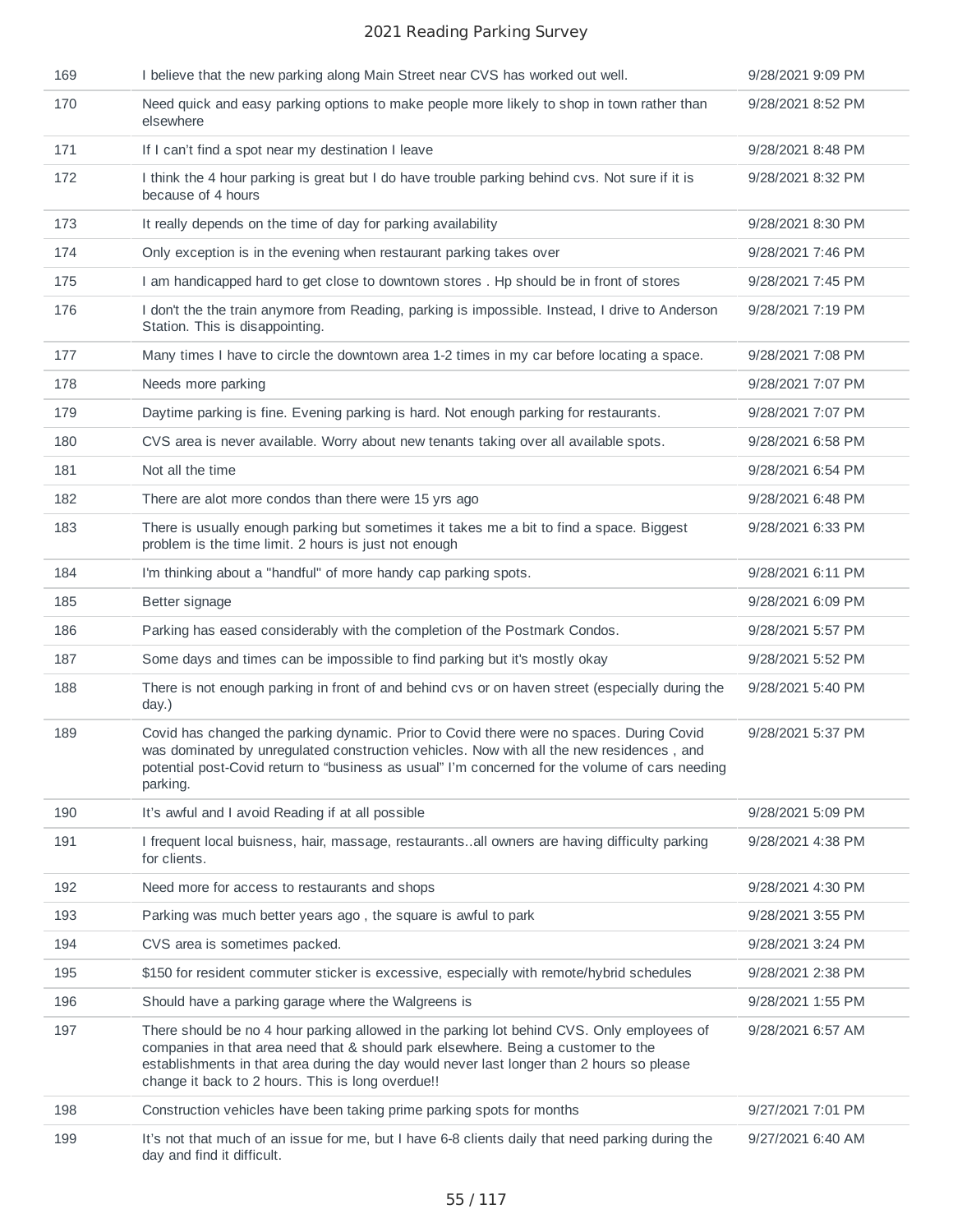| 200 | I live in a building that is across from a parking lot that is hardly ever used and yet it has lift<br>gates. Next door is the Knights but all spaces are taken.                                                                                                                                                                                                                                              | 9/26/2021 12:17 PM |
|-----|---------------------------------------------------------------------------------------------------------------------------------------------------------------------------------------------------------------------------------------------------------------------------------------------------------------------------------------------------------------------------------------------------------------|--------------------|
| 201 | Overnight parking needed                                                                                                                                                                                                                                                                                                                                                                                      | 9/26/2021 6:16 AM  |
| 202 | Often hard to find parking in high demand area around CVS/vet/Nero's almost any time, but<br>particularly afternoon on. This is problematic in the front and in the back parking lot. Parking<br>has frequently been tricky along Haven Street also but I don't know how much is related to<br>construction worker parking.                                                                                   | 9/25/2021 7:37 AM  |
| 203 | I try to avoid times of day where I expect parking to be difficult                                                                                                                                                                                                                                                                                                                                            | 9/25/2021 7:22 AM  |
| 204 | Depends on time of day, sometimes lots are completely full                                                                                                                                                                                                                                                                                                                                                    | 9/25/2021 6:29 AM  |
| 205 | Don't need 4 hr spots behind cvs                                                                                                                                                                                                                                                                                                                                                                              | 9/24/2021 7:22 PM  |
| 206 | I live at Ace Flats on Gould St. I worry about where my guests will park in the winter time with<br>the snow parking ban. I also feel there should be handicap parking out front for visitors and<br>residents not just shoppers and diners.                                                                                                                                                                  | 9/24/2021 6:25 PM  |
| 207 | Not always! So I just leave and have to come another time!                                                                                                                                                                                                                                                                                                                                                    | 9/24/2021 5:35 PM  |
| 208 | Reading police will not issue parking tickets to nonresident illegal parking                                                                                                                                                                                                                                                                                                                                  | 9/24/2021 9:19 AM  |
| 209 | My answers would be different if you were asking pre-pandemic. It is a lot easier in my opinion<br>to find parking downtown now than compared to 2 years ago.                                                                                                                                                                                                                                                 | 9/24/2021 7:37 AM  |
| 210 | I am residents who try to shop local and I own a business. My patrons complain daily that it<br>takes more than 10 minutes for them to find parking between 10am and 3pm.                                                                                                                                                                                                                                     | 9/24/2021 6:31 AM  |
| 211 | Reading has become a city. Too many apartments snd condo. No parking and won't have<br>enough schools poor planning                                                                                                                                                                                                                                                                                           | 9/24/2021 6:25 AM  |
| 212 | Need more parking                                                                                                                                                                                                                                                                                                                                                                                             | 9/23/2021 7:05 PM  |
| 213 | We have enough barely for now, but we will need much more to support future retail growth                                                                                                                                                                                                                                                                                                                     | 9/23/2021 5:29 PM  |
| 214 | I can walk downtown and some days I walk because I know I will not findparkig                                                                                                                                                                                                                                                                                                                                 | 9/23/2021 5:02 PM  |
| 215 | I'm retired so I can go when not too busy, have noticed the new downtown housing has taken<br>up more spaces where they used to be empty. Future restaurants/bars opening soon going to<br>cause big issue on Haven St.                                                                                                                                                                                       | 9/23/2021 4:11 PM  |
| 216 | Lots are often full                                                                                                                                                                                                                                                                                                                                                                                           | 9/23/2021 12:21 PM |
| 217 | Definitely need more handicap parking spaces                                                                                                                                                                                                                                                                                                                                                                  | 9/23/2021 11:53 AM |
| 218 | You need traffic enforcement, particularly for the construction clvehicles that park on the street<br>for much longer than allowed. Itnis making it difficult to park for necessity appointments and<br>hurting businesses when residents choose to drive elsewhere due to no spaces. I would like to<br>have my business to town businesses but go elsewhere if no viable spaces. I'm sure many of<br>us do. | 9/23/2021 11:37 AM |
| 219 | Got an Hp plaque after much frustration finding a spot                                                                                                                                                                                                                                                                                                                                                        | 9/23/2021 11:12 AM |
| 220 | COMPLETE LACK of handicap parking on Haven St and lot behind CVS and Main St                                                                                                                                                                                                                                                                                                                                  | 9/23/2021 10:46 AM |
| 221 | Need some handicap parking in square. Behind CVS is not sufficient for someone shopping on<br>Main St that is handicap, or on oxygen.                                                                                                                                                                                                                                                                         | 9/23/2021 10:22 AM |
| 222 | Always hard to find a spot at night going to the gym.                                                                                                                                                                                                                                                                                                                                                         | 9/23/2021 5:54 AM  |
| 223 | To paraphrase Allan Jacobs; no great "town" has ever been known for its abundant supply of<br>parking.                                                                                                                                                                                                                                                                                                        | 9/22/2021 8:51 PM  |
| 224 | Reading always has parking available, it may not be in front of a business but everything is a<br>short walk.                                                                                                                                                                                                                                                                                                 | 9/22/2021 3:19 PM  |
| 225 | It's going to get worse with more housing. Whose. Idea is it to keep bullding                                                                                                                                                                                                                                                                                                                                 | 9/21/2021 7:23 PM  |
| 226 | I moved into office space during Covid. The only reason parking is ok is because we can park<br>by the train tracks becuase their are so few commuters. I have no idea what we'll do come                                                                                                                                                                                                                     | 9/20/2021 10:34 AM |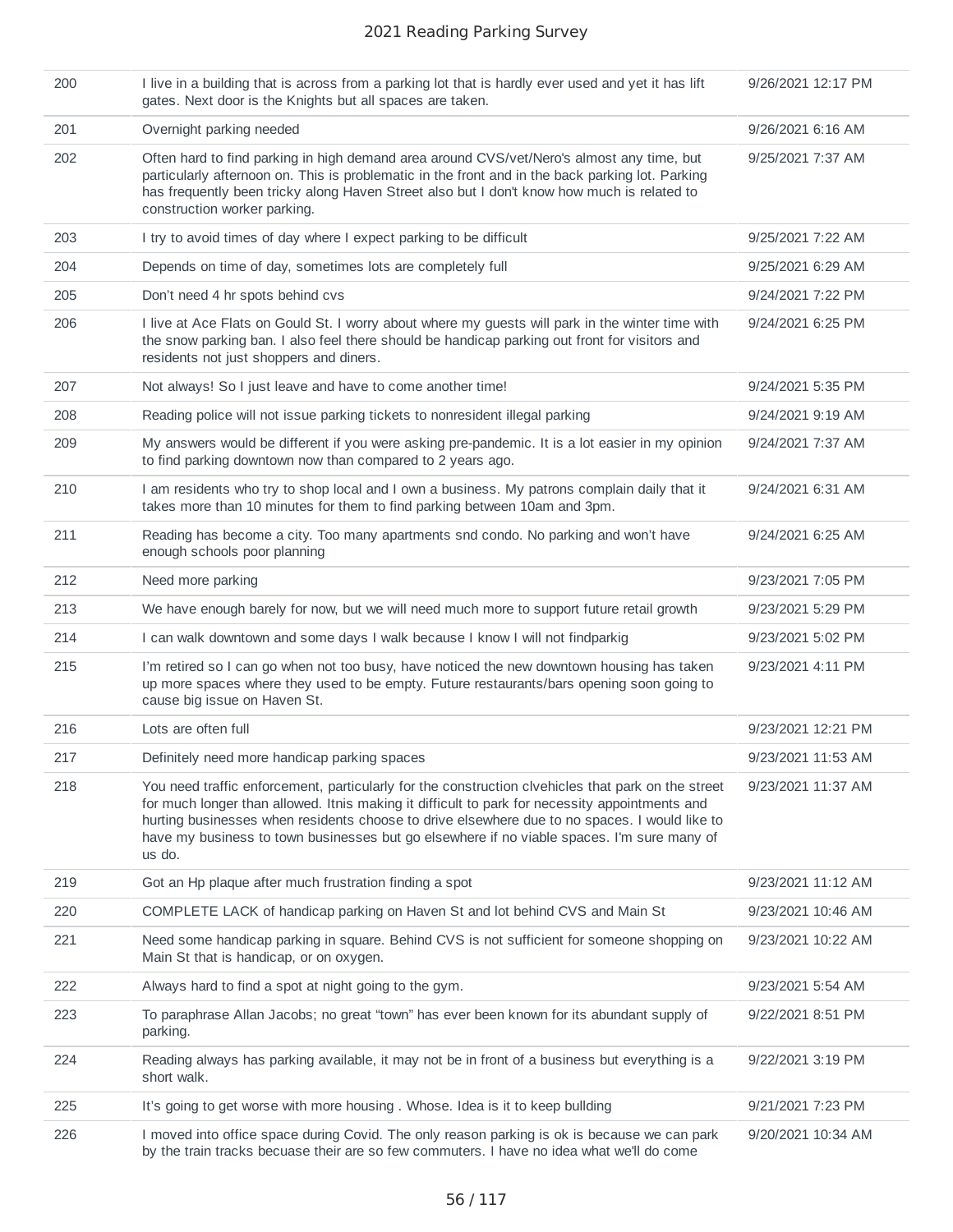|     | 1/1/2022 if that option is no longer allowed to us.                                                                                                                                                                                                                                                                                                                                                                                                      |                    |
|-----|----------------------------------------------------------------------------------------------------------------------------------------------------------------------------------------------------------------------------------------------------------------------------------------------------------------------------------------------------------------------------------------------------------------------------------------------------------|--------------------|
| 227 | Not practical to bring dry cleaning by walking                                                                                                                                                                                                                                                                                                                                                                                                           | 9/20/2021 8:38 AM  |
| 228 | I wish we made Reading less car focused. Provide a free trolly or make it more walkable<br>instead of all cars and parking                                                                                                                                                                                                                                                                                                                               | 9/20/2021 7:35 AM  |
| 229 | The parking down town is horrible. I have to loop through down town 6 to 8 times                                                                                                                                                                                                                                                                                                                                                                         | 9/19/2021 8:54 PM  |
| 230 | Not for handicapped folks                                                                                                                                                                                                                                                                                                                                                                                                                                | 9/18/2021 8:32 PM  |
| 231 | Very limited parking and because of that, penalties for timed parking create serious drawbacks<br>to doing business in downtown Reading.                                                                                                                                                                                                                                                                                                                 | 9/18/2021 5:15 PM  |
| 232 | Parking, alinga with traffic lights, roads, & infrastructure in generla is extremwly ineffecient,<br>and time conuming. It makes trip to anything downtown unpleasant. Our town should want this<br>to be pleaseant experience for all. Why certain things go unaddressed for years on end is<br>beyond me. We' cant ignore things forever.                                                                                                              | 9/18/2021 1:02 PM  |
| 233 | ESPECIALLY Pre pandemic Th & Fri evenings restaurants made CVS lot FULL - now more<br>restaurants                                                                                                                                                                                                                                                                                                                                                        | 9/17/2021 1:53 PM  |
| 234 | I will opt for other business locations due to lack of parking downtown                                                                                                                                                                                                                                                                                                                                                                                  | 9/16/2021 2:12 PM  |
| 235 | But it is becoming more and more difficult. Construction workers should not be allowed to park<br>in 2 hour spaces.                                                                                                                                                                                                                                                                                                                                      | 9/16/2021 10:54 AM |
| 236 | The parking behind CVS has become terrible. Many times I have to go home and try much<br>later or the next day or go to another town.                                                                                                                                                                                                                                                                                                                    | 9/16/2021 6:57 AM  |
| 237 | Usually there is adequate parking for my needs. There have been times in winter when lots or<br>street spaces are not plowed well and I have been unable to find a spot. I fear with new<br>restaurants opening on Haven that I will not be able to find a spot.                                                                                                                                                                                         | 9/16/2021 3:43 AM  |
| 238 | Stop allowing the apartments and condos to only allocate one spot per resident! There should<br>2 designated spots as well as more than a few visitor spots ! This should be a mandate or the<br>builder should have to eliminate the apt numbers until they reach the parking needs required by<br>the town                                                                                                                                             | 9/15/2021 1:16 PM  |
| 239 | Mainly, downtown Reading does not have that many businesses I need and too many traffic<br>lights and traffic to deal with it. I just go elsewhere, either within Reading or nearby. If I thought<br>I would be going to Reading downtown more often, I would perceive it as having not enough<br>parking. But my pharmacy is elsewhere, most shopping I do is elsewhere, I rarely go to the<br>restaurants downtown, etc., so my perception may be off. | 9/15/2021 10:58 AM |
| 240 | Employee spots are always full.                                                                                                                                                                                                                                                                                                                                                                                                                          | 9/15/2021 10:01 AM |
| 241 | Most of the time, I can find parking within a few minutes. It is only occasionally that I need to<br>drive a couple loops around the center in order to find parking.                                                                                                                                                                                                                                                                                    | 9/15/2021 9:43 AM  |
| 242 | I'm concerned about the increased number of apartments and increased parking needs. My<br>office will also be moving to a nee location on Haven with limited parking                                                                                                                                                                                                                                                                                     | 9/15/2021 8:12 AM  |
| 243 | I have never had an issue finding parking                                                                                                                                                                                                                                                                                                                                                                                                                | 9/14/2021 9:03 PM  |
| 244 | When I plan to spend more than 30 minutes somewhere within down town, I usually will walk<br>as I live nearby. If I did not live as close I may have different parking experiences.                                                                                                                                                                                                                                                                      | 9/14/2021 7:23 PM  |
| 245 | Never has.                                                                                                                                                                                                                                                                                                                                                                                                                                               | 9/14/2021 7:02 PM  |
| 246 | There are too many employees taking up spaces. You can tell just by the sheer volume during<br>mid day when most people are working.                                                                                                                                                                                                                                                                                                                     | 9/13/2021 8:55 PM  |
| 247 | Some of the time                                                                                                                                                                                                                                                                                                                                                                                                                                         | 9/13/2021 7:27 PM  |
| 248 | Very little parking behind CVS for shopping, etc.                                                                                                                                                                                                                                                                                                                                                                                                        | 9/13/2021 6:21 PM  |
| 249 | Not necessarily for needs of my dad                                                                                                                                                                                                                                                                                                                                                                                                                      | 9/13/2021 5:59 PM  |
| 250 | I have learned how and where to hunt around.                                                                                                                                                                                                                                                                                                                                                                                                             | 9/13/2021 1:49 PM  |
| 251 | Increasingly difficult to park near chiropractor unless I go before 9am, which I can't always do                                                                                                                                                                                                                                                                                                                                                         | 9/13/2021 12:57 PM |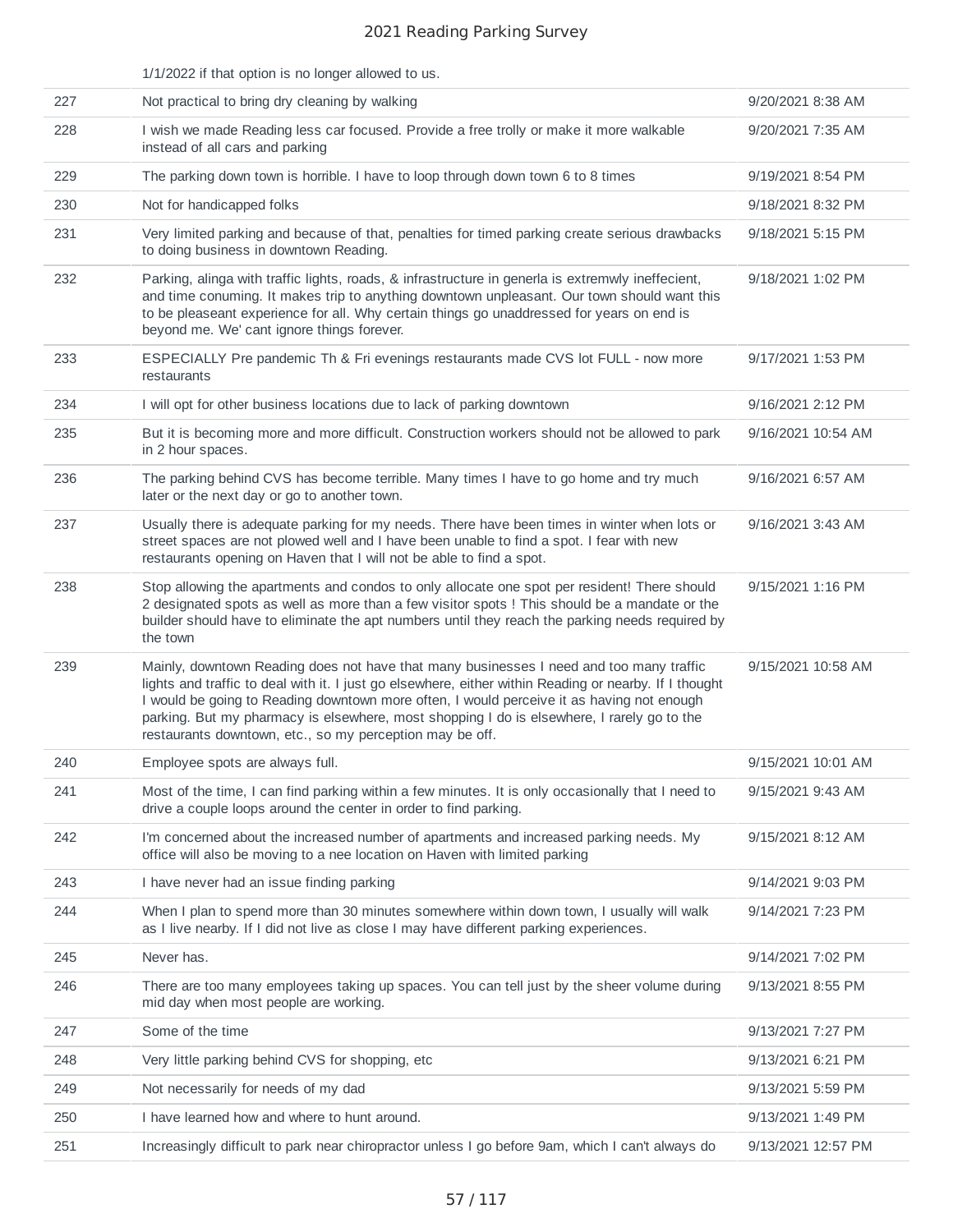| 252 | There was no enforcement on the construction workers for projects at post office and other sire                                                                                                                                                                                                                                                                                        | 9/13/2021 10:33 AM |
|-----|----------------------------------------------------------------------------------------------------------------------------------------------------------------------------------------------------------------------------------------------------------------------------------------------------------------------------------------------------------------------------------------|--------------------|
| 253 | Parking for cars is fine as is. 9 times out of 10 when I need to park, there's a spot extremely<br>close to my destination. I'm sure that during peak times, finding a spot right in front can be a<br>little bit challenging. But please do not prioritize expanding peak capacity -- which is relevant<br>only a small fraction of the time -- over a walkable and vibrant downtown. | 9/13/2021 9:57 AM  |
| 254 | Please incentivize employees to park in designated spots.                                                                                                                                                                                                                                                                                                                              | 9/13/2021 7:47 AM  |
| 255 | Parking and safe access from parking to destinations is awful, esp for people with children or<br>with disabilities. You may find a space "nearby" but have to cross 3 busy intersections or a 4<br>lane road to get there.                                                                                                                                                            | 9/12/2021 6:26 PM  |
| 256 | Access to parking is difficult during prime time after 3pm and made even worse with bad<br>traffic. Often cannot find parking behind cvs                                                                                                                                                                                                                                               | 9/12/2021 2:06 PM  |
| 257 | Overnight parking - can the senior citizen parking lot be used for overnight parking?                                                                                                                                                                                                                                                                                                  | 9/12/2021 7:43 AM  |
| 258 | Please more retail/food/events and not more parking lots right in downtown                                                                                                                                                                                                                                                                                                             | 9/11/2021 8:40 PM  |
| 259 | additional short term 30 min or less and mostly disabled parking is needed                                                                                                                                                                                                                                                                                                             | 9/11/2021 2:09 PM  |
| 260 | Inadequate Handicap Parking. The one HP space in front of Venetian Moon restaurant is take<br>every weekday by the same vehicle (MA plate Waikiki) all day long. Thus, there is no HP<br>parking downtown Main Street. I take my retail business elsewhere, outside of Reading where<br>HP is available.                                                                               | 9/11/2021 9:58 AM  |
| 261 | I've never had an issue finding a parking space downtown.                                                                                                                                                                                                                                                                                                                              | 9/11/2021 7:25 AM  |
| 262 | Street spots don't cut it, area behind CVS needs to be a garage                                                                                                                                                                                                                                                                                                                        | 9/10/2021 8:54 PM  |
| 263 | Should have option for quarterly or more                                                                                                                                                                                                                                                                                                                                               | 9/10/2021 4:33 PM  |
| 264 | I think that there is enough parking, I think that they could improve the flow of parking.                                                                                                                                                                                                                                                                                             | 9/10/2021 2:18 PM  |
| 265 | It can be challenging in the Haven/Depo area during the day                                                                                                                                                                                                                                                                                                                            | 9/10/2021 11:29 AM |
| 266 | As long as construction vehicles are not using spots                                                                                                                                                                                                                                                                                                                                   | 9/10/2021 9:38 AM  |
| 267 | There is plenty of parking at most times especially if you get the contractors out of the area.<br>They take up most of the spaces and it appears without ticketing? They park where ever they<br>want when they want. Until the constructions is fully completed I have chosen to avoid the<br>down town are except for early Am or later in the PM                                   | 9/10/2021 8:18 AM  |
| 268 | I think compost zone should be a free sticker for all residents always.                                                                                                                                                                                                                                                                                                                | 9/10/2021 7:36 AM  |
| 269 | Plenty on Haven. Tougher on Main St.                                                                                                                                                                                                                                                                                                                                                   | 9/9/2021 10:07 PM  |
| 270 | We need more parking behind CVS, especially during weekdays. Maybe a raised parking<br>complex or something similar.                                                                                                                                                                                                                                                                   | 9/9/2021 9:13 PM   |
| 271 | Remove parking in front of Nero/CVS and turn into pedestrian only for dining usage and<br>lounging Build parking structure behind CVS.                                                                                                                                                                                                                                                 | 9/9/2021 9:10 PM   |
| 272 | Town Employee parking should be in the block behind retail stores. Two hour limit would be<br>sufficient limit for any spot down town.                                                                                                                                                                                                                                                 | 9/9/2021 8:11 PM   |
| 273 | A parking garage in the municipal lot would solve the current shortage and allow for growth and<br>hopefully attract it                                                                                                                                                                                                                                                                | 9/9/2021 7:29 PM   |
| 274 | My personal parking needs are met, but I also need the Town to have adequate parking for<br>visitors so that my favorite businesses will thrive.                                                                                                                                                                                                                                       | 9/9/2021 7:00 PM   |
| 275 | Parking is randomly available. Not well laid out at all.                                                                                                                                                                                                                                                                                                                               | 9/9/2021 6:46 PM   |
| 276 | It is very difficult lately to find a space in the middle of the day in the municipal lot behind<br>CVS. There doesn't seem to be much turnover. Perhaps employees are parking there. Makes<br>it difficult to use those businesses.                                                                                                                                                   | 9/9/2021 6:29 PM   |
| 277 | circle to find a spot to run into cvs/quick stops                                                                                                                                                                                                                                                                                                                                      | 9/9/2021 5:44 PM   |
| 278 | <b>TEST</b>                                                                                                                                                                                                                                                                                                                                                                            | 9/9/2021 2:44 PM   |
|     |                                                                                                                                                                                                                                                                                                                                                                                        |                    |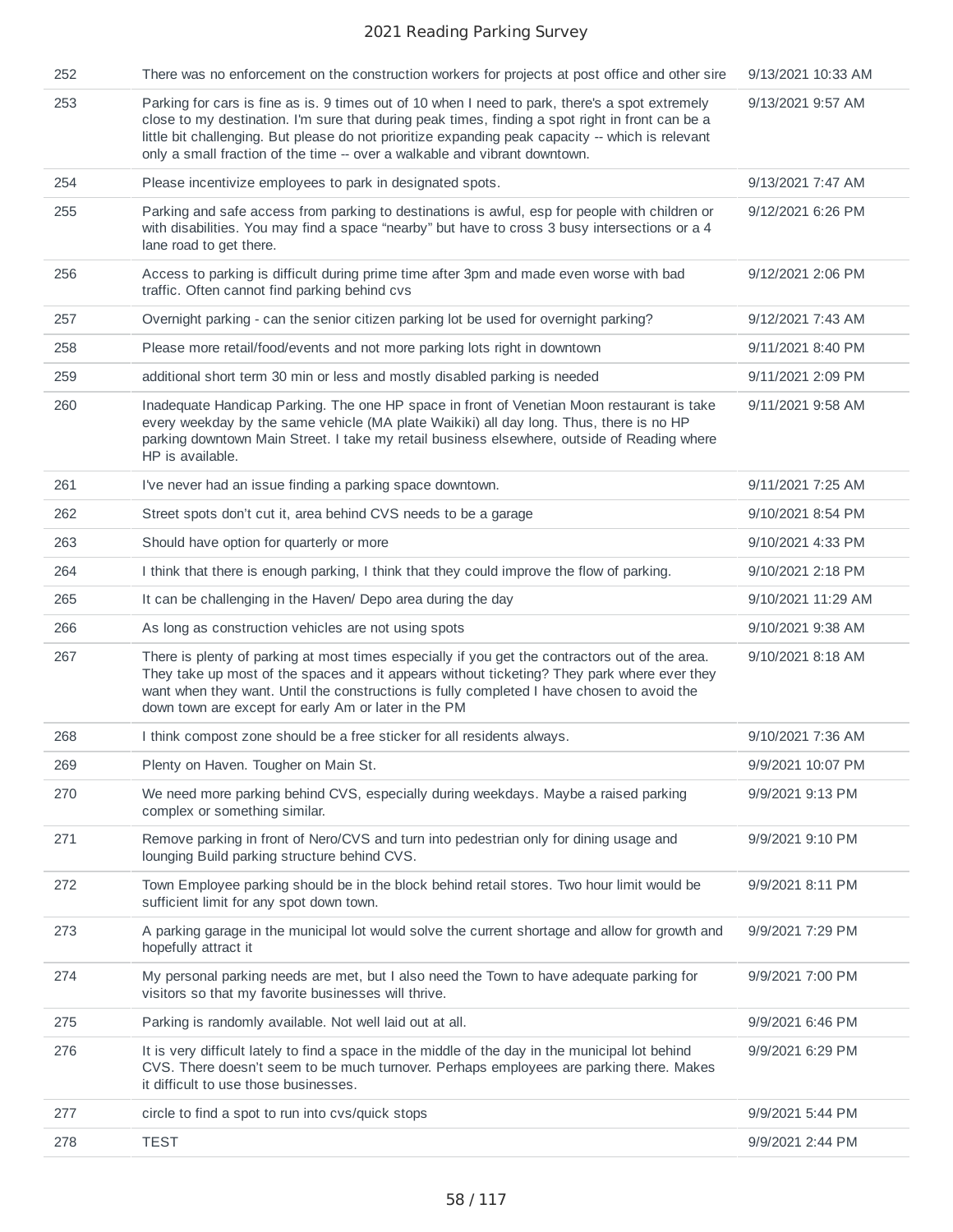

# Q15 I have a handicap parking permit.

| <b>ANSWER CHOICES</b>                          | <b>RESPONSES</b> |     |
|------------------------------------------------|------------------|-----|
| Yes                                            | 6.01%            | 48  |
| <b>No</b>                                      | 93.87%           | 750 |
| I am always able to find a handicap space. Y/N | 5.63%            | 45  |
| Total Respondents: 799                         |                  |     |

| #              | I AM ALWAYS ABLE TO FIND A HANDICAP SPACE. Y/N                                                                                  | <b>DATE</b>         |
|----------------|---------------------------------------------------------------------------------------------------------------------------------|---------------------|
| 1              | Yes                                                                                                                             | 11/14/2021 3:20 PM  |
| 2              | <b>No</b>                                                                                                                       | 11/1/2021 9:14 AM   |
| 3              | <b>No</b>                                                                                                                       | 10/31/2021 9:20 AM  |
| $\overline{4}$ | Not always                                                                                                                      | 10/26/2021 9:26 AM  |
| 5              | It's my moms and no we don't easily find HC parking that is accessible                                                          | 10/25/2021 2:29 PM  |
| 6              | <b>NO</b>                                                                                                                       | 10/25/2021 8:48 AM  |
| 7              | N                                                                                                                               | 10/22/2021 8:45 AM  |
| 8              |                                                                                                                                 | 10/21/2021 8:03 PM  |
| 9              | <b>NO</b>                                                                                                                       | 10/20/2021 4:53 PM  |
| 10             | I take my folks downtown and use spaces for them as needed.                                                                     | 10/18/2021 10:23 AM |
| 11             | Most of the time, when needed. If feeling okay, use regular space to keep handicapped space<br>open for those who need it more. | 10/17/2021 9:53 PM  |
| 12             | no                                                                                                                              | 10/17/2021 11:54 AM |
| 13             | N                                                                                                                               | 10/17/2021 10:35 AM |
| 14             | N                                                                                                                               | 10/17/2021 9:43 AM  |
| 15             | Not handicap                                                                                                                    | 10/17/2021 6:40 AM  |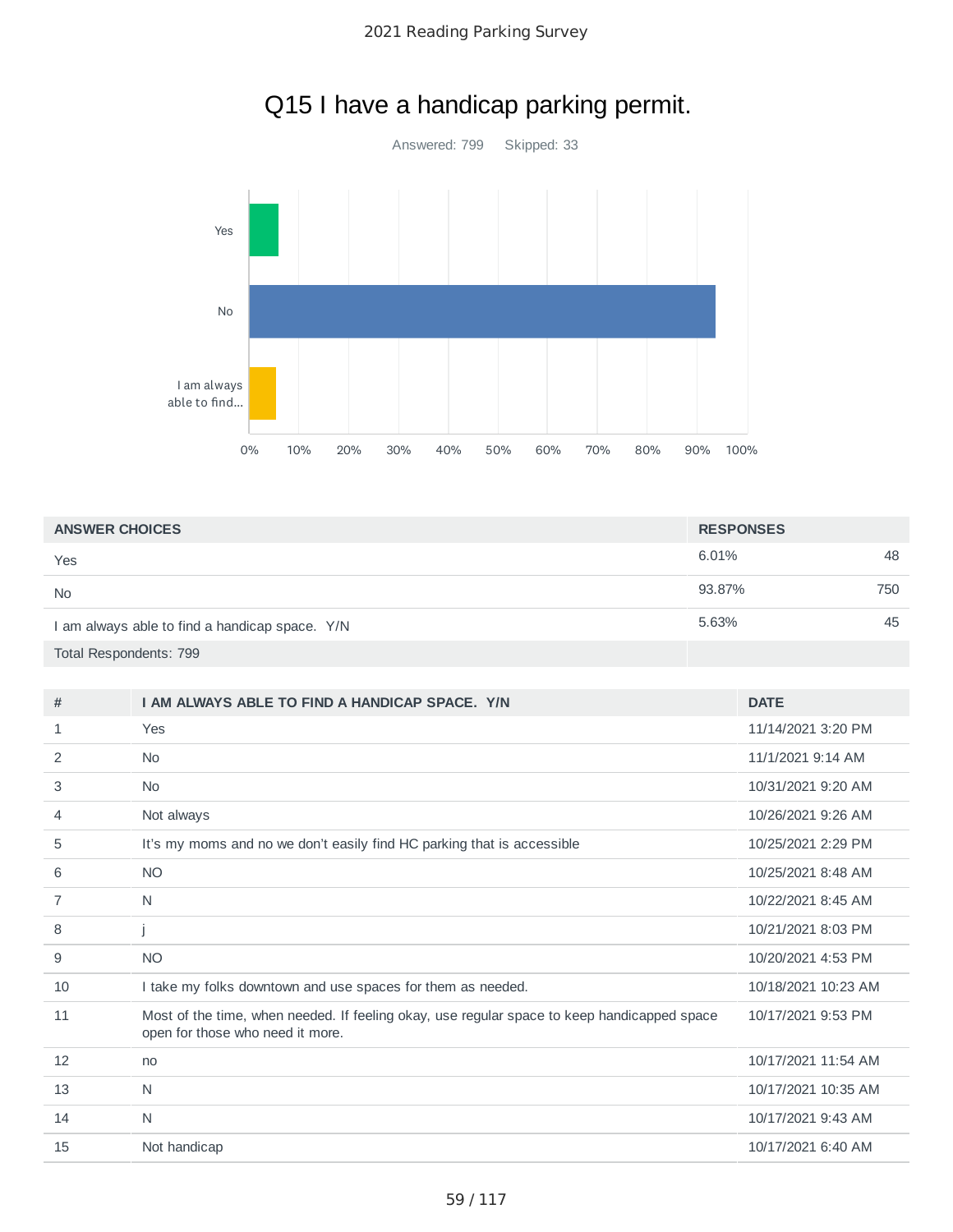| 16 | I have a handicapped sister I care for.                                                                                                                                                                                                                                                                                                                                                                                                                                                                                                                     | 10/16/2021 9:24 PM |
|----|-------------------------------------------------------------------------------------------------------------------------------------------------------------------------------------------------------------------------------------------------------------------------------------------------------------------------------------------------------------------------------------------------------------------------------------------------------------------------------------------------------------------------------------------------------------|--------------------|
| 17 | <b>No</b>                                                                                                                                                                                                                                                                                                                                                                                                                                                                                                                                                   | 10/16/2021 5:19 PM |
| 18 | $\mathsf{N}$                                                                                                                                                                                                                                                                                                                                                                                                                                                                                                                                                | 10/16/2021 2:42 PM |
| 19 | <b>No</b>                                                                                                                                                                                                                                                                                                                                                                                                                                                                                                                                                   | 10/16/2021 1:44 PM |
| 20 | <b>No</b>                                                                                                                                                                                                                                                                                                                                                                                                                                                                                                                                                   | 10/13/2021 9:49 AM |
| 21 | No.                                                                                                                                                                                                                                                                                                                                                                                                                                                                                                                                                         | 10/13/2021 9:44 AM |
| 22 | N/A                                                                                                                                                                                                                                                                                                                                                                                                                                                                                                                                                         | 10/13/2021 9:31 AM |
| 23 | No                                                                                                                                                                                                                                                                                                                                                                                                                                                                                                                                                          | 10/13/2021 9:18 AM |
| 24 | No.                                                                                                                                                                                                                                                                                                                                                                                                                                                                                                                                                         | 10/13/2021 8:51 AM |
| 25 | No, check out handicap space in front of CVS. I have a van, the space is near the entrance.<br>My lift comes out on the side where the light post is, I can't back up and get my daughter out<br>because my van would block the entrance to the parking spaces. The handicap space or the<br>light pole need to be moved !! 99% of handicap spaces in Reading assume the driver is<br>handicap, not the passenger. Cutouts are on the wrong side for passenger. You need a<br>handicap person on your committee to help with handicap parking requirements! | 9/28/2021 9:30 PM  |
| 26 | N <sub>0</sub>                                                                                                                                                                                                                                                                                                                                                                                                                                                                                                                                              | 9/28/2021 7:45 PM  |
| 27 | N                                                                                                                                                                                                                                                                                                                                                                                                                                                                                                                                                           | 9/28/2021 5:09 PM  |
| 28 | <b>No</b>                                                                                                                                                                                                                                                                                                                                                                                                                                                                                                                                                   | 9/28/2021 4:32 PM  |
| 29 | <b>No</b>                                                                                                                                                                                                                                                                                                                                                                                                                                                                                                                                                   | 9/28/2021 12:13 PM |
| 30 | NO. There is no handicap parking spots on Gould street that I can see.                                                                                                                                                                                                                                                                                                                                                                                                                                                                                      | 9/24/2021 6:25 PM  |
| 31 | No only one handicap parking space in front of The Venetian moon is not enough handicap<br>parking for Reading residents                                                                                                                                                                                                                                                                                                                                                                                                                                    | 9/23/2021 11:53 AM |
| 32 | <b>NO!!!!!!!!!</b>                                                                                                                                                                                                                                                                                                                                                                                                                                                                                                                                          | 9/23/2021 10:46 AM |
| 33 | NO. The only space I know on Main St in the square is by Christophers                                                                                                                                                                                                                                                                                                                                                                                                                                                                                       | 9/23/2021 10:22 AM |
| 34 | But not always able to find one for motherin law                                                                                                                                                                                                                                                                                                                                                                                                                                                                                                            | 9/21/2021 7:23 PM  |
| 35 | no                                                                                                                                                                                                                                                                                                                                                                                                                                                                                                                                                          | 9/18/2021 8:32 PM  |
| 36 | No.                                                                                                                                                                                                                                                                                                                                                                                                                                                                                                                                                         | 9/17/2021 4:27 AM  |
| 37 | Yes                                                                                                                                                                                                                                                                                                                                                                                                                                                                                                                                                         | 9/14/2021 8:28 PM  |
| 38 | no                                                                                                                                                                                                                                                                                                                                                                                                                                                                                                                                                          | 9/13/2021 10:33 AM |
| 39 | I can find one but it is VERY far from my destinations and hard to safely travel from parking to<br>actual places once out of the car.                                                                                                                                                                                                                                                                                                                                                                                                                      | 9/12/2021 6:26 PM  |
| 40 | Y                                                                                                                                                                                                                                                                                                                                                                                                                                                                                                                                                           | 9/12/2021 10:58 AM |
| 41 | Rarely                                                                                                                                                                                                                                                                                                                                                                                                                                                                                                                                                      | 9/11/2021 2:09 PM  |
| 42 | No. The only HP parking space in front of Venetian Moon is hogged every weekday, all day<br>long by the same cehicle MA plate Waikiki.                                                                                                                                                                                                                                                                                                                                                                                                                      | 9/11/2021 9:58 AM  |
| 43 | No.                                                                                                                                                                                                                                                                                                                                                                                                                                                                                                                                                         | 9/9/2021 8:02 PM   |
| 44 | Not always                                                                                                                                                                                                                                                                                                                                                                                                                                                                                                                                                  | 9/9/2021 6:12 PM   |
| 45 | Yes                                                                                                                                                                                                                                                                                                                                                                                                                                                                                                                                                         | 9/9/2021 2:44 PM   |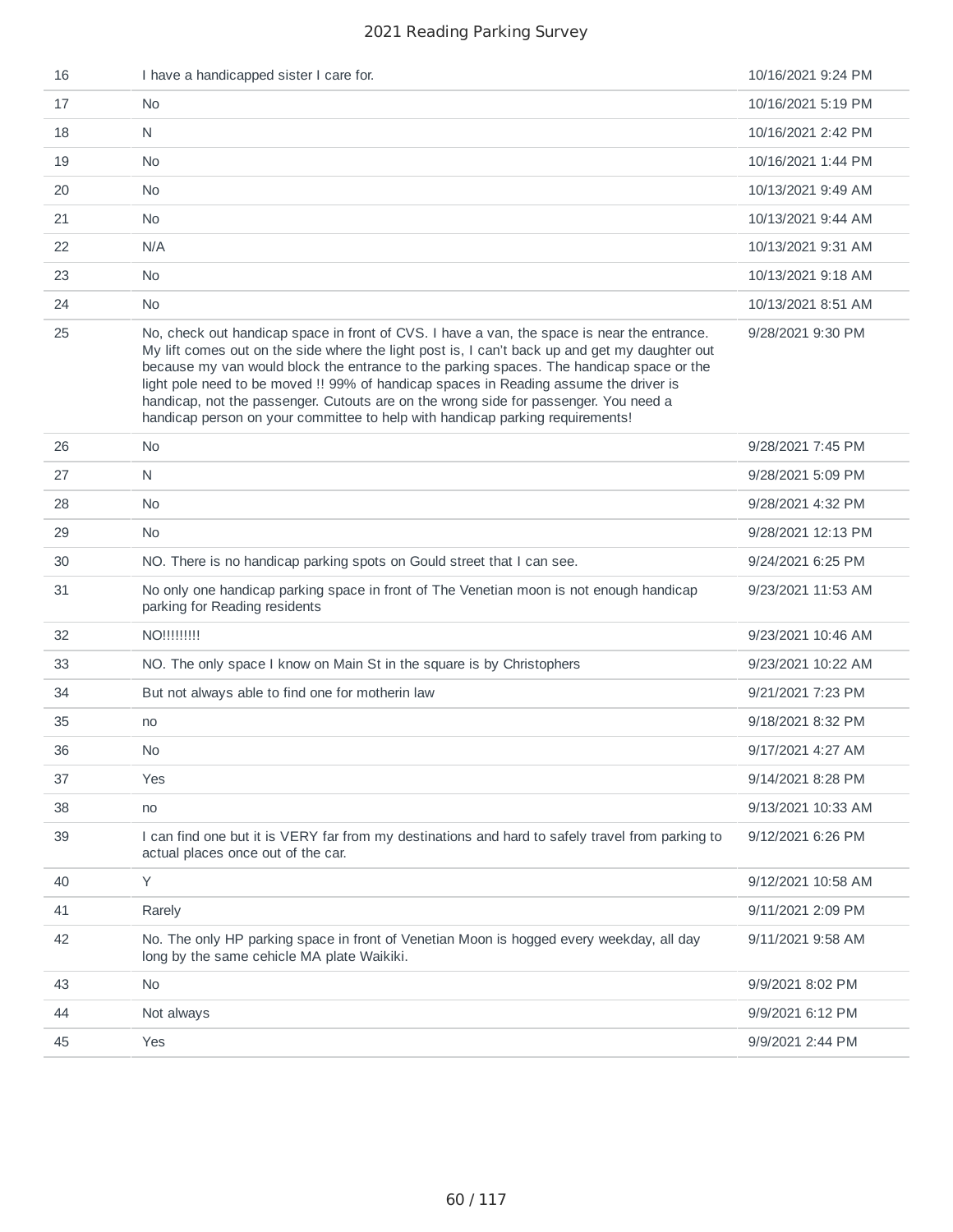# Q16 I would use an electric charging parking spot. (Select all that apply)



|                                                              | <b>YES</b>    | <b>NO</b>     | <b>TOTAL</b> |
|--------------------------------------------------------------|---------------|---------------|--------------|
| <b>Now</b>                                                   | 6.00%<br>43   | 94.00%<br>674 | 717          |
| Sometime in the future                                       | 53.66%<br>389 | 46.34%<br>336 | 725          |
| I would walk 5-10 minutes to such a spot from my destination | 50.15%<br>332 | 49.85%<br>330 | 662          |

| # | <b>ANY COMMENTS?</b>                                                                                                                                                                                     | <b>DATE</b>         |
|---|----------------------------------------------------------------------------------------------------------------------------------------------------------------------------------------------------------|---------------------|
|   | Needs to be close to the middle of town so everyone including the physically handicapped can<br>use and be able to get to all major downtown stops post office banks and drug stores, and<br>restaurants | 11/11/2021 3:35 PM  |
|   | It I had to walk that long I would. It drive downtown.                                                                                                                                                   | 11/9/2021 5:38 AM   |
| 3 | Electric vehicles are not good for the environment according to the European studies.                                                                                                                    | 11/6/2021 6:51 PM   |
| 4 | We should have EV parking in all public parking lots.                                                                                                                                                    | 11/2/2021 8:28 AM   |
| 5 | no paid parking. horrible idea                                                                                                                                                                           | 11/1/2021 7:07 AM   |
| 6 | Some of us have health issues but don't have handicap plate                                                                                                                                              | 10/29/2021 12:17 PM |
|   | arthritis is getting much worse and walking is recommended but painful for long distances                                                                                                                | 10/26/2021 8:00 AM  |
| 8 | I have an electric car but it's easier to charge at my house than at a parking spot                                                                                                                      | 10/24/2021 9:09 AM  |
|   |                                                                                                                                                                                                          |                     |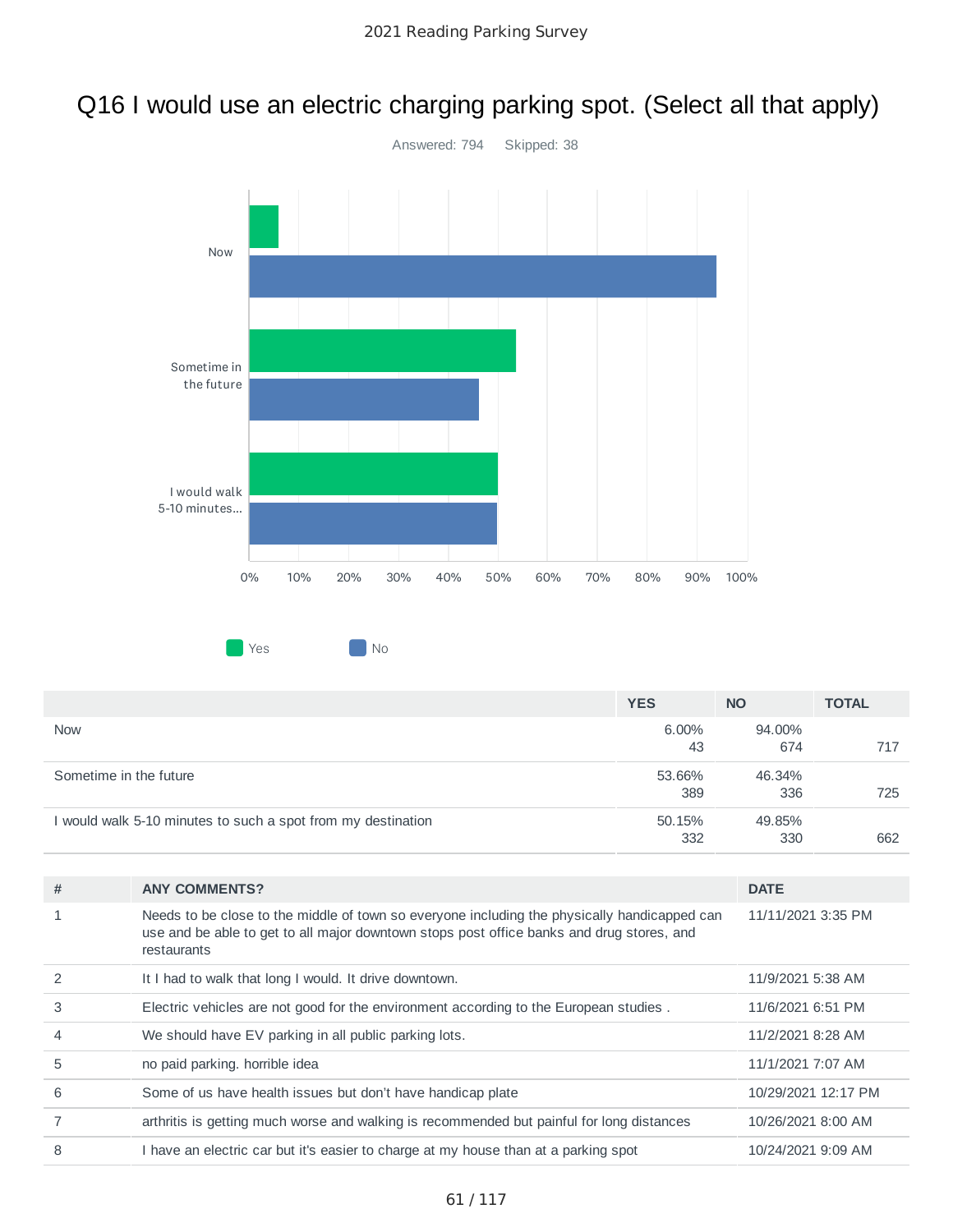| 9  | If I knew I had a spot and if the charging was free or subsidized.                                                                                                                                                                              | 10/24/2021 8:45 AM  |
|----|-------------------------------------------------------------------------------------------------------------------------------------------------------------------------------------------------------------------------------------------------|---------------------|
| 10 | No for the first because I don't own a car that needs charging.                                                                                                                                                                                 | 10/22/2021 8:45 AM  |
| 11 | 5 minutes or less would be more reasonable                                                                                                                                                                                                      | 10/21/2021 8:03 PM  |
| 12 | If I am running an errand or have an appointment i usually do not have an extra 10 mins. 5<br>yes. For dinner I would walk 5-10 mins                                                                                                            | 10/21/2021 11:11 AM |
| 13 | I would only walk 5-10 during daytime in good weather, if I had the time.                                                                                                                                                                       | 10/19/2021 5:40 AM  |
| 14 | Prefer not to but probably would to take advantage of a charging station. I like the idea of<br>designating some prime parking spots for electric vehicles to reward/incentivize more people to<br>switch to electric.                          | 10/18/2021 8:42 PM  |
| 15 | Have problem walking at times.                                                                                                                                                                                                                  | 10/18/2021 4:52 PM  |
| 16 | Great idea. If possible  try to work the contract in phases of 10 yrs so that if new tech<br>charging options come out then we are not stuck in a 30 yr fixed contract.                                                                         | 10/18/2021 10:23 AM |
| 17 | Fix the traffic problems                                                                                                                                                                                                                        | 10/18/2021 9:08 AM  |
| 18 | There should be lots (or parts of lots) where no time restrictions apply. Some people can take<br>care of things in 5 minutessome might need all day.                                                                                           | 10/17/2021 9:53 PM  |
| 19 | 5. No more                                                                                                                                                                                                                                      | 10/17/2021 1:51 PM  |
| 20 | There aren't enough electric cars to warrant charging spots.                                                                                                                                                                                    | 10/17/2021 1:21 PM  |
| 21 | It depends on where it is and how many spots are available                                                                                                                                                                                      | 10/17/2021 8:35 AM  |
| 22 | I do not own and do not anticipate owning a battery operated vehicle.                                                                                                                                                                           | 10/17/2021 8:32 AM  |
| 23 | Don't take spots for charging station when less than one percent have electric cars                                                                                                                                                             | 10/17/2021 6:54 AM  |
| 24 | Don't feel this should be necessary in a small town.                                                                                                                                                                                            | 10/16/2021 7:08 PM  |
| 25 | I think the electric charging spots are important for growth but it should be no more than a 5<br>min walk                                                                                                                                      | 10/16/2021 6:24 PM  |
| 26 | Senior Citizen.                                                                                                                                                                                                                                 | 10/16/2021 4:38 PM  |
| 27 | Depends on weather. Not in the winter                                                                                                                                                                                                           | 10/16/2021 2:57 PM  |
| 28 | My 5-10 is a short distance at about 1 mph                                                                                                                                                                                                      | 10/16/2021 1:44 PM  |
| 29 | Turn Walgreens into parking                                                                                                                                                                                                                     | 10/16/2021 1:37 PM  |
| 30 | Walking gets more difficult as I get older                                                                                                                                                                                                      | 10/16/2021 1:23 PM  |
| 31 | N/A HP Parking? Not in bad weathe.                                                                                                                                                                                                              | 10/13/2021 9:44 AM  |
| 32 | I do not want paid parking.                                                                                                                                                                                                                     | 10/13/2021 9:26 AM  |
| 33 | n/a                                                                                                                                                                                                                                             | 10/13/2021 8:51 AM  |
| 34 | Charge at home, parking is way too valuable to use for a very small minority of people unless<br>it is not near high use parking spaces.                                                                                                        | 10/12/2021 3:57 PM  |
| 35 | Distance would depend upon the time I was going to be there. Wouldn't want to walk the far for<br>quick errands                                                                                                                                 | 10/8/2021 5:01 AM   |
| 36 | Taxpayers must not pay for any charging stations in any form period full stop! Add surcharge<br>to excise tax for coal fired electric vehicles.                                                                                                 | 10/2/2021 7:23 AM   |
| 37 | A level 2 charger is pretty much useless. I assume most trips downtown are < 2 hrs. (Other<br>than employees)                                                                                                                                   | 9/30/2021 8:08 PM   |
| 38 | Reading is not a destination for people. Anyone using charging stations here could have used<br>them 3min back home at their house. In addition, if they are not close to 93/95, what purpose<br>do they serve anyone traveling on those roads? | 9/30/2021 1:08 PM   |
| 39 | Weather permitting                                                                                                                                                                                                                              | 9/29/2021 12:53 PM  |
|    |                                                                                                                                                                                                                                                 |                     |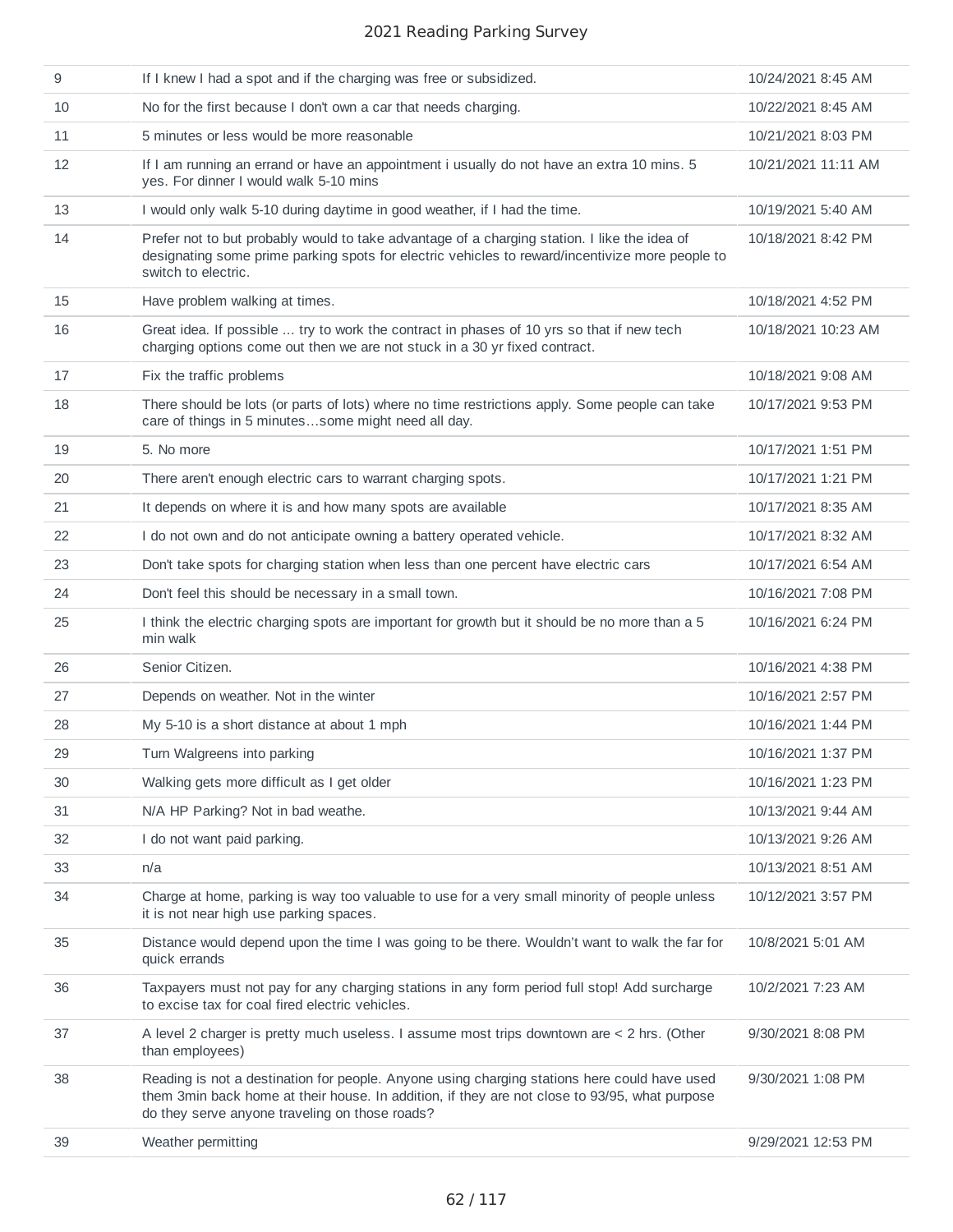| 40 | Mobility issues                                                                                                                                                                                                                                                                                                                                                            | 9/28/2021 11:15 PM |
|----|----------------------------------------------------------------------------------------------------------------------------------------------------------------------------------------------------------------------------------------------------------------------------------------------------------------------------------------------------------------------------|--------------------|
| 41 | I use a walker                                                                                                                                                                                                                                                                                                                                                             | 9/28/2021 7:45 PM  |
| 42 | Like the idea but how many spots would be available and spaced out effectively around<br>downtown.                                                                                                                                                                                                                                                                         | 9/28/2021 6:58 PM  |
| 43 | Some spots behind CVS, in Brande Court and near Depot should be dedicated to EVs                                                                                                                                                                                                                                                                                           | 9/28/2021 3:24 PM  |
| 44 | N/A to me, but trend is moving to electric                                                                                                                                                                                                                                                                                                                                 | 9/28/2021 2:38 PM  |
| 45 | If we lived in California 5-10 minute walks would work. This is New England - need I say more?                                                                                                                                                                                                                                                                             | 9/28/2021 6:57 AM  |
| 46 | Not for quick trips                                                                                                                                                                                                                                                                                                                                                        | 9/27/2021 7:01 PM  |
| 47 | I do have an electric car but I charge it at home                                                                                                                                                                                                                                                                                                                          | 9/25/2021 6:29 AM  |
| 48 | Good luck, you've let the downtown area get to densely populated, no easy solutions. Don't<br>allow any more housing in downtown.                                                                                                                                                                                                                                          | 9/23/2021 4:11 PM  |
| 49 | Not needed, most people in this town drive giant gas guzzling SUV's                                                                                                                                                                                                                                                                                                        | 9/23/2021 10:46 AM |
| 50 | Walking is fine, but when I have kids and strollers etc. it isn't always the best or easiest.                                                                                                                                                                                                                                                                              | 9/23/2021 10:16 AM |
| 51 | But I also would have a plug at my house and likely don't need one for a 10 minute errand.                                                                                                                                                                                                                                                                                 | 9/20/2021 7:15 PM  |
| 52 | Want to support local business and restaurants but parking is a roadblock since restaurants<br>need more time and you can't guarantee that CVS will be under 10 minutes if you need a<br>prescription for instance.                                                                                                                                                        | 9/20/2021 8:38 AM  |
| 53 | No need!! Our electric bills in town would rise out of site to keep up with electric needs if<br>everyone drove an electric car!                                                                                                                                                                                                                                           | 9/18/2021 5:15 PM  |
| 54 | It would depend on weather.                                                                                                                                                                                                                                                                                                                                                | 9/16/2021 10:54 AM |
| 55 | Since I live in Reading, I would likely want to park closer to my downtown destination for the<br>short stops I usually make and just rely on charging at home.                                                                                                                                                                                                            | 9/15/2021 8:50 AM  |
| 56 | The town should not have any finanacial investment in creating or maintaining Electric<br>Charging Parking Spots.                                                                                                                                                                                                                                                          | 9/13/2021 9:46 PM  |
| 57 | Parking behind CVS is the most central. I have never understood why we don't dig down and<br>put in a garage. It makes sense. Having employees park elsewhere would help with parking.<br>Taking stock in how many employees are parking during the week is a key number for Reading<br>to know. We can't accommodate all of them, and people shopping and running errands | 9/13/2021 8:55 PM  |
| 58 | How will these batteries be disposed of????                                                                                                                                                                                                                                                                                                                                | 9/13/2021 1:35 PM  |
| 59 | EV parking/charging spaces downtown would be awesome.                                                                                                                                                                                                                                                                                                                      | 9/13/2021 9:57 AM  |
| 60 | Chargepoint stations automatically charge \$20/per hour for people who do not move the vehicle<br>after charging is complete. This is a great incentive!                                                                                                                                                                                                                   | 9/13/2021 7:47 AM  |
| 61 | People can charge their cars at home. They dont need to charge to run a few quick errands in<br>town. Also, will the town provide free gas stations? Why is electric fuel provided free but gas<br>not?                                                                                                                                                                    | 9/12/2021 6:26 PM  |
| 62 | not planning to have an electric car in the near future but know that Reading is not offering any<br>free charging station when other town businesses are.                                                                                                                                                                                                                 | 9/12/2021 2:06 PM  |
| 63 | Parking can be tight. Restricting space to EV might backfire                                                                                                                                                                                                                                                                                                               | 9/11/2021 3:18 PM  |
| 64 | If it is in lieu of disabled parking then no. If used by residents - then why can't they charge<br>when they can at home. Unlikely this will draw people from out of town, just a convenience for<br>some and a hot talking point                                                                                                                                          | 9/11/2021 2:09 PM  |
| 65 | Am unable to walk. Not safe to attempt to climb over curbs. Moe HP spaces are needed                                                                                                                                                                                                                                                                                       | 9/11/2021 9:58 AM  |
| 66 | I don't know if I'll buy an electric vehicle in the future, but it's possible.                                                                                                                                                                                                                                                                                             | 9/10/2021 2:18 PM  |
| 67 | EV chargers should be in multiple locations around downtown                                                                                                                                                                                                                                                                                                                | 9/10/2021 11:04 AM |
| 68 | Why should I have to walk so far when I am going to work after I drive into town. Makes me                                                                                                                                                                                                                                                                                 | 9/10/2021 9:31 AM  |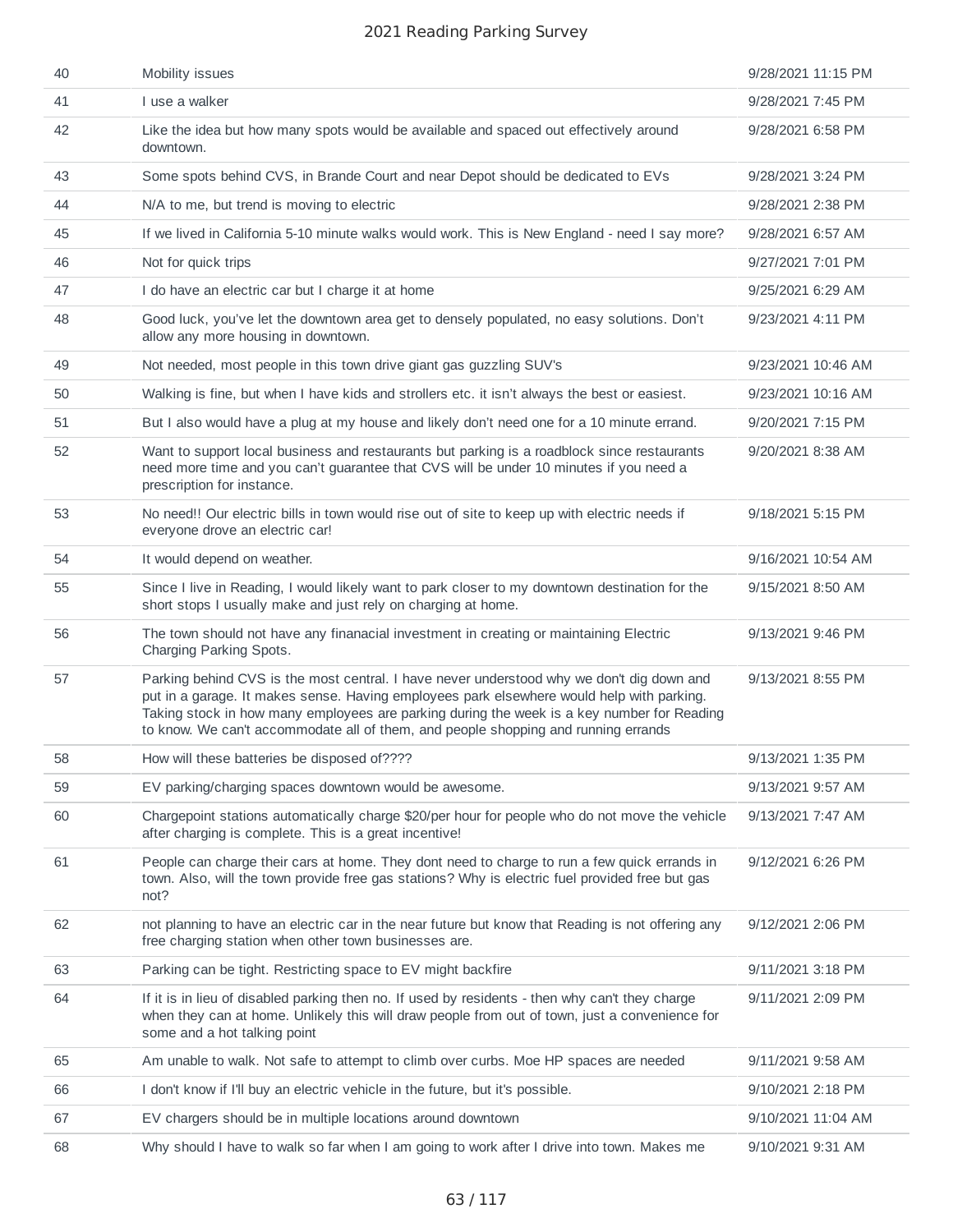|    | want to find a new job.                                                                                                                             |                   |
|----|-----------------------------------------------------------------------------------------------------------------------------------------------------|-------------------|
| 69 | If I have to pay to park its easier to go to Stoneham or North Reading                                                                              | 9/10/2021 8:18 AM |
| 70 | Charge your car at home.                                                                                                                            | 9/10/2021 5:15 AM |
| 71 | Suggest rail station or lot behind Bunratty for convenient trial locations.                                                                         | 9/9/2021 11:12 PM |
| 72 | 10 minutes would mean it's pretty far from downtown                                                                                                 | 9/9/2021 7:14 PM  |
| 73 | We have an EV charging port in our driveway and it's great! We also appreciate public spots<br>located out of town (normally >150 miles from home.) | 9/9/2021 7:00 PM  |
| 74 | No comments                                                                                                                                         | 9/9/2021 2:44 PM  |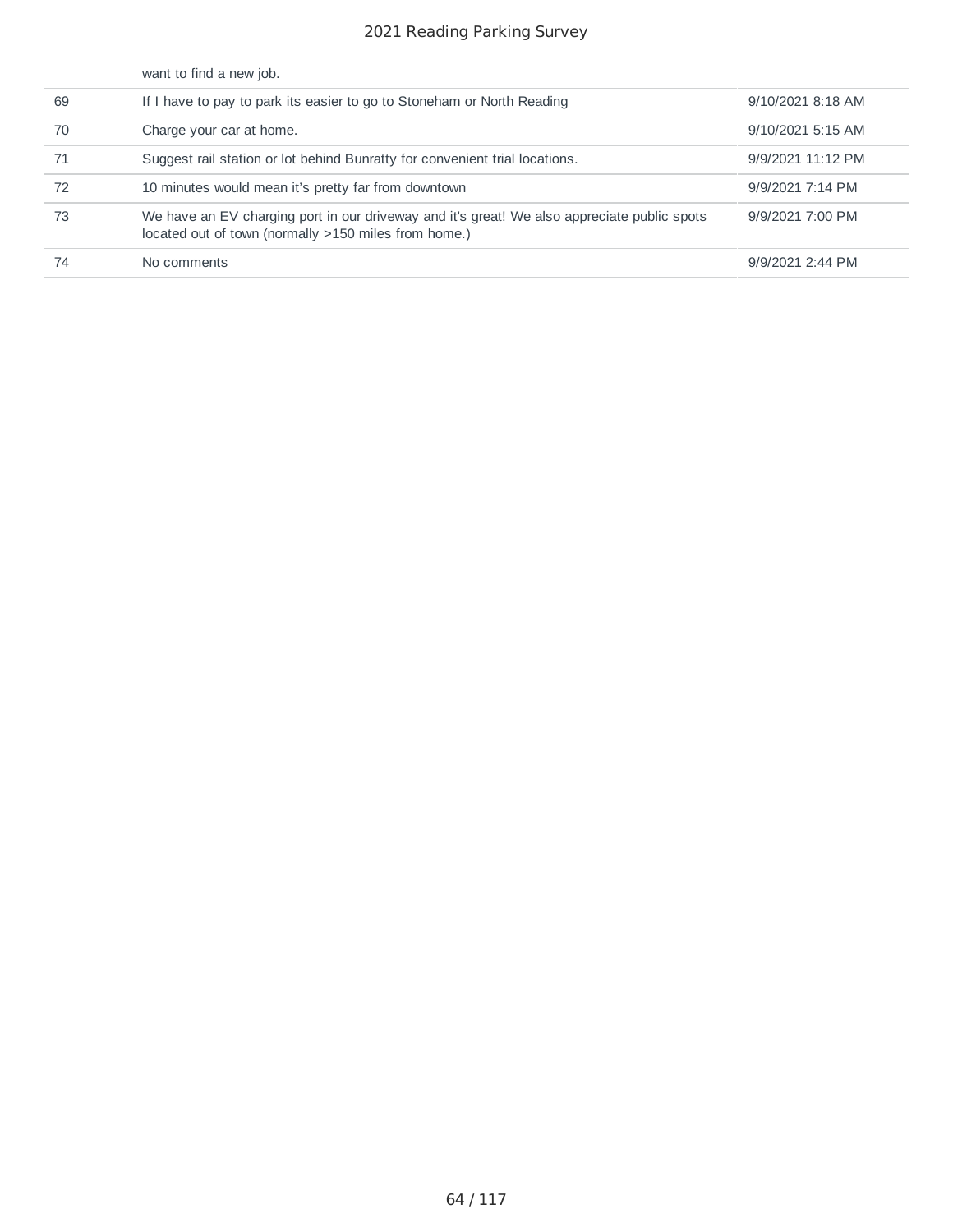# Q17 On my visits downtown, I need/prefer to park at: (Select all that apply)

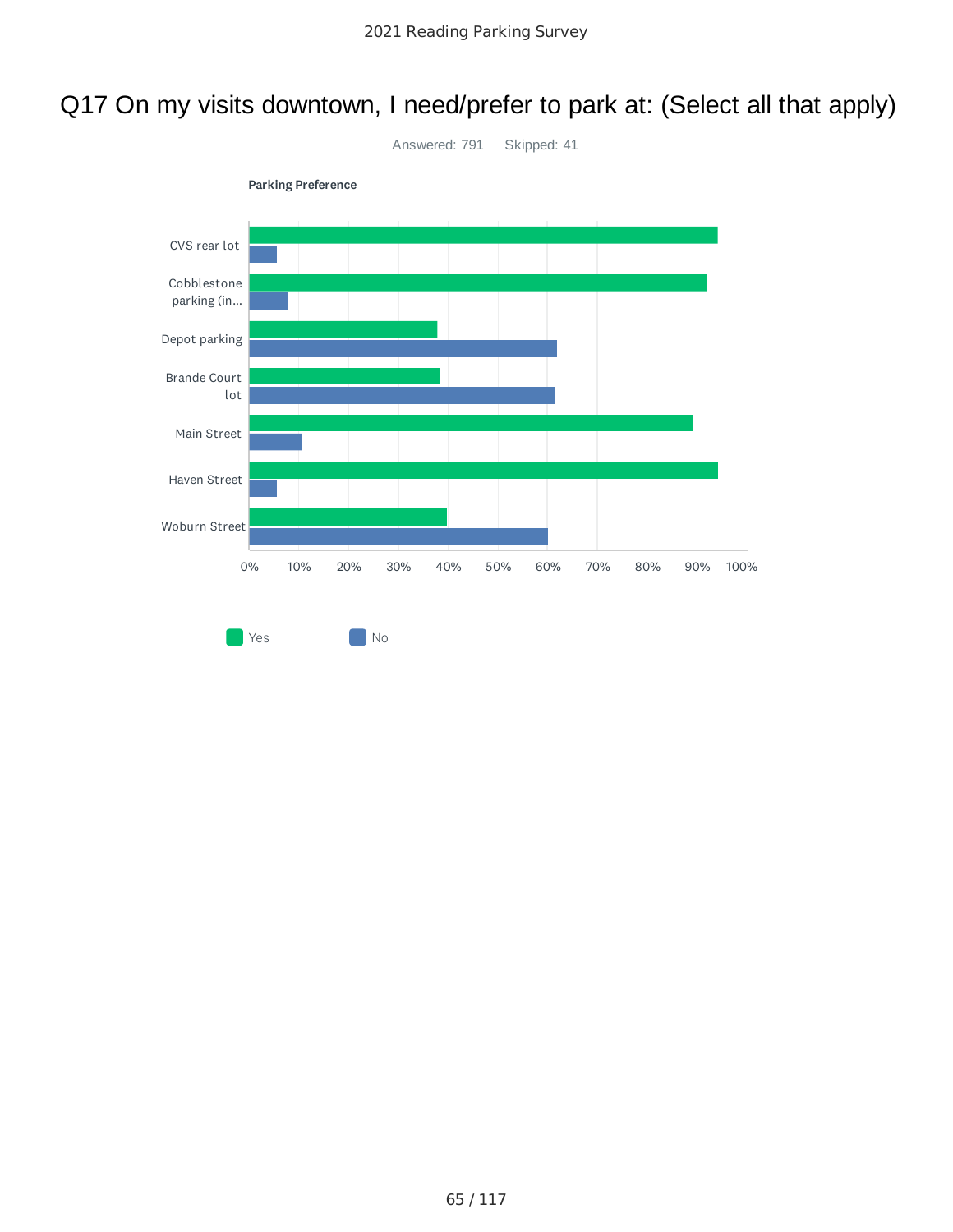

#### Easy or difficult to park here



# **YES NO TOTAL** CVS rear lot Cobblestone parking (in front of CVS)

Parking Preference

| Cobblestone parking (in front of CVS) | 92.20% | 7.80%  |     |
|---------------------------------------|--------|--------|-----|
|                                       | 567    | 48     | 615 |
| Depot parking                         | 37.99% | 62.01% |     |
|                                       | 125    | 204    | 329 |
| <b>Brande Court lot</b>               | 38.57% | 61.43% |     |
|                                       | 108    | 172    | 280 |
| <b>Main Street</b>                    | 89.40% | 10.60% |     |
|                                       | 464    | 55     | 519 |
| <b>Haven Street</b>                   | 94.23% | 5.77%  |     |
|                                       | 555    | 34     | 589 |
| <b>Woburn Street</b>                  | 39.94% | 60.06% |     |
|                                       | 131    | 197    | 328 |

94.28% 626 5.72%

38 664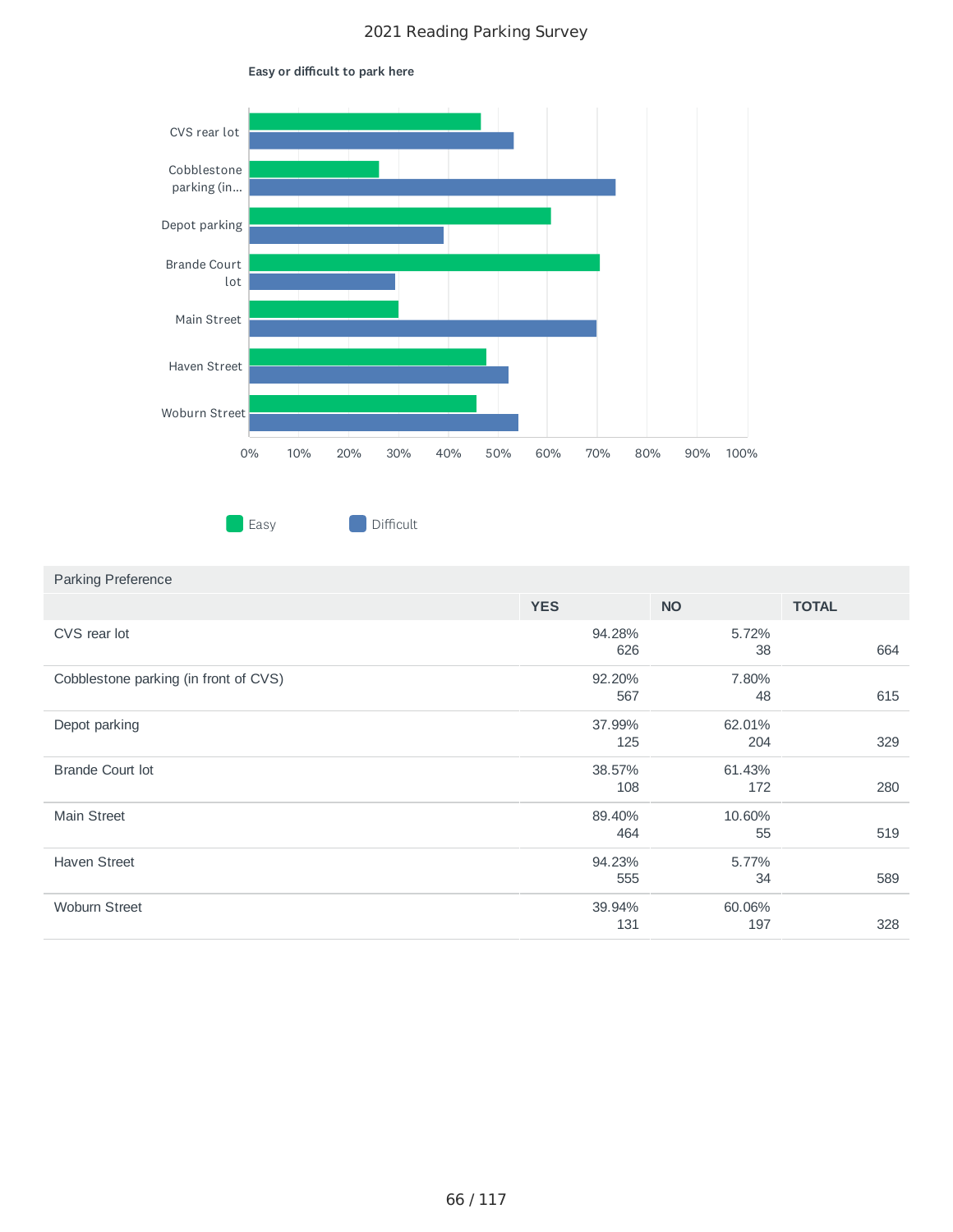|                      | Easy or difficult to park here                                                                                                                                                             |               |                  |               |                    |
|----------------------|--------------------------------------------------------------------------------------------------------------------------------------------------------------------------------------------|---------------|------------------|---------------|--------------------|
|                      |                                                                                                                                                                                            | <b>EASY</b>   | <b>DIFFICULT</b> |               | <b>TOTAL</b>       |
| CVS rear lot         |                                                                                                                                                                                            | 46.68%<br>260 |                  | 53.32%<br>297 | 557                |
|                      | Cobblestone parking (in front of CVS)<br>26.18%<br>73.82%<br>139<br>392                                                                                                                    |               | 531              |               |                    |
| Depot parking        |                                                                                                                                                                                            | 60.69%<br>105 |                  | 39.31%<br>68  | 173                |
|                      | Brande Court lot<br>70.50%<br>29.50%<br>98<br>41                                                                                                                                           |               | 139              |               |                    |
| <b>Main Street</b>   |                                                                                                                                                                                            | 30.07%<br>126 |                  | 69.93%<br>293 | 419                |
| <b>Haven Street</b>  |                                                                                                                                                                                            | 47.73%<br>231 |                  | 52.27%<br>253 | 484                |
| <b>Woburn Street</b> |                                                                                                                                                                                            | 45.86%<br>83  |                  | 54.14%<br>98  | 181                |
|                      |                                                                                                                                                                                            |               |                  |               |                    |
| #                    | <b>ANY COMMENTS TO SHARE?</b>                                                                                                                                                              |               |                  | <b>DATE</b>   |                    |
| $\mathbf{1}$         | Don't know where Brande Court lot is located. Are we allowed to park at Depot without current<br>sticker? Stickers on hold due to Covid. Don't want a ticket                               |               |                  |               | 11/14/2021 7:49 AM |
| 2                    | I work in Boston, so most of the time I'm parking downtown it's during "off" hours, making it<br>easier for me to park.                                                                    |               |                  |               | 11/10/2021 8:11 AM |
| 3                    | CVS parking lot is getting filled too frequently                                                                                                                                           |               |                  |               | 11/2/2021 8:28 AM  |
| 4                    | There are a ton of empty spaces in the depot that people with reading resident stickers can't<br>park in. That makes us have to walk a long way to the train from an allowed parking spot. |               |                  |               | 11/1/2021 9:40 PM  |
| 5                    | Parking in the afternoon is impossible                                                                                                                                                     |               |                  |               | 10/31/2021 7:19 PM |
| 6                    | It is horrible to have to drive all the way in malden because I can not park at the depot.                                                                                                 |               |                  |               | 10/31/2021 4:52 PM |
| $\overline{7}$       | Please move parking behind buildings and not in front of buildings.                                                                                                                        |               |                  |               | 10/31/2021 9:33 AM |
| 8                    | Easy and Difficult choices leave out a lot of real-life experience in between either extreme so I<br>didn't answer.                                                                        |               |                  |               | 10/28/2021 6:16 PM |
| 9                    | Depends on the time of day                                                                                                                                                                 |               |                  |               | 10/27/2021 1:22 PM |
| 10                   | I do avoid peak times for errands                                                                                                                                                          |               |                  |               | 10/26/2021 9:07 AM |
| 11                   | I do AARP taxes and the police dept has been very accommodating as we need 4-6 hours<br>during tax season                                                                                  |               |                  |               | 10/26/2021 8:00 AM |
| 12                   | Another lot downtown will help both custmers and businesses.                                                                                                                               |               |                  |               | 10/25/2021 7:14 AM |
| 13                   | My elderly Mother likes to accompany me, it has become more difficult recently.                                                                                                            |               |                  |               | 10/25/2021 4:48 AM |
| 14                   | It would be better if there was an entrance to CVS back lot from Haven st instead of having to<br>go all the way around with the 1 way streets in that area.                               |               |                  |               | 10/24/2021 5:32 PM |
| 15                   | Too many people means too many cars. Means no available parking. Poor planning.                                                                                                            |               |                  |               | 10/24/2021 4:33 PM |
| 16                   | easy to park on haven if you are an early bird                                                                                                                                             |               |                  |               | 10/24/2021 9:31 AM |
| 17                   | I'm a member of the Congregational Church. Weekday parking on Sanborn Street is getting                                                                                                    |               |                  |               | 10/23/2021 4:39 PM |

| 18 | Ease of parking depends on time of day                                                                              | 10/23/2021 10:17 AM |
|----|---------------------------------------------------------------------------------------------------------------------|---------------------|
|    | Outskirts of downtown are great for parking the less cars on roads like Haven the more<br>walkable the town becomes | 10/23/2021 7:34 AM  |

hard to find. People park there and walk to the train.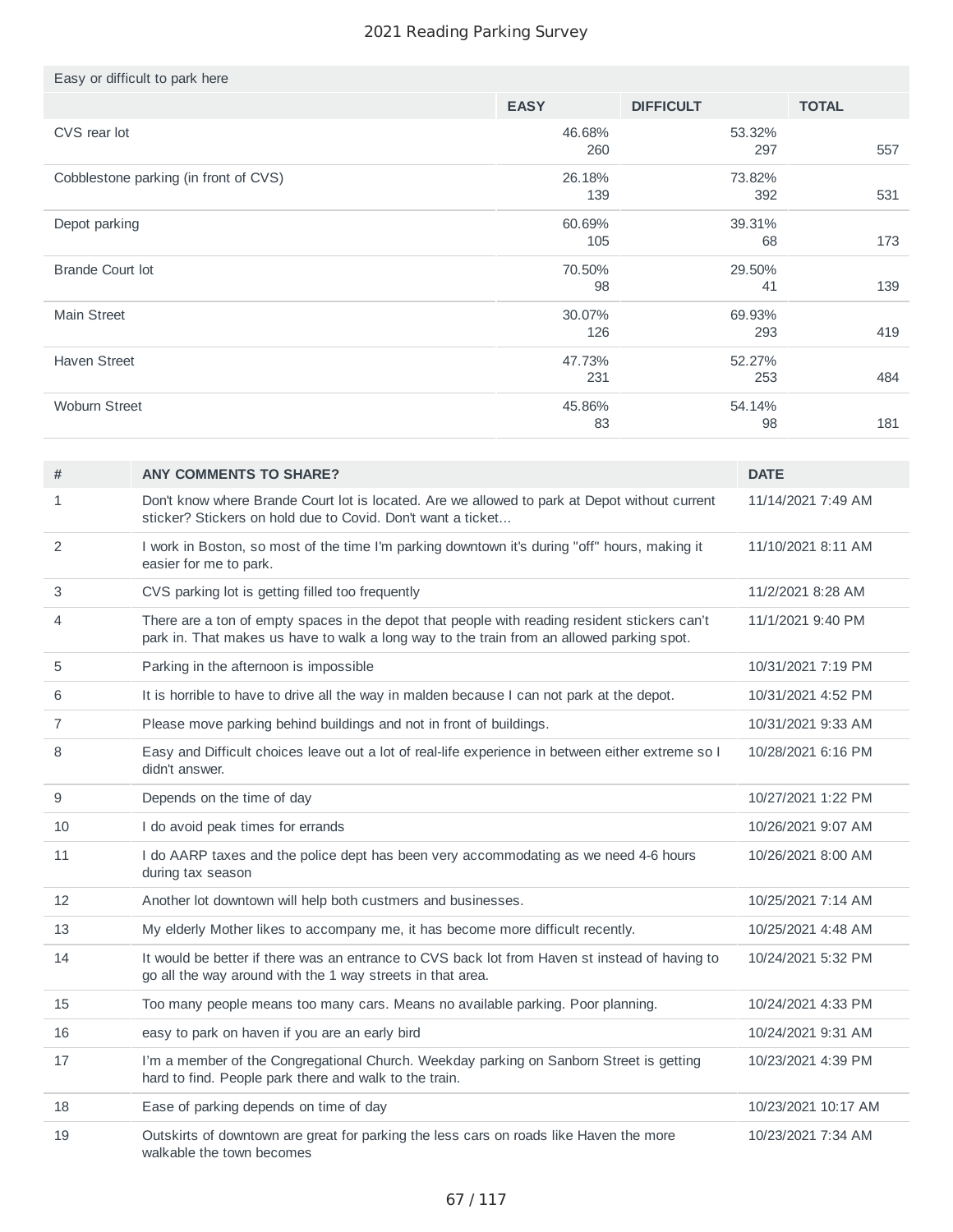| 20 | Overall I find parking easy, but there are times (evenings, weekends, special events) that it is<br>difficult bordering impossible                                                                                                                                                                                       | 10/22/2021 5:08 PM  |
|----|--------------------------------------------------------------------------------------------------------------------------------------------------------------------------------------------------------------------------------------------------------------------------------------------------------------------------|---------------------|
| 21 | Very hard to get a space down by my dentist.                                                                                                                                                                                                                                                                             | 10/22/2021 10:18 AM |
| 22 | Parking at the Depot is usually easy. I'm usually there on weekends or just picking someone<br>up from the train. Parking Mon-Fri during the work day it can be difficult to find a space.                                                                                                                               | 10/22/2021 8:45 AM  |
| 23 | The rear CVS lot should allow in/out access to/from Haven St.                                                                                                                                                                                                                                                            | 10/21/2021 11:02 PM |
| 24 | parking lot easier than parallel parking on Main or Haven                                                                                                                                                                                                                                                                | 10/21/2021 8:03 PM  |
| 25 | Again, spots taken by out of town workers (construction)                                                                                                                                                                                                                                                                 | 10/21/2021 5:05 PM  |
| 26 | For my personal parking needs, I feel as though downtown parking is adequate. It does not<br>limit my use of downtown services at all                                                                                                                                                                                    | 10/21/2021 11:47 AM |
| 27 | I didn't know Brande Court was public. This could be marked better.                                                                                                                                                                                                                                                      | 10/21/2021 6:21 AM  |
| 28 | More needed                                                                                                                                                                                                                                                                                                              | 10/21/2021 5:26 AM  |
| 29 | Will be difficult with all the building                                                                                                                                                                                                                                                                                  | 10/20/2021 9:44 AM  |
| 30 | N/A                                                                                                                                                                                                                                                                                                                      | 10/20/2021 9:20 AM  |
| 31 | Old Walgreens parking lots                                                                                                                                                                                                                                                                                               | 10/19/2021 3:39 PM  |
| 32 | I don't think meters or parking stickers are an answer to the town parking issues.                                                                                                                                                                                                                                       | 10/19/2021 11:14 AM |
| 33 | depot parking is sufficeint if I arrive before 7:30am. CVS lot both front and back are frustrating<br>and I often do not stop due to lack of parking at peak hours                                                                                                                                                       | 10/19/2021 6:45 AM  |
| 34 | i dont know where depot or brande court lots are                                                                                                                                                                                                                                                                         | 10/19/2021 5:35 AM  |
| 35 | I've recently been shut out of the CBS rear lot more frequently.                                                                                                                                                                                                                                                         | 10/19/2021 5:34 AM  |
| 36 | CVS is becoming more difficult at times. But, other times, I can always find a spot.                                                                                                                                                                                                                                     | 10/18/2021 5:36 PM  |
| 37 | Overnight parking on Main St is a must for residents                                                                                                                                                                                                                                                                     | 10/18/2021 2:51 PM  |
| 38 | Back lot of CVS is easyif it's available.                                                                                                                                                                                                                                                                                | 10/18/2021 12:22 PM |
| 39 | This really should be split to if we are going during the day/night, weekday or weekend. They<br>are all completely different results. Reading's downtown simply needs more parking and the<br>extra growth of population downtown with the developers not providing adequate parking has<br>made things more difficult. | 10/18/2021 10:23 AM |
| 40 | Really, the ease of parking in any of these spots depends on day of the week and time of day.<br>Weekend days are most difficult.                                                                                                                                                                                        | 10/18/2021 9:13 AM  |
| 41 | Fix the traffic problems                                                                                                                                                                                                                                                                                                 | 10/18/2021 9:08 AM  |
| 42 | Parking on Main Street is taking your life into your hands                                                                                                                                                                                                                                                               | 10/18/2021 6:12 AM  |
| 43 | I am a new resident. I don't know where the Brand St. lot or Depot Parking lots are?                                                                                                                                                                                                                                     | 10/17/2021 5:33 PM  |
| 44 | I don't think you can park on Woburn street.                                                                                                                                                                                                                                                                             | 10/17/2021 5:25 PM  |
| 45 | Try to plan parking around off peak hours                                                                                                                                                                                                                                                                                | 10/17/2021 3:50 PM  |
| 46 | Some time I have to drive around a few times to find a spot in any of these area                                                                                                                                                                                                                                         | 10/17/2021 2:07 PM  |
| 47 | Terrible parking with all the new condos                                                                                                                                                                                                                                                                                 | 10/17/2021 2:06 PM  |
| 48 | Dependent on time of day. In evening difficult to find parking for CVS. Angled parking on<br>Haven is difficult to get out of safely                                                                                                                                                                                     | 10/17/2021 11:57 AM |
| 49 | Depends on the time of day it is sometimes difficult to find a parking spot anywhere                                                                                                                                                                                                                                     | 10/17/2021 9:46 AM  |
| 50 | It depends on the time of day. 7 to 8 in the morning be problem. 10 to 2. Wcomes more of a<br>problem everywhere.                                                                                                                                                                                                        | 10/17/2021 9:37 AM  |
| 51 | Street parking is usually more difficult than lot parking, although the lot behind the CVS fills up<br>during peak times.                                                                                                                                                                                                | 10/17/2021 8:32 AM  |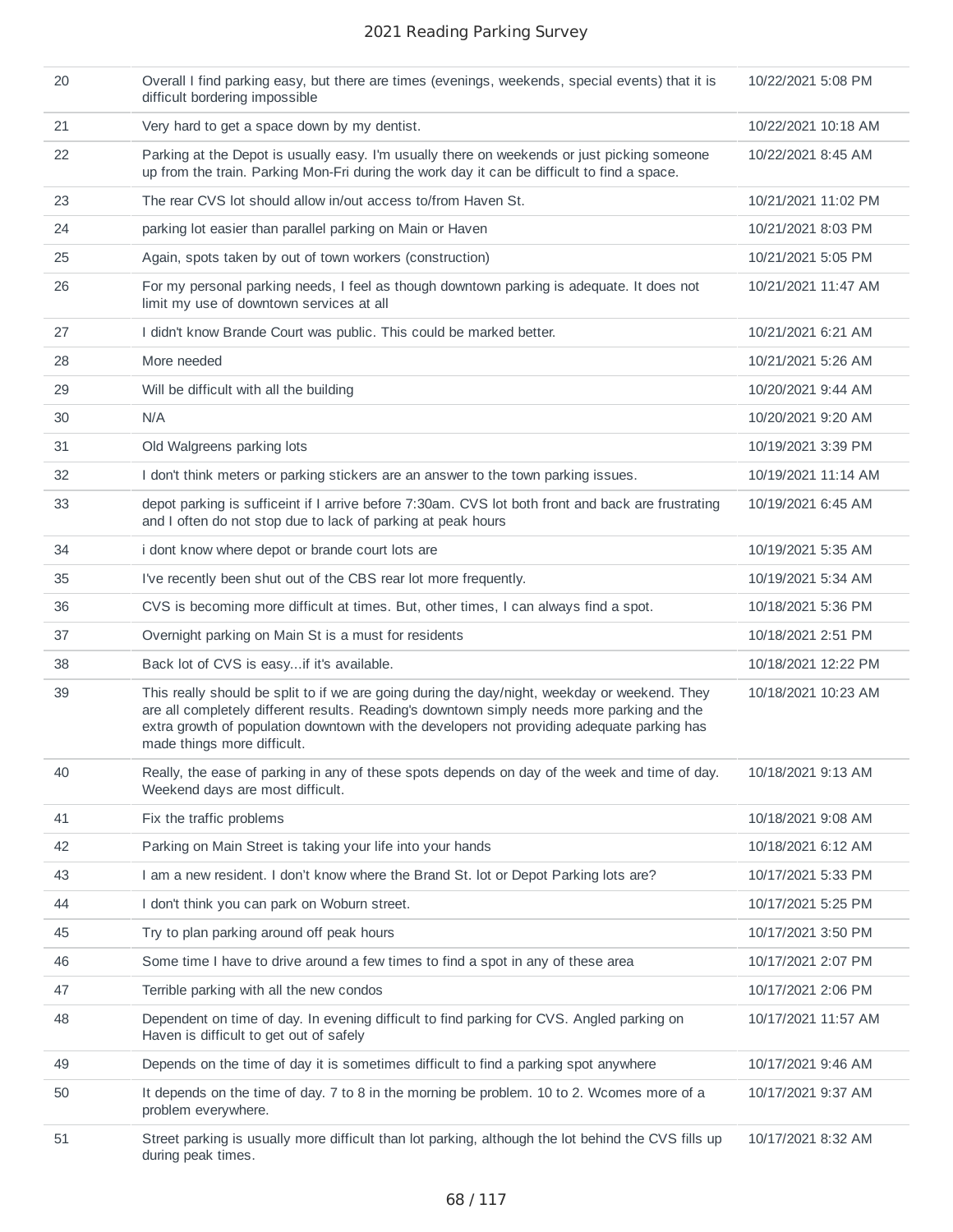| 52 | Depends on time if day/ day of week.                                                                                                                                                                                          | 10/17/2021 8:07 AM |
|----|-------------------------------------------------------------------------------------------------------------------------------------------------------------------------------------------------------------------------------|--------------------|
| 53 | Ppl park illegally behind cvs                                                                                                                                                                                                 | 10/17/2021 6:59 AM |
| 54 | Town let the contractors take over parking on Haven Street . No enforcement was taken by<br>town. It made it difficult to park and it was hard for our elderly residents                                                      | 10/17/2021 6:54 AM |
| 55 | Depot parking was extremely difficult pre-pandemic                                                                                                                                                                            | 10/16/2021 9:13 PM |
| 56 | Getting more difficult                                                                                                                                                                                                        | 10/16/2021 5:41 PM |
| 57 | Turn Walgreens into parking                                                                                                                                                                                                   | 10/16/2021 1:37 PM |
| 58 | I need to park in front of Middlesex Animal Hosp when carrying my pet. Very awkward if a spot<br>is not available.                                                                                                            | 10/15/2021 9:25 AM |
| 59 | main street: 50/50 on ease of parking, depends on day. Haven street: 50/50 depends - hit or<br>miss day. Woburn St: N/A. Comments: New condos, new businesses, commuters are<br>increasingly taking up parking                | 10/13/2021 9:44 AM |
| 60 | n/a                                                                                                                                                                                                                           | 10/13/2021 8:51 AM |
| 61 | As I stated above there are too many dwellings here. We do not need more!                                                                                                                                                     | 10/13/2021 8:25 AM |
| 62 | Do not charge for parking.                                                                                                                                                                                                    | 10/12/2021 3:57 PM |
| 63 | I still have not recovered from the lack of parking during all the construction on Haven and<br>Gould Streets. In the future, workers should have a large lot to park in and be bussed to work<br>area or similar.            | 10/6/2021 3:54 PM  |
| 64 | also, Cobble stone parking in front of Town Hall (old Library)                                                                                                                                                                | 10/1/2021 10:17 AM |
| 65 | It depends on time of day and also I'm committed to patronizing loca establishments so I have<br>developed my own game plans for accessing parking                                                                            | 9/30/2021 8:04 PM  |
| 66 | There is already not enough parking for employees or patrons                                                                                                                                                                  | 9/29/2021 6:41 PM  |
| 67 | Difficult to find all day parking for work                                                                                                                                                                                    | 9/29/2021 5:07 AM  |
| 68 | It's difficult to back out and parallel park                                                                                                                                                                                  | 9/29/2021 1:25 AM  |
| 69 | Most locations are difficult now. Too many people live in this little town. The town has lost its<br>charm. Turning into a city.                                                                                              | 9/28/2021 9:30 PM  |
| 70 | I avoid Haven Street during this construction. Parking is impossible.                                                                                                                                                         | 9/28/2021 9:09 PM  |
| 71 | Parking is hard to come by during peak times. It is challenging to loop around with traffic and<br>lights if spots aren't open                                                                                                | 9/28/2021 8:52 PM  |
| 72 | My office is at 22 Woburn Street. I don't find it hard to park within a minute walk. I prefer in<br>front of building or behind CVS- rarely do I have a hard time with both. It's usually easy to park<br>at one or the other | 9/28/2021 8:44 PM  |
| 73 | I feel the parking downtown has been easier. Not sure if because less train commuting?!?!                                                                                                                                     | 9/28/2021 8:32 PM  |
| 74 | To many cars                                                                                                                                                                                                                  | 9/28/2021 7:45 PM  |
| 75 | Town definitely needs more spaces. Go to Melrose and see all they have off Man Street!                                                                                                                                        | 9/28/2021 6:58 PM  |
| 76 | I continually find spots on Haven.                                                                                                                                                                                            | 9/28/2021 6:11 PM  |
| 77 | Construction is currently a major issue impacting parking. I recognize it's temporary but is out<br>of control.                                                                                                               | 9/28/2021 5:57 PM  |
| 78 | Depends where I'm going.                                                                                                                                                                                                      | 9/28/2021 5:12 PM  |
| 79 | All can be difficult depending on time of day etc                                                                                                                                                                             | 9/28/2021 4:11 PM  |
| 80 | Anywhere it's open                                                                                                                                                                                                            | 9/28/2021 3:55 PM  |
| 81 | The problem is in front of & behind CVS. Not much you can do about in front as it's very small<br>but as mentioned above the rear parking lot should be changed back to 2 hour parking.                                       | 9/28/2021 6:57 AM  |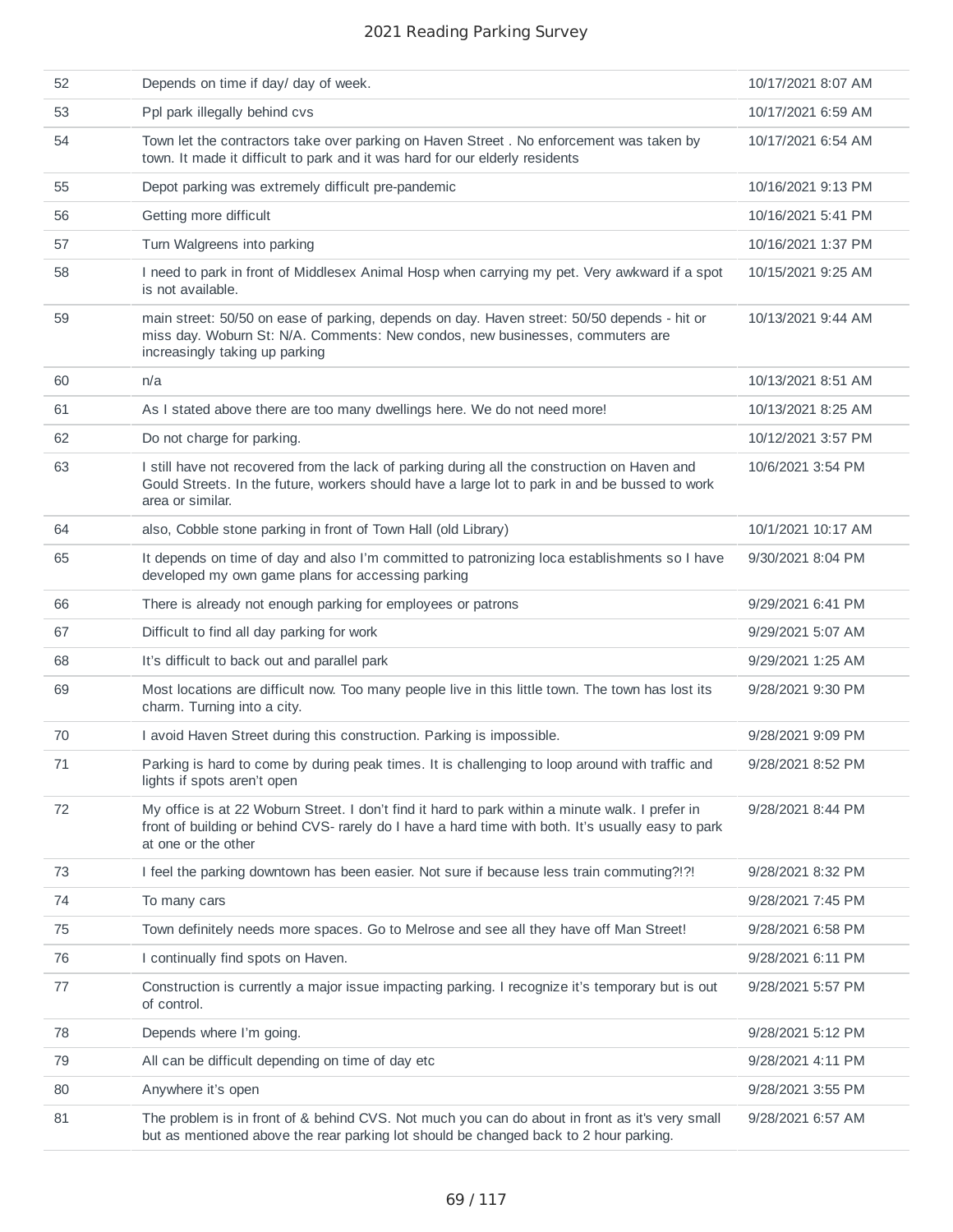| 82  | Because of the limited time one can park it is very difficult                                                                                                                                                                                                                                                                               | 9/26/2021 12:17 PM |
|-----|---------------------------------------------------------------------------------------------------------------------------------------------------------------------------------------------------------------------------------------------------------------------------------------------------------------------------------------------|--------------------|
| 83  | Alternate parking if CVS rear lot is full is difficult due to one way streets                                                                                                                                                                                                                                                               | 9/25/2021 7:22 AM  |
| 84  | Rear cvs difficult in afternoon                                                                                                                                                                                                                                                                                                             | 9/24/2021 7:22 PM  |
| 85  | Sanborn street is gobbled up by people who leave their car there all day to go to the train.                                                                                                                                                                                                                                                | 9/24/2021 1:31 PM  |
| 86  | Sometimes I have to circle the lot or drive around the block to get a spot but I still consider<br>that easy since I always end up finding a spot in the area I want.                                                                                                                                                                       | 9/24/2021 1:24 PM  |
| 87  | Nonresidents should park of street                                                                                                                                                                                                                                                                                                          | 9/24/2021 9:19 AM  |
| 88  | Never parking very congested                                                                                                                                                                                                                                                                                                                | 9/24/2021 6:25 AM  |
| 89  | Do not put meters in. That will drive me away. I'll go elsewhere.                                                                                                                                                                                                                                                                           | 9/23/2021 4:11 PM  |
| 90  | Clearly this is getting to be more of a problem, and traffic as well                                                                                                                                                                                                                                                                        | 9/23/2021 2:55 PM  |
| 91  | Taken my cvs business to North Reading due to no parking in town                                                                                                                                                                                                                                                                            | 9/23/2021 11:12 AM |
| 92  | Parking all over town is difficult and very full, depending on time of day.                                                                                                                                                                                                                                                                 | 9/23/2021 10:46 AM |
| 93  | Depends on time of day and vehicle driving. I don't go downtown to run errands anymore<br>because I can't find parking                                                                                                                                                                                                                      | 9/23/2021 10:16 AM |
| 94  | I said easy on all CVS is constantly turning over and can take one loop to open but that's<br>easy. Main st is easy for a spot but can be hard with traffic.                                                                                                                                                                                | 9/22/2021 3:19 PM  |
| 95  | Use to be easier to find parking but find that it's gotten progressively worse over time. Still can<br>find parking but takes more "loops around"                                                                                                                                                                                           | 9/20/2021 11:16 PM |
| 96  | There is not a lot of parking during daytime hours. If I can't find parking right away, I leave and<br>shop elsewhere. I want to patronize the local businesses, but if I circle around twice and<br>there's no parking, it's faster just to go to the big stores with lots of parking.                                                     | 9/20/2021 10:34 AM |
| 97  | Depends on time of day, inclement weather regarding availability . Seems like meters output to<br>be added with max of 2 hours for certain spots, and if only needed for 10 minutes, that's all<br>one would pay for.                                                                                                                       | 9/20/2021 8:38 AM  |
| 98  | Parking at the train depot was difficult pre-covid even with the sticker and I imagine that will<br>retun eventually                                                                                                                                                                                                                        | 9/20/2021 7:35 AM  |
| 99  | Back parking lot at cvs is horrible. No spots available due to people in exercise classes and at<br>the salons                                                                                                                                                                                                                              | 9/19/2021 8:54 PM  |
| 100 | Flexibility and cost of depot/long term parking should be considered. would be an<br>consideration, maybe even a deterrent, for working in Boston, sometimes has been deterrent<br>even for day trips, not being able to park there                                                                                                         | 9/19/2021 7:42 PM  |
| 101 | I honestly would use downtown Reading shops if there was more parking and fewer parking<br>restrictions and penaltiesdefinitely not user friendly towards potential customers or local<br>business.                                                                                                                                         | 9/18/2021 5:15 PM  |
| 102 | I'm answering about pre pandemic. I don't know what it will be post Will people commute on<br>train again?                                                                                                                                                                                                                                  | 9/17/2021 1:53 PM  |
| 103 | Main street parking is challenging, traveling north from home not easy to grab available spots<br>going south would prefer a Lot. Sometimes use the front of CVS parking lot just aTo reverse<br>directions. And the one-way Haven Street and exit from behind CVS don't help for Professor's<br>market or Quik stop area below the center. | 9/16/2021 2:12 PM  |
| 104 | Easy and Difficult are too binary. It really depends on the time of day for all of the above. It is<br>so hit or miss.                                                                                                                                                                                                                      | 9/16/2021 3:43 AM  |
| 105 | I often used to park in lot behind old Walgreens on Main, but that seems to be filled all the time<br>with residents.                                                                                                                                                                                                                       | 9/15/2021 10:58 AM |
| 106 | Parking at the Brande Court lot or CVS is almost impossible during daytime working hours.                                                                                                                                                                                                                                                   | 9/15/2021 10:01 AM |
| 107 | I usually prefer the cobblestone lot, but it will often be full. However, I am usually able to find a<br>Main St or Haven St spot after looking in front of CVS.                                                                                                                                                                            | 9/15/2021 8:50 AM  |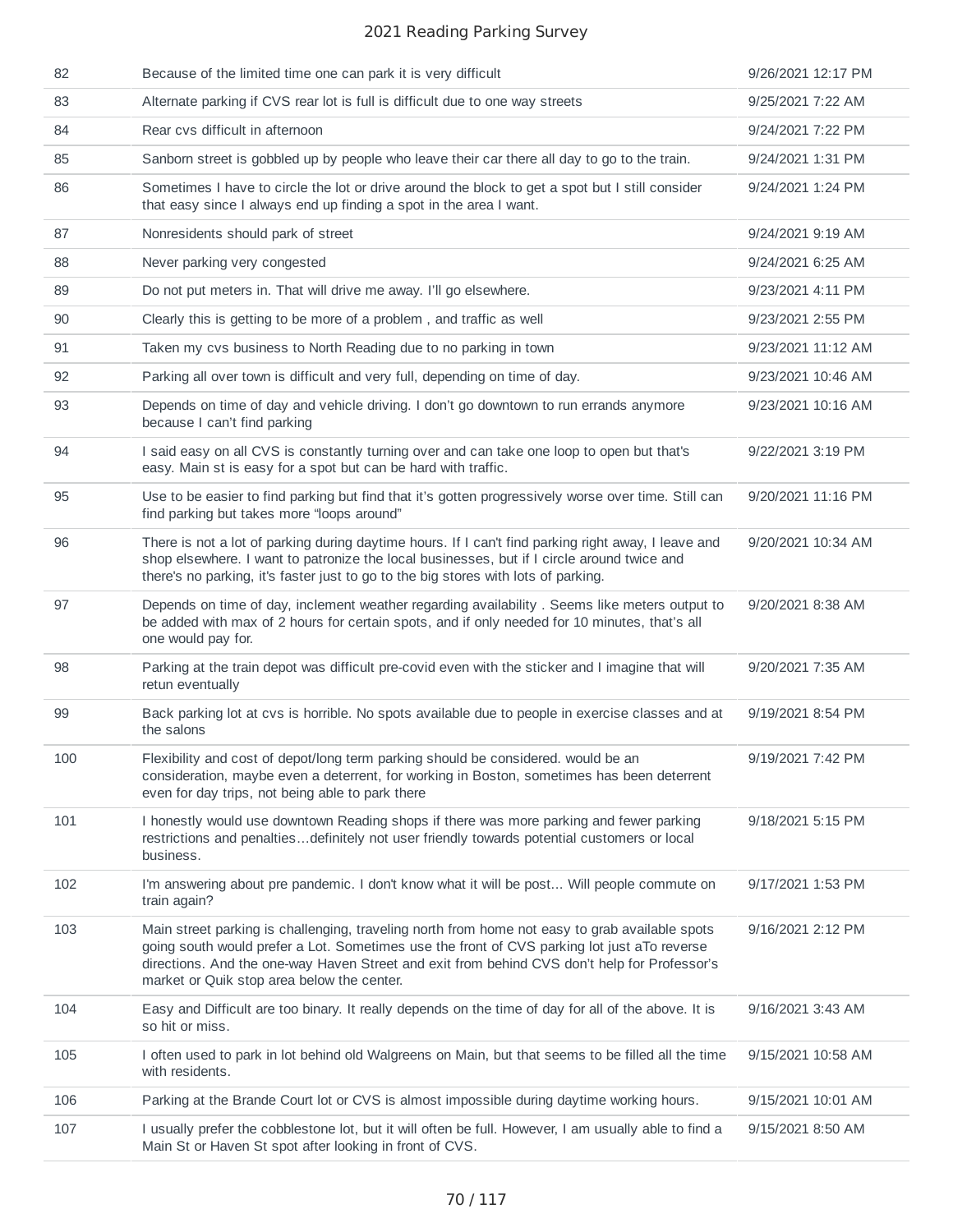| 108 | For most part I do not experience parking issues but parking can be challenging if attempting<br>at peak times coinciding with local events                                                                                                                                                                                                                                                       | 9/14/2021 7:23 PM  |
|-----|---------------------------------------------------------------------------------------------------------------------------------------------------------------------------------------------------------------------------------------------------------------------------------------------------------------------------------------------------------------------------------------------------|--------------------|
| 109 | Not enough parking.                                                                                                                                                                                                                                                                                                                                                                               | 9/14/2021 7:02 PM  |
| 110 | Next to stop of business                                                                                                                                                                                                                                                                                                                                                                          | 9/14/2021 2:46 PM  |
| 111 | weekend vs weekday parking differs                                                                                                                                                                                                                                                                                                                                                                | 9/14/2021 7:46 AM  |
| 112 | We are a bedroom community and most of us have small children. Parking on busy streets is<br>not safe. I have never parked on Woburn, Haven or Main due to the traffic and issues with<br>small children, strollers, and safety.                                                                                                                                                                  | 9/13/2021 8:55 PM  |
| 113 | * Easy most day times, but more difficult at night. Also depends on if any special events are<br>happening at all.                                                                                                                                                                                                                                                                                | 9/13/2021 1:49 PM  |
| 114 | Marked "no" for a lot of these, but honestly it is completely fine with me if I have to park on<br>Woburn St and walk to Main St. Walking for <5 minutes to get to my destination is not a<br>burden at all.                                                                                                                                                                                      | 9/13/2021 9:57 AM  |
| 115 | Thank you for serving on this committee.                                                                                                                                                                                                                                                                                                                                                          | 9/13/2021 7:47 AM  |
| 116 | The closest spaces are also the hardest to find and least safe/accessible                                                                                                                                                                                                                                                                                                                         | 9/12/2021 6:26 PM  |
| 117 | Few disabled parking spaces. All are full at night when running into CVS to pick up a<br>prescription                                                                                                                                                                                                                                                                                             | 9/11/2021 2:09 PM  |
| 118 | Inadequate HP parking.                                                                                                                                                                                                                                                                                                                                                                            | 9/11/2021 9:58 AM  |
| 119 | I park in different locations depending on what's closest to my destination. No preference.                                                                                                                                                                                                                                                                                                       | 9/11/2021 7:25 AM  |
| 120 | There's not a shortage of parking. You can find a spot within a 5 minutes walk almost always.                                                                                                                                                                                                                                                                                                     | 9/10/2021 4:58 PM  |
| 121 | Employees shouldn't park immediately downtown                                                                                                                                                                                                                                                                                                                                                     | 9/10/2021 11:04 AM |
| 122 | The only reason I park at the depot is because I usually have a commuter pass and do not<br>need to hassle with the other town lots                                                                                                                                                                                                                                                               | 9/10/2021 8:18 AM  |
| 123 | Correlate to time of day it would be nice to park right on Main or in a cobblestone lot but it<br>depends on when you can get one.                                                                                                                                                                                                                                                                | 9/9/2021 11:12 PM  |
| 124 | You need a MODERATE option. Easy and Hard don't provide enough differentiation. Maybe a<br>scale of 1 to 5 would have been better.                                                                                                                                                                                                                                                                | 9/9/2021 9:13 PM   |
| 125 | Spot closest to my destination. Whichever lot that is.                                                                                                                                                                                                                                                                                                                                            | 9/9/2021 8:11 PM   |
| 126 | Haven St. east of Main is extremely narrow and can't accommodate 2-way traffic when cars<br>are parked at the curb. This is exacerbated by the tendency of the business at #321 to use the<br>street (instead of their two parking areas) to board and discharge passengers multiple times a<br>day. Consider limiting parking to one side only, similar to what was recently done to Village St. | 9/9/2021 7:00 PM   |
| 127 | I can't say it is "difficult" but it is not easy, and is becoming increasingly difficult.                                                                                                                                                                                                                                                                                                         | 9/9/2021 6:29 PM   |
| 128 | with all the apartment residences planned for downtown I fear parking will be very difficult and I<br>will then not frequent our businesses with no parking.                                                                                                                                                                                                                                      | 9/9/2021 5:44 PM   |
| 129 | no comments                                                                                                                                                                                                                                                                                                                                                                                       | 9/9/2021 2:44 PM   |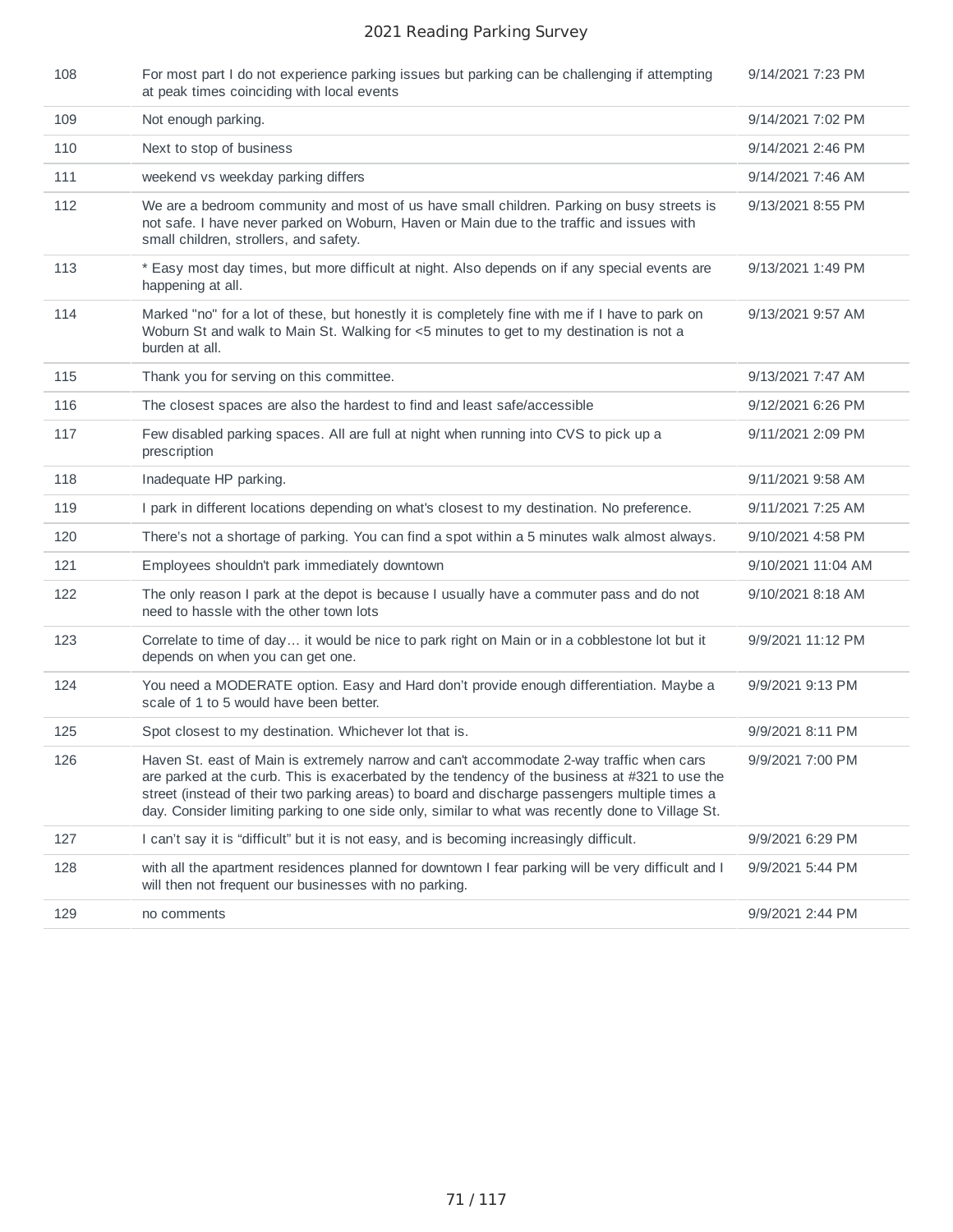# Q18 The following parking zones meet my current needs. (Select all that apply)

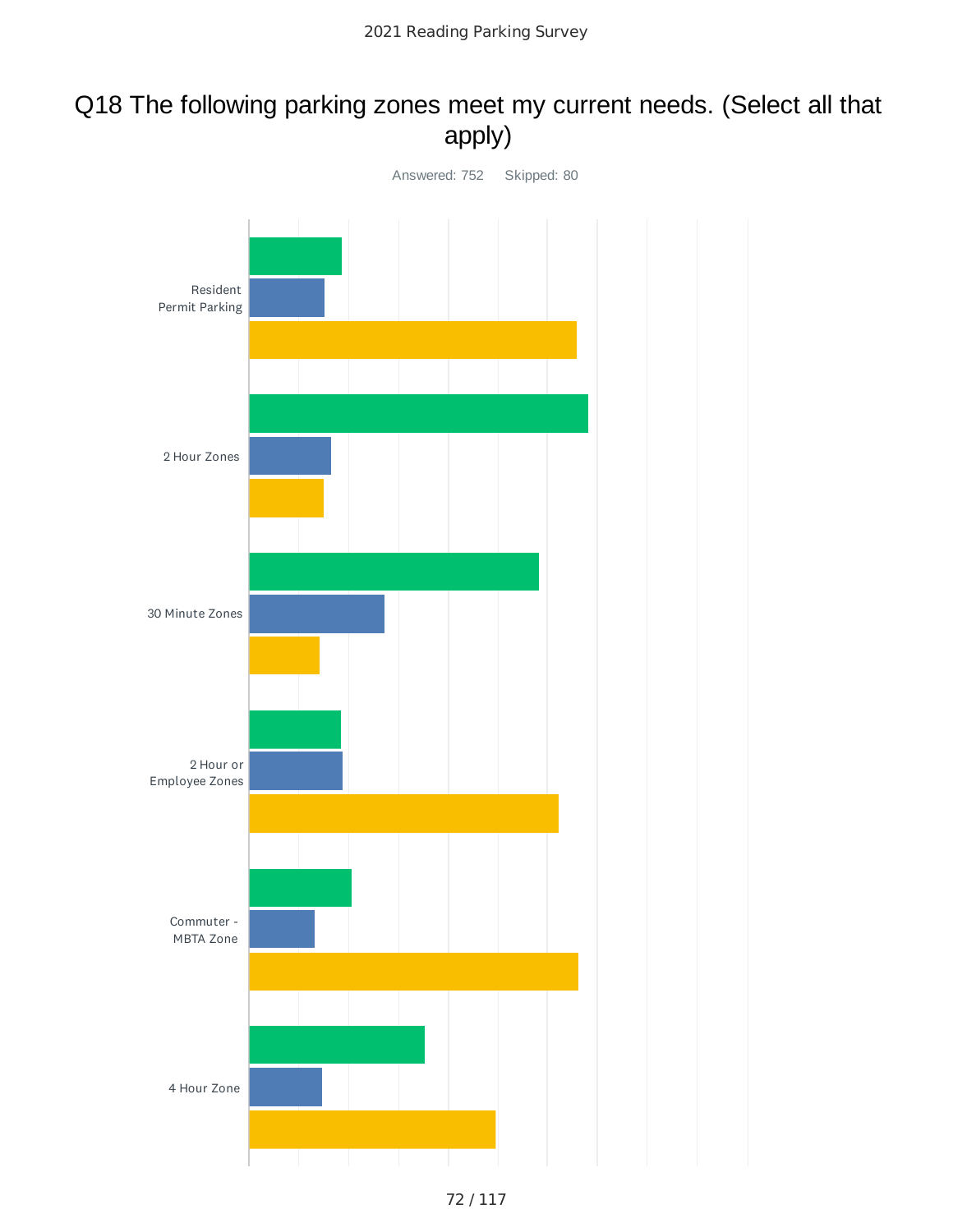

**Zone Work... Zone Make...** Not Applica...

|                                   | ZONE WORKS FOR PARKING<br><b>NEEDS</b> | <b>ZONE MAKES PARKING MORE</b><br><b>DIFFICULT</b> | <b>NOT</b><br><b>APPLICABLE</b> | <b>TOTAL</b> |
|-----------------------------------|----------------------------------------|----------------------------------------------------|---------------------------------|--------------|
| <b>Resident Permit</b><br>Parking | 18.66%<br>120                          | 15.40%<br>99                                       | 65.94%<br>424                   | 643          |
| 2 Hour Zones                      | 68.23%<br>466                          | 16.54%<br>113                                      | 15.23%<br>104                   | 683          |
| 30 Minute Zones                   | 58.37%<br>380                          | 27.34%<br>178                                      | 14.29%<br>93                    | 651          |
| 2 Hour or Employee<br>Zones       | 18.66%<br>111                          | 18.99%<br>113                                      | 62.35%<br>371                   | 595          |
| Commuter - MBTA<br>Zone           | 20.59%<br>125                          | 13.18%<br>80                                       | 66.23%<br>402                   | 607          |
| 4 Hour Zone                       | 35.44%<br>213                          | 14.81%<br>89                                       | 49.75%<br>299                   | 601          |
| Senior Center Parking             | 15.74%<br>93                           | 5.08%<br>30                                        | 79.19%<br>468                   | 591          |
| Handicap Parking                  | 12.77%<br>77                           | 4.31%<br>26                                        | 82.92%<br>500                   | 603          |

| # | <b>ANY COMMENTS TO SHARE?</b>                                                               | <b>DATE</b>        |
|---|---------------------------------------------------------------------------------------------|--------------------|
|   |                                                                                             | 11/8/2021 10:34 AM |
|   | The more government is involved in people's lives - the worse it gets.                      | 11/6/2021 6:51 PM  |
| 3 | Less residential building would lessen traffic & parking problems                           | 11/2/2021 8:28 AM  |
|   | We would take the train in more often if there would be parking available.                  | 11/1/2021 3:06 PM  |
| 5 | Not enough HP spots available.                                                              | 11/1/2021 9:14 AM  |
| 6 | do not know where that is Commuter MBTA Zone                                                | 10/31/2021 4:52 PM |
|   | See above- the 9 folks who help need that occasional 4-6 hours Feb-April 15 on Thursdays so | 10/26/2021 8:00 AM |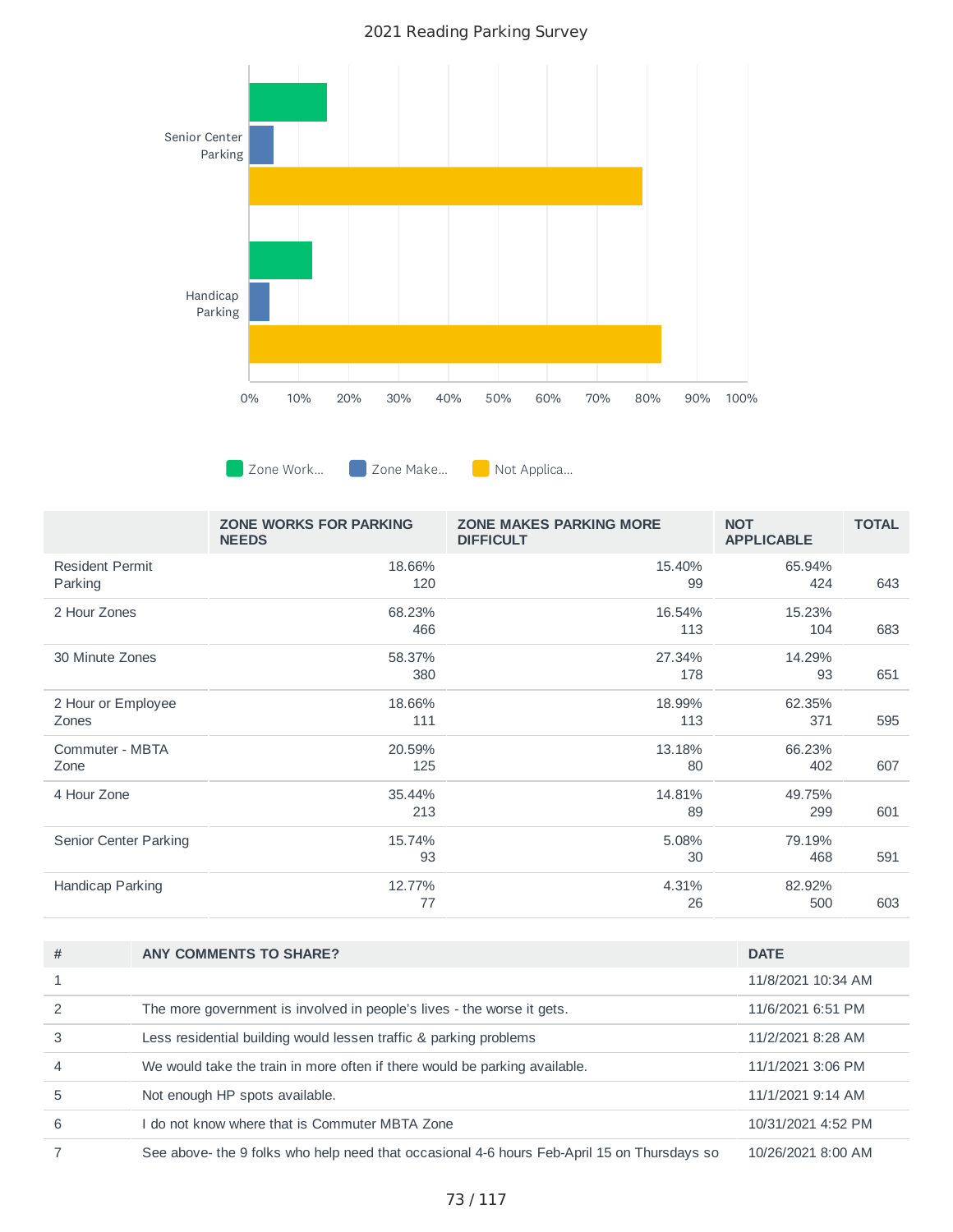|    | far has been granted                                                                                                                                             |                     |
|----|------------------------------------------------------------------------------------------------------------------------------------------------------------------|---------------------|
| 8  | To be honest, I'm not familiar with all of these options or where they are.                                                                                      | 10/22/2021 7:30 AM  |
| 9  | I was not aware you needed a resident sticker to park in downtown Reading?                                                                                       | 10/21/2021 11:47 AM |
| 10 | New construction does not have enough parking which leads to constraints for residents                                                                           | 10/19/2021 10:05 AM |
| 11 | It has been getting more difficult to park over the last 6 months.                                                                                               | 10/19/2021 9:32 AM  |
| 12 | Again, some way for residents to use the depot parking for OCCASIONAL weekday trips into<br>Boston.                                                              | 10/19/2021 5:34 AM  |
| 13 | There is no need for residence stickers. If they stop building housing down town we would<br>have a parking problem.                                             | 10/18/2021 4:38 PM  |
| 14 | Typically walk to the Commuter Rail.                                                                                                                             | 10/18/2021 3:30 PM  |
| 15 | Parking needs to be easy to support local Bisiness. If it's difficult I will go else's. Parking<br>Works as is don't mess with it.                               | 10/18/2021 10:18 AM |
| 16 | I don't even know where all these zones are, but typically when I need a linger spot (for the<br>dentist) only a 15 min is available.                            | 10/18/2021 6:12 AM  |
| 17 | Another choice besides yes/no could be usually or not always. Not everyone falls into a strictly<br>yes/no category under any of these questions.                | 10/17/2021 9:53 PM  |
| 18 | This question is very confusing.                                                                                                                                 | 10/17/2021 5:25 PM  |
| 19 | Appropriate language is 'accessible'. The spot is not disabled.                                                                                                  | 10/17/2021 3:50 PM  |
| 20 | Didn't know there was public parking at the senior center. Is that for everyone or seniors only?                                                                 | 10/17/2021 9:37 AM  |
| 21 | I don't even know where the 4 hour zone is                                                                                                                       | 10/17/2021 8:35 AM  |
| 22 | Parking is plenty downtown, especially compared to neighboring towns. Please focus on<br>sidewalks near commuter rail. They are awful!                           | 10/16/2021 6:58 PM  |
| 23 | I've never seen/noticed any parking restrictions in d oh a town Reading.                                                                                         | 10/16/2021 6:18 PM  |
| 24 | Lol I didn't even know there was resident permit parking                                                                                                         | 10/16/2021 3:46 PM  |
| 25 | What is zone parking??                                                                                                                                           | 10/16/2021 1:57 PM  |
| 26 | Turn Walgreens into parking                                                                                                                                      | 10/16/2021 1:37 PM  |
| 27 | 4 hour limit in CVS lot leads to a lot of employee parking. Occasionally this is handy for me;<br>however, I feel I am intruding upon shoppers by taking a spot. | 10/15/2021 9:25 AM  |
| 28 | 2 hour zones: around downtown* -- 30 minutes zones: around CVS* -- Handicap parking:<br>helpful                                                                  | 10/13/2021 9:44 AM  |
| 29 | When no pandemic the MBTA lot fills up.                                                                                                                          | 10/13/2021 9:26 AM  |
| 30 | n/a                                                                                                                                                              | 10/13/2021 8:51 AM  |
| 31 | Haven't used these I guess                                                                                                                                       | 10/13/2021 8:25 AM  |
| 32 | Reduce zones to not more than 3.                                                                                                                                 | 10/12/2021 3:57 PM  |
| 33 | I'm not sure where these zones are or if they exist today                                                                                                        | 10/8/2021 5:01 AM   |
| 34 | Just moved here. Where are the Brande Court lot and Depot Parking?                                                                                               | 10/2/2021 12:57 PM  |
| 35 | I often go to cafe Nero to work. It is unfortunate that I have to either leave or keep moving my<br>car to avoid a ticket                                        | 9/30/2021 6:12 PM   |
| 36 | Could use more                                                                                                                                                   | 9/29/2021 9:56 AM   |
| 37 | Unclear what resident parking permit provides. I wonder if downtown residents are aware of the<br>permit.                                                        | 9/29/2021 7:01 AM   |
| 38 | HP parking should be held to same zoning as other meter parking or zone requirements.                                                                            | 9/29/2021 5:23 AM   |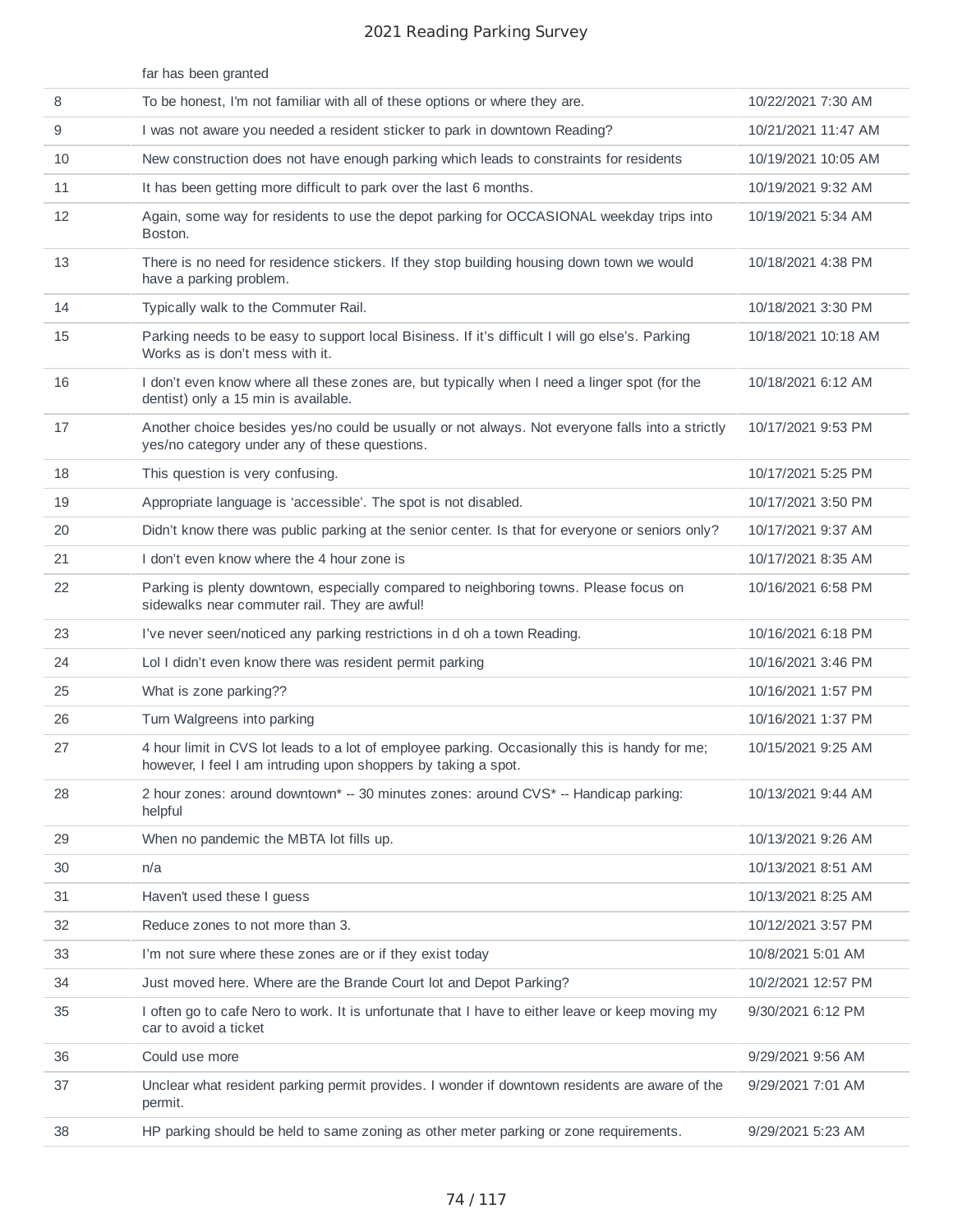| 39 | It is really hard to tell parking with all the open spots at train. All the apartments on Haven are<br>a little concerning. They do have parking underneath which is good.                                                                                                                                                                                                                                                                                                                        | 9/28/2021 8:32 PM  |
|----|---------------------------------------------------------------------------------------------------------------------------------------------------------------------------------------------------------------------------------------------------------------------------------------------------------------------------------------------------------------------------------------------------------------------------------------------------------------------------------------------------|--------------------|
| 40 | Check out Melrose. I find the wording for this section difficult to answer.                                                                                                                                                                                                                                                                                                                                                                                                                       | 9/28/2021 6:58 PM  |
| 41 | Why does the Reading Cooperative Bank have precious spaces in the town lot. Don't they<br>have their own lot on Sanborn St.?                                                                                                                                                                                                                                                                                                                                                                      | 9/28/2021 6:24 PM  |
| 42 | Thank you                                                                                                                                                                                                                                                                                                                                                                                                                                                                                         | 9/28/2021 6:11 PM  |
| 43 | Sanborn St is used by commuters. S/B 2 hr parking.                                                                                                                                                                                                                                                                                                                                                                                                                                                | 9/28/2021 4:05 PM  |
| 44 | Find it odd that the 30 min spots in front of CVS are on the Main Street side of the lot. They<br>should be in front of the stores.                                                                                                                                                                                                                                                                                                                                                               | 9/28/2021 3:24 PM  |
| 45 | \$150 for resident commuter parking is excessive, especially in remote/hybrid work<br>environment                                                                                                                                                                                                                                                                                                                                                                                                 | 9/28/2021 2:38 PM  |
| 46 | How can you have zone parking and no one to enforce it                                                                                                                                                                                                                                                                                                                                                                                                                                            | 9/28/2021 12:13 PM |
| 47 | I do not purchase an employee parking sticker because the zone is so small, there are rarely<br>any spaces to use anyway. It seems like a waste of money.                                                                                                                                                                                                                                                                                                                                         | 9/27/2021 6:40 AM  |
| 48 | Not enough short term parking. There's a big difference between 30 min. and then the step up<br>to 120 minutes. Definitely a need for more 30-60 minute parking spots in high demand areas<br>that is then actually enforced.                                                                                                                                                                                                                                                                     | 9/25/2021 7:37 AM  |
| 49 | I live downtown but parking for visitors is often a problem.                                                                                                                                                                                                                                                                                                                                                                                                                                      | 9/25/2021 5:17 AM  |
| 50 | Police need to give tickets ad or tow                                                                                                                                                                                                                                                                                                                                                                                                                                                             | 9/24/2021 9:19 AM  |
| 51 | No one works for 2 hours and can't have 12 spaces for 2 building train workers aren't coming<br>back in 4 hours and reading resident shouldn't have to pay to work in their town they pay taxes<br>in high taxes                                                                                                                                                                                                                                                                                  | 9/24/2021 6:25 AM  |
| 52 | You need to enforce the time limit if you want compliance. And we need compliance.                                                                                                                                                                                                                                                                                                                                                                                                                | 9/23/2021 11:37 AM |
| 53 | This town lacks handicap parking in the busiest areas like Haven St.                                                                                                                                                                                                                                                                                                                                                                                                                              | 9/23/2021 10:46 AM |
| 54 | I live on a high traffic street with no parking restrictions; the street include a new condo<br>building Post Office where new residents are taking up street spots two dance schools<br>including one that functions as a conservatory with full time day students and faculty with no<br>parking lot. Creative Arts is also housed in the church on Sanborn Street. Northeast Youth<br>Ballet and Conservatory is open 6 days a week from 9-8pm most evenings. Sundays there<br>are also events | 9/22/2021 6:22 PM  |
| 55 | My needs are not needed for over 4 hours but I've seen retail and restaurant workers park in<br>the 4 hour spots. It can take up spots for patrons but even with that there is still spaces<br>available.                                                                                                                                                                                                                                                                                         | 9/22/2021 3:19 PM  |
| 56 | You have to be a rocket scientist to understand the zones!                                                                                                                                                                                                                                                                                                                                                                                                                                        | 9/20/2021 10:34 AM |
| 57 | not enough public HP parking downtown                                                                                                                                                                                                                                                                                                                                                                                                                                                             | 9/18/2021 8:32 PM  |
| 58 | I actually cannot honestly speak to the above types of restricted parking. If these specific<br>parking designations actually exit or are being considered, there would be no spaces available<br>to a person who does not fit into these categories.                                                                                                                                                                                                                                             | 9/18/2021 5:15 PM  |
| 59 | Pass for commuter MBTA parking got too expensive, and it filled up too fast! For future- need<br>more all day parking around train - all new apts!                                                                                                                                                                                                                                                                                                                                                | 9/17/2021 1:53 PM  |
| 60 | I have not today its been impacted by zones, just availability in general                                                                                                                                                                                                                                                                                                                                                                                                                         | 9/16/2021 2:12 PM  |
| 61 | would depend on where employee parking options are to answer wuestion                                                                                                                                                                                                                                                                                                                                                                                                                             | 9/15/2021 9:03 PM  |
| 62 | I dont believe there is a need for a tine limit                                                                                                                                                                                                                                                                                                                                                                                                                                                   | 9/14/2021 8:34 PM  |
| 63 | I actually switched from cvs in reading to north reading because of parking issues                                                                                                                                                                                                                                                                                                                                                                                                                | 9/14/2021 7:02 PM  |
| 64 | We need employee stickers for people who work downtown, Basically we need an employee lot<br>(but this goes back to figuring out how many employees are parking and at what times of<br>days.)                                                                                                                                                                                                                                                                                                    | 9/13/2021 8:55 PM  |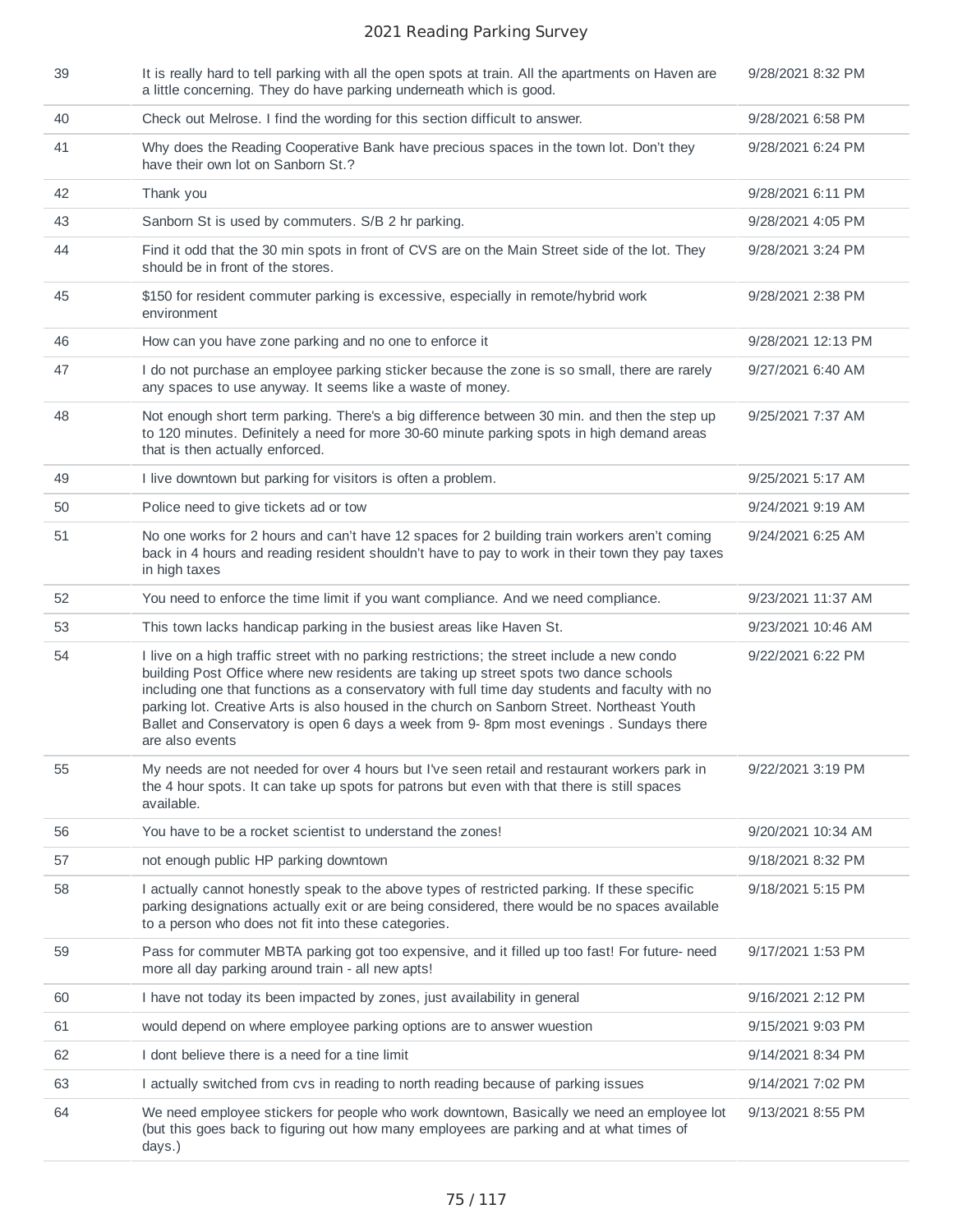| 65 | I have not noticed Residence, 2hr/employee, or 4hr zones on parking signs.                                                                                                                                                                                   | 9/13/2021 12:57 PM |
|----|--------------------------------------------------------------------------------------------------------------------------------------------------------------------------------------------------------------------------------------------------------------|--------------------|
| 66 | not enough handicapped spots no enforcement see people parking in spots with no sticker or<br>expired stickers                                                                                                                                               | 9/13/2021 10:33 AM |
| 67 | I am not opposed to meters in highly6 utilized areas but they should be solar and accept<br>debit/credit as is standard in all towns/cities these days. Would love a grace period or low<br>charges that rise after 30 minutes or 90 minutes as appropriate. | 9/13/2021 7:47 AM  |
| 68 | Limiting time hinders businesses in town because people would maybe eat/shop/stroll but if<br>they have a time limit and risk a fine- they are likely to do their business and leave right after<br>without additional stops.                                | 9/12/2021 6:26 PM  |
| 69 | Inadequate HP parking.                                                                                                                                                                                                                                       | 9/11/2021 9:58 AM  |
| 70 | If I want to walk downtown, I usually just walk to downtown from my home. If I have an errand<br>I'll drive over park for five minutes and then leave.                                                                                                       | 9/11/2021 7:25 AM  |
| 71 | Too many non commuter cars in the MBTA lot Pre Covid. lots of NH plates                                                                                                                                                                                      | 9/10/2021 8:18 AM  |
| 72 | North Reading Resident should have option to pay for Reading town MBTA parking.                                                                                                                                                                              | 9/9/2021 7:45 PM   |
| 73 | Again, we always walk.                                                                                                                                                                                                                                       | 9/9/2021 7:00 PM   |
| 74 | I really think the higher use areas in front of cvs and Main Street should have matters to<br>encourage turnover instead of just 2 hr limits.                                                                                                                | 9/9/2021 6:45 PM   |
| 75 | I don't know what your zone references really mean                                                                                                                                                                                                           | 9/9/2021 5:38 PM   |
| 76 | test                                                                                                                                                                                                                                                         | 9/9/2021 2:44 PM   |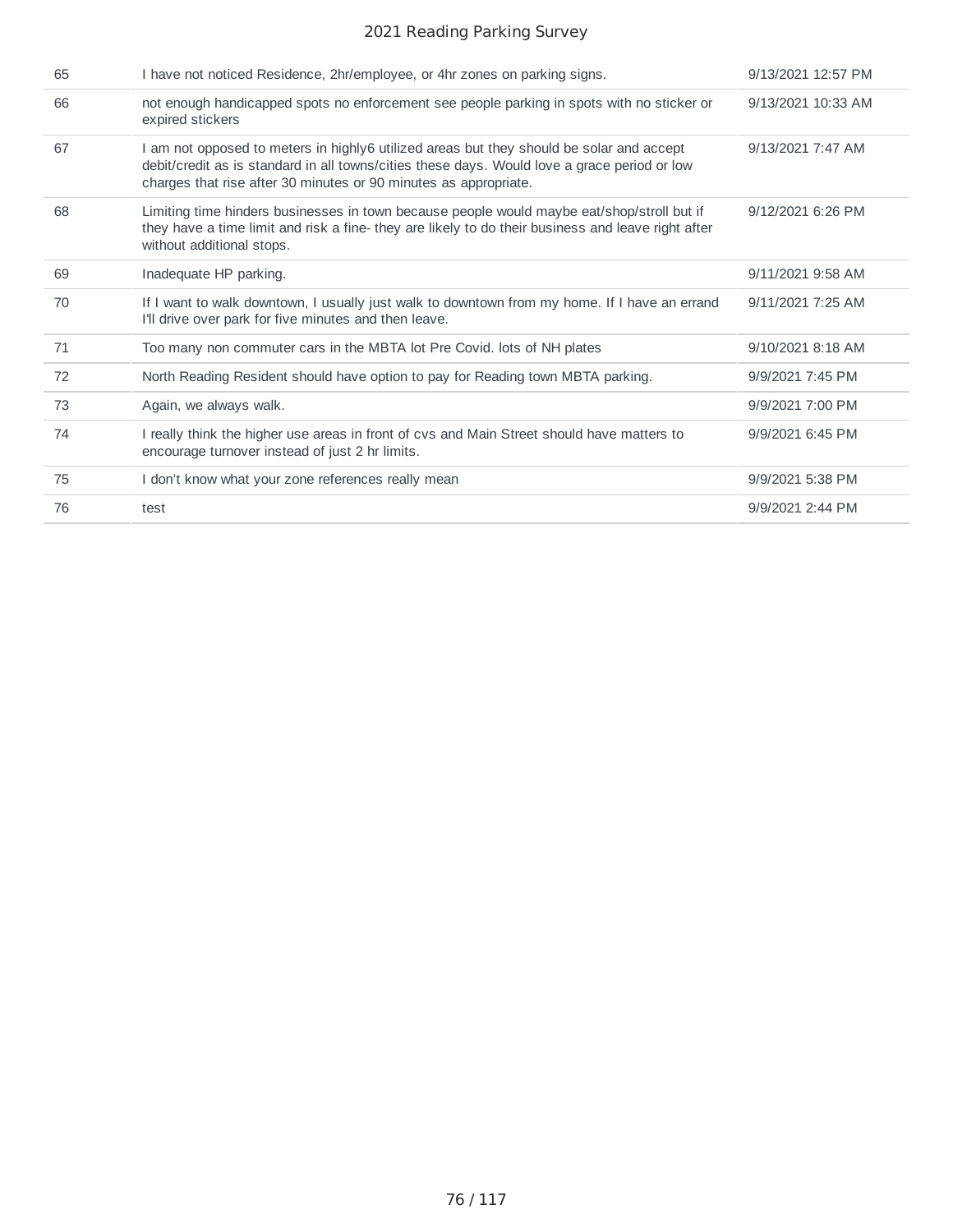# Q19 Due to parking constraints, I shop/dine/run errands outside downtown Reading.



| <b>ANSWER CHOICES</b> | <b>RESPONSES</b> |     |
|-----------------------|------------------|-----|
| Yes                   | 48.21%           | 376 |
| <b>No</b>             | 51.79%           | 404 |
| <b>TOTAL</b>          |                  | 780 |

| #  | <b>PLEASE ENTER COMMENTS.</b>                                                                                                                                  | <b>DATE</b>         |
|----|----------------------------------------------------------------------------------------------------------------------------------------------------------------|---------------------|
| 1  | I often go to other CVS out of town.                                                                                                                           | 12/19/2021 12:28 PM |
| 2  | I often go to stoneham due to proximity                                                                                                                        | 11/18/2021 4:38 PM  |
| 3  | Sometimes.                                                                                                                                                     | 11/18/2021 8:36 AM  |
| 4  | Visit other towns for dining                                                                                                                                   | 11/14/2021 7:49 AM  |
| 5  | I have my medications and other necessary items either shipped or I shop elsewhere.                                                                            | 11/13/2021 10:00 AM |
| 6  | sometimes                                                                                                                                                      | 11/8/2021 3:32 PM   |
| 7  | Many times choose shopping were ther is easier parking                                                                                                         | 11/8/2021 10:34 AM  |
| 8  | Redstone & Walmart parking is better.                                                                                                                          | 11/2/2021 8:28 AM   |
| 9  | If I know it's probably busy downtown, I will go to another bank branch with parking, or a<br>pharmacy with parking lot, or restaurant with parking available. | 11/1/2021 3:06 PM   |
| 10 | Parking in the afternoon is impossible                                                                                                                         | 10/31/2021 7:19 PM  |
| 11 | Not just the parking, the traffic lights are not too swift for getting through. I now drive around<br>the center to avoid it.                                  | 10/31/2021 9:20 AM  |
| 12 | Most shopping is outside reading - not due to parking                                                                                                          | 10/31/2021 7:31 AM  |
| 13 | Not due to parking but due to limited selection and service variety of shops and businesses                                                                    | 10/29/2021 7:02 PM  |
| 14 | But I may choose to go elsewhere and come back if parking is not available.                                                                                    | 10/29/2021 6:03 PM  |
| 15 | Sometimes because restaurants have their own parking lots                                                                                                      | 10/29/2021 2:36 PM  |
| 16 | On occasion                                                                                                                                                    | 10/29/2021 8:52 AM  |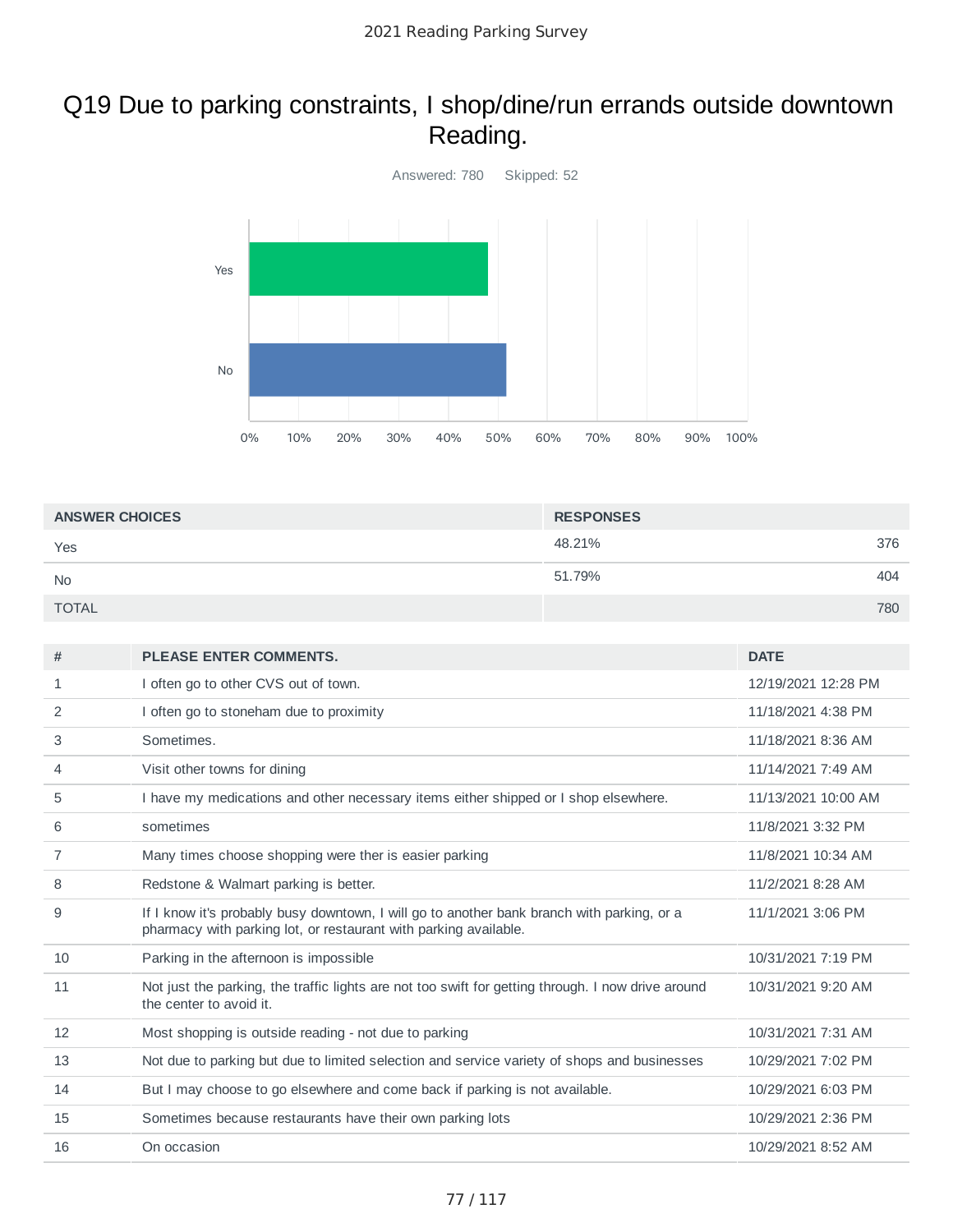| 17 | Not currently. But as more residents live in downtown I may take my business elsewhere.                                                                                                             | 10/26/2021 11:54 AM |
|----|-----------------------------------------------------------------------------------------------------------------------------------------------------------------------------------------------------|---------------------|
| 18 | I live north of Main Street and tend to stay north for takeout at busy times for convenience                                                                                                        | 10/26/2021 9:07 AM  |
| 19 | Currently it is not pleasant to drive down Main St. and park downtown, but I still do reluctantly.                                                                                                  | 10/25/2021 7:14 AM  |
| 20 | At times                                                                                                                                                                                            | 10/25/2021 4:48 AM  |
| 21 | Daily. Many Reading business es have like at money.                                                                                                                                                 | 10/24/2021 4:33 PM  |
| 22 | it only took one ticket about 10 years ago to no longer frequent reading stores                                                                                                                     | 10/24/2021 9:31 AM  |
| 23 | I shop/dine other places since low shopping/dining selection in downtown. Parking constraints<br>is not reason go outside downtown                                                                  | 10/24/2021 9:06 AM  |
| 24 | Sometimes it's too hard to get into downtown. Added to that I'm not sure if I'll find parking or<br>have to circle. So sometimes I just go somewhere else.                                          | 10/24/2021 8:45 AM  |
| 25 | 90 % of the time i try to stay away from downtown                                                                                                                                                   | 10/24/2021 5:37 AM  |
| 26 | I go to CVS and Dunkin in North Reading because there is ample parking.                                                                                                                             | 10/23/2021 4:39 PM  |
| 27 | Hard to answer. I only do certain things downtown because of parking issues                                                                                                                         | 10/23/2021 8:15 AM  |
| 28 | We will often just avoid it because it's hard to meet up with friends and find parking.                                                                                                             | 10/23/2021 8:06 AM  |
| 29 | I'd rather go to Stoneham they have much more                                                                                                                                                       | 10/22/2021 10:18 AM |
| 30 | Should have more parking lots behind businesses all along Main Street, on the East side<br>behind Wallgreens, and the new apartments (Rise), also behind Biltmore+Main.                             | 10/21/2021 11:02 PM |
| 31 | The parking lot between Woburn St and Haven St is impossible and I avoid that area/shops.                                                                                                           | 10/21/2021 8:46 AM  |
| 32 | Cannot walk to get groceries, hardware items so must have a vehicle for travel                                                                                                                      | 10/20/2021 9:20 AM  |
| 33 | Reading needs to have better restaurants and shops. Parking is ok for now.                                                                                                                          | 10/19/2021 5:56 PM  |
| 34 | I will travel to Redstone in Stoneham as that has ample parking.                                                                                                                                    | 10/19/2021 3:28 PM  |
| 35 | I go out of my way and spent extra time running errands outside of Reading just to avoid the<br>center                                                                                              | 10/19/2021 5:59 AM  |
| 36 | Strolling in Reading downtown is not easy to do.                                                                                                                                                    | 10/19/2021 5:40 AM  |
| 37 | I do those things outside Reading but not because of parking. Because of options and variety<br>of the mix of retail downtown. It has improved greatly but still need to go elsewhere<br>sometimes. | 10/18/2021 8:42 PM  |
| 38 | Somewhat but mostly because the restaurants and stores are better in other areas.                                                                                                                   | 10/18/2021 6:18 PM  |
| 39 | Parking near our restaurants isn't easy on a busy evening                                                                                                                                           | 10/18/2021 4:34 PM  |
| 40 | What takes me out of Reading to shop/dine/run errands is availability of desired options.                                                                                                           | 10/18/2021 3:30 PM  |
| 41 | This is often true for mid-day during the week.                                                                                                                                                     | 10/18/2021 10:23 AM |
| 42 | Fix the traffic problems                                                                                                                                                                            | 10/18/2021 9:08 AM  |
| 43 | Shopping outside of Reading has nothing to do with parking. Not much offered downtown to my<br>needs.                                                                                               | 10/18/2021 7:05 AM  |
| 44 | Parking has no issue on why I don't shop in Reading, not really any stores that interest me<br>often. We done out quite a bit though.                                                               | 10/18/2021 7:04 AM  |
| 45 | Only shop downtown when absolutely necessary. The new lines on the road are a nightmare.                                                                                                            | 10/18/2021 6:12 AM  |
| 46 | You need other categories than yes or no. Sometimes or maybe also apply and might be more<br>accurate responses.                                                                                    | 10/17/2021 9:53 PM  |
| 47 | At times                                                                                                                                                                                            | 10/17/2021 6:55 PM  |
| 48 | Sometimes                                                                                                                                                                                           | 10/17/2021 5:33 PM  |
| 49 | I find our restaurants are overly busy given the quality. Zucca is great. The rest are overhyped.                                                                                                   | 10/17/2021 5:25 PM  |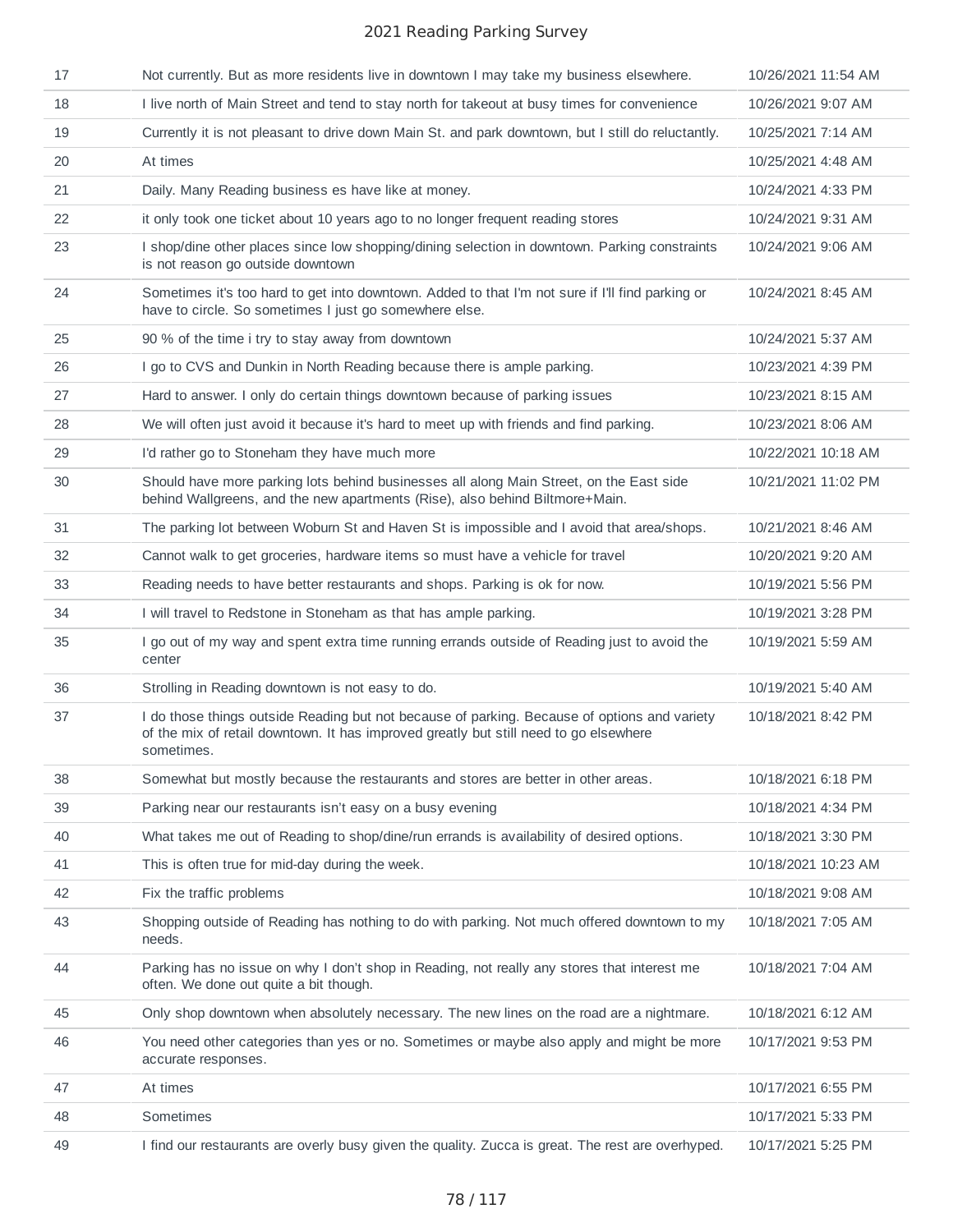|    | Regardless, parking hasn't been a huge problem for me, but I don't mind walking.                                                                                                                                                                                             |                     |
|----|------------------------------------------------------------------------------------------------------------------------------------------------------------------------------------------------------------------------------------------------------------------------------|---------------------|
| 50 | I shop outside of reading because there aren't enough opportunities to shop IN Reading! More<br>needs to be done to attract business and restaurants! Maybe more parking will help?                                                                                          | 10/17/2021 4:07 PM  |
| 51 | Depends on my needs                                                                                                                                                                                                                                                          | 10/17/2021 3:50 PM  |
| 52 | i go elsewhere cuz of lack of businesses and a downtown that is copped up by too many lights                                                                                                                                                                                 | 10/17/2021 12:15 PM |
| 53 | Sometimes                                                                                                                                                                                                                                                                    | 10/17/2021 9:46 AM  |
| 54 | About half the time.                                                                                                                                                                                                                                                         | 10/17/2021 9:37 AM  |
| 55 | Due to not having variety of business I go elsewhere. Parking never an issue                                                                                                                                                                                                 | 10/17/2021 9:16 AM  |
| 56 | For other reasons, not the parking                                                                                                                                                                                                                                           | 10/17/2021 8:35 AM  |
| 57 | Sometimes it is just easier to drive up to North Reading to go, for example, to CVS.                                                                                                                                                                                         | 10/17/2021 8:32 AM  |
| 58 | Stoneham gets allof our business and banking rtc                                                                                                                                                                                                                             | 10/17/2021 6:59 AM  |
| 59 | Easier parking other places                                                                                                                                                                                                                                                  | 10/17/2021 6:54 AM  |
| 60 | I use Stoneham at least as frequently as Reading due to easier parking and proximity/                                                                                                                                                                                        | 10/16/2021 7:08 PM  |
| 61 | Lack of stores is real reason                                                                                                                                                                                                                                                | 10/16/2021 5:41 PM  |
| 62 | Sometimes, it varies                                                                                                                                                                                                                                                         | 10/16/2021 4:18 PM  |
| 63 | Not much in downtown to draw me                                                                                                                                                                                                                                              | 10/16/2021 3:24 PM  |
| 64 | Parking is not the issue for retail/ dining in Reading                                                                                                                                                                                                                       | 10/16/2021 2:57 PM  |
| 65 | Nowadays I only go to downtown Reading for prescriptions at CVS and Eastern Bank and am<br>on the verge of transferring my CVS prescriptions to Stoneham where I never have to loop<br>around trying to find a parking spot whether during business hours or in the evening. | 10/16/2021 2:39 PM  |
| 66 | It's easier to go to Redstone plaza in Stoneham or Woburn mall village because your<br>guaranteed parking.                                                                                                                                                                   | 10/16/2021 1:57 PM  |
| 67 | Turn Walgreens into parking                                                                                                                                                                                                                                                  | 10/16/2021 1:37 PM  |
| 68 | Sometimes                                                                                                                                                                                                                                                                    | 10/16/2021 1:23 PM  |
| 69 | I am close enough to walk if I prefer.                                                                                                                                                                                                                                       | 10/15/2021 9:25 AM  |
| 70 | yes/sometimes                                                                                                                                                                                                                                                                | 10/13/2021 9:44 AM  |
| 71 | depends                                                                                                                                                                                                                                                                      | 10/13/2021 9:18 AM  |
| 72 | n/a                                                                                                                                                                                                                                                                          | 10/13/2021 8:51 AM  |
| 73 | sometimes                                                                                                                                                                                                                                                                    | 10/13/2021 8:25 AM  |
| 74 | Parking and Route 28 new traffic pattern force me to shop elsewhere since implemented.                                                                                                                                                                                       | 10/12/2021 3:57 PM  |
| 75 | I eventually find a spot when I need it                                                                                                                                                                                                                                      | 10/8/2021 5:01 AM   |
| 76 | Parking availability doesn't affect where I shop/dine/run errands, though it may affect when I do<br>those things.                                                                                                                                                           | 10/6/2021 4:10 PM   |
| 77 | I shop/dine outside of Reading more often because of the variety of businesses                                                                                                                                                                                               | 10/5/2021 8:46 AM   |
| 78 | I try to support local businesses but sometimes go elsewhere knowing parking will be difficult.<br>Especially restaurant parking at peak times                                                                                                                               | 10/1/2021 7:59 AM   |
| 79 | Sometimes                                                                                                                                                                                                                                                                    | 9/30/2021 8:21 PM   |
| 80 | Hard to find parking at night for dining                                                                                                                                                                                                                                     | 9/30/2021 6:04 PM   |
| 81 | More and more frequently                                                                                                                                                                                                                                                     | 9/28/2021 11:15 PM  |
| 82 | Parking is a process that takes too long to find a spot even in the middle of the day.                                                                                                                                                                                       | 9/28/2021 9:30 PM   |
| 83 | I still bank in Reading but have transferred RX elsewhere                                                                                                                                                                                                                    | 9/28/2021 8:48 PM   |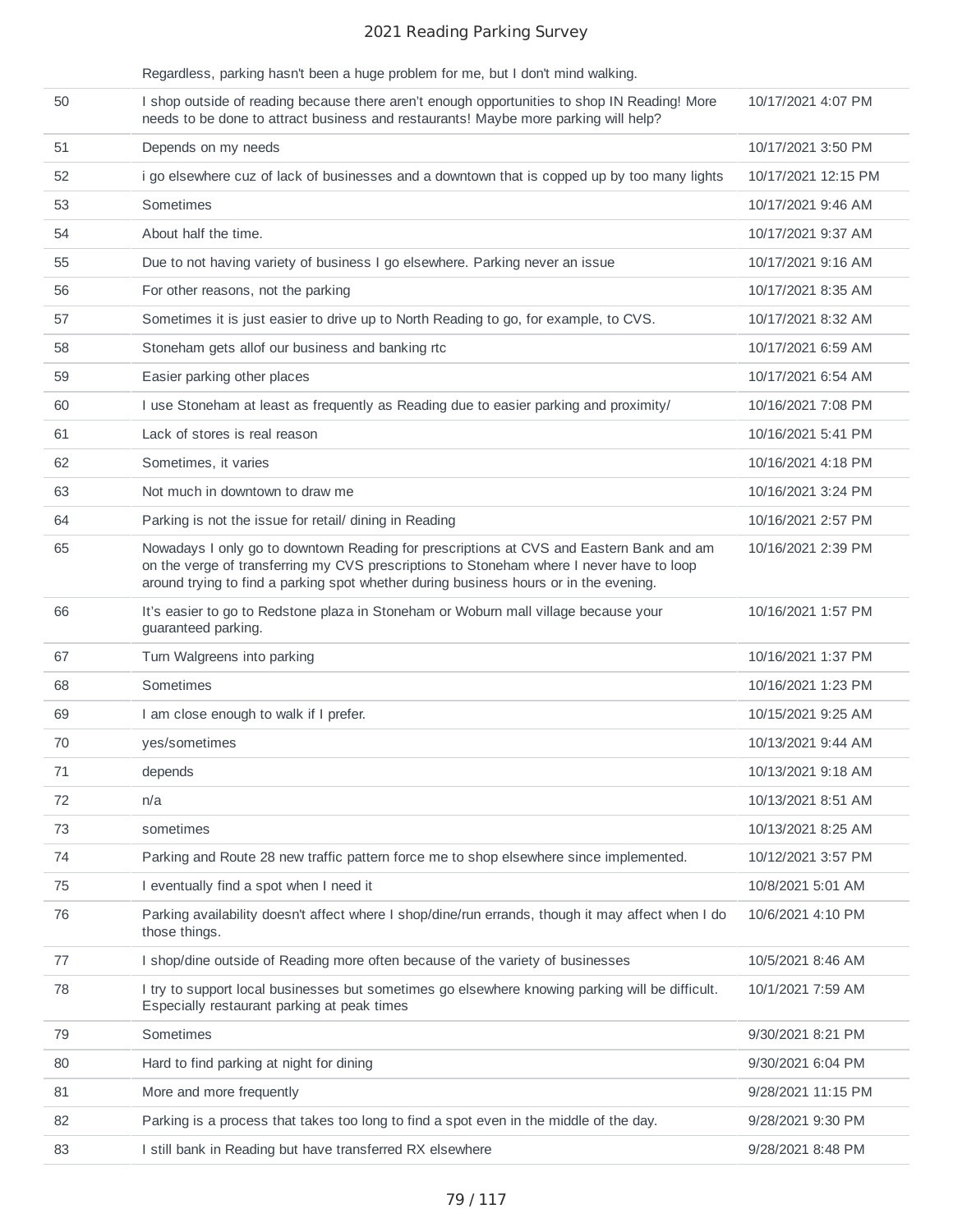| 84  | I always prefer to patronize Town Center, I will drive around for parking before I leave town for<br>services                                                                                                                                                                                                                                                                                       | 9/28/2021 8:30 PM  |
|-----|-----------------------------------------------------------------------------------------------------------------------------------------------------------------------------------------------------------------------------------------------------------------------------------------------------------------------------------------------------------------------------------------------------|--------------------|
| 85  | I go to cvs in north reading easier to park                                                                                                                                                                                                                                                                                                                                                         | 9/28/2021 7:45 PM  |
| 86  | I shop other places but not because of the parking                                                                                                                                                                                                                                                                                                                                                  | 9/28/2021 6:22 PM  |
| 87  | Sometimes                                                                                                                                                                                                                                                                                                                                                                                           | 9/28/2021 6:09 PM  |
| 88  | Sometimes. Depends on time of day and day of the week                                                                                                                                                                                                                                                                                                                                               | 9/28/2021 4:47 PM  |
| 89  | Depends on service                                                                                                                                                                                                                                                                                                                                                                                  | 9/28/2021 4:38 PM  |
| 90  | I usually shop in other towns because Reading doesn't have the type of store I need. For<br>example, I seldom go to CVS because they frequently have limited stock of what zi need.                                                                                                                                                                                                                 | 9/28/2021 3:33 PM  |
| 91  | Sometimes                                                                                                                                                                                                                                                                                                                                                                                           | 9/28/2021 6:57 AM  |
| 92  | Difficulty in finding parking has not yet impacted my decisions about using services there yet,<br>but it is of concern. I am very familiar with downtown Reading so it's easy for me to consider<br>other near-by options and to locate them when things are tight. But it can be very frustrating<br>when the need is to get a sick animal to the vet or head to CVS for a particular medication. | 9/25/2021 7:37 AM  |
| 93  | Depends on time of day                                                                                                                                                                                                                                                                                                                                                                              | 9/25/2021 7:22 AM  |
| 94  | Sometimes I do chose other areas if parking is hard snd I have the kids                                                                                                                                                                                                                                                                                                                             | 9/25/2021 5:19 AM  |
| 95  | Sometimes I stop by in another town that has easier parking access rather than coming back<br>to Reading                                                                                                                                                                                                                                                                                            | 9/24/2021 6:31 AM  |
| 96  | Rather go other town because of congestion. Lights in town don't line up another joke in<br>reading lights every 2 feet                                                                                                                                                                                                                                                                             | 9/24/2021 6:25 AM  |
| 97  | I get my prescription at CVS in North Reading because parking in Reading isn't reliable                                                                                                                                                                                                                                                                                                             | 9/23/2021 6:30 PM  |
| 98  | Sometimes I don't feel like searching for parking at peak times                                                                                                                                                                                                                                                                                                                                     | 9/23/2021 5:29 PM  |
| 99  | Sometimes                                                                                                                                                                                                                                                                                                                                                                                           | 9/23/2021 5:02 PM  |
| 100 | Not yet, but maybe soon.                                                                                                                                                                                                                                                                                                                                                                            | 9/23/2021 4:11 PM  |
| 101 | I now go to North Reading for pretty much everything                                                                                                                                                                                                                                                                                                                                                | 9/23/2021 10:16 AM |
| 102 | Sometimes do my errands in Lexington where i work                                                                                                                                                                                                                                                                                                                                                   | 9/23/2021 5:54 AM  |
| 103 | I shop local because its easy and we have what I need. I eat local (VM, Biltmore, Green<br>Tomato, Drews Stews), shop at Aines, everything but the dog, biss, Whitelam and get my hair<br>done local.                                                                                                                                                                                               | 9/22/2021 3:19 PM  |
| 104 | Our lack of interesting stores or decent restaurants sends me away from reading more than<br>parking                                                                                                                                                                                                                                                                                                | 9/20/2021 7:35 AM  |
| 105 | Sometimes                                                                                                                                                                                                                                                                                                                                                                                           | 9/19/2021 8:28 AM  |
| 106 | Generally that is the case.                                                                                                                                                                                                                                                                                                                                                                         | 9/18/2021 5:15 PM  |
| 107 | sometimes                                                                                                                                                                                                                                                                                                                                                                                           | 9/17/2021 1:53 PM  |
| 108 | I can think of several businesses that I do not frequent because they are downtown and I can't<br>be sure of parking availability.                                                                                                                                                                                                                                                                  | 9/16/2021 2:12 PM  |
| 109 | For example, if I need to stop by CVS but can't find parking I will just continue on to Walgreens<br>or Target in Stoneham. Same for picking up food that I have not pre-ordered.                                                                                                                                                                                                                   | 9/16/2021 9:42 AM  |
| 110 | Sometimes                                                                                                                                                                                                                                                                                                                                                                                           | 9/16/2021 6:57 AM  |
| 111 | impossible to find parking for cvs on numerous occasions-so I hon to North Reading CVS<br>instead- easy parking.                                                                                                                                                                                                                                                                                    | 9/15/2021 9:03 PM  |
| 112 | I feel like you cannot separate parking from traffic. To get around downtown Reading or through<br>it, there are 7+ lights. Some intersections (like Main and Washington/Ash) are intolerable at<br>some times of day. 90% of the time I plan my route to bypass downtown due to the traffic<br>annoyance, and thus I end up avoiding downtown for my retail/dining needs.                          | 9/15/2021 10:58 AM |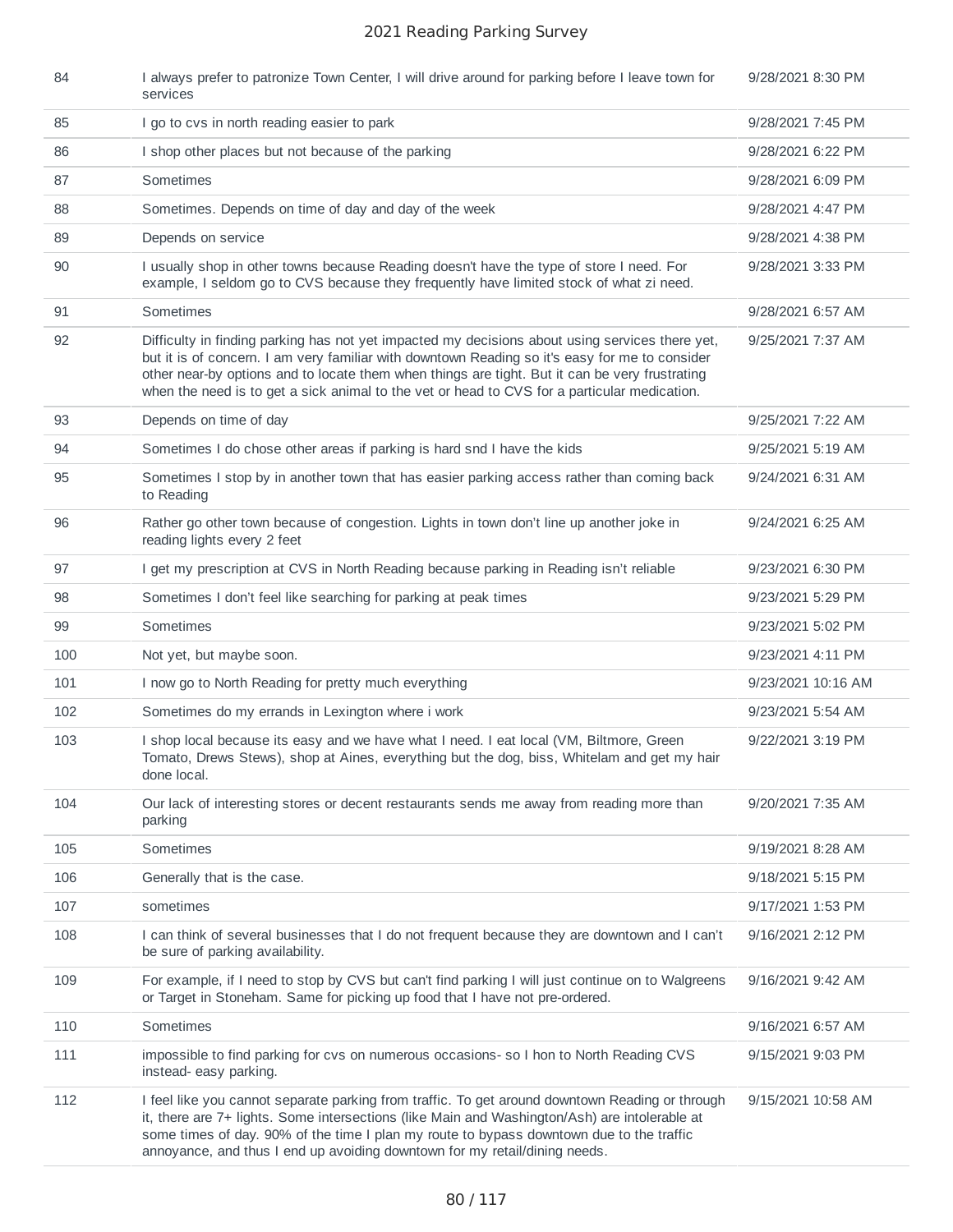| 113 | I don't usually have major difficulty finding a spot when I need it                                                                                                                                                                                                                                                                                                                          | 9/15/2021 8:50 AM  |
|-----|----------------------------------------------------------------------------------------------------------------------------------------------------------------------------------------------------------------------------------------------------------------------------------------------------------------------------------------------------------------------------------------------|--------------------|
| 114 | I would use downtown less if there are parking restrictions                                                                                                                                                                                                                                                                                                                                  | 9/14/2021 8:34 PM  |
| 115 | I have shifted to leaving town because of parking                                                                                                                                                                                                                                                                                                                                            | 9/14/2021 7:02 PM  |
| 116 | moreso that my needs/preferences are not completely met in downtown reading                                                                                                                                                                                                                                                                                                                  | 9/14/2021 7:46 AM  |
| 117 | If I cannot find a parking spot anywhere near where I can walk, I drive to a similar business<br>establishment elsewhere.                                                                                                                                                                                                                                                                    | 9/13/2021 9:46 PM  |
| 118 | I literally do one loop at CVS and then leave and go to North Reading just so I can get in and<br>out and not have to keep circling. By the time I circle, a few times, I could have driven to North<br>Reading CVS. I now just go there instead of downtown Reading because it's just a pain. To<br>many condos now, too many contractor vehicles, not enough room or space to move around. | 9/13/2021 8:55 PM  |
| 119 | At times it's been difficult to park to dine, so we've gone elsewhere.                                                                                                                                                                                                                                                                                                                       | 9/13/2021 12:57 PM |
| 120 | Often will choose different destination due to frustration with parking.                                                                                                                                                                                                                                                                                                                     | 9/13/2021 12:15 PM |
| 121 | I know try to do all my business outside of Reading                                                                                                                                                                                                                                                                                                                                          | 9/13/2021 12:13 PM |
| 122 | moved some of prescription to wakefield and dine in stonehame burlington wakefield etc                                                                                                                                                                                                                                                                                                       | 9/13/2021 10:33 AM |
| 123 | It seems absurd to drive 15 minutes to another town simply because there's not a spot<br>immediately in front of CVS                                                                                                                                                                                                                                                                         | 9/13/2021 9:57 AM  |
| 124 | Sometimes - but I must drive in all cases living 2 miles from the center especially in inclement<br>weather.                                                                                                                                                                                                                                                                                 | 9/13/2021 7:47 AM  |
| 125 | I avoid businesses in Reading Ctr at all cost as it is too difficult and inconvenient to access<br>esp when traveling with my son who is disabled.                                                                                                                                                                                                                                           | 9/12/2021 6:26 PM  |
| 126 | I am seriously considering changing pharmacy and medical providers and look outside of<br>reading                                                                                                                                                                                                                                                                                            | 9/12/2021 2:06 PM  |
| 127 | Parking is never a deterrent. If there were more shopping options I would shop in reading more                                                                                                                                                                                                                                                                                               | 9/11/2021 8:40 PM  |
| 128 | Always. Lack of HP spaces forces me to shop outside of Reading.                                                                                                                                                                                                                                                                                                                              | 9/11/2021 9:58 AM  |
| 129 | Reading Downtown has more specialized businesses that I would go to peruse, I go errand<br>shopping weekly in woburn.                                                                                                                                                                                                                                                                        | 9/11/2021 7:25 AM  |
| 130 | The lights and traffic in the center of town are very undesirable. I avoid the center for this<br>reason                                                                                                                                                                                                                                                                                     | 9/10/2021 5:20 PM  |
| 131 | I have lived here for 8 years and not ONCE have I based my shopping or dining decision<br>based on parking or lack thereof. There are literally two times a year I *might* have trouble<br>parking - fall faire and downtown halloween.                                                                                                                                                      | 9/10/2021 2:18 PM  |
| 132 | I moved my hairdresser because of the parking time constraint. My hair takes more than 2<br>hours for a cut and color                                                                                                                                                                                                                                                                        | 9/10/2021 1:48 PM  |
| 133 | If I do not have time to walk the mile plus to run bank, PO, dentist or CVS I will use<br>Stoneham, Wakefield and North Reading                                                                                                                                                                                                                                                              | 9/10/2021 8:18 AM  |
| 134 | I can answer no only because I live in walking distance to downtown and enjoy the walk. I<br>probably would dine out in reading less if I had to park there.                                                                                                                                                                                                                                 | 9/10/2021 5:31 AM  |
| 135 | If I am not able to park near destination I will begin going elsewhere                                                                                                                                                                                                                                                                                                                       | 9/10/2021 1:17 AM  |
| 136 | Sometimes go to North Reading or Wilmington for stores/restaurants with big parking lots                                                                                                                                                                                                                                                                                                     | 9/9/2021 10:07 PM  |
| 137 | Not really. I shop / dine outside of Reading due to better options. We need more (and better)<br>businesses and restaurants. If parking helps them, then great but it doesn't inhibit me.                                                                                                                                                                                                    | 9/9/2021 9:13 PM   |
| 138 | Better variety of stores                                                                                                                                                                                                                                                                                                                                                                     | 9/9/2021 9:04 PM   |
| 139 | I avoid downtown because of the traffic.                                                                                                                                                                                                                                                                                                                                                     | 9/9/2021 8:11 PM   |
| 140 | When I visit other businesses it's because I need something they offer, not because the town<br>parking is congested.                                                                                                                                                                                                                                                                        | 9/9/2021 7:00 PM   |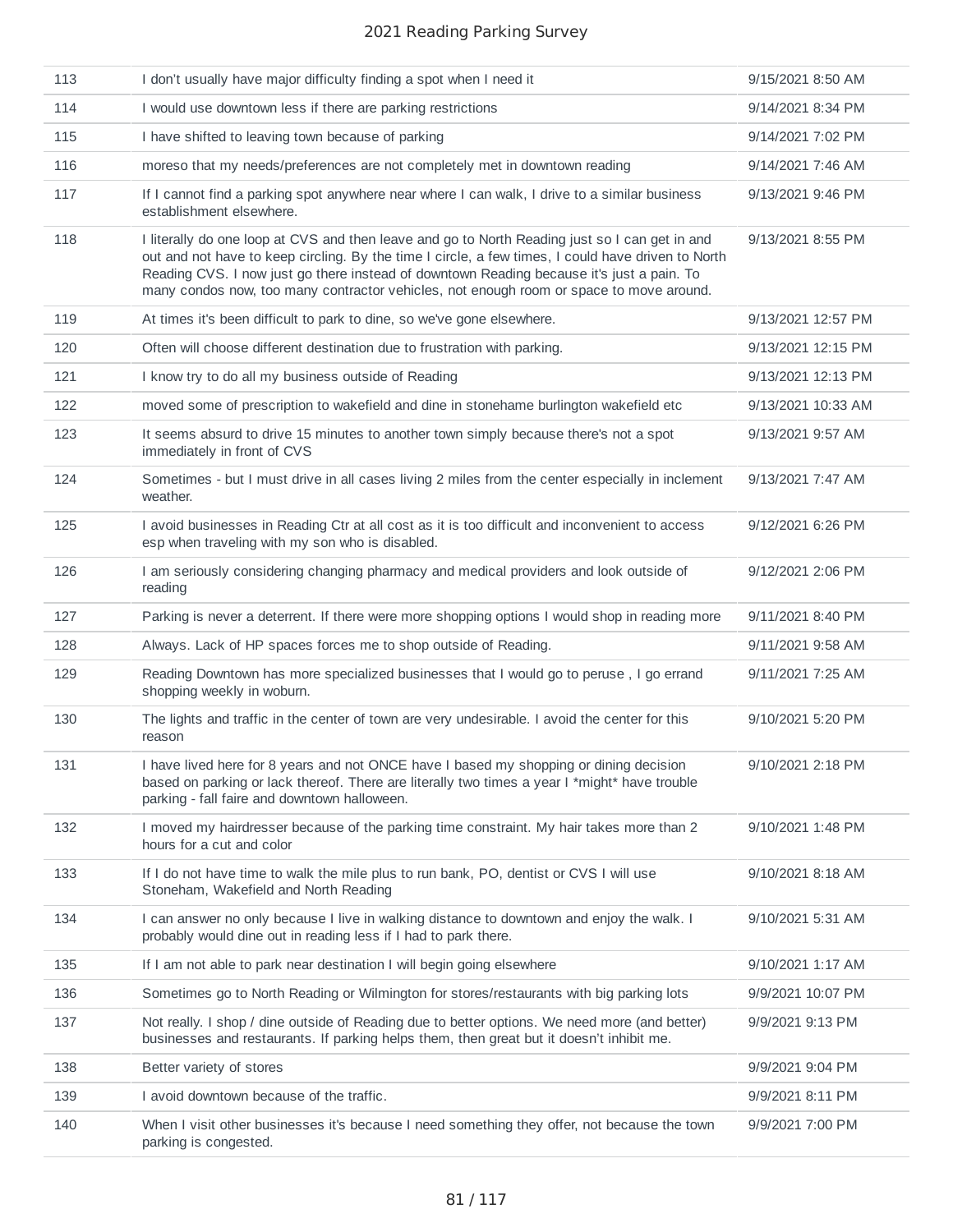/ 117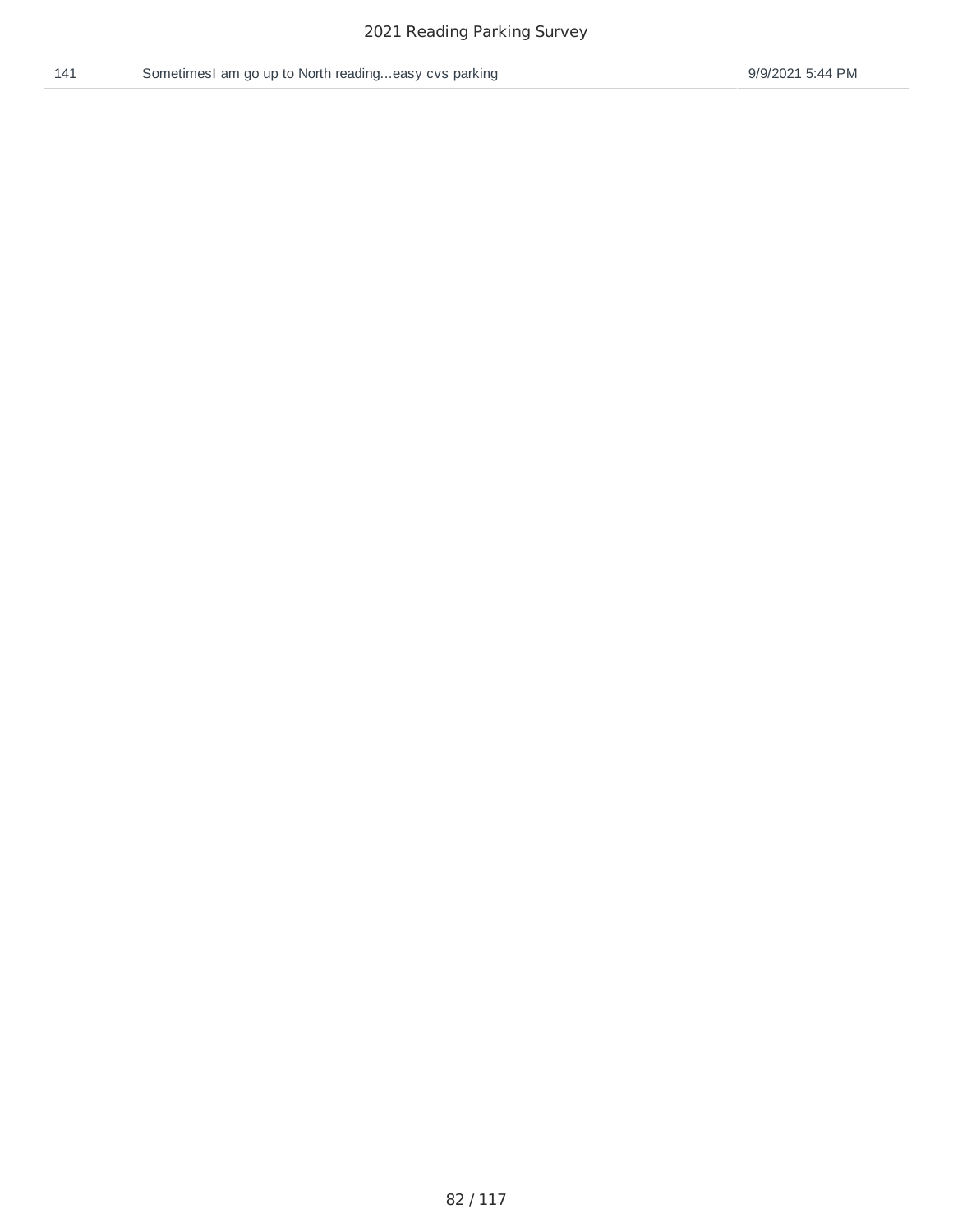# Q20 If not in downtown Reading, I frequently shop/conduct business/do other activities in the following surrounding towns: (Select all that apply)

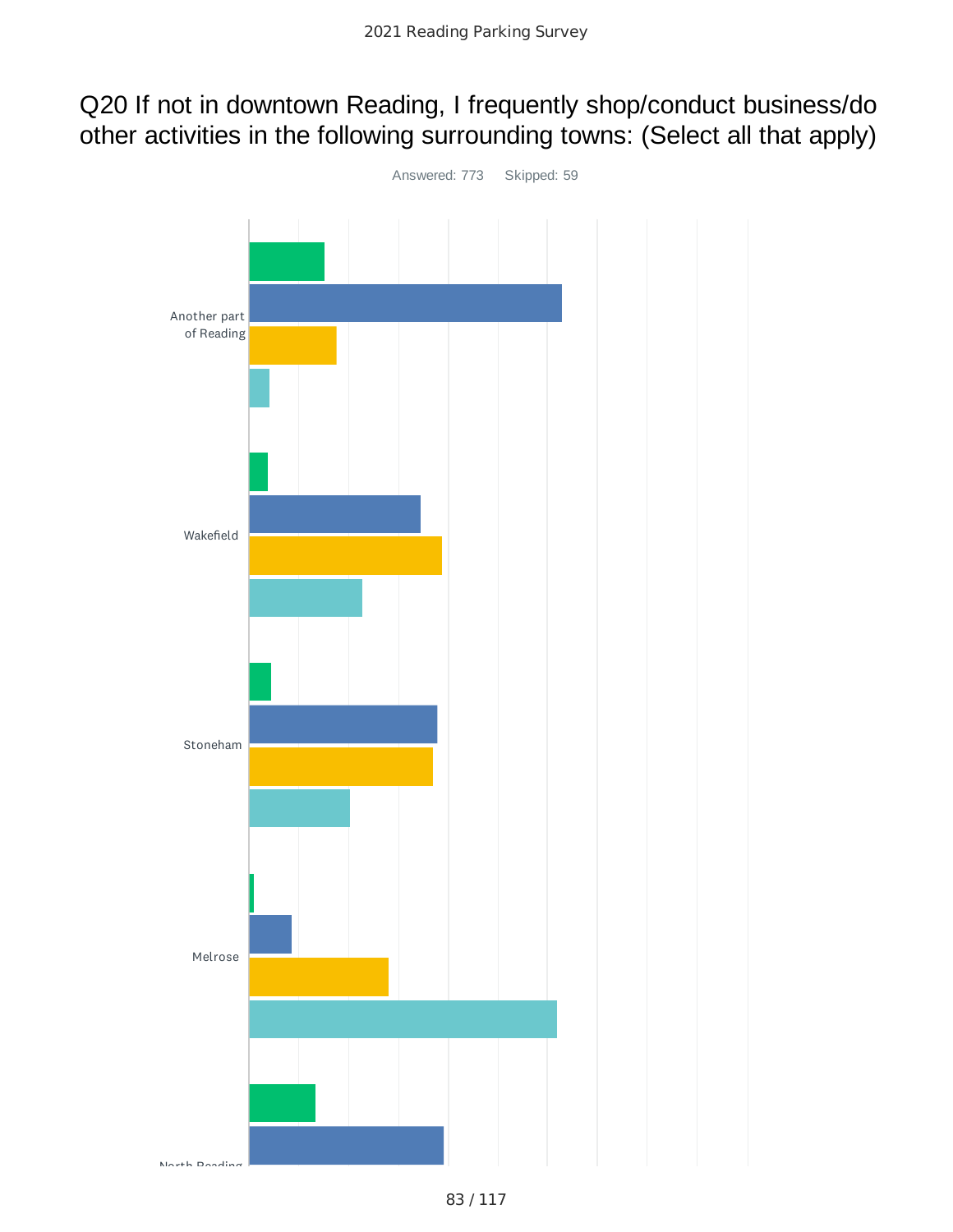

|                         | <b>DAILY</b> | <b>WEEKLY</b> | <b>MONTHLY</b> | <b>OUARTERLY</b> | <b>TOTAL</b> |
|-------------------------|--------------|---------------|----------------|------------------|--------------|
| Another part of Reading | 15.26%<br>96 | 62.80%<br>395 | 17.65%<br>111  | 4.29%<br>27      | 629          |
| Wakefield               | 3.85%<br>21  | 34.62%<br>189 | 38.83%<br>212  | 22.71%<br>124    | 546          |
| Stoneham                | 4.47%<br>26  | 37.97%<br>221 | 37.11%<br>216  | 20.45%<br>119    | 582          |
| Melrose                 | 1.05%<br>3   | 8.77%<br>25   | 28.07%<br>80   | 62.11%<br>177    | 285          |
| North Reading           | 13.39%<br>75 | 39.29%<br>220 | 29.64%<br>166  | 17.68%<br>99     | 560          |
| Other                   | 11.96%<br>39 | 50.00%<br>163 | 23.93%<br>78   | 14.11%<br>46     | 326          |

| #              | <b>ANY COMMENTS TO SHARE?</b>                                                                                                                                                                    | <b>DATE</b>         |
|----------------|--------------------------------------------------------------------------------------------------------------------------------------------------------------------------------------------------|---------------------|
|                | Lynnfield Market Street is primary shopping destination                                                                                                                                          | 12/17/2021 2:14 PM  |
|                | Burlington is primary shopping area due to store selection                                                                                                                                       | 11/20/2021 12:22 PM |
| 3              | Lynnfield Market                                                                                                                                                                                 | 11/14/2021 4:41 PM  |
| $\overline{4}$ | Andover                                                                                                                                                                                          | 11/11/2021 3:47 PM  |
| 5              | Wakefield for farmers market; Woburn and Wilmington for other things                                                                                                                             | 11/10/2021 2:38 PM  |
| 6              | Woburn, Burlington, north shore                                                                                                                                                                  | 11/8/2021 10:34 AM  |
|                | We need a Trader Joe's and more business. Less residential                                                                                                                                       | 11/2/2021 8:28 AM   |
| 8              | Woburn Village and Wilmington Target                                                                                                                                                             | 11/1/2021 3:06 PM   |
| 9              | I will travel to a place that has a large parking lot, with easily accessible parking, before going<br>to a local business and having to circle around many times to try to find a parking spot. | 11/1/2021 9:14 AM   |
| 10             | Woburn too                                                                                                                                                                                       | 10/28/2021 6:16 PM  |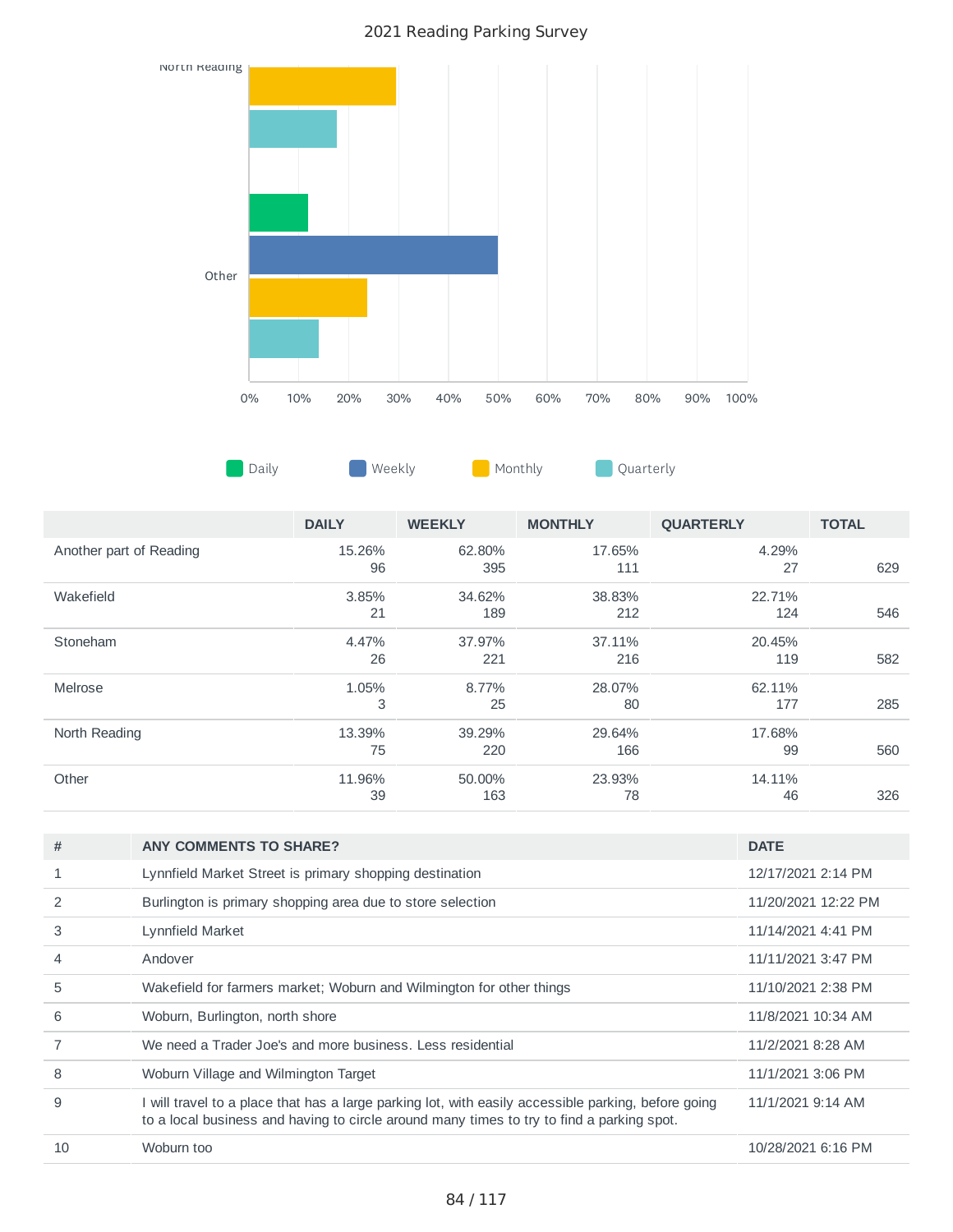| 11 | Lynnfield and Burlington                                                                                                                                                                                                                                                                                                                                                                                                                                                                                                                                                                            | 10/27/2021 9:03 AM  |
|----|-----------------------------------------------------------------------------------------------------------------------------------------------------------------------------------------------------------------------------------------------------------------------------------------------------------------------------------------------------------------------------------------------------------------------------------------------------------------------------------------------------------------------------------------------------------------------------------------------------|---------------------|
| 12 | I consider Wakefield worse than Reading                                                                                                                                                                                                                                                                                                                                                                                                                                                                                                                                                             | 10/26/2021 9:07 AM  |
| 13 | Woburn                                                                                                                                                                                                                                                                                                                                                                                                                                                                                                                                                                                              | 10/25/2021 7:37 PM  |
| 14 | Woburn                                                                                                                                                                                                                                                                                                                                                                                                                                                                                                                                                                                              | 10/25/2021 7:28 AM  |
| 15 | Wilmington. Dollar Store                                                                                                                                                                                                                                                                                                                                                                                                                                                                                                                                                                            | 10/24/2021 7:12 PM  |
| 16 | Wilmington                                                                                                                                                                                                                                                                                                                                                                                                                                                                                                                                                                                          | 10/24/2021 4:33 PM  |
| 17 | I go to Woburn and Wilmington for errands and dining.                                                                                                                                                                                                                                                                                                                                                                                                                                                                                                                                               | 10/24/2021 9:32 AM  |
| 18 | shop and eat where the parking is easy - by the way, I hate angle parking.                                                                                                                                                                                                                                                                                                                                                                                                                                                                                                                          | 10/24/2021 9:31 AM  |
| 19 | Woburn                                                                                                                                                                                                                                                                                                                                                                                                                                                                                                                                                                                              | 10/23/2021 7:53 PM  |
| 20 | Woburn                                                                                                                                                                                                                                                                                                                                                                                                                                                                                                                                                                                              | 10/23/2021 9:13 AM  |
| 21 | I use Woburn mall, lowes, other area malls                                                                                                                                                                                                                                                                                                                                                                                                                                                                                                                                                          | 10/21/2021 3:20 PM  |
| 22 | Lynnfield- market street. Could have been in Reading!                                                                                                                                                                                                                                                                                                                                                                                                                                                                                                                                               | 10/21/2021 11:11 AM |
| 23 | Daily in Woburn.                                                                                                                                                                                                                                                                                                                                                                                                                                                                                                                                                                                    | 10/21/2021 8:09 AM  |
| 24 | Andover, Lynnfield, Cambridge                                                                                                                                                                                                                                                                                                                                                                                                                                                                                                                                                                       | 10/19/2021 5:56 PM  |
| 25 | Also Woburn - weekly                                                                                                                                                                                                                                                                                                                                                                                                                                                                                                                                                                                | 10/19/2021 5:40 AM  |
| 26 | Other is Lynnfield                                                                                                                                                                                                                                                                                                                                                                                                                                                                                                                                                                                  | 10/19/2021 5:34 AM  |
| 27 | I do the majority of my shopping in Reading.                                                                                                                                                                                                                                                                                                                                                                                                                                                                                                                                                        | 10/18/2021 5:36 PM  |
| 28 | shopin lynnfield at market street                                                                                                                                                                                                                                                                                                                                                                                                                                                                                                                                                                   | 10/18/2021 3:33 PM  |
| 29 | Market Basket                                                                                                                                                                                                                                                                                                                                                                                                                                                                                                                                                                                       | 10/18/2021 3:14 PM  |
| 30 | Woburn                                                                                                                                                                                                                                                                                                                                                                                                                                                                                                                                                                                              | 10/18/2021 10:18 AM |
| 31 | Fix the traffic problems                                                                                                                                                                                                                                                                                                                                                                                                                                                                                                                                                                            | 10/18/2021 9:08 AM  |
| 32 | Lynnfield                                                                                                                                                                                                                                                                                                                                                                                                                                                                                                                                                                                           | 10/18/2021 7:05 AM  |
| 33 | Lynnfield                                                                                                                                                                                                                                                                                                                                                                                                                                                                                                                                                                                           | 10/18/2021 7:04 AM  |
| 34 | What about bi-weekly?                                                                                                                                                                                                                                                                                                                                                                                                                                                                                                                                                                               | 10/17/2021 9:53 PM  |
| 35 | Woburn                                                                                                                                                                                                                                                                                                                                                                                                                                                                                                                                                                                              | 10/17/2021 6:42 PM  |
| 36 | Wilmington should be on this list.                                                                                                                                                                                                                                                                                                                                                                                                                                                                                                                                                                  | 10/17/2021 5:25 PM  |
| 37 | Woburn monthly                                                                                                                                                                                                                                                                                                                                                                                                                                                                                                                                                                                      | 10/17/2021 12:20 PM |
| 38 | reading has a scattered business mix downtown                                                                                                                                                                                                                                                                                                                                                                                                                                                                                                                                                       | 10/17/2021 12:15 PM |
| 39 | Forget the parking. Do better downtown planning. And this town is being overbuilt with<br>seemingly no decent master plan. I look at how nice a downtown Wakefield has. We will spend<br>\$500 on trees on roadways where the trees keep dying or getting hit but not actually doing<br>decent planning. If my company ran like this town we would be bankrupt. Further. The town<br>staff should reply to emails. In 20 plus years I've probably used the website to send 6 emails<br>and guess how many replies I've received. Yes off topic but honestly parking is the least of our<br>worries. | 10/17/2021 10:48 AM |
| 40 | Its easier to do errands in Boston before/after work that to deal with hassle of parking in<br>Reading. Also, CONGESTION id horrendous in Reading and the traffic lights aren't well linked.                                                                                                                                                                                                                                                                                                                                                                                                        | 10/17/2021 8:46 AM  |
| 41 | Live on north side of town, north reading less congested and fewer lights.                                                                                                                                                                                                                                                                                                                                                                                                                                                                                                                          | 10/17/2021 8:44 AM  |
| 42 | The downtown area has less to offer than other towns                                                                                                                                                                                                                                                                                                                                                                                                                                                                                                                                                | 10/17/2021 8:35 AM  |
| 43 | Woburn                                                                                                                                                                                                                                                                                                                                                                                                                                                                                                                                                                                              | 10/17/2021 8:30 AM  |
| 44 | Construction vehicles take up parkingcommuter lots should be for reading residents only and                                                                                                                                                                                                                                                                                                                                                                                                                                                                                                         | 10/17/2021 6:59 AM  |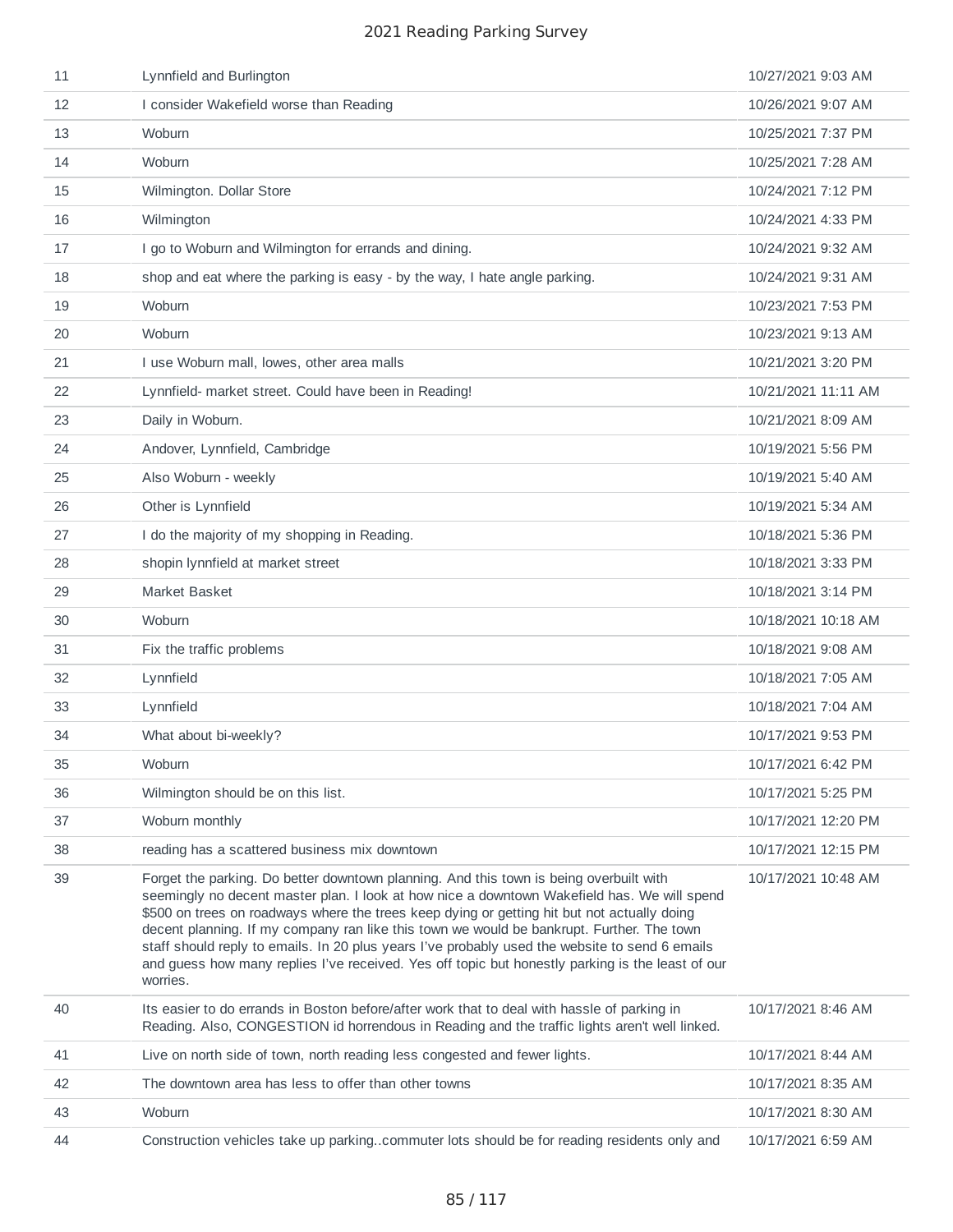we shouldnt have to pay as taxes outrageous here compared to surrounding towns

| 45 | Parking is easier                                                                                                      | 10/17/2021 6:54 AM  |
|----|------------------------------------------------------------------------------------------------------------------------|---------------------|
| 46 | Mostly online due to time constraints                                                                                  | 10/16/2021 8:27 PM  |
| 47 | Woburn                                                                                                                 | 10/16/2021 5:41 PM  |
| 48 | Lynnfield Commons (Whole Foods)                                                                                        | 10/16/2021 4:32 PM  |
| 49 | Woburn                                                                                                                 | 10/16/2021 3:24 PM  |
| 50 | Woburn - weekly                                                                                                        | 10/16/2021 3:17 PM  |
| 51 | Turn Walgreens into parking                                                                                            | 10/16/2021 1:37 PM  |
| 52 | Woburn post office                                                                                                     | 10/16/2021 1:23 PM  |
| 53 | Woburn                                                                                                                 | 10/16/2021 12:50 PM |
| 54 | lynnfield                                                                                                              | 10/13/2021 11:32 AM |
| 55 | No fixed schedule average could be weekly. biweekly, etc.                                                              | 10/13/2021 9:44 AM  |
| 56 | with current population, parking is not a problem and does not need change                                             | 10/13/2021 9:26 AM  |
| 57 | n/a as a reply next to North Reading                                                                                   | 10/13/2021 9:18 AM  |
| 58 | n/a                                                                                                                    | 10/13/2021 8:51 AM  |
| 59 | Wilmington Market Basket, weekly                                                                                       | 10/13/2021 8:25 AM  |
| 60 | Drive to Boston                                                                                                        | 10/12/2021 3:57 PM  |
| 61 | I wish we had more shopping opportunities in Reading and ethnic restaurants                                            | 10/12/2021 1:12 PM  |
| 62 | If the place I want to visit is located in Reading, I don't go elsewhere, though I may come back<br>at another time.   | 10/6/2021 4:10 PM   |
| 63 | I frequently shop at Market Street in Lynnfield because there's more variety or in Boston for<br>the same reasons.     | 10/5/2021 8:46 AM   |
| 64 | Lynnfield                                                                                                              | 10/2/2021 1:17 PM   |
| 65 | Woburn and Wilmington                                                                                                  | 10/2/2021 7:22 AM   |
| 66 | Woburn-Target                                                                                                          | 9/29/2021 5:21 PM   |
| 67 | Woburn                                                                                                                 | 9/28/2021 6:18 PM   |
| 68 | Middleton Market Basket                                                                                                | 9/28/2021 6:11 PM   |
| 69 | Why is Woburn not on this list?                                                                                        | 9/28/2021 4:11 PM   |
| 70 | Woburn                                                                                                                 | 9/28/2021 3:55 PM   |
| 71 | Woburn                                                                                                                 | 9/28/2021 6:57 AM   |
| 72 | Lynnfield Commons Weekly                                                                                               | 9/28/2021 6:56 AM   |
| 73 | Any shopping/business I conduct outside of downtown Reading is for specific reasons not<br>related to ease of parking. | 9/24/2021 1:24 PM   |
| 74 | Downtown Andover has done a wonderful job with parking lots behind the Main Street                                     | 9/23/2021 5:29 PM   |
| 75 | Their parking situation is worse than Reading.                                                                         | 9/22/2021 8:51 PM   |
| 76 | I go out of town not because of parking its just for other stores not in Reading                                       | 9/22/2021 3:19 PM   |
| 77 | Wilmington                                                                                                             | 9/21/2021 7:23 PM   |
| 78 | Would love an ice cream shop or bakery in downtown area!                                                               | 9/20/2021 7:15 PM   |
| 79 | Reading down town is a drive through downtown.                                                                         | 9/18/2021 5:15 PM   |
| 80 | library could also use more parking and what about lot where old Walgreens was????                                     | 9/17/2021 1:53 PM   |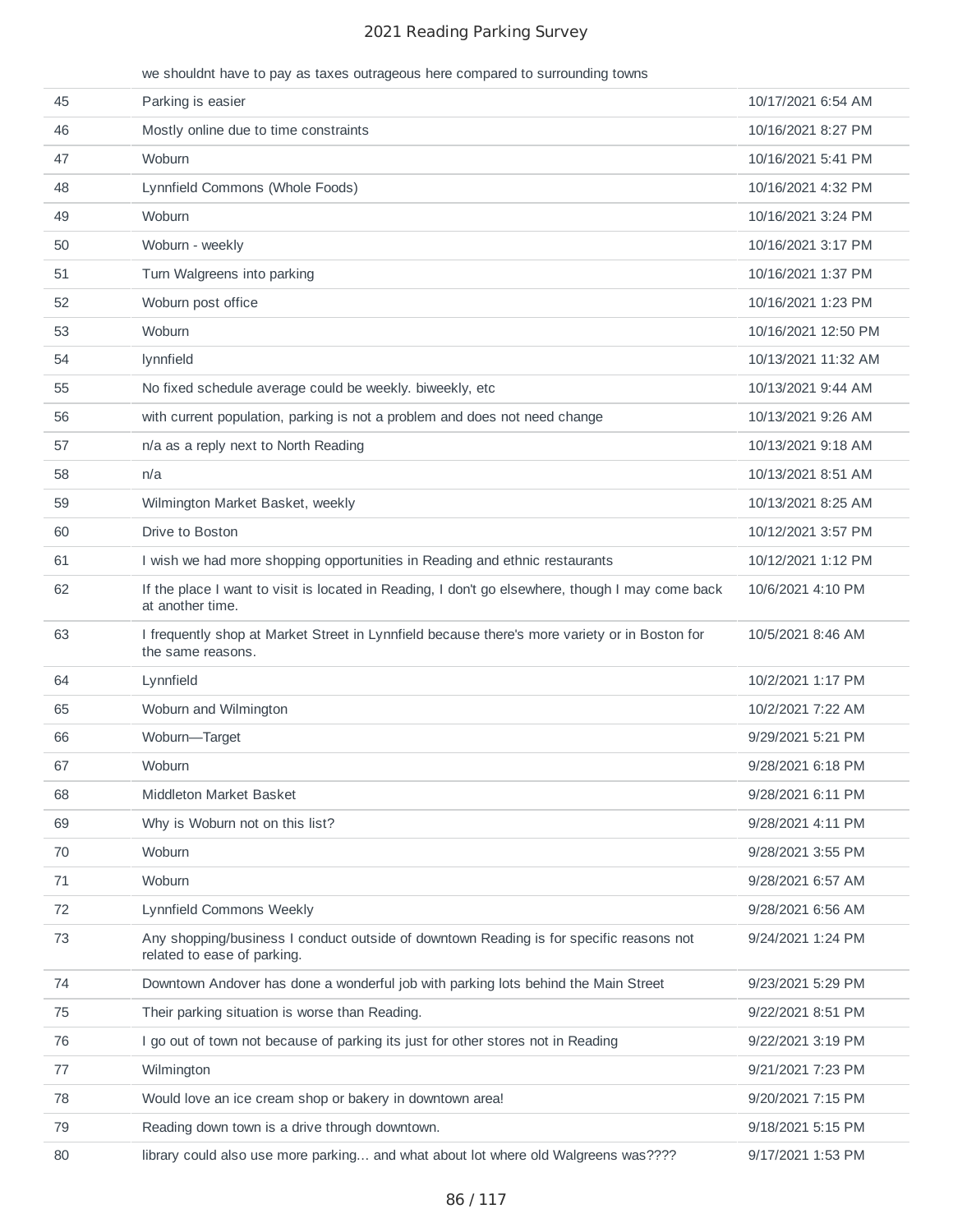| 81  | Woburn has more and better parking.                                                                                                                                                              | 9/17/2021 10:52 AM |
|-----|--------------------------------------------------------------------------------------------------------------------------------------------------------------------------------------------------|--------------------|
| 82  | Woburn, Commerce Ave/Market Basket area.                                                                                                                                                         | 9/16/2021 9:42 AM  |
| 83  | Woburn                                                                                                                                                                                           | 9/16/2021 3:43 AM  |
| 84  | why is Melrose included? why not Woburn or Andover, or other neighboring towns?                                                                                                                  | 9/15/2021 9:03 PM  |
| 85  | Reading's downtown configuration with the busy cross streets, makes it less worthwhile to deal<br>with downtown. Too many gift-y types of stores that do not sell what I need on a weekly basis. | 9/15/2021 10:58 AM |
| 86  | I use Fitness Within twice a week. I park on the street when available!                                                                                                                          | 9/14/2021 12:46 PM |
| 87  | I haven't gone to CVS in Reading in months. I now fill my scripts and get my coffee in North<br>Reading.                                                                                         | 9/13/2021 8:55 PM  |
| 88  | I can always find parking close to my Reading destination and within a 5 min walk. 5 moon<br>does seem far in winter when sidewalks are icy and/or not cleared.                                  | 9/13/2021 7:47 AM  |
| 89  | Lynnfield Market Street                                                                                                                                                                          | 9/13/2021 5:52 AM  |
| 90  | Wilmington.                                                                                                                                                                                      | 9/12/2021 6:26 PM  |
| 91  | Lynnfield                                                                                                                                                                                        | 9/11/2021 2:16 PM  |
| 92  | Woburn, Wilmington                                                                                                                                                                               | 9/11/2021 2:09 PM  |
| 93  | I go to woburn for shopping. Woburn has more economical shopping centers for practical<br>needs like grocery, home items, clothing, etc.                                                         | 9/11/2021 7:25 AM  |
| 94  | There isn't a grocery store in downtown, so I can't do weekly shopping downtown.                                                                                                                 | 9/10/2021 2:18 PM  |
| 95  | Woburn                                                                                                                                                                                           | 9/10/2021 7:36 AM  |
| 96  | Why is Woburn not an option? Melrose doesn't even abut Reading                                                                                                                                   | 9/10/2021 5:15 AM  |
| 97  | Woburn                                                                                                                                                                                           | 9/10/2021 4:44 AM  |
| 98  | Lynnfield and Burlington should have been on this list before Melrose.                                                                                                                           | 9/9/2021 9:13 PM   |
| 99  | I avoid downtown because of the traffic. The parking is rarely an issue for my needs.                                                                                                            | 9/9/2021 8:11 PM   |
| 100 | Lynnfield                                                                                                                                                                                        | 9/9/2021 7:54 PM   |
| 101 | Lynnfield Market Street                                                                                                                                                                          | 9/9/2021 7:14 PM   |
| 102 | Other towns but for their specialty shops/services, not due to parking                                                                                                                           | 9/9/2021 5:43 PM   |
| 103 | WOBURN, Burlington                                                                                                                                                                               | 9/9/2021 5:40 PM   |
| 104 | none                                                                                                                                                                                             | 9/9/2021 2:44 PM   |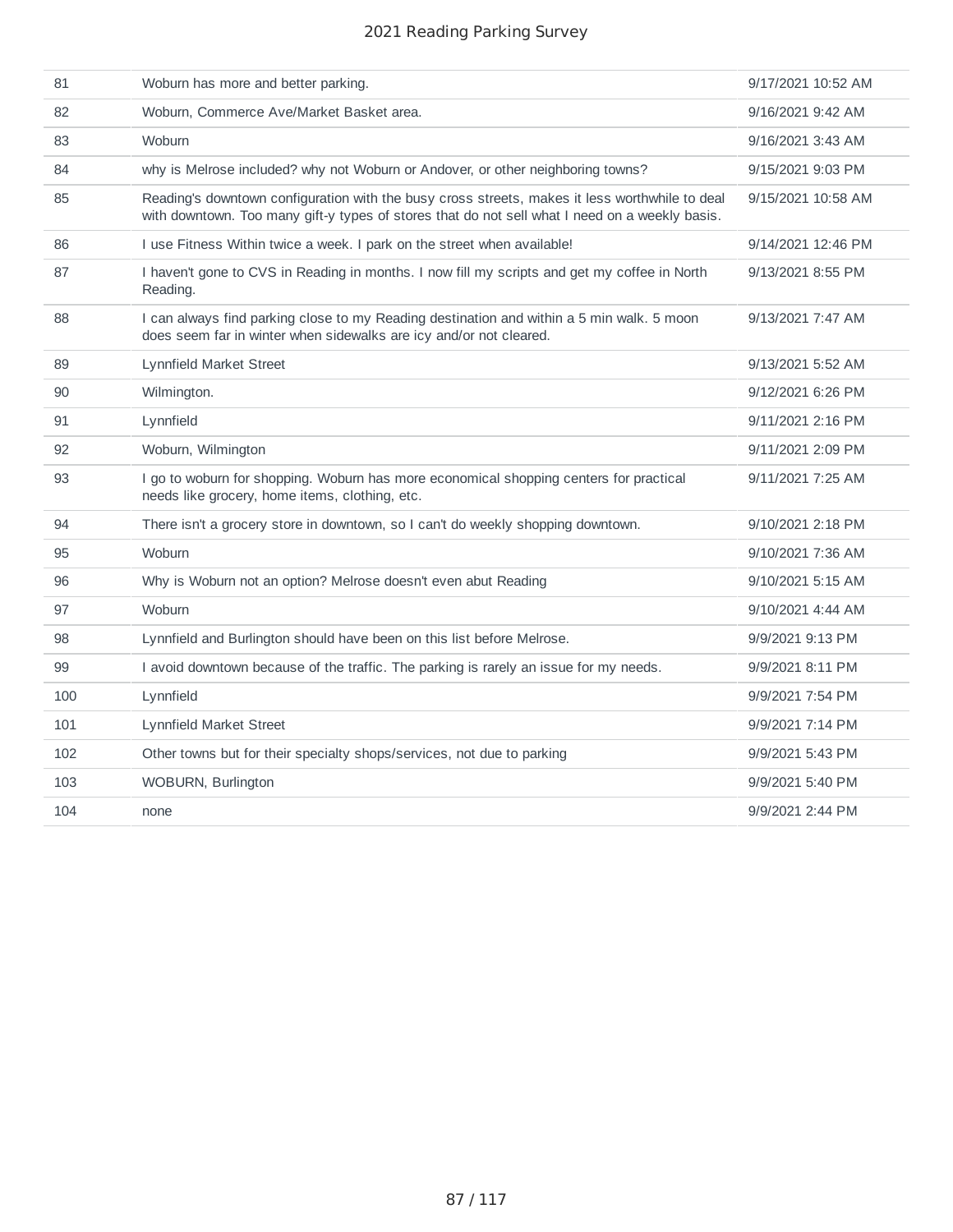# Q21 In the next 12 months, I will park in downtown Reading: (frequency)



| <b>ANSWER CHOICES</b> | <b>RESPONSES</b> |     |
|-----------------------|------------------|-----|
| Very often            | 50.99%           | 413 |
| On occasion           | 38.89%           | 315 |
| Infrequently          | 8.89%            | 72  |
| Never                 | 1.23%            | 10  |
| <b>TOTAL</b>          |                  | 810 |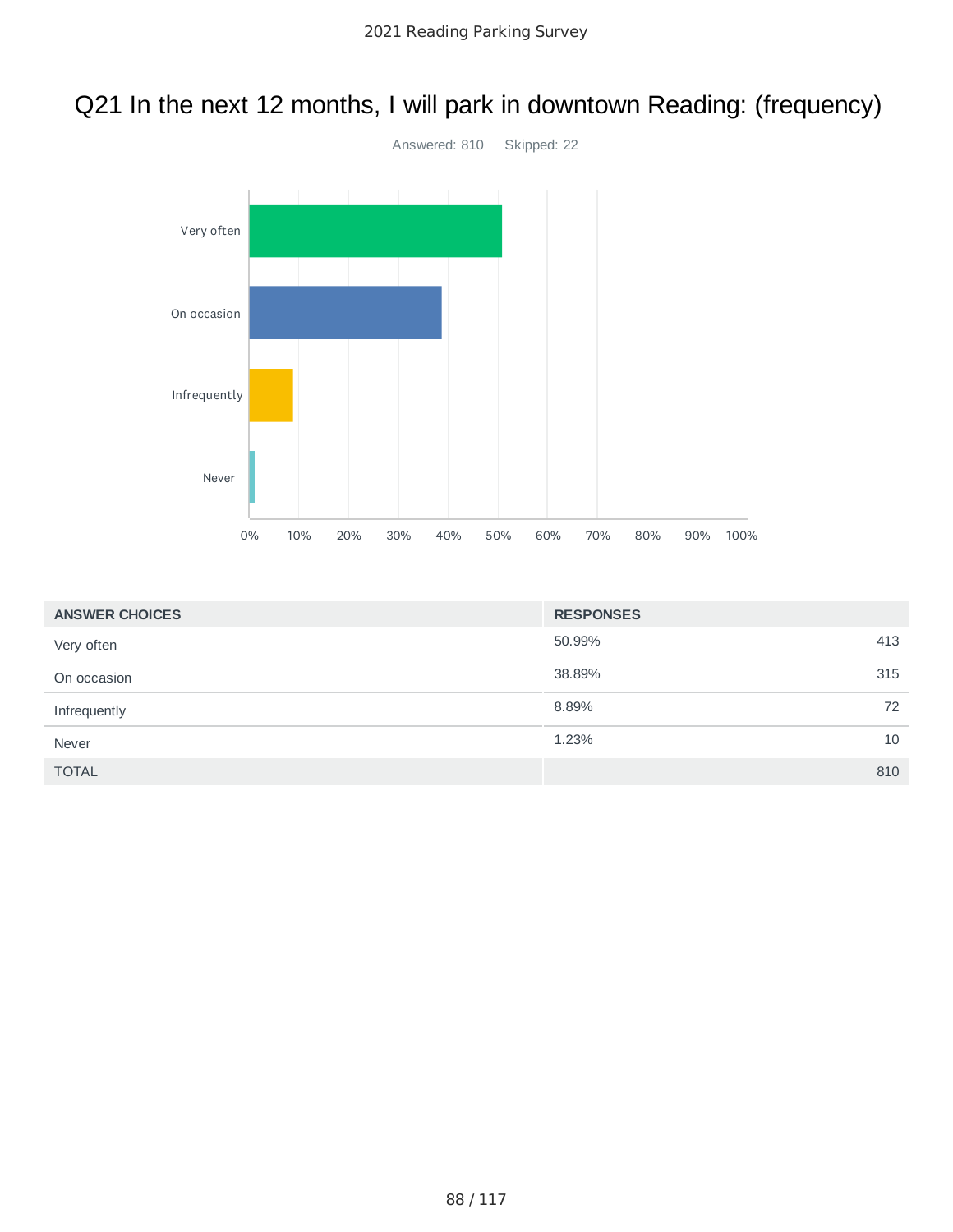# Q22 Please provide any other input you feel is appropriate to consider for parking in downtown Reading now and in the future.

Answered: 254 Skipped: 578

|        | <b>RESPONSES</b>                                                                                                                                                                                                                                                                                                                                                                                                                                                                                                                                                                                                                                                                                                                                                                                                                                                                                                                                                                                                                                                                                        | <b>DATE</b>         |
|--------|---------------------------------------------------------------------------------------------------------------------------------------------------------------------------------------------------------------------------------------------------------------------------------------------------------------------------------------------------------------------------------------------------------------------------------------------------------------------------------------------------------------------------------------------------------------------------------------------------------------------------------------------------------------------------------------------------------------------------------------------------------------------------------------------------------------------------------------------------------------------------------------------------------------------------------------------------------------------------------------------------------------------------------------------------------------------------------------------------------|---------------------|
| #<br>1 | Make the former Walgreens a parking lot.                                                                                                                                                                                                                                                                                                                                                                                                                                                                                                                                                                                                                                                                                                                                                                                                                                                                                                                                                                                                                                                                | 12/19/2021 12:28 PM |
| 2      | Reading                                                                                                                                                                                                                                                                                                                                                                                                                                                                                                                                                                                                                                                                                                                                                                                                                                                                                                                                                                                                                                                                                                 | 12/10/2021 9:59 AM  |
|        |                                                                                                                                                                                                                                                                                                                                                                                                                                                                                                                                                                                                                                                                                                                                                                                                                                                                                                                                                                                                                                                                                                         |                     |
| 3      | Reading                                                                                                                                                                                                                                                                                                                                                                                                                                                                                                                                                                                                                                                                                                                                                                                                                                                                                                                                                                                                                                                                                                 | 11/23/2021 7:09 PM  |
| 4      | Reading                                                                                                                                                                                                                                                                                                                                                                                                                                                                                                                                                                                                                                                                                                                                                                                                                                                                                                                                                                                                                                                                                                 | 11/22/2021 3:09 PM  |
| 5      | Paid parking would likely reduce trips to downtown Reading                                                                                                                                                                                                                                                                                                                                                                                                                                                                                                                                                                                                                                                                                                                                                                                                                                                                                                                                                                                                                                              | 11/20/2021 12:22 PM |
| 6      | Buy up vacant buildings for parking. Like old rite aid building- prime for parking Better to have<br>more spaces than put time limits on current spaces. Forgo additional housing-<br>apartments/condos and use previous space for parking                                                                                                                                                                                                                                                                                                                                                                                                                                                                                                                                                                                                                                                                                                                                                                                                                                                              | 11/18/2021 8:36 AM  |
| 7      | Close haven st and make it a pedestrian walk way!                                                                                                                                                                                                                                                                                                                                                                                                                                                                                                                                                                                                                                                                                                                                                                                                                                                                                                                                                                                                                                                       | 11/11/2021 3:55 PM  |
| 8      | This is a suburb. We should have free and ample parking without having to circle around.                                                                                                                                                                                                                                                                                                                                                                                                                                                                                                                                                                                                                                                                                                                                                                                                                                                                                                                                                                                                                | 11/11/2021 3:47 PM  |
| 9      | Reading                                                                                                                                                                                                                                                                                                                                                                                                                                                                                                                                                                                                                                                                                                                                                                                                                                                                                                                                                                                                                                                                                                 | 11/10/2021 8:11 AM  |
| 10     | More needed. But where?                                                                                                                                                                                                                                                                                                                                                                                                                                                                                                                                                                                                                                                                                                                                                                                                                                                                                                                                                                                                                                                                                 | 11/8/2021 3:32 PM   |
| 11     | There are not adequate traffic lights on streets that feed downtown or crosswalks to walk<br>safely to downtown as an option. Especially off Salem st                                                                                                                                                                                                                                                                                                                                                                                                                                                                                                                                                                                                                                                                                                                                                                                                                                                                                                                                                   | 11/8/2021 10:34 AM  |
| 12     | As I said - government regulations and control over people's lives is always bad . I am an<br>immigrant from a former communist country in Eastern Europe.                                                                                                                                                                                                                                                                                                                                                                                                                                                                                                                                                                                                                                                                                                                                                                                                                                                                                                                                              | 11/6/2021 6:51 PM   |
| 13     | Less residential building. I don't want to live in a Brookline type community. Tx                                                                                                                                                                                                                                                                                                                                                                                                                                                                                                                                                                                                                                                                                                                                                                                                                                                                                                                                                                                                                       | 11/2/2021 8:28 AM   |
| 14     | Reading                                                                                                                                                                                                                                                                                                                                                                                                                                                                                                                                                                                                                                                                                                                                                                                                                                                                                                                                                                                                                                                                                                 | 11/1/2021 4:15 PM   |
| 15     | Biggest problem for me is tough to park in CVS parking lot at night for exercise, and wish we<br>had better access to go in town on commuter rail (when things return to how they were.)                                                                                                                                                                                                                                                                                                                                                                                                                                                                                                                                                                                                                                                                                                                                                                                                                                                                                                                | 11/1/2021 3:06 PM   |
| 16     | Reading                                                                                                                                                                                                                                                                                                                                                                                                                                                                                                                                                                                                                                                                                                                                                                                                                                                                                                                                                                                                                                                                                                 | 11/1/2021 11:48 AM  |
| 17     | The parking needs in downtown Reading are only going to get tighter in the coming years.<br>Adequate planning needs to be put in place to keep our downtown businesses more easily<br>accessible; especially to Reading residents. I have sought to do business at Reading Town<br>Hall and have had to come back, sometimes more than once, to complete my business<br>because I have not been able to find a place to park my vehicle. Most of the parking spaces at<br>town hall are taken-up by employees. Perhaps alternative parking for some town hall<br>employees could be made outside of the town hall lot for customers doing business in town<br>hall only. I think it is time to revisit parking garages in the downtown area; both behind CVS,<br>and at the Brande Court lot. And if such an undertaking should come to fruition, carful<br>considerations would have to be made for whom would be allowed to park in those areas, and<br>for what duration. "Commuter" parking for non-Reading residents would not be one of my<br>primary considerations for such parking structures. | 11/1/2021 9:14 AM   |
| 18     | no paid parking                                                                                                                                                                                                                                                                                                                                                                                                                                                                                                                                                                                                                                                                                                                                                                                                                                                                                                                                                                                                                                                                                         | 11/1/2021 7:07 AM   |
| 19     | I walk to anyplace I need to go in downtown because after 11am parking is impossible.                                                                                                                                                                                                                                                                                                                                                                                                                                                                                                                                                                                                                                                                                                                                                                                                                                                                                                                                                                                                                   | 10/31/2021 7:19 PM  |
| 20     | It is unfortunate that apartment complexes are being built and the parking is practically null and<br>void.                                                                                                                                                                                                                                                                                                                                                                                                                                                                                                                                                                                                                                                                                                                                                                                                                                                                                                                                                                                             | 10/31/2021 4:52 PM  |
| 21     | DO NOT INSTALL PARKING METERS!                                                                                                                                                                                                                                                                                                                                                                                                                                                                                                                                                                                                                                                                                                                                                                                                                                                                                                                                                                                                                                                                          | 10/31/2021 4:42 PM  |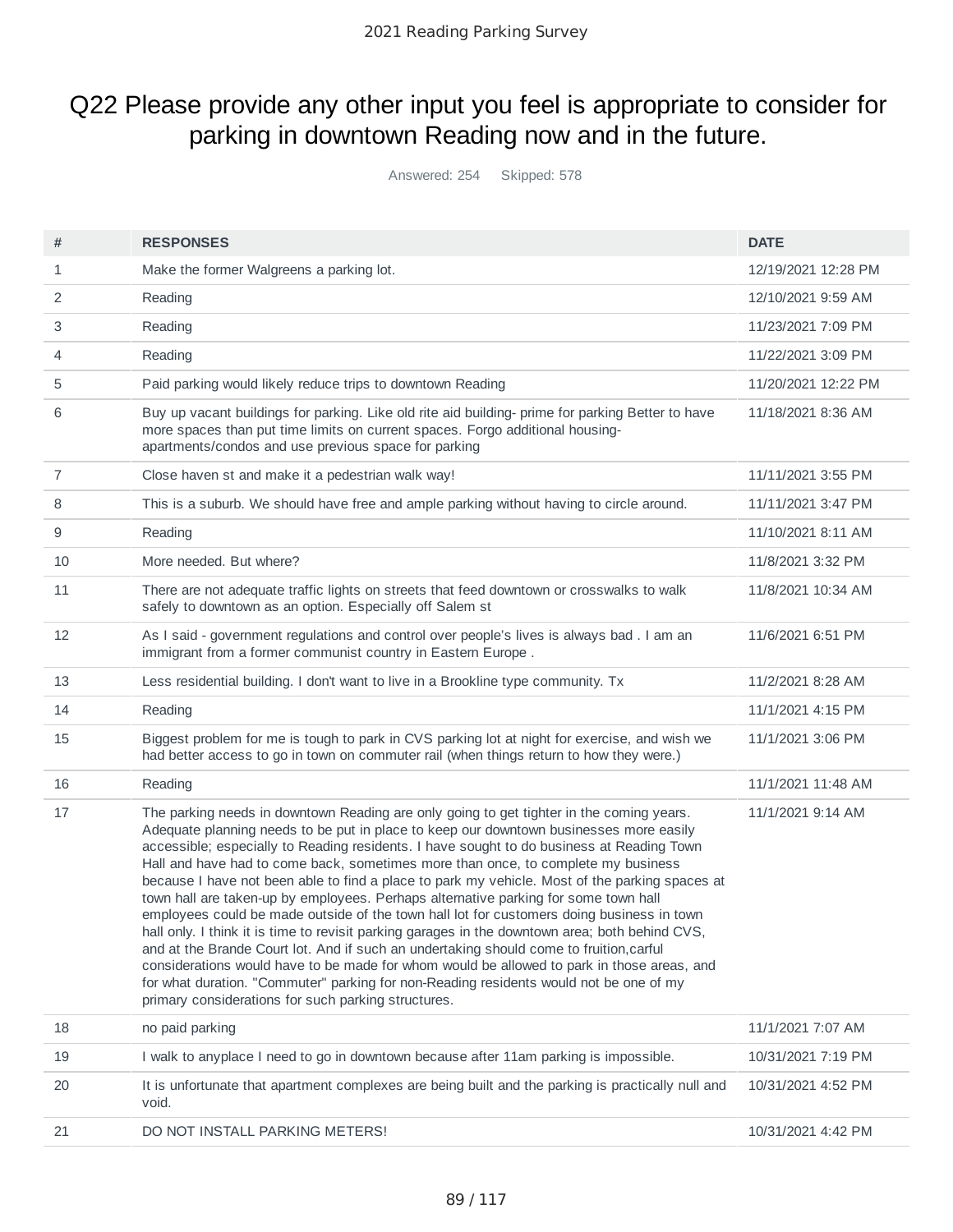| 22 | Cycle the traffic lights more efficiently                                                                                                                                                                                                                                                                                                                      | 10/31/2021 9:20 AM  |
|----|----------------------------------------------------------------------------------------------------------------------------------------------------------------------------------------------------------------------------------------------------------------------------------------------------------------------------------------------------------------|---------------------|
| 23 | With all the proposed mixed use you might spas well take the town common and pave all that<br>area for parking.                                                                                                                                                                                                                                                | 10/30/2021 12:52 PM |
| 24 | With the growth of Reading's population downtown parking will only get work if we don't find<br>creative solutions.                                                                                                                                                                                                                                            | 10/29/2021 6:03 PM  |
| 25 | Stop ruining reading                                                                                                                                                                                                                                                                                                                                           | 10/29/2021 12:17 PM |
| 26 | Make parking as easy as possible to encourage residents to shop downtown.                                                                                                                                                                                                                                                                                      | 10/29/2021 8:52 AM  |
| 27 | Overflow square parking is becoming dangerous in outskirting streets neighborhoods sidewalks<br>and blind corner parking and making traffic move to opposing lanes I have hesitated in<br>complaining but it is a public safety issue and needs addressing                                                                                                     | 10/28/2021 5:23 PM  |
| 28 | Reading                                                                                                                                                                                                                                                                                                                                                        | 10/27/2021 12:16 PM |
| 29 | help employees working there with free parking-many have low wages                                                                                                                                                                                                                                                                                             | 10/26/2021 8:00 AM  |
| 30 | Space size are adequate, do not make smaller                                                                                                                                                                                                                                                                                                                   | 10/25/2021 7:37 PM  |
| 31 | Reading                                                                                                                                                                                                                                                                                                                                                        | 10/25/2021 4:23 PM  |
| 32 | please consider parking needs when granting building permits                                                                                                                                                                                                                                                                                                   | 10/25/2021 1:51 PM  |
| 33 | New development should have on-site parking, 2 cars per appartment/condo                                                                                                                                                                                                                                                                                       | 10/25/2021 7:14 AM  |
| 34 | Continue one way Harnden st to Salem st and add parking along side common on Harnden<br>stAdd a left turn lane at corner of Salem turning to Main St extra parking on that stretch of<br>common will also elinate bottle neck of Salem and Harnden. I would also do more shopping<br>downtown is there was a Dollar Store or Something in the vacant Walgreens | 10/24/2021 7:12 PM  |
| 35 | Underground parking                                                                                                                                                                                                                                                                                                                                            | 10/24/2021 4:33 PM  |
| 36 | Increased bicycle parking areas would be great.                                                                                                                                                                                                                                                                                                                | 10/24/2021 9:32 AM  |
| 37 | condos/apartments should be required to provide parking for two cars, if a two bedroom, three<br>cars if a three bedroom - it is unrealistic to think that 1.25 spaces per unit is enough                                                                                                                                                                      | 10/24/2021 9:31 AM  |
| 38 | Some kind of parking system would be great. Even a smart one. Especially outside Venetian<br>Moon                                                                                                                                                                                                                                                              | 10/24/2021 8:45 AM  |
| 39 | Lack of parking definitely drives me away from downtown businesses.                                                                                                                                                                                                                                                                                            | 10/23/2021 7:53 PM  |
| 40 | We grew up in Reading. Traffic is a main reason that we may move.                                                                                                                                                                                                                                                                                              | 10/23/2021 4:39 PM  |
| 41 | Parking is adequate but need more destinations                                                                                                                                                                                                                                                                                                                 | 10/23/2021 9:13 AM  |
| 42 | When it's nice out people will walk. But when it gets cold and snowy, if we don't think we can<br>find parking we will just go out to somewhere further away where parking is guaranteed.                                                                                                                                                                      | 10/23/2021 8:06 AM  |
| 43 | I find the 4 hour parking areas to be counter productive. From my previous downtown work<br>experience, employees use it and shuffle their cars around on lunch break leaving less parking<br>for visitors. Few customers need more than 2 hours.                                                                                                              | 10/22/2021 5:08 PM  |
| 44 | The town should take/purchase properties behind businesses to create more parking. Also see<br>previous comments.                                                                                                                                                                                                                                              | 10/21/2021 11:02 PM |
| 45 | Please, please, please do not make any changes that will encourage people to park on Mt<br>Vernon St to take the commuter rail!                                                                                                                                                                                                                                | 10/21/2021 8:03 PM  |
| 46 | Generally, parking availability is limited  and more people living in the Downtown district will<br>make parking considerably more difficult.                                                                                                                                                                                                                  | 10/21/2021 7:59 PM  |
| 47 | Square set up parking & traffic controls are too too much! zigging and zagging to find correct<br>lane.                                                                                                                                                                                                                                                        | 10/21/2021 5:05 PM  |
| 48 | I have never had t try ounce parking in Reading                                                                                                                                                                                                                                                                                                                | 10/21/2021 3:20 PM  |
| 49 | Bring back \$20 resident/depot and compost stickers                                                                                                                                                                                                                                                                                                            | 10/21/2021 2:00 PM  |
| 50 | As a resident I can usually find parking but it's difficult to tell friends from out of town where                                                                                                                                                                                                                                                             | 10/21/2021 6:21 AM  |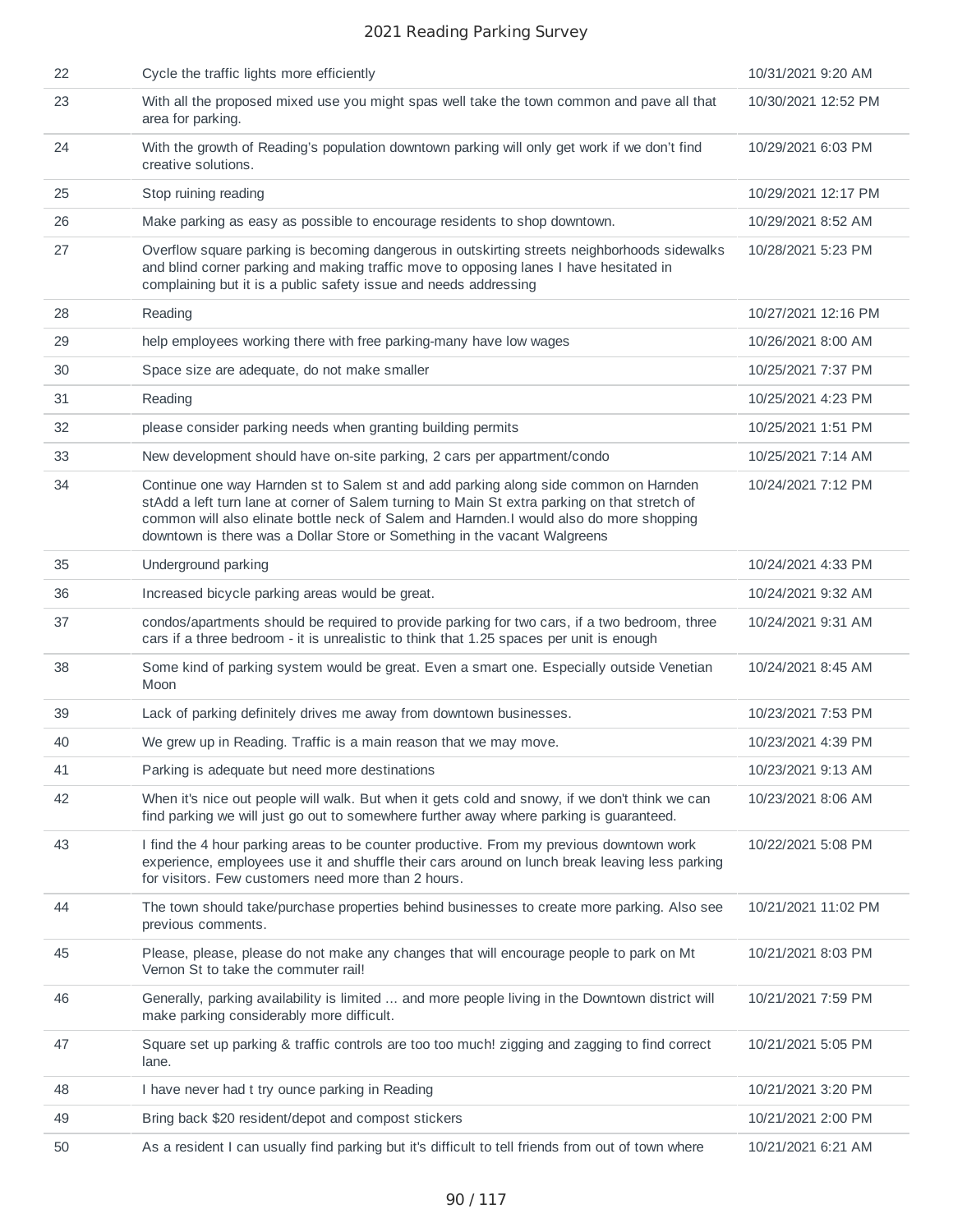|    | they can park.                                                                                                                                                                                                                                                                                                                                                                                                                                                                                                                                                                     |                     |
|----|------------------------------------------------------------------------------------------------------------------------------------------------------------------------------------------------------------------------------------------------------------------------------------------------------------------------------------------------------------------------------------------------------------------------------------------------------------------------------------------------------------------------------------------------------------------------------------|---------------------|
| 51 | I live on the corner of Elliott and Haven Sts. People who work and commute park 5-6 days a<br>week on Elliott St and 7 days a week on Haven. Most if not all of these people do not live in<br>Reading. I think this close to Reading Center all the stress in the area should be resident<br>sticker only. I have complained about this in the past to the Town Manager. Nothing has been<br>done except to not allow parking on one side of Elliott St. Come by any weekday and you will<br>see the same cars everyday. These belong to people who do not live on these streets. | 10/21/2021 5:50 AM  |
| 52 | The town needs a parking garage for residents only.                                                                                                                                                                                                                                                                                                                                                                                                                                                                                                                                | 10/20/2021 10:21 AM |
| 53 | Make downtown as walkable as possible all year. Require shoveling at ALL businesses and<br>make safe street crossing at intersections and to cross streets mid intersections (Haven and<br>Depot)                                                                                                                                                                                                                                                                                                                                                                                  | 10/20/2021 9:20 AM  |
| 54 | 2 hr parking restrictions limit shopping to stores especially during holiday season and when the<br>weather is a factor                                                                                                                                                                                                                                                                                                                                                                                                                                                            | 10/20/2021 6:10 AM  |
| 55 | Please make the old walgreeen's a parking garage                                                                                                                                                                                                                                                                                                                                                                                                                                                                                                                                   | 10/19/2021 6:21 PM  |
| 56 | Reduce new housing. The parking isn't there for this.                                                                                                                                                                                                                                                                                                                                                                                                                                                                                                                              | 10/19/2021 11:14 AM |
| 57 | New construction must have enough parking for tenants/owners                                                                                                                                                                                                                                                                                                                                                                                                                                                                                                                       | 10/19/2021 10:05 AM |
| 58 | Questionnaire seems to be directed towards commuters, not residents.                                                                                                                                                                                                                                                                                                                                                                                                                                                                                                               | 10/19/2021 9:32 AM  |
| 59 | I think it works pretty well now and usually find a spot pretty quickly. However, I am concerned<br>with overdevelopment currently underway and the impact it will have on the town including on<br>reduced ease of parking that would force me away from shopping in downtown businesses.                                                                                                                                                                                                                                                                                         | 10/19/2021 8:08 AM  |
| 60 | thank you for collecting this information, it is clear Reading has a parking issue and the loss of<br>revenue to small businesses due to insufficient parking is the primary reason I shop and dine<br>elsewhere                                                                                                                                                                                                                                                                                                                                                                   | 10/19/2021 6:45 AM  |
| 61 | Stop the development if all the excess traffic can't be accommodated. This includes narrowing<br>the roads.                                                                                                                                                                                                                                                                                                                                                                                                                                                                        | 10/19/2021 5:59 AM  |
| 62 | Continue to support commuter rail parking for residents!                                                                                                                                                                                                                                                                                                                                                                                                                                                                                                                           | 10/19/2021 5:40 AM  |
| 63 | the old Walgreens building (across from CVS) should be turned into a parking garage. These<br>could be metered spaces.                                                                                                                                                                                                                                                                                                                                                                                                                                                             | 10/18/2021 6:04 PM  |
| 64 | I think more lots would be helpful. It would remove the cars from residential areas, especially<br>on the side streets. I am not sure the status of the lot behind the old Walgreens but there are<br>many spaces there.                                                                                                                                                                                                                                                                                                                                                           | 10/18/2021 5:36 PM  |
| 65 | Less parking would be required if other modes were more encouraged and easier to do (bike<br>lanes going and out of the downtown, safer ways to cross major roads)                                                                                                                                                                                                                                                                                                                                                                                                                 | 10/18/2021 5:12 PM  |
| 66 | Reading                                                                                                                                                                                                                                                                                                                                                                                                                                                                                                                                                                            | 10/18/2021 5:11 PM  |
| 67 | Please stop developing downtown like it's Chelsea. Build commercial not multi use buildings.<br>All new construction should have adequate set backs and enough parking within or under the<br>structure to conduct business. All parking on the street should be 30 min to 2 hours. Employee<br>parking should be off street.                                                                                                                                                                                                                                                      | 10/18/2021 4:38 PM  |
| 68 | We need more parking!                                                                                                                                                                                                                                                                                                                                                                                                                                                                                                                                                              | 10/18/2021 3:33 PM  |
| 69 | All our comments are based on existing conditions, but may change due to influx of people at<br>new condos & apartments.                                                                                                                                                                                                                                                                                                                                                                                                                                                           | 10/18/2021 3:14 PM  |
| 70 | Overnight street parking on Main St!!!                                                                                                                                                                                                                                                                                                                                                                                                                                                                                                                                             | 10/18/2021 2:51 PM  |
| 71 | Consider a parking garage behind CVS                                                                                                                                                                                                                                                                                                                                                                                                                                                                                                                                               | 10/18/2021 1:04 PM  |
| 72 | restaurant parking is particularly bad.                                                                                                                                                                                                                                                                                                                                                                                                                                                                                                                                            | 10/18/2021 12:41 PM |
| 73 | Reading                                                                                                                                                                                                                                                                                                                                                                                                                                                                                                                                                                            | 10/18/2021 11:09 AM |
| 74 | Don't mess with it.                                                                                                                                                                                                                                                                                                                                                                                                                                                                                                                                                                | 10/18/2021 10:18 AM |
| 75 | Parking in downtown Reading is usually not too challenging if you plan ahead, and if you're not                                                                                                                                                                                                                                                                                                                                                                                                                                                                                    | 10/18/2021 9:24 AM  |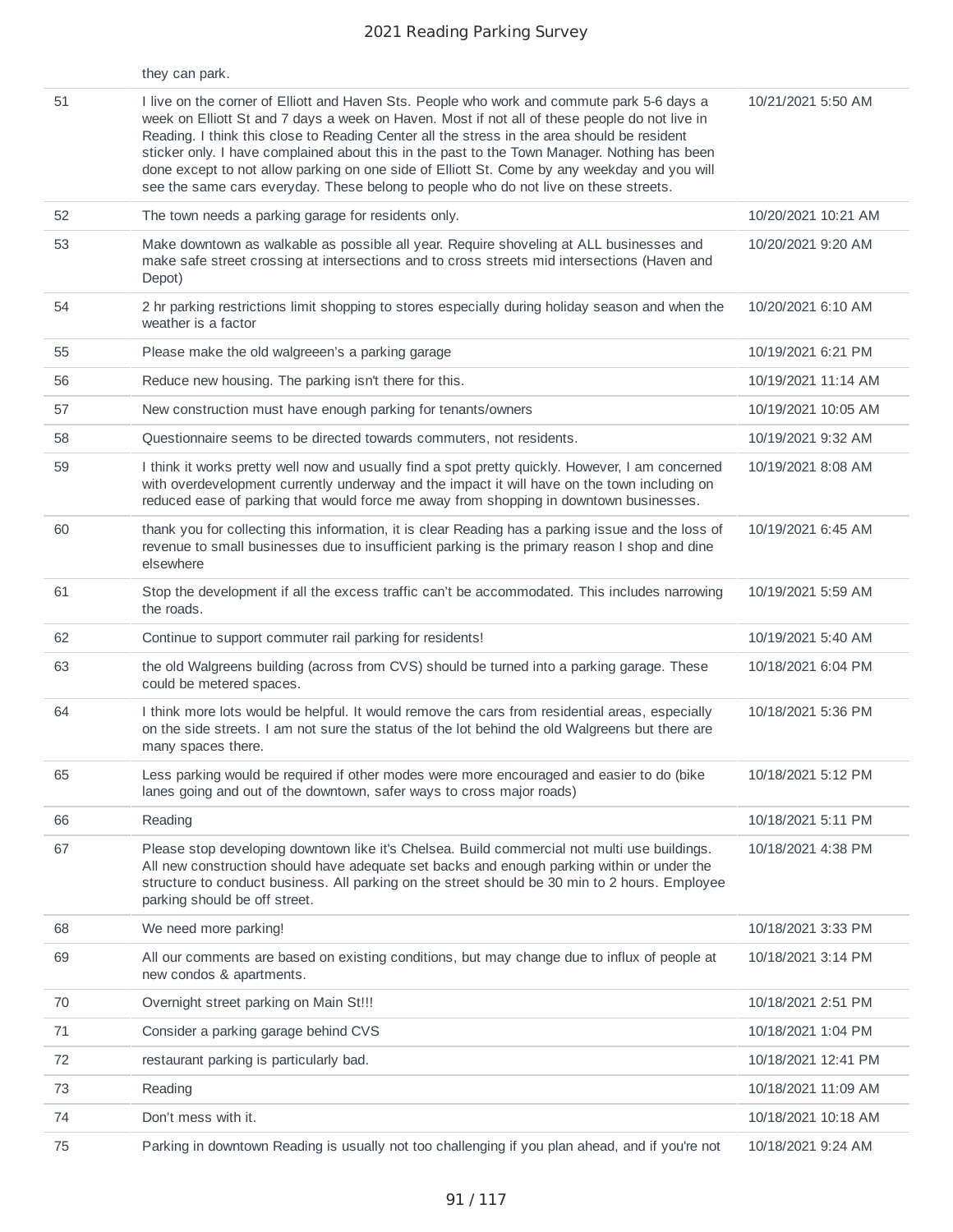trying to park for the Commuter Rail in the morning. My main concern is the amount of street parking on narrow residential streets at the edges of the downtown district, close to the new apartment and condo buildings. This makes the streets narrower for cars- winter is getting more challenging- and downright dangerous for pedestrians, who are often not visible to cars beyond that line of taller SUVs and the like. All of these new developments should be required to include under-building parking significant enough for all residents of the new building. We don't need more ground-level parking lots.

| 76 | The site of the failed Walgreens would make a great parking area for downtown even if it were<br>metered.                                                                                                                                                                                                                                       | 10/18/2021 9:13 AM  |
|----|-------------------------------------------------------------------------------------------------------------------------------------------------------------------------------------------------------------------------------------------------------------------------------------------------------------------------------------------------|---------------------|
| 77 | Fix the traffic problems. On a daily basis there is always a mile backup on 129 on either way.                                                                                                                                                                                                                                                  | 10/18/2021 9:08 AM  |
| 78 | Convert the Walgreens across from CVS into a 2 or 3 floor parking garage. Consider remote<br>parking with shuttle service.                                                                                                                                                                                                                      | 10/18/2021 8:07 AM  |
| 79 | reading resident parking                                                                                                                                                                                                                                                                                                                        | 10/18/2021 7:14 AM  |
| 80 | CVS Workers and commuters park on Sanborn Street all day so there is no parking left to get<br>into church.                                                                                                                                                                                                                                     | 10/18/2021 6:12 AM  |
| 81 | Any parking limits under 2 hrs is difficult. If it unexpectedly turns out to be 1-2 hours, can't<br>worry about moving your car constantly to avoid ticketing.                                                                                                                                                                                  | 10/17/2021 9:53 PM  |
| 82 | Orlando                                                                                                                                                                                                                                                                                                                                         | 10/17/2021 7:57 PM  |
| 83 | Reading needs a parking lot for days and nights                                                                                                                                                                                                                                                                                                 | 10/17/2021 5:33 PM  |
| 84 | As the number of residences in downtown Reading increases, I'm more worried that the roads<br>will be over-traffic'd and the safety of all these pedestrians.                                                                                                                                                                                   | 10/17/2021 5:25 PM  |
| 85 | Need to make parking downtown as easy & feasible to attract folks                                                                                                                                                                                                                                                                               | 10/17/2021 3:50 PM  |
| 86 | Reading                                                                                                                                                                                                                                                                                                                                         | 10/17/2021 2:36 PM  |
| 87 | CVS lot. Not enough off street parking. Often have look elsewhere                                                                                                                                                                                                                                                                               | 10/17/2021 1:51 PM  |
| 88 | you put ice cream, specialty liquor, etc downtown then parking will be rough                                                                                                                                                                                                                                                                    | 10/17/2021 12:15 PM |
| 89 | More parking is needed, particularly to accommodate additional people moving to town into<br>new apartments/condo complexes                                                                                                                                                                                                                     | 10/17/2021 12:10 PM |
| 90 | Stop allowing overdevelopment of apartments and condos. The traffic on high street is far<br>worse and the reading police do nothing about the speeds but you guys keep allowing builds. I<br>literally watch someone from one of the new downtown places leave their dwelling parking and<br>go park at pamplemousse. They were not walking!!! | 10/17/2021 10:48 AM |
| 91 | Mode parking is vital for a successful downtown. Shops are visited very little due to lack of<br>parking.                                                                                                                                                                                                                                       | 10/17/2021 9:16 AM  |
| 92 | Cobblestone area in front of cvs would be awesome as a dining/eating park.                                                                                                                                                                                                                                                                      | 10/17/2021 9:16 AM  |
| 93 | Help employees park in outside of downtown zones. Add enforcement                                                                                                                                                                                                                                                                               | 10/17/2021 8:50 AM  |
| 94 | Yo charge too much for resident commuter rail parking. You should reduce that to encourage T<br>ridership and then charge all the HS kids who park for free everyday for a parking sticker.                                                                                                                                                     | 10/17/2021 8:46 AM  |
| 95 | I think that putting paid parking in Downtown Reading will reduce traffic to the businesses. For<br>example, there is a new CVS in North Reading with a huge, free, parking lot. People will simply<br>go elsewhere rather than deal with the hassle of the pay kiosk. None of the surrounding towns<br>have a parking paywall.                 | 10/17/2021 8:32 AM  |
| 96 | I stop at reading dry cleaner when a space is available. Usually takes 3 trips to gets space                                                                                                                                                                                                                                                    | 10/17/2021 8:30 AM  |
| 97 | I don't believe downtown parking is all that hard to come by with a little looking. Always can<br>find a spot somewhere.                                                                                                                                                                                                                        | 10/17/2021 7:45 AM  |
| 98 | We have plenty of parking available now.                                                                                                                                                                                                                                                                                                        | 10/17/2021 7:26 AM  |
| 99 | I would be very much in favor of eliminating more public parking and turning it into bike paths<br>and green spaces. If done well, I believe this would improve the town.                                                                                                                                                                       | 10/17/2021 7:22 AM  |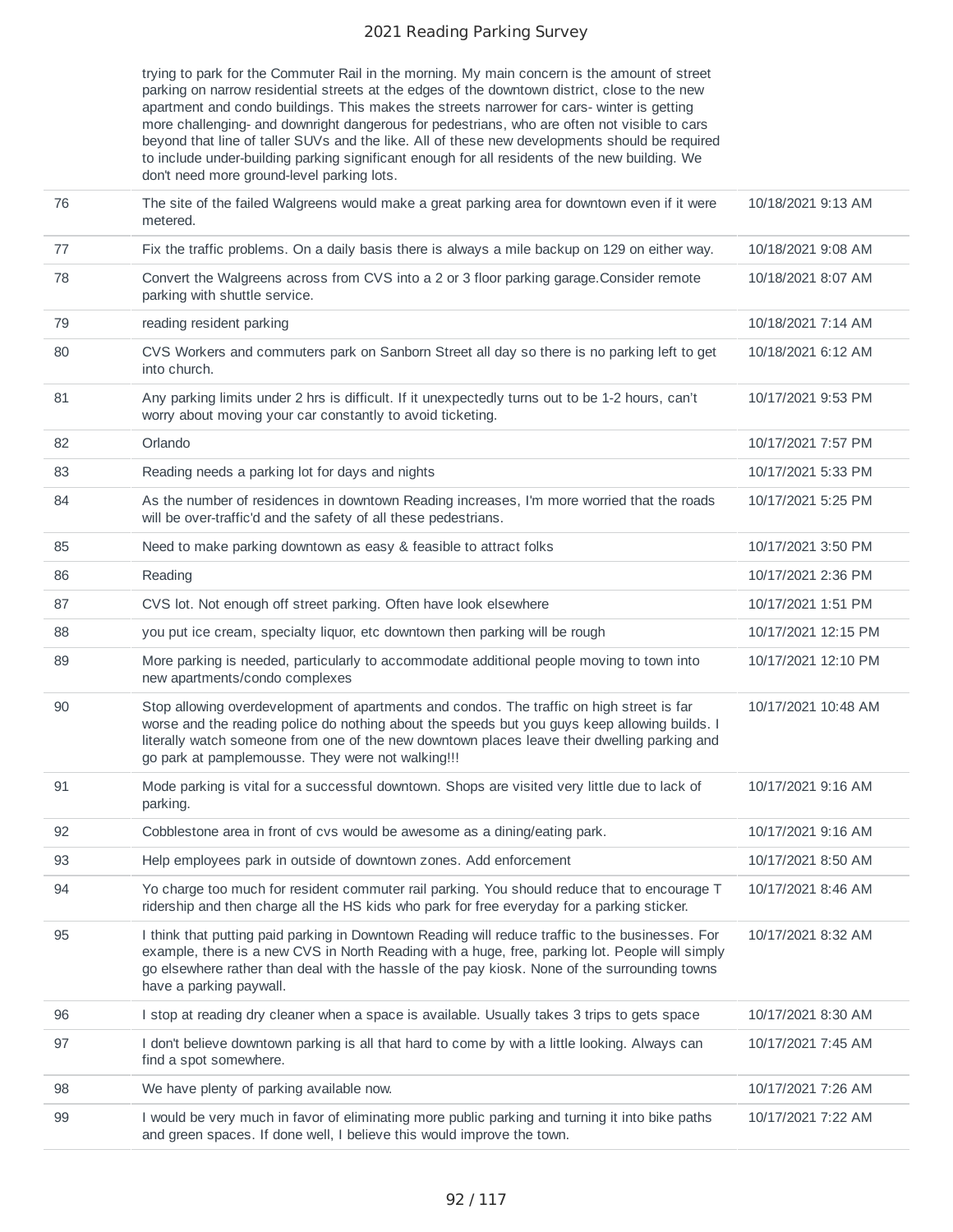| 100 | Maybe for a garage behind CVS that is free                                                                                                                                                                                                                                                                                                                                                     | 10/17/2021 6:54 AM  |
|-----|------------------------------------------------------------------------------------------------------------------------------------------------------------------------------------------------------------------------------------------------------------------------------------------------------------------------------------------------------------------------------------------------|---------------------|
| 101 | Make better advantage of Depot parking areas.                                                                                                                                                                                                                                                                                                                                                  | 10/17/2021 6:40 AM  |
| 102 | My visitors are limited to2 hour parking. This is unacceptable to all of us                                                                                                                                                                                                                                                                                                                    | 10/16/2021 7:51 PM  |
| 103 | It's always been difficult to frequent businesses on the northbound side of Main St. between<br>Washington St. and the town Center. Because of that, I suspect those businesses must not do<br>as well.                                                                                                                                                                                        | 10/16/2021 7:08 PM  |
| 104 | Better sidewalks near commuter rail                                                                                                                                                                                                                                                                                                                                                            | 10/16/2021 6:58 PM  |
| 105 | Parking is adequate, but a little more would be a plus.                                                                                                                                                                                                                                                                                                                                        | 10/16/2021 5:54 PM  |
| 106 | I've lived here over 25 years and I've never had trouble finding parking in the downtownI<br>might hav3 to walk a little bit but never as far as a mall parking spot walk.                                                                                                                                                                                                                     | 10/16/2021 4:32 PM  |
| 107 | I would like a reason to go to downtown                                                                                                                                                                                                                                                                                                                                                        | 10/16/2021 3:24 PM  |
| 108 | I never have a problem parking in downtown Reading and don't believe it is an issue.                                                                                                                                                                                                                                                                                                           | 10/16/2021 2:57 PM  |
| 109 | As we continue to add more development to downtown, we need to require builders to not only<br>provide parking for residential but a few public spots as well.                                                                                                                                                                                                                                 | 10/16/2021 2:42 PM  |
| 110 | The current situation shows a lack of foresight and vision; the solution is NOT to stick the<br>town with another white elephant like a parking garage. We already had 1 bad fiasco in Reading<br>with the incinerator boondoggle at what is now the DPW facility across from Home Depot.                                                                                                      | 10/16/2021 2:39 PM  |
| 111 | Go earlier in the day                                                                                                                                                                                                                                                                                                                                                                          | 10/16/2021 2:10 PM  |
| 112 | Turn Walgreens into parking                                                                                                                                                                                                                                                                                                                                                                    | 10/16/2021 1:37 PM  |
| 113 | The more restrictions put on the parking in the more difficult it will become. Zoning feels like<br>another opportunity for revenue generation                                                                                                                                                                                                                                                 | 10/16/2021 1:35 PM  |
| 114 | It will get more crowded with all the new housing                                                                                                                                                                                                                                                                                                                                              | 10/16/2021 1:23 PM  |
| 115 | I am open to paid parking in close-to-downtown areas to allow for shorter stays, better turnover<br>of spots. Need some way to separate these quick-stops (up to an hour) from (shift-long)<br>employee parking.                                                                                                                                                                               | 10/15/2021 9:25 AM  |
| 116 | as a retail business owner -we have enough competition with online services that to make it<br>more difficult for customers to shop local (ie meters) it will only close businesses down                                                                                                                                                                                                       | 10/13/2021 11:32 AM |
| 117 | Don't push parkers to resident street parking as is happening now.                                                                                                                                                                                                                                                                                                                             | 10/13/2021 9:44 AM  |
| 118 | Please do not change/break what is already working.                                                                                                                                                                                                                                                                                                                                            | 10/13/2021 9:26 AM  |
| 119 | n/a                                                                                                                                                                                                                                                                                                                                                                                            | 10/13/2021 8:51 AM  |
| 120 | We need 3 decker parking garages if we keep building new dwellings in town. Not very pleasing<br>aesthetically.                                                                                                                                                                                                                                                                                | 10/13/2021 8:25 AM  |
| 121 | Asphalt parking lots are pretty bad for the environment and for heat index in a city. Parking is<br>important but please don't prioritize open flat asphalt lots. Money saved today is owed<br>tomorrow. Reducing the need to drive to downtown by increasing public transport would help<br>the most. It's difficult to fill this survey from a pre-pandemic mindset so I hope it is helpful. | 10/12/2021 4:14 PM  |
| 122 | The opinion/data that show increased density will not make parking more difficult is<br>contradicted by the poor results in every other densely populated urban area (Somerville,<br>Boston, Cambridge, Arlington, etc.)                                                                                                                                                                       | 10/12/2021 3:57 PM  |
| 123 | Malden                                                                                                                                                                                                                                                                                                                                                                                         | 10/7/2021 2:56 PM   |
| 124 | When the CVS rear lot went from 2 hours to 4 hours. Now employees can use it and work an<br>entire shift. No parking left for customers. 2 hours was tight to eat out and shop, but why not<br>gradually move time allowed to 3 hours.                                                                                                                                                         | 10/5/2021 12:34 PM  |
| 125 | north andover                                                                                                                                                                                                                                                                                                                                                                                  | 10/5/2021 9:29 AM   |
| 126 | A garage at the depot would be ideal for commuters and employees and those who don't mind<br>parking and walking.                                                                                                                                                                                                                                                                              | 10/5/2021 8:46 AM   |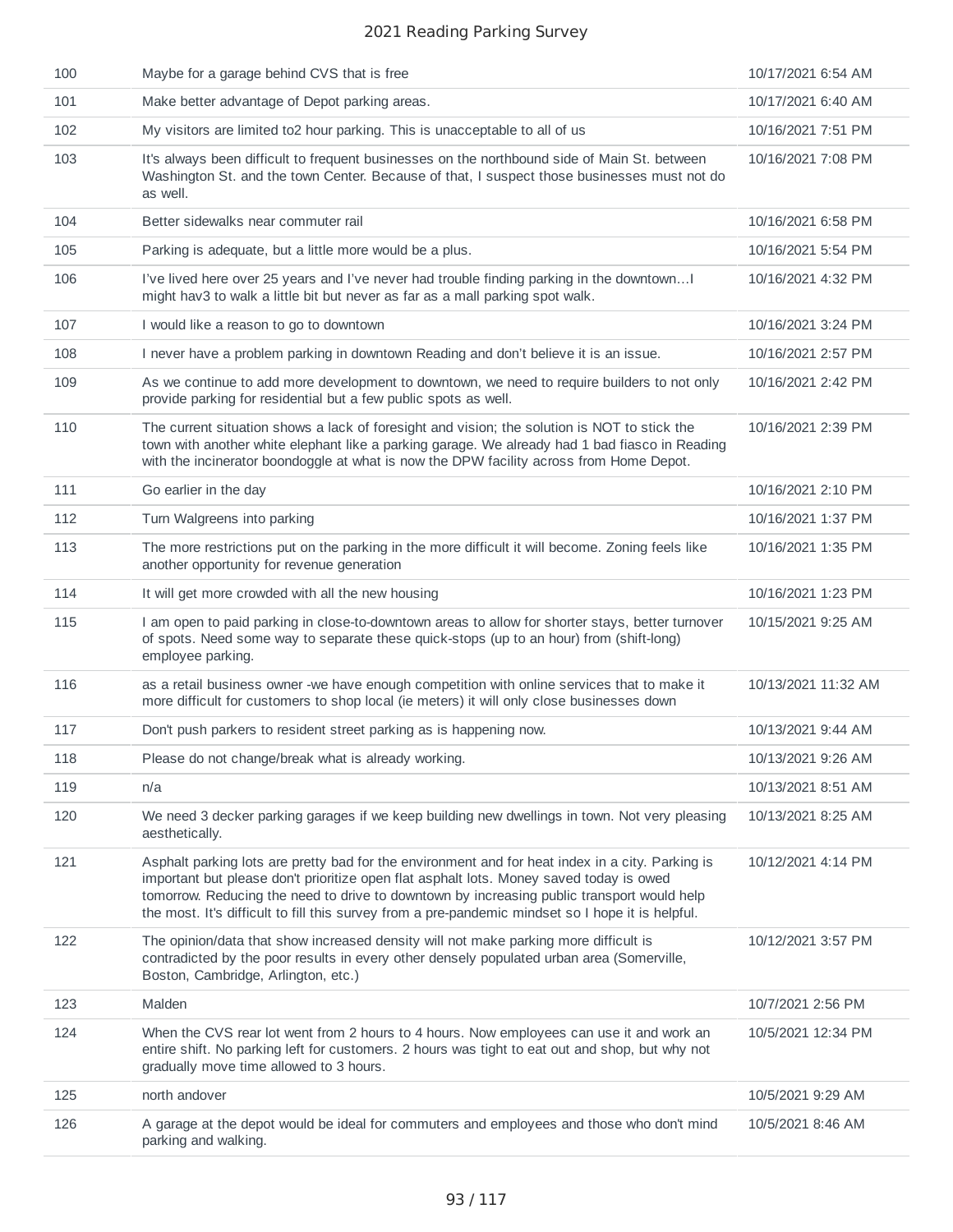| 127 | <b>KMF TESTING</b>                                                                                                                                                                                                                                                                                                                                         | 10/4/2021 9:48 AM  |
|-----|------------------------------------------------------------------------------------------------------------------------------------------------------------------------------------------------------------------------------------------------------------------------------------------------------------------------------------------------------------|--------------------|
| 128 | I prefer the town find/try alternatives to building a parking garage.                                                                                                                                                                                                                                                                                      | 10/2/2021 6:14 PM  |
| 129 | Increase options for overnight parking!                                                                                                                                                                                                                                                                                                                    | 10/2/2021 12:57 PM |
| 130 | I say all employees if no parking provided should park in the outer core                                                                                                                                                                                                                                                                                   | 10/1/2021 2:02 PM  |
| 131 | Not necessarily parking related, but it takes longer and longer to get to Reading on 129 from<br>the east due to the backup at the light on Main St.                                                                                                                                                                                                       | 10/1/2021 4:42 AM  |
| 132 | Bank lots should be open to all after 5 PM                                                                                                                                                                                                                                                                                                                 | 9/30/2021 9:06 PM  |
| 133 | Parking on other side of Main Street(Wahlgreen's side) is not user friendly for rest of downtown                                                                                                                                                                                                                                                           | 9/30/2021 8:21 PM  |
| 134 | I feel as though the Walgreens building should be turned into a parking garage of some sort.<br>Lower level dedicated to our for police and middle/upper level, pay as you go.                                                                                                                                                                             | 9/30/2021 7:47 PM  |
| 135 | Not enough employee parking spots. I struggle to find areas if I'm not at work by 7am.                                                                                                                                                                                                                                                                     | 9/30/2021 1:08 PM  |
| 136 | The more condos, apartments being built without adequate parking                                                                                                                                                                                                                                                                                           | 9/29/2021 5:21 PM  |
| 137 | Need more parking!                                                                                                                                                                                                                                                                                                                                         | 9/29/2021 12:53 PM |
| 138 | I feel bad for the business. For instance the new shake store empower. I wanted to try it but<br>Only had 10 minutes to run and out and couldn't find parking.                                                                                                                                                                                             | 9/29/2021 12:51 PM |
| 139 | If downtown residents are complaining about Peking avIIBility, zoning board should be more<br>strict about requiring parking garages with all of the new buildings. We can't build apartments in<br>this town and then tell people they don't hVe a place to park a car. This isn't downtown Boston.                                                       | 9/29/2021 12:42 PM |
| 140 | If I had to pay, I wouldn't go to downtown Reading.                                                                                                                                                                                                                                                                                                        | 9/29/2021 6:25 AM  |
| 141 | Live close enough to wak to town. On Saturday especially it is easier than parking. Grew up<br>here and am retired. Would really like to keep the small town feel which is what attracts people<br>here in the first place. our town government should be thinking of the town and then we<br>wouldn't have this problem. for now it is as good as it gets | 9/29/2021 5:19 AM  |
| 142 | Employee spots in lot on Haven street s/b employee only not employy and 4 hr. We have<br>many elderly patients, electronic meters would be too difficult for them, most do not use cell<br>phone apps.                                                                                                                                                     | 9/29/2021 5:07 AM  |
| 143 | Reading                                                                                                                                                                                                                                                                                                                                                    | 9/29/2021 4:18 AM  |
| 144 | I refuse to pay to park                                                                                                                                                                                                                                                                                                                                    | 9/29/2021 1:25 AM  |
| 145 | Considering the fact that there are very few shops other than pizza places and nail salons I am<br>always shocked that there are so many parked cars                                                                                                                                                                                                       | 9/28/2021 8:48 PM  |
| 146 | Electric charging stations will be fantastic and utilized often                                                                                                                                                                                                                                                                                            | 9/28/2021 8:30 PM  |
| 147 | Please don't ever put meters in Reading!                                                                                                                                                                                                                                                                                                                   | 9/28/2021 8:07 PM  |
| 148 | Adding any more housing near commuter rail will be to many cars                                                                                                                                                                                                                                                                                            | 9/28/2021 7:45 PM  |
| 149 | With all the new construction, I am very concerned.                                                                                                                                                                                                                                                                                                        | 9/28/2021 6:58 PM  |
| 150 | Reading                                                                                                                                                                                                                                                                                                                                                    | 9/28/2021 6:48 PM  |
| 151 | No meters please!!                                                                                                                                                                                                                                                                                                                                         | 9/28/2021 6:33 PM  |
| 152 | Reading                                                                                                                                                                                                                                                                                                                                                    | 9/28/2021 6:18 PM  |
| 153 | maybe timed parking in certain areas? ie, meters?                                                                                                                                                                                                                                                                                                          | 9/28/2021 6:11 PM  |
| 154 | A parking garage for winter and busy times would be great!                                                                                                                                                                                                                                                                                                 | 9/28/2021 6:09 PM  |
| 155 | Need to control construction worker parking more than anything else. I'm pro development and<br>it's a serious problem.                                                                                                                                                                                                                                    | 9/28/2021 5:57 PM  |
| 156 | It is difficult. There are simply not enough spaces for the types of businesses allowed to rent<br>in these areas. Example: fitness studios bring a minimum of a dozen single-occupied cars at a                                                                                                                                                           | 9/28/2021 5:37 PM  |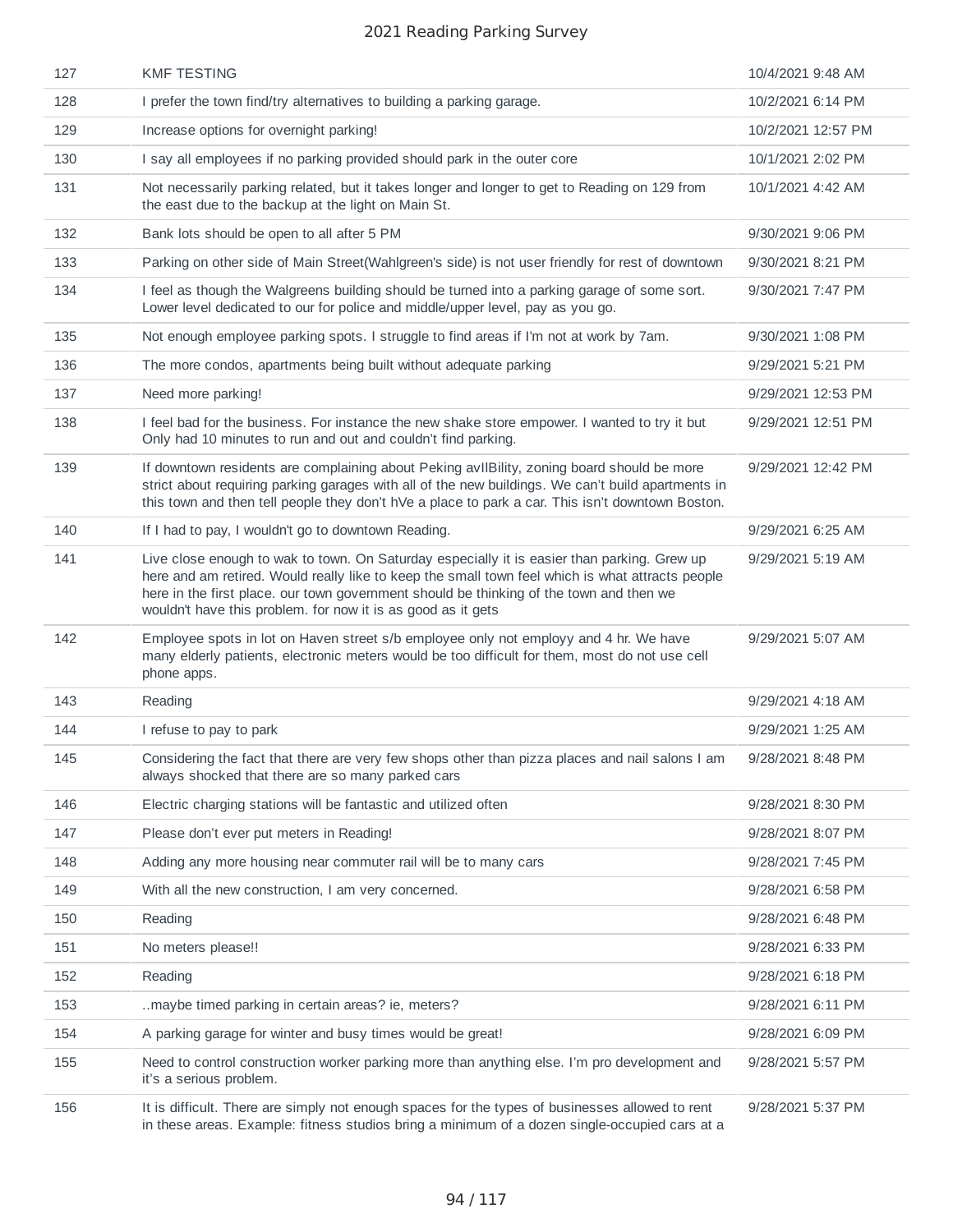time. Dental offices often have dozens of employees. They are great neighbors but need an abundance of parking that is simply not available.

| 157 | Never had an issue w parking - Please don't change things up and create an issue where there<br>is none.                                                                                                                                                                                                                                                                                                                                                                                                                        | 9/28/2021 5:14 PM  |
|-----|---------------------------------------------------------------------------------------------------------------------------------------------------------------------------------------------------------------------------------------------------------------------------------------------------------------------------------------------------------------------------------------------------------------------------------------------------------------------------------------------------------------------------------|--------------------|
| 158 | Residents of down town reading, and shoo owners should have a parking permit sticker.                                                                                                                                                                                                                                                                                                                                                                                                                                           | 9/28/2021 4:38 PM  |
| 159 | The lights situation stinks                                                                                                                                                                                                                                                                                                                                                                                                                                                                                                     | 9/28/2021 4:32 PM  |
| 160 | The CVS lot should be improved for aesthetics. It's functional, but ugly. Let's make Reading a<br>destination, including a more pleasant parking experience.                                                                                                                                                                                                                                                                                                                                                                    | 9/28/2021 3:24 PM  |
| 161 | \$150 for resident commuter sticker is excessive, especially with remote/hybrid schedules                                                                                                                                                                                                                                                                                                                                                                                                                                       | 9/28/2021 2:38 PM  |
| 162 | I will shop in another town if pay meters are put in Reading                                                                                                                                                                                                                                                                                                                                                                                                                                                                    | 9/28/2021 6:56 AM  |
| 163 | It seems like a multi-level parking building behind CVS could be VERY helpful, with optional<br>reserved parking for area employees. I would also take a bus if there was one that went from<br>North Reading to Reading center. Why isn't there one??                                                                                                                                                                                                                                                                          | 9/27/2021 6:40 AM  |
| 164 | We need more resident and guest parking. Even the resident permits don't matter because<br>there isn't enough parking for residents.                                                                                                                                                                                                                                                                                                                                                                                            | 9/26/2021 12:17 PM |
| 165 | Efforts to enhance the walkability to the downtown can reduce the stress on our parking<br>resources.                                                                                                                                                                                                                                                                                                                                                                                                                           | 9/25/2021 7:37 AM  |
| 166 | Overnight parking for condo and apartment guests is likely to be a major issue in winter.                                                                                                                                                                                                                                                                                                                                                                                                                                       | 9/25/2021 5:17 AM  |
| 167 | We keep getting surveys. What is changing                                                                                                                                                                                                                                                                                                                                                                                                                                                                                       | 9/24/2021 7:22 PM  |
| 168 | We need a parking garage for all the new apartments down by the train. Not everyone wants to<br>pay for a parking spot. These buildings have "affordable" units in them. They cant afford<br>parking spots in the garage. So they park on the street. The guests park on the street. Where<br>do they park when it snows?                                                                                                                                                                                                       | 9/24/2021 6:25 PM  |
| 169 | a parking garage (or levels) behind CVS would be ideal                                                                                                                                                                                                                                                                                                                                                                                                                                                                          | 9/24/2021 1:31 PM  |
| 170 | I look forward to hearing the results of this survey. I'm not sure there is a parking problem now<br>but it would be great to consider this every few years. Thanks!                                                                                                                                                                                                                                                                                                                                                            | 9/24/2021 1:24 PM  |
| 171 | Green St (train station side) is supposed to be a "residential parking only" between 6am and<br>1030. Firstly this is not enforced even remotely! Almost the entire street has people on it every<br>morning, including work vans that are not conducting business on the street. This makes it<br>very difficult to park if you live here, especially with the apartments on the street. I personally<br>believe The entire street should be "residential only" all day long and it NEEDS to be enforced<br>because it is not. | 9/24/2021 1:03 PM  |
| 172 | More stricter enforcement for nonresidents taking commuter                                                                                                                                                                                                                                                                                                                                                                                                                                                                      | 9/24/2021 9:19 AM  |
| 173 | I would walk more frequently to downtown instead of driving if there were consistent sidewalks<br>and lighting in the neighborhoods surrounding the downtown area. Unfortuantely, there arent<br>and I dont always feel safe walking, especially with young children                                                                                                                                                                                                                                                            | 9/24/2021 7:37 AM  |
| 174 | There is an access issues that is hard to fully explain on this survey. I have shared by<br>concerns with the PARC. With all the new 40R projects, I beg you to help the current local<br>businesses insure that they continue to do business in Reading to provide employment<br>opportunity to local residents.                                                                                                                                                                                                               | 9/24/2021 6:31 AM  |
| 175 | I have no solution. You want to build so many condos in small area with no space not well<br>thought out I've lived here 63 years it's a mess terrible with taxes home owners pay to work in<br>our town and have to pay a fee to work here shame on you                                                                                                                                                                                                                                                                        | 9/24/2021 6:25 AM  |
| 176 | Stop putting up apartments and condos and put a parking garage or lot in the downtown. Also<br>we should be adding more upscale restaurants instead of sandwich shops. There are enough<br>of them.                                                                                                                                                                                                                                                                                                                             | 9/23/2021 7:05 PM  |
| 177 | We must think of parking to support viable business and more than just condos. Other towns<br>have created lively main streets and we can to. Perhaps a garage would be a good idea. They<br>are typically ugly but they can be hidden/dressed up quite creatively now                                                                                                                                                                                                                                                          | 9/23/2021 5:29 PM  |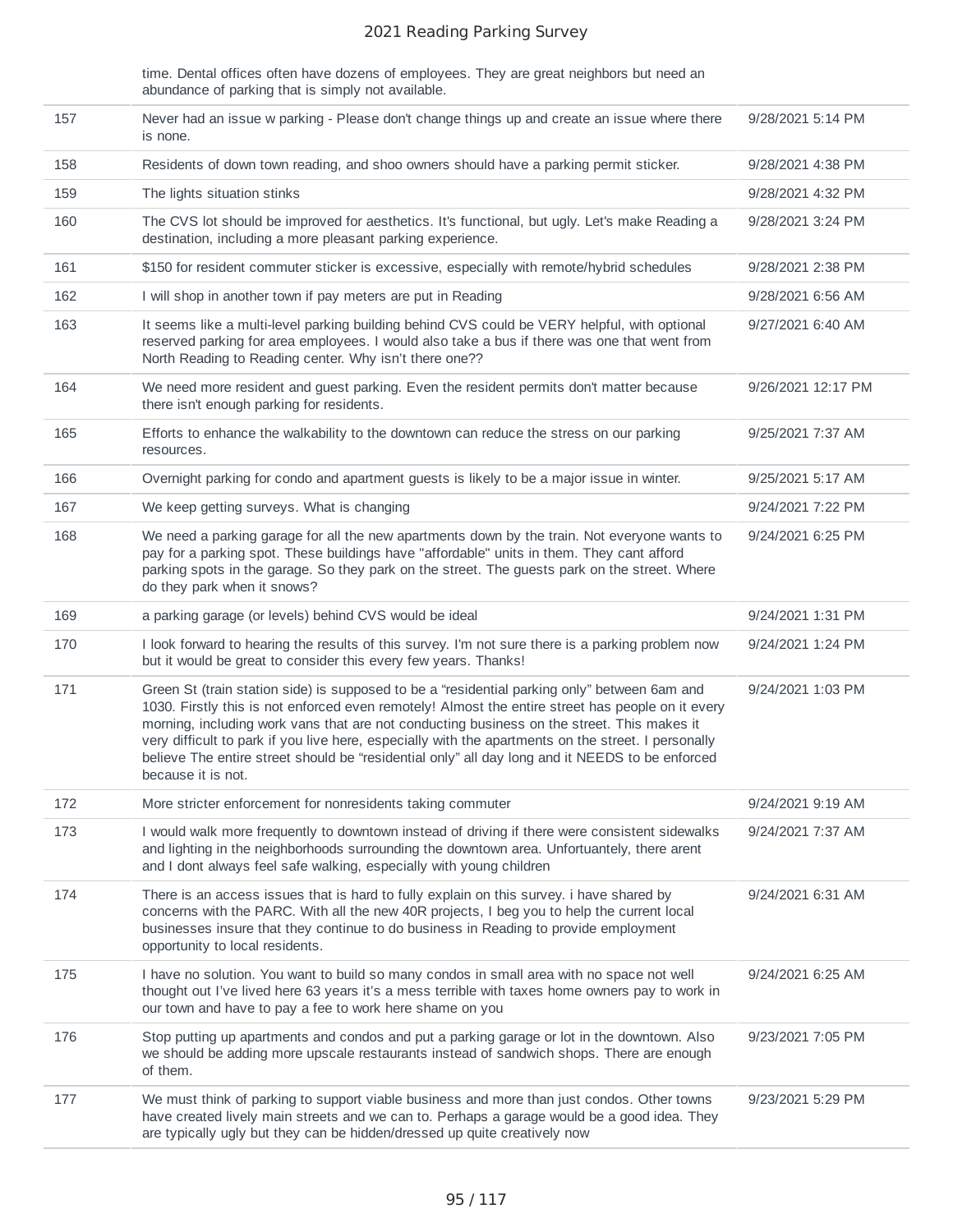| 178 | As more housing fills up the congestion and lasck of parking may bring me to other towns for<br>my shopping needs                                                                                                                                                                                                                                                                                                                                                                                       | 9/23/2021 5:02 PM  |
|-----|---------------------------------------------------------------------------------------------------------------------------------------------------------------------------------------------------------------------------------------------------------------------------------------------------------------------------------------------------------------------------------------------------------------------------------------------------------------------------------------------------------|--------------------|
| 179 | Don't allow more housing.                                                                                                                                                                                                                                                                                                                                                                                                                                                                               | 9/23/2021 4:11 PM  |
| 180 | Need more handicap for Reading aging population.                                                                                                                                                                                                                                                                                                                                                                                                                                                        | 9/23/2021 11:53 AM |
| 181 | The need to manufacture available property for psrking                                                                                                                                                                                                                                                                                                                                                                                                                                                  | 9/23/2021 11:12 AM |
| 182 | Just make more. Somewhere.                                                                                                                                                                                                                                                                                                                                                                                                                                                                              | 9/23/2021 10:16 AM |
| 183 | There are business on Sanborn Street that should be considered prior to any changes being<br>made to the current parking situation.                                                                                                                                                                                                                                                                                                                                                                     | 9/22/2021 8:51 PM  |
| 184 | The large volume of condo and parking development has clogged the streets with offsite<br>parking; there needs to be clearly marked spots on Sanborn street all the way not just in front<br>of the church. Sanborn is also a one way and many new residents of the condos on the street<br>exit the wrong way. A large volume of landscaping vehicles take up space regularly and many<br>businesses don't remove their snow or push it in the street.                                                 | 9/22/2021 6:22 PM  |
| 185 | I attended the presentation before from the group the town hired and heard what they said.<br>People complained about walking and not parking in front of a business. I don't find the walk to<br>stores I want to go to any different then surrounding towns (Wakefield, Lynnfield and Andover)                                                                                                                                                                                                        | 9/22/2021 3:19 PM  |
| 186 | Have started to do shopping outside of reading due to parking                                                                                                                                                                                                                                                                                                                                                                                                                                           | 9/21/2021 7:23 PM  |
| 187 | You are doing a great job, it is easy to park, and always fine to walk a bit!                                                                                                                                                                                                                                                                                                                                                                                                                           | 9/20/2021 7:15 PM  |
| 188 | You need to tie this conversation in with the group that is ok'ing all of the building in the<br>downtown area. I just leased a 5-room office that has one parking space. That is ridiculous! If<br>you are going to approve more condos/offices in the area, then you have mandate that they<br>have something close to appropriate parking for their own tenants. If we (the<br>tenants/employees) take all of the parking spaces on the streets, where are our visiting clients<br>supposed to park. | 9/20/2021 10:34 AM |
| 189 | Meters with pay by phone would be a good option                                                                                                                                                                                                                                                                                                                                                                                                                                                         | 9/20/2021 8:38 AM  |
| 190 | Make it more pedestrian friendly!                                                                                                                                                                                                                                                                                                                                                                                                                                                                       | 9/20/2021 7:35 AM  |
| 191 | Need more parking                                                                                                                                                                                                                                                                                                                                                                                                                                                                                       | 9/19/2021 1:24 PM  |
| 192 | There are so many one way streets in Downtown it makes it very difficult to find parking. I<br>avoid shopping in Reading because                                                                                                                                                                                                                                                                                                                                                                        | 9/19/2021 8:40 AM  |
| 193 | daylong commuter parking along Sanborn St limits access to parking for church and CAK<br>participants on weekdays                                                                                                                                                                                                                                                                                                                                                                                       | 9/18/2021 8:32 PM  |
| 194 | Reading needs a large town parking space like Concord, MA has. It is centrally located, large,<br>well plowed in winter, non-specific group parking spaces, easy to find a spot. Yes, there is a bit<br>of a walk, but not too much. I believe that are meters, perhaps 2 hours, just can't say for sure.                                                                                                                                                                                               | 9/18/2021 5:15 PM  |
| 195 | Need to build a garage, install Resident Only spots or Parking permit only spots, or even<br>metered parking.                                                                                                                                                                                                                                                                                                                                                                                           | 9/17/2021 10:52 AM |
| 196 | The commuter rail parking sticker should be significantly discounted for 2022, as most<br>commuters won't be using it full time. Also, this survey was too long.                                                                                                                                                                                                                                                                                                                                        | 9/16/2021 12:09 PM |
| 197 | I would not be in favor of meters. If we need them it is because the downtown area has been<br>overbuilt. If there were meters, there should be a way for them to be free for the first hour so<br>as not to deter the people who use downtown businesses for a quick stop and then leave.                                                                                                                                                                                                              | 9/16/2021 10:54 AM |
| 198 | As a resident, if I want to shop and can't find a parking space I typically just try again another<br>day. For those out of town that's not always a possibility and does have an impact on local<br>business.                                                                                                                                                                                                                                                                                          | 9/16/2021 9:42 AM  |
| 199 | I think for the most part, parking is fine. I don't think permits are needed.                                                                                                                                                                                                                                                                                                                                                                                                                           | 9/16/2021 9:21 AM  |
| 200 | it would be great to have a parking garage behind CVS; I would definitely spend more time<br>downtown if there was a garage.                                                                                                                                                                                                                                                                                                                                                                            | 9/15/2021 9:03 PM  |
| 201 | Think of the businesses and the towns people who are keeping these stores open                                                                                                                                                                                                                                                                                                                                                                                                                          | 9/15/2021 1:16 PM  |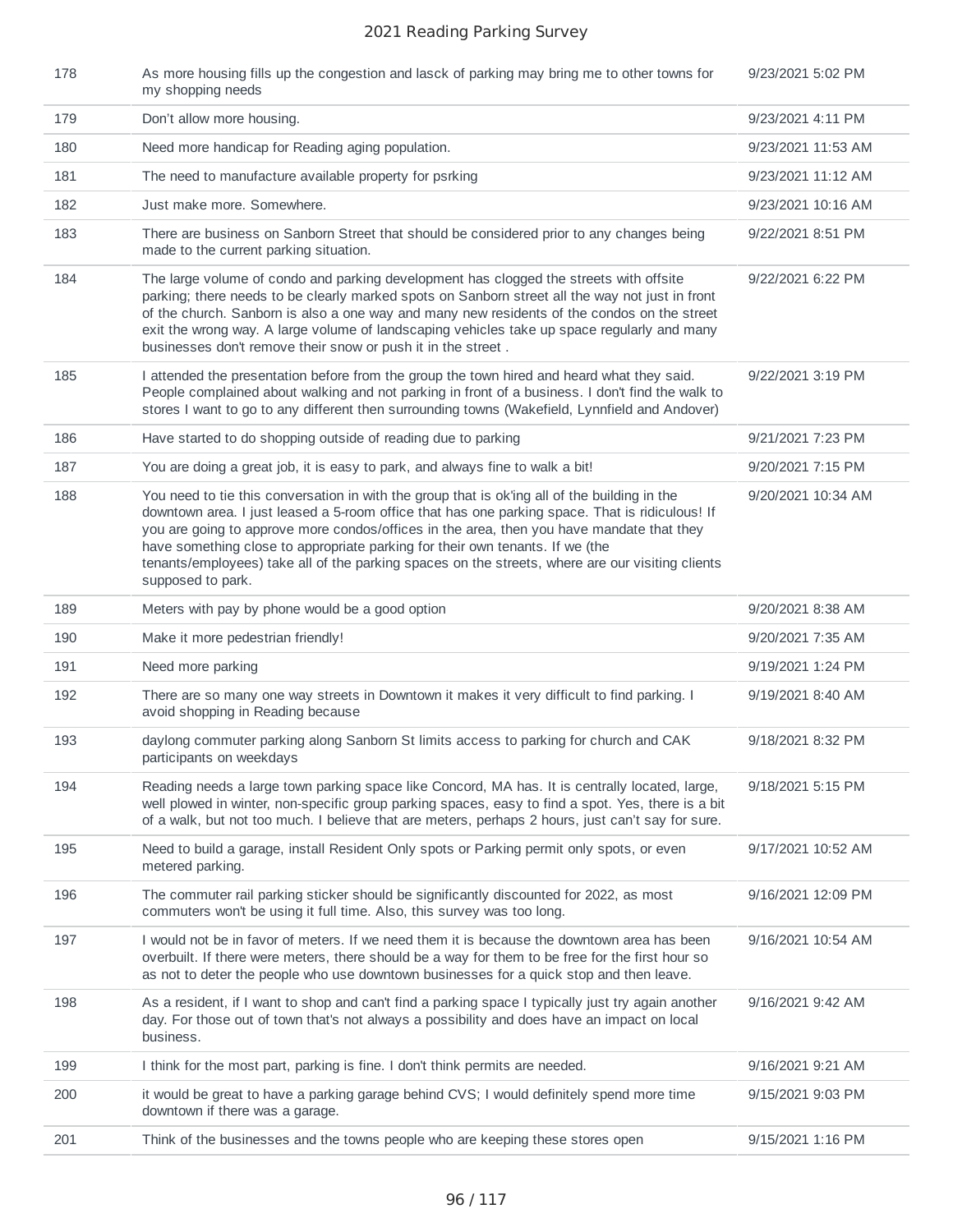| 202 | Would like to see more 15 minute parking                                                                                                                                                                                                                                                                                                                                                                                                                                                                                                                                                                                                                                                                                                                                                                                                                                                                                                                                                                                                                                                                                                  | 9/15/2021 1:10 PM  |
|-----|-------------------------------------------------------------------------------------------------------------------------------------------------------------------------------------------------------------------------------------------------------------------------------------------------------------------------------------------------------------------------------------------------------------------------------------------------------------------------------------------------------------------------------------------------------------------------------------------------------------------------------------------------------------------------------------------------------------------------------------------------------------------------------------------------------------------------------------------------------------------------------------------------------------------------------------------------------------------------------------------------------------------------------------------------------------------------------------------------------------------------------------------|--------------------|
| 203 | Reading needs to have more places worth parking for.                                                                                                                                                                                                                                                                                                                                                                                                                                                                                                                                                                                                                                                                                                                                                                                                                                                                                                                                                                                                                                                                                      | 9/15/2021 10:58 AM |
| 204 | Parking beind CVS as well as Brande Court for employees/guests is almost impossible during<br>the day. A second level behind CVS and Brande for parking would service the current needs<br>for the area as well as future growth downtown. You could drive into the second level from<br>Woburn Street to both locations and exit via Haven/Brande the same way it is today.                                                                                                                                                                                                                                                                                                                                                                                                                                                                                                                                                                                                                                                                                                                                                              | 9/15/2021 10:01 AM |
| 205 | The parking works pretty well for my needs, however, I know it can be insufficient at times for<br>many who need to spend more time downtown than I. There have been a few times that I could<br>not find a convenient parking space and have decided not to patronize a business (for non<br>essential shopping) that day.                                                                                                                                                                                                                                                                                                                                                                                                                                                                                                                                                                                                                                                                                                                                                                                                               | 9/15/2021 8:50 AM  |
| 206 | Do not make it about money we pay enough taxes as it is.                                                                                                                                                                                                                                                                                                                                                                                                                                                                                                                                                                                                                                                                                                                                                                                                                                                                                                                                                                                                                                                                                  | 9/14/2021 8:34 PM  |
| 207 | Once the construction is complete imagine parking will be even easier                                                                                                                                                                                                                                                                                                                                                                                                                                                                                                                                                                                                                                                                                                                                                                                                                                                                                                                                                                                                                                                                     | 9/14/2021 8:28 PM  |
| 208 | New residential developments will reduce total available parking, and the true impact will take<br>time to fully realize                                                                                                                                                                                                                                                                                                                                                                                                                                                                                                                                                                                                                                                                                                                                                                                                                                                                                                                                                                                                                  | 9/14/2021 7:23 PM  |
| 209 | Enough talking enough surveys and committees listen to staff expertise and do something                                                                                                                                                                                                                                                                                                                                                                                                                                                                                                                                                                                                                                                                                                                                                                                                                                                                                                                                                                                                                                                   | 9/14/2021 7:02 PM  |
| 210 | Main Street is too narrow for parking and there are far too few spaces.                                                                                                                                                                                                                                                                                                                                                                                                                                                                                                                                                                                                                                                                                                                                                                                                                                                                                                                                                                                                                                                                   | 9/14/2021 2:55 PM  |
| 211 | Reading                                                                                                                                                                                                                                                                                                                                                                                                                                                                                                                                                                                                                                                                                                                                                                                                                                                                                                                                                                                                                                                                                                                                   | 9/14/2021 12:46 PM |
| 212 | <b>Burlington</b>                                                                                                                                                                                                                                                                                                                                                                                                                                                                                                                                                                                                                                                                                                                                                                                                                                                                                                                                                                                                                                                                                                                         | 9/14/2021 7:54 AM  |
| 213 | weekend vs weekday parking differs in availability and ease                                                                                                                                                                                                                                                                                                                                                                                                                                                                                                                                                                                                                                                                                                                                                                                                                                                                                                                                                                                                                                                                               | 9/14/2021 7:46 AM  |
| 214 | If a fee is ever applied to park anywhere in Reading, I will never frequent that area again.                                                                                                                                                                                                                                                                                                                                                                                                                                                                                                                                                                                                                                                                                                                                                                                                                                                                                                                                                                                                                                              | 9/13/2021 9:46 PM  |
| 215 | This is a day time problem between 12-6PM. At night, when things close, it can become easier<br>to park. I also find that some local establishments close after 5 or 6. Nothing is open- and<br>parking is a breeze. I often wonder, is parking a breeze because nothing is open or is nothing<br>open because there was no business because there was no parking.                                                                                                                                                                                                                                                                                                                                                                                                                                                                                                                                                                                                                                                                                                                                                                        | 9/13/2021 8:55 PM  |
| 216 | I think it depends on the time of day                                                                                                                                                                                                                                                                                                                                                                                                                                                                                                                                                                                                                                                                                                                                                                                                                                                                                                                                                                                                                                                                                                     | 9/13/2021 7:27 PM  |
| 217 | Reading                                                                                                                                                                                                                                                                                                                                                                                                                                                                                                                                                                                                                                                                                                                                                                                                                                                                                                                                                                                                                                                                                                                                   | 9/13/2021 3:52 PM  |
| 218 | Stop approving big developments makes this survey moot. You're causing your own problems.                                                                                                                                                                                                                                                                                                                                                                                                                                                                                                                                                                                                                                                                                                                                                                                                                                                                                                                                                                                                                                                 | 9/13/2021 1:58 PM  |
| 219 | Reading                                                                                                                                                                                                                                                                                                                                                                                                                                                                                                                                                                                                                                                                                                                                                                                                                                                                                                                                                                                                                                                                                                                                   | 9/13/2021 1:49 PM  |
| 220 | Would like to see a 2-level open air parking garage in the center with validated parking for up to<br>3 hours. Convenient location would be at the site of the former Walgreens store across from<br>Venetian Moon.                                                                                                                                                                                                                                                                                                                                                                                                                                                                                                                                                                                                                                                                                                                                                                                                                                                                                                                       | 9/13/2021 12:15 PM |
| 221 | all resident parking should be free compost commuter etc we did an overide                                                                                                                                                                                                                                                                                                                                                                                                                                                                                                                                                                                                                                                                                                                                                                                                                                                                                                                                                                                                                                                                | 9/13/2021 10:33 AM |
| 222 | We can be either reactive or proactive here. I hear a lot of loud voices on the reactive side,<br>saying that we need to develop more parking so that everyone can park right in front of<br>whatever business they would like to go to. Built in to this assumption is that there is no better<br>way of doing things; that everyone's preference is to get in their car, drive to their destination,<br>and get back in the car to go to the next one. It is self-fulfilling in the sense that, yes, if you<br>build a town that is car-centric, navigating it in your car makes the most sense. To be<br>proactive would be to make development decisions about downtown Reading that would put us<br>on a path for a safer, more walkable, and more alternative-transit friendly downtown. Foot<br>traffic is good for businesses. Fewer cars is safer for kids who ride their bikes downtown.<br>Bumping into neighbors on foot is a nice social interaction that you'll never get when you drive<br>past each other. Let's stop building to optimize the car experience and start building to<br>optimize the community experience. | 9/13/2021 9:57 AM  |
| 223 | Businesses & residents need to clear snow from their sidewalks town wide.                                                                                                                                                                                                                                                                                                                                                                                                                                                                                                                                                                                                                                                                                                                                                                                                                                                                                                                                                                                                                                                                 | 9/13/2021 7:47 AM  |
| 224 | The parking and overall traffic situation is a major impairment to the town center and small<br>businesses and prevents our town center from thriving like Melrose for example. The parking is<br>challenging, tedious, and inconsiderate of people with disabilities or young children.                                                                                                                                                                                                                                                                                                                                                                                                                                                                                                                                                                                                                                                                                                                                                                                                                                                  | 9/12/2021 6:26 PM  |
| 225 | reading                                                                                                                                                                                                                                                                                                                                                                                                                                                                                                                                                                                                                                                                                                                                                                                                                                                                                                                                                                                                                                                                                                                                   | 9/12/2021 2:06 PM  |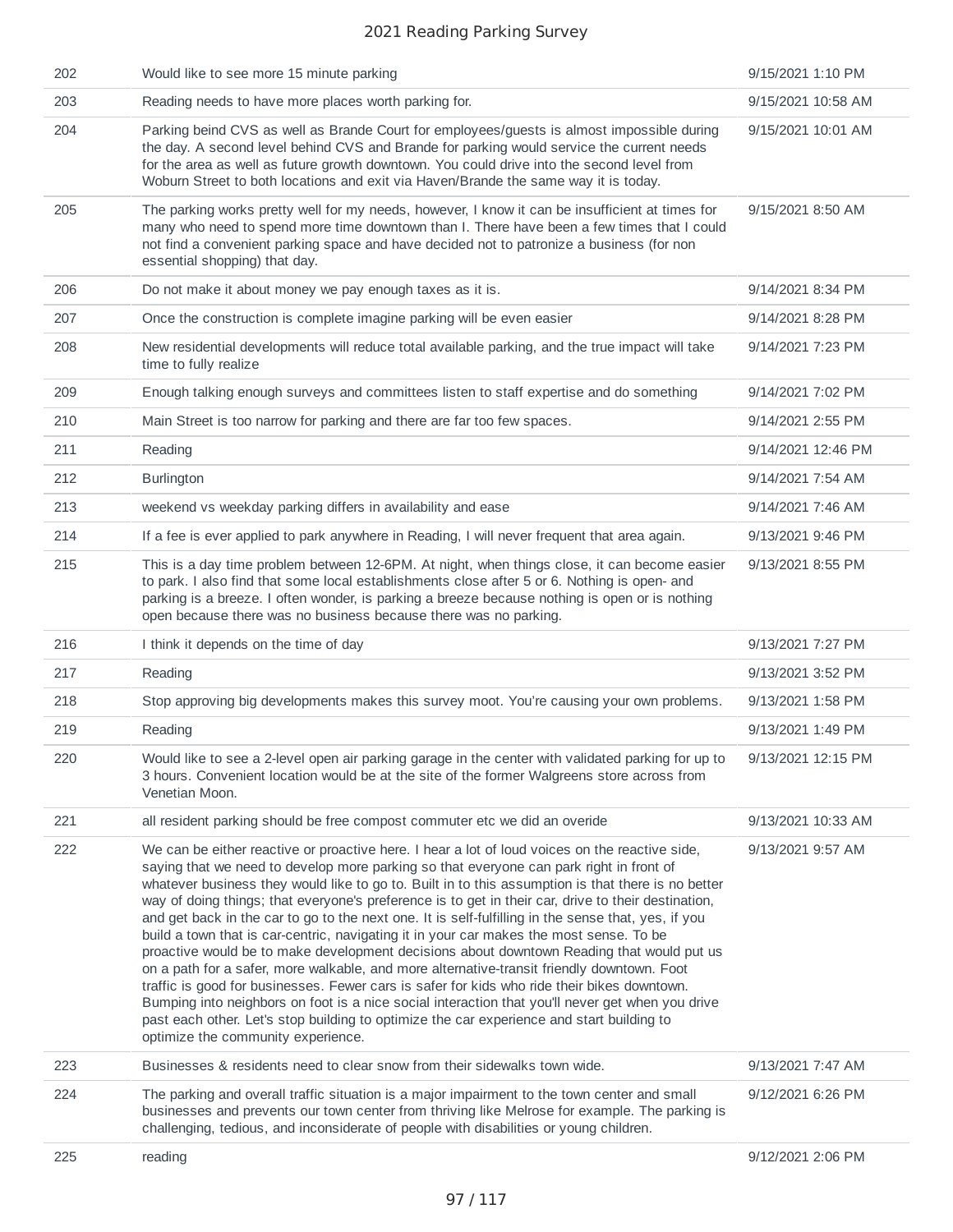| 226 | If I live on Pleasant street, I should be be able to park in the senior citizen lot overnight without<br>a permit sticker or getting a ticket. I am unable to park where I live because all the parking<br>places are booked.                                                                                                                                                                                                                                                                                                                                                                                                                                                                                                                                                                                                                                                                                                                                                                                                                                                                                                                                                                                                                                                                       | 9/12/2021 7:43 AM  |
|-----|-----------------------------------------------------------------------------------------------------------------------------------------------------------------------------------------------------------------------------------------------------------------------------------------------------------------------------------------------------------------------------------------------------------------------------------------------------------------------------------------------------------------------------------------------------------------------------------------------------------------------------------------------------------------------------------------------------------------------------------------------------------------------------------------------------------------------------------------------------------------------------------------------------------------------------------------------------------------------------------------------------------------------------------------------------------------------------------------------------------------------------------------------------------------------------------------------------------------------------------------------------------------------------------------------------|--------------------|
| 227 | More parking would benefit our businesses but we could be getting more cars off the road, and<br>freeing up existing parking spots, by incentivizing non-driving transportation. Maybe an<br>incentive for those living w/i 1/2 mile of town center to walk or offer an electric shuttle van on<br>Saturdays that picks up at the school parking lots since most people can walk to a school.                                                                                                                                                                                                                                                                                                                                                                                                                                                                                                                                                                                                                                                                                                                                                                                                                                                                                                       | 9/12/2021 2:55 AM  |
| 228 | Restricted parking in my neighborhood is important to me. If someone is visiting or Workman<br>are engaged it is important that there is a place for them to park. Generally I put my car in the<br>street so the visitor can use the driveway. This is very important to me                                                                                                                                                                                                                                                                                                                                                                                                                                                                                                                                                                                                                                                                                                                                                                                                                                                                                                                                                                                                                        | 9/11/2021 3:18 PM  |
| 229 | Additional HP parking on Main Street adjacent to retail and restaurants greatly needed. Lack of<br>HP parking downtown appears to not welcome HP residents.                                                                                                                                                                                                                                                                                                                                                                                                                                                                                                                                                                                                                                                                                                                                                                                                                                                                                                                                                                                                                                                                                                                                         | 9/11/2021 9:58 AM  |
| 230 | I've never had an issue parking in downtown Reading. I've also never seen downtown Reading<br>crowded, it's a pretty low key area. With that said, I think our elderly citizens may feel<br>frustrated because of their need for accessibility not being met if they have difficulty walking<br>short distances. Could be nice to have a vehicle that transports our seniors closer to their<br>needed Downtown location, or picks them up from a location in downtown and drops them back<br>off at their car parked in Downtown like a shuttle. For example, we could have a central<br>location for seniors to easily find parking, say near the train station, have an electric shuttle<br>that makes its rounds in increments of 15 minutes, have a shuttle stops every so many feet<br>where seniors can wait to be picked up and dropped back off at their cars. Alternatively, we<br>could also do a car service for seniors where say for example, they call for pick up from their<br>homes and drop off at a location downtown only, and then they call when they want to be<br>transported back home. If they need to stop at multiple locations in downtown the driver can<br>assist them with that. I don't think we have a parking issue. I think we have an accessibility<br>issue. | 9/11/2021 7:25 AM  |
| 231 | Change the lights in the center of time. So much time sitting at SO many lights                                                                                                                                                                                                                                                                                                                                                                                                                                                                                                                                                                                                                                                                                                                                                                                                                                                                                                                                                                                                                                                                                                                                                                                                                     | 9/10/2021 5:20 PM  |
| 232 | Again - there's no shortage of parking. Anyone can find parking in a reasonable period of time<br>at most times and only ha e to walk a few minutes.                                                                                                                                                                                                                                                                                                                                                                                                                                                                                                                                                                                                                                                                                                                                                                                                                                                                                                                                                                                                                                                                                                                                                | 9/10/2021 4:58 PM  |
| 233 | No meters!                                                                                                                                                                                                                                                                                                                                                                                                                                                                                                                                                                                                                                                                                                                                                                                                                                                                                                                                                                                                                                                                                                                                                                                                                                                                                          | 9/10/2021 4:33 PM  |
| 234 | The one thing I recommend changing is reversing the flow of the CVS lot - enter from Haven<br>and exit on Woburn.                                                                                                                                                                                                                                                                                                                                                                                                                                                                                                                                                                                                                                                                                                                                                                                                                                                                                                                                                                                                                                                                                                                                                                                   | 9/10/2021 2:18 PM  |
| 235 | Since the pandemic parking is easier but the zones create a challenge. Its a good time to<br>expand parking before the pandemic ends and it goes back to impossible parking. Before the<br>pandemic I stopped shopping and dining downtown die to parking                                                                                                                                                                                                                                                                                                                                                                                                                                                                                                                                                                                                                                                                                                                                                                                                                                                                                                                                                                                                                                           | 9/10/2021 1:48 PM  |
| 236 | Please define "downtown" better. Most people think "downtown" means the main streets, not<br>the residential streets that are effected by these changes. The people who live nearby didn't<br>signup to deal with restricted parking, please include us more actively in the discussions. This<br>will have a ripple effect in a ton of areas. This isn't NIMBY, we want to be included so we don't<br>get stuck with all of the unintended consequences of these changes.                                                                                                                                                                                                                                                                                                                                                                                                                                                                                                                                                                                                                                                                                                                                                                                                                          | 9/10/2021 11:04 AM |
| 237 | Pandemic has significantly changed commuter rail use and related parking issues. Hard to<br>make decisions related to that demand when we don't know yet if working from home will<br>become the norm or not 2-3 years                                                                                                                                                                                                                                                                                                                                                                                                                                                                                                                                                                                                                                                                                                                                                                                                                                                                                                                                                                                                                                                                              | 9/10/2021 9:38 AM  |
| 238 | I can't even leave wk to do errands or get lunch for fear I won't be able to find another parking<br>spot!                                                                                                                                                                                                                                                                                                                                                                                                                                                                                                                                                                                                                                                                                                                                                                                                                                                                                                                                                                                                                                                                                                                                                                                          | 9/10/2021 9:31 AM  |
| 239 | Contractors are an issue and may end after a few more years, but may not be before people<br>change their habits.                                                                                                                                                                                                                                                                                                                                                                                                                                                                                                                                                                                                                                                                                                                                                                                                                                                                                                                                                                                                                                                                                                                                                                                   | 9/10/2021 8:18 AM  |
| 240 | Stop trying to make paid parking a thing in Downtown Reading. We travel to other towns for<br>shopping because we have 15 hair salons, 2 tattoo shops and limited restaurants downtown.                                                                                                                                                                                                                                                                                                                                                                                                                                                                                                                                                                                                                                                                                                                                                                                                                                                                                                                                                                                                                                                                                                             | 9/10/2021 5:15 AM  |
| 241 | If there is a paid parking (meters) I will NOT be parking. Thus not supporting local business.                                                                                                                                                                                                                                                                                                                                                                                                                                                                                                                                                                                                                                                                                                                                                                                                                                                                                                                                                                                                                                                                                                                                                                                                      | 9/10/2021 1:17 AM  |
| 242 | More than adequate. It's a busier town now and people will need to adapt. Consider handicap<br>needs, not necessarily proximity to businesses.                                                                                                                                                                                                                                                                                                                                                                                                                                                                                                                                                                                                                                                                                                                                                                                                                                                                                                                                                                                                                                                                                                                                                      | 9/9/2021 11:12 PM  |